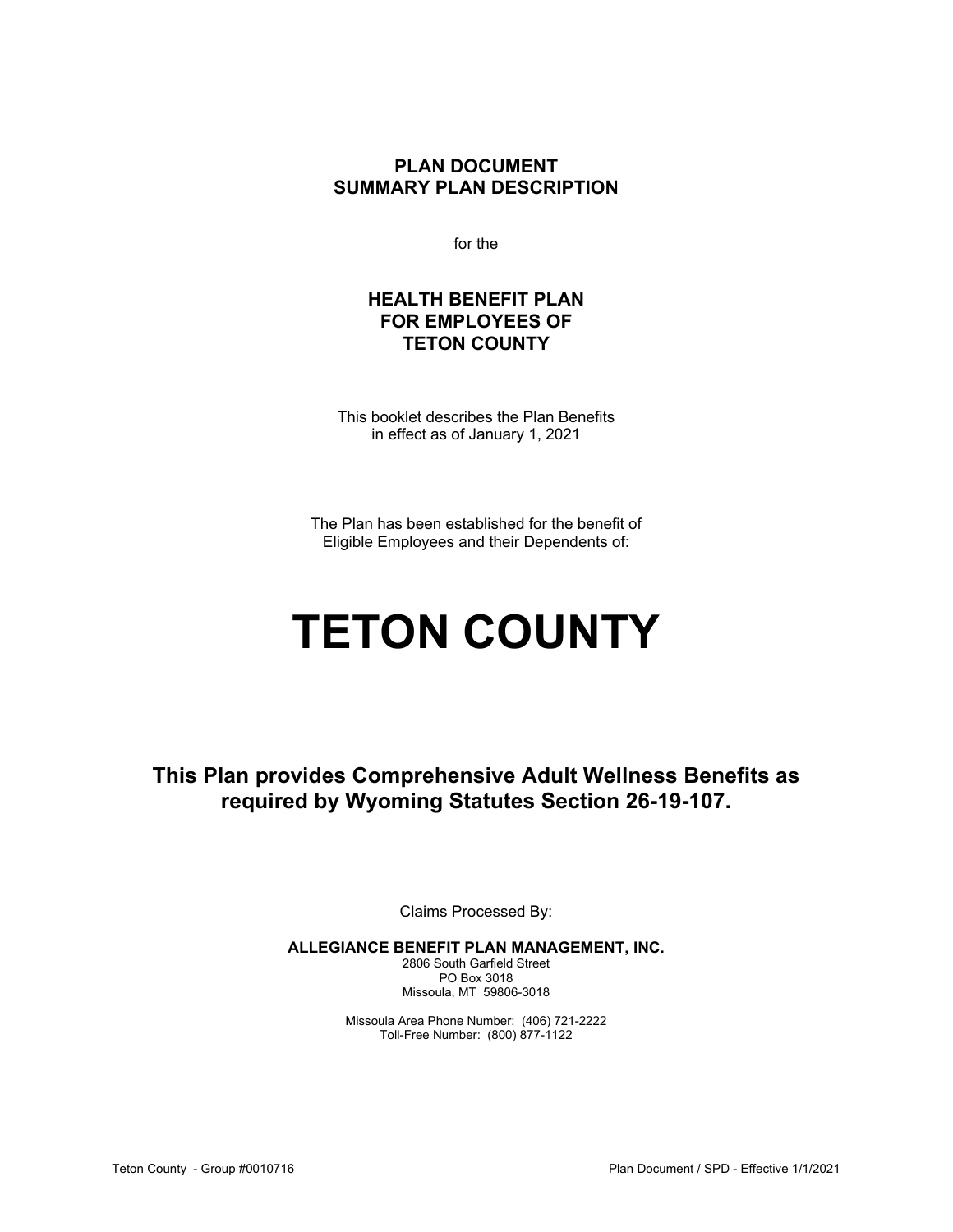## **TABLE OF CONTENTS**

| SCHEDULE OF MEDICAL BENEFITS - HIGH DEDUCTIBLE HEALTH PLAN  2                                                                                                                                             |                                        |
|-----------------------------------------------------------------------------------------------------------------------------------------------------------------------------------------------------------|----------------------------------------|
| COST SHARING PROVISIONS - HIGH DEDUCTIBLE HEALTH PLAN  6                                                                                                                                                  |                                        |
|                                                                                                                                                                                                           |                                        |
| <b>COVERAGE</b><br>14                                                                                                                                                                                     | 14<br>15<br>15<br>15<br>15             |
|                                                                                                                                                                                                           |                                        |
| DEDUCTIBLE - HIGH DEDUCTIBLE HEALTH PLAN<br>OUT-OF-POCKET MAXIMUM - HIGH DEDUCTIBLE HEALTH PLAN<br>OUT-OF-POCKET MAXIMUM - TRADITIONAL PLAN<br>APPLICATION OF DEDUCTIBLE AND ORDER OF BENEFIT PAYMENT  19 | 18<br>18<br>19<br>19<br>19<br>19<br>19 |
| COMPREHENSIVE BENEFIT FOR INHERITED ENZYMATIC DISORDERS  27<br>GENDER IDENTITY DISORDER/GENDER DYSPHORIA SERVICES  27                                                                                     |                                        |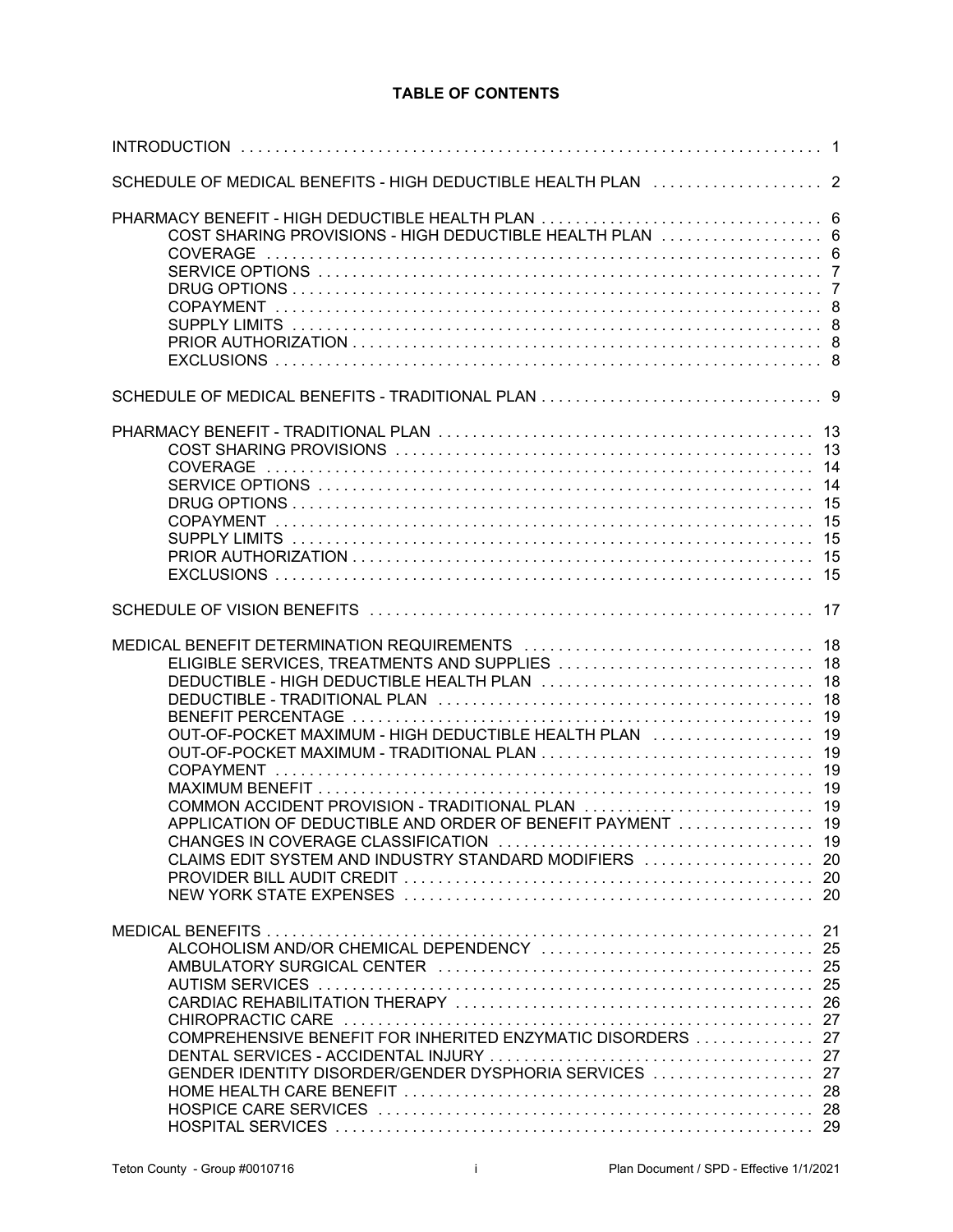| MENTAL ILLNESS (and according to the control of the control of the control of the control of the control of the control of the control of the control of the control of the control of the control of the control of the contr |          |
|--------------------------------------------------------------------------------------------------------------------------------------------------------------------------------------------------------------------------------|----------|
|                                                                                                                                                                                                                                |          |
|                                                                                                                                                                                                                                |          |
| RECONSTRUCTIVE BREAST SURGERY/NON-SURGICAL AFTER CARE BENEFIT  32                                                                                                                                                              |          |
|                                                                                                                                                                                                                                |          |
|                                                                                                                                                                                                                                |          |
| ROUTINE NEWBORN INPATIENT NURSERY/PHYSICIAN CARE  33                                                                                                                                                                           |          |
|                                                                                                                                                                                                                                |          |
|                                                                                                                                                                                                                                |          |
|                                                                                                                                                                                                                                |          |
|                                                                                                                                                                                                                                |          |
|                                                                                                                                                                                                                                |          |
|                                                                                                                                                                                                                                |          |
|                                                                                                                                                                                                                                |          |
|                                                                                                                                                                                                                                |          |
|                                                                                                                                                                                                                                |          |
|                                                                                                                                                                                                                                |          |
|                                                                                                                                                                                                                                |          |
|                                                                                                                                                                                                                                |          |
|                                                                                                                                                                                                                                |          |
|                                                                                                                                                                                                                                |          |
|                                                                                                                                                                                                                                |          |
|                                                                                                                                                                                                                                |          |
|                                                                                                                                                                                                                                |          |
|                                                                                                                                                                                                                                |          |
|                                                                                                                                                                                                                                |          |
|                                                                                                                                                                                                                                |          |
|                                                                                                                                                                                                                                |          |
|                                                                                                                                                                                                                                |          |
|                                                                                                                                                                                                                                |          |
|                                                                                                                                                                                                                                | 51<br>52 |
|                                                                                                                                                                                                                                | 52       |
|                                                                                                                                                                                                                                | 52       |
|                                                                                                                                                                                                                                | 53       |
| For Covered Persons with End Stage Renal Disease                                                                                                                                                                               | 53       |
|                                                                                                                                                                                                                                |          |
|                                                                                                                                                                                                                                |          |
|                                                                                                                                                                                                                                | 54       |
|                                                                                                                                                                                                                                | 54       |
|                                                                                                                                                                                                                                | 55       |
|                                                                                                                                                                                                                                | 55       |
|                                                                                                                                                                                                                                | 55       |
|                                                                                                                                                                                                                                |          |
|                                                                                                                                                                                                                                |          |
|                                                                                                                                                                                                                                |          |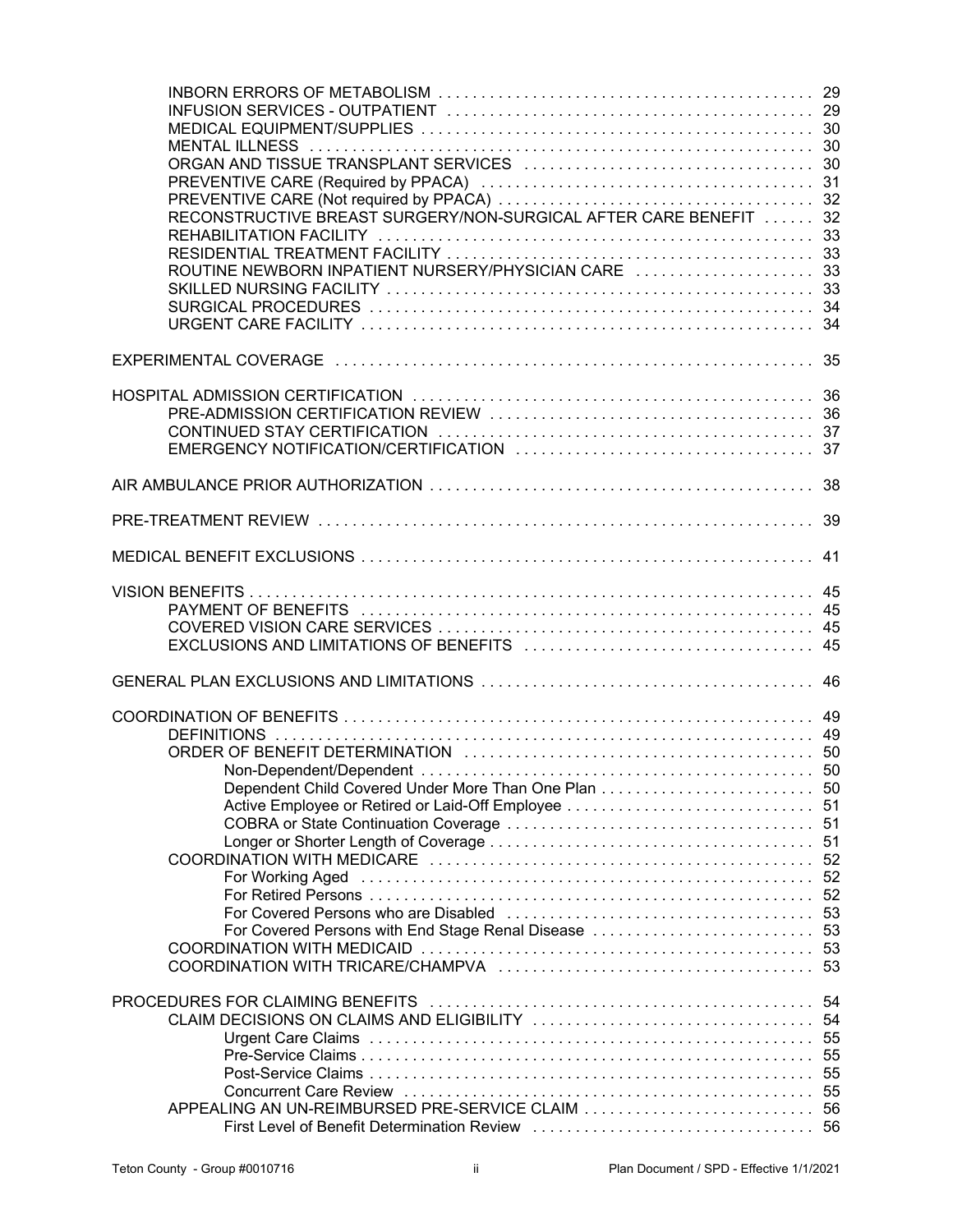| INDEPENDENT EXTERNAL REVIEW FOR A PRE-SERVICE CLAIM  57              |     |
|----------------------------------------------------------------------|-----|
|                                                                      |     |
| INDEPENDENT EXTERNAL REVIEW FOR A POST-SERVICE CLAIM  59             |     |
|                                                                      |     |
|                                                                      |     |
|                                                                      | 61  |
|                                                                      | 62  |
|                                                                      |     |
|                                                                      |     |
|                                                                      |     |
|                                                                      |     |
|                                                                      |     |
|                                                                      |     |
|                                                                      |     |
|                                                                      |     |
|                                                                      |     |
| CRITERIA FOR A QUALIFIED MEDICAL CHILD SUPPORT ORDER  69             |     |
|                                                                      |     |
|                                                                      |     |
|                                                                      |     |
|                                                                      |     |
|                                                                      |     |
|                                                                      |     |
|                                                                      |     |
|                                                                      |     |
|                                                                      |     |
|                                                                      | -74 |
|                                                                      |     |
|                                                                      |     |
|                                                                      |     |
|                                                                      |     |
|                                                                      |     |
|                                                                      |     |
| DISABILITY EXTENSION OF 18-MONTH PERIOD OF CONTINUATION COVERAGE  78 |     |
| SECOND QUALIFYING EVENT EXTENSION OF 18-MONTH PERIOD OF CONTINUATION |     |
| MEDICARE ENROLLMENT EXTENSION OF 18-MONTH PERIOD OF CONTINUATION     | 79  |
|                                                                      |     |
|                                                                      |     |
|                                                                      |     |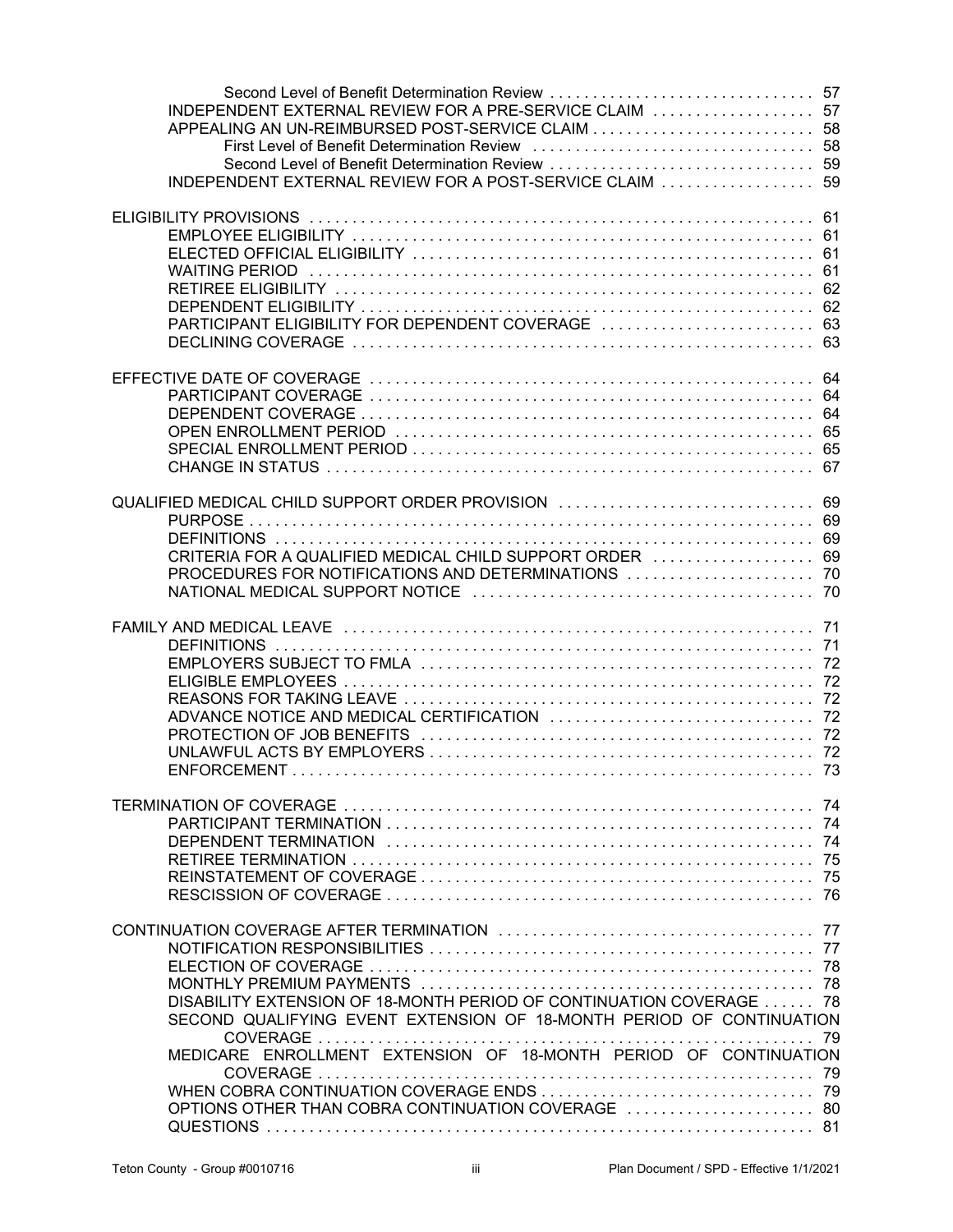| HSA DEDUCTIBLE ALLOCATION FOR HIGH DEDUCTIBLE HEALTH PLAN  81 |
|---------------------------------------------------------------|
|                                                               |
|                                                               |
|                                                               |
| 87<br>87<br>87                                                |
| 89                                                            |
|                                                               |
|                                                               |
| 106<br>106                                                    |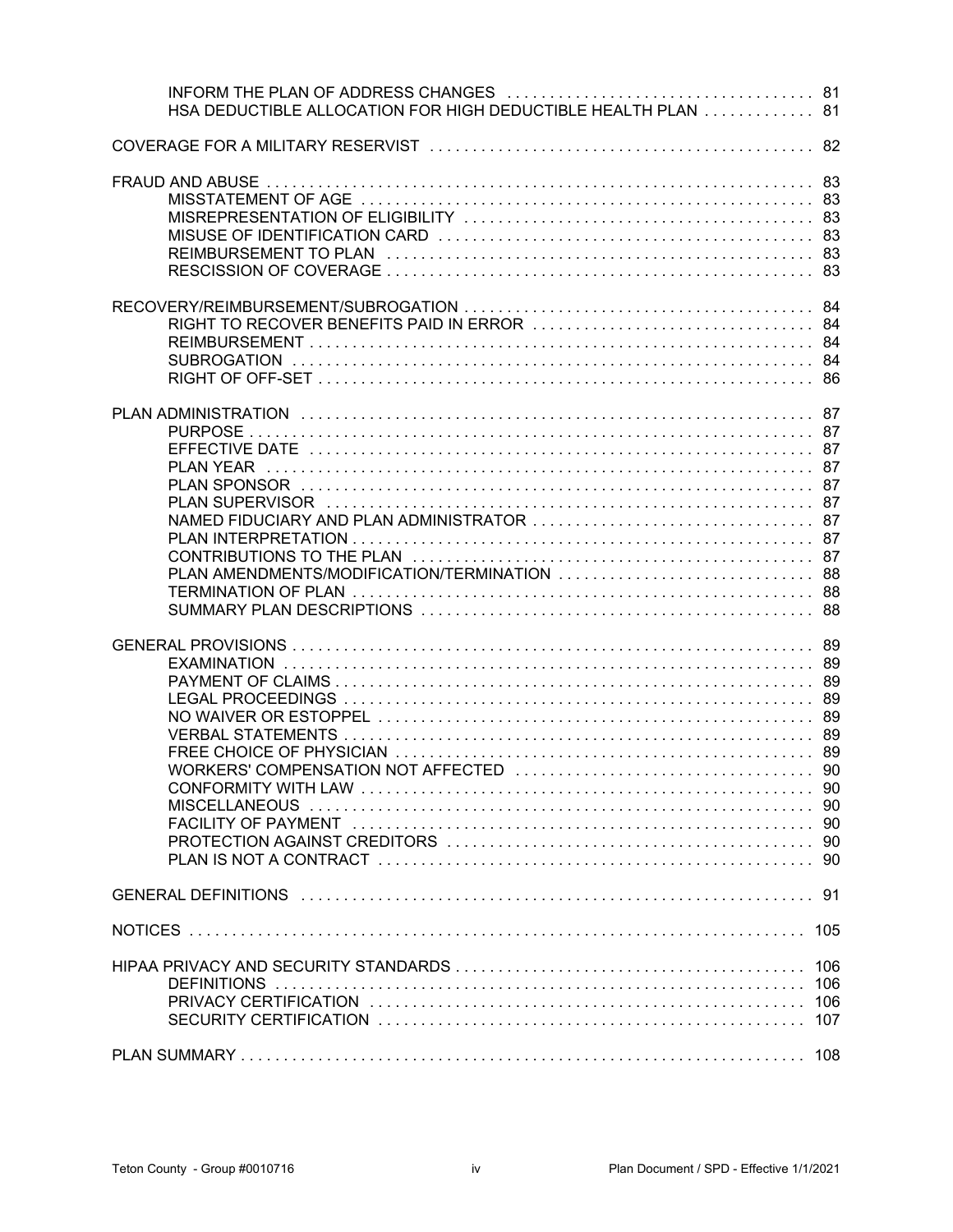#### **INTRODUCTION**

<span id="page-5-0"></span>Effective January 1, 2021, Teton County, hereinafter referred to as the "County", restates the benefits, rights and privileges which will pertain to participating Employees, referred to as "Participants", or "Retirees" and the eligible Dependents of such Participants or Retirees, as defined, and which benefits are provided through a fund established by the County and referred to as the "Plan". This booklet describes the Plan in effect as of January 1, 2021.

Coverage provided under this Plan for Employees or Retirees and their Dependents will be in accordance with the Eligibility, Effective Date, Qualified Medical Child Support Order, Termination, Family and Medical Leave Act and other applicable provisions as stated in this Plan.

Teton County (the Plan Sponsor) has retained the services of an independent Plan Supervisor, experienced in claims processing, to handle health claims. The Plan Supervisor for the Plan is:

> Allegiance Benefit Plan Management, Inc. P.O. Box 3018 Missoula, MT 59806-3018

Please read this booklet carefully before incurring any medical expenses. For specific questions regarding coverage or benefits, please refer to the Plan Document which is available for review in the Personnel Office, at the office of the Plan Supervisor, or call or write to Allegiance Benefit Plan Management, Inc. regarding any detailed questions concerning the Plan.

**This Plan is not intended to, and cannot be used as workers' compensation coverage for any Employee or any covered Dependent of an Employee. Therefore, this Plan generally excludes claims related to any activity engaged in for wage or profit including, but not limited to, farming, ranching, part-time and seasonal activities. See Plan Exclusions for specific information.**

**The information contained in this Plan Document/Summary Plan Description is only a general statement regarding FMLA, COBRA, USERRA, and QMCSO. It is not intended to be and should not be relied upon as complete legal information about those subjects. Covered Persons and Employers should consult their own legal counsel regarding these matters.** 

**Pre-certification by the Plan is required for all Inpatient Services. Failure to follow the Hospital Admission Certification procedures will result in a reduction in the Benefit Percentage by \$500, after any applicable Deductible. Refer to Hospital Admission Certification for further details.**

**Pre-treatment Review by the Plan is strongly recommended for certain services. If Pre-treatment Review is not obtained, the charge could be denied if the service, treatment or supply is not found to be Medically Necessary or found to be otherwise excluded by the Plan when the claim is submitted. Refer to Pre-treatment Review section for further details.**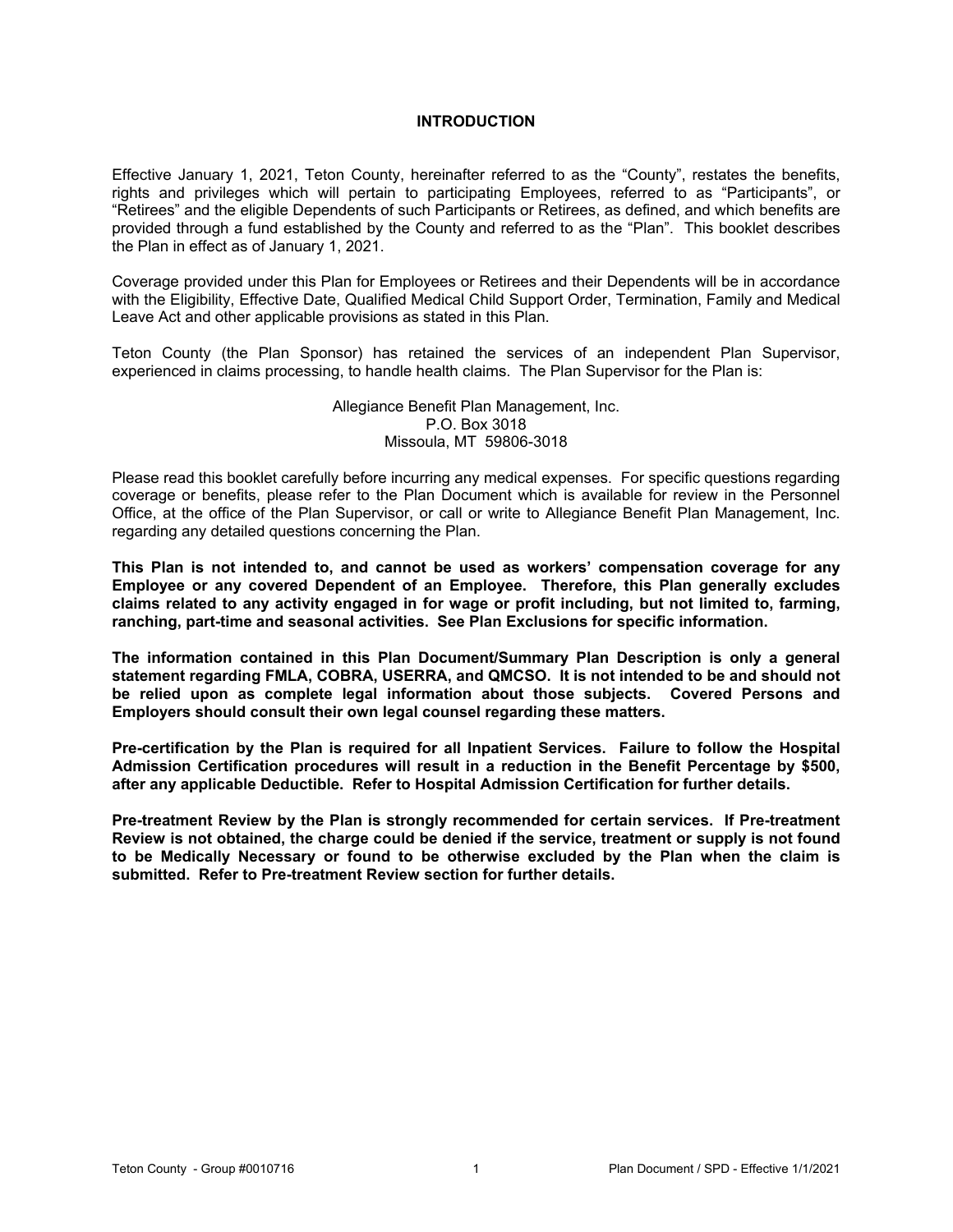#### **SCHEDULE OF MEDICAL BENEFITS - HIGH DEDUCTIBLE HEALTH PLAN** FOR **ELIGIBLE PARTICIPANTS AND DEPENDENTS**

#### <span id="page-6-0"></span>ALL BENEFITS PAYABLE UNDER THIS PLAN ARE SUBJECT TO THE APPLICABLE PLAN EXCLUSIONS AND THE USUAL, CUSTOMARY AND REASONABLE LIMITS OR MAXIMUM ELIGIBLE EXPENSE LIMIT OF THE PLAN

## **THE BENEFIT PERIOD IS A CALENDAR YEAR**

#### **MEDICAL BENEFIT COST SHARING**

| Combined Pharmacy and Medical Deductible (Non-Embedded)                                                                                                             |  |  |  |
|---------------------------------------------------------------------------------------------------------------------------------------------------------------------|--|--|--|
| Single Coverage means only the Employee is covered under the Plan.<br>Family Coverage means the Employee and one or more Dependent(s) are covered under the Plan.   |  |  |  |
| The Deductible applies unless specifically indicated as waived                                                                                                      |  |  |  |
| Benefit Percentage in excess of the Deductible                                                                                                                      |  |  |  |
| Combined Pharmacy and Medical Out-of-Pocket Maximum (Non-Embedded)                                                                                                  |  |  |  |
| *Includes the Deductible and charges in excess of Benefit Percentage                                                                                                |  |  |  |
| The indicated Benefit Percentage payable will be reduced by \$500 if Pre-certification is not<br>followed outlined in the Hospital Admission Certification section. |  |  |  |
| <b>MAXIMUM BENEFIT PER BENEFIT PERIOD FOR ALL CAUSES  None</b>                                                                                                      |  |  |  |

## **AMBULANCE SERVICES**

|--|--|--|--|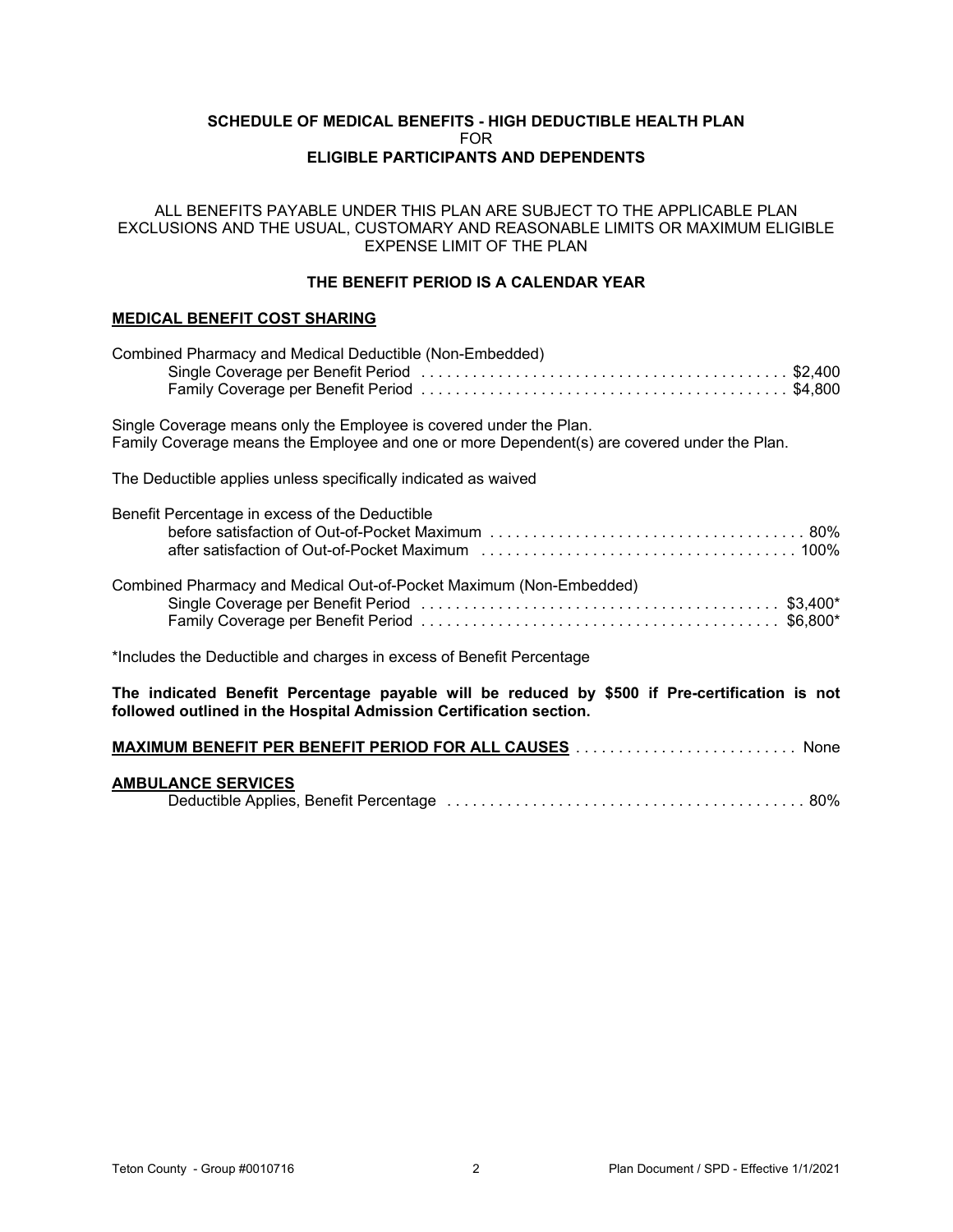## **AUTISM SERVICES (Includes certain treatments associated with Autism Spectrum Disorder (ASD) For Dependents less than nineteen (19) years of age subject to all of the requirements stated in the Medical Benefits section.**

Deductible Applies, Benefit Percentage . . . . . . . . . . . . . . . . . . . . . . . . . . . . . . . . . . . . . . . . . . 80%

Therapy visits in excess of 20 visits per Therapy Period will be reviewed for Medical Necessity.

#### Applied Behavior Analysis:

Maximum Benefit per Therapy Period / **40 hours per week** Maximum Benefit per Therapy Period / **6 months**

"Therapy Period" means a specified amount of time during which the Covered Person undergoes "Applied Behavioral Analysis". Such time period begins on the date the therapy begins and will end six months from this date. A new Therapy Period may begin if the medical professional or licensed Psychologist certifies that additional therapy is Medical Necessary; however, a new written therapy treatment plan will be required by the Plan Administrator before a new Therapy Period can begin.

#### **Pre-treatment Review approval of written initial treatment plan is required.**

| <b>CHIROPRACTIC SERVICES (Includes x-rays)</b>                                                        |
|-------------------------------------------------------------------------------------------------------|
|                                                                                                       |
| <b>COVID-19 VACCINE</b>                                                                               |
|                                                                                                       |
| This Non-Network benefit is effective 15 days after a COVID-19 vaccine receives emergency approval by |
| the FDA through the duration of the Declared National Emergency.                                      |
| DIAGNOSTIC SERVICES INCLUDING X-RAY AND LABORATORY                                                    |
| Includes all services performed by an independent lab.                                                |
|                                                                                                       |
| <b>DURABLE MEDICAL EQUIPMENT</b>                                                                      |
|                                                                                                       |
| <b>EMERGENCY ROOM SERVICES (Emergency Services Only)</b>                                              |
|                                                                                                       |
| <b>EMERGENCY ROOM SERVICES (Non-Emergency Services Only)</b>                                          |
|                                                                                                       |
|                                                                                                       |
| <b>HEALTH FAIR WELLNESS BENEFIT</b>                                                                   |
| This benefit provides reimbursement for health care services received from St. John's Medical         |
| Center or Star Valley Hospital, limited to the following general screening tests:                     |
| <b>Health Fair Profile</b><br>Hemogram                                                                |
| Prostatic Specific Antigen (PSA)                                                                      |
| Hemoglobin A1c                                                                                        |
|                                                                                                       |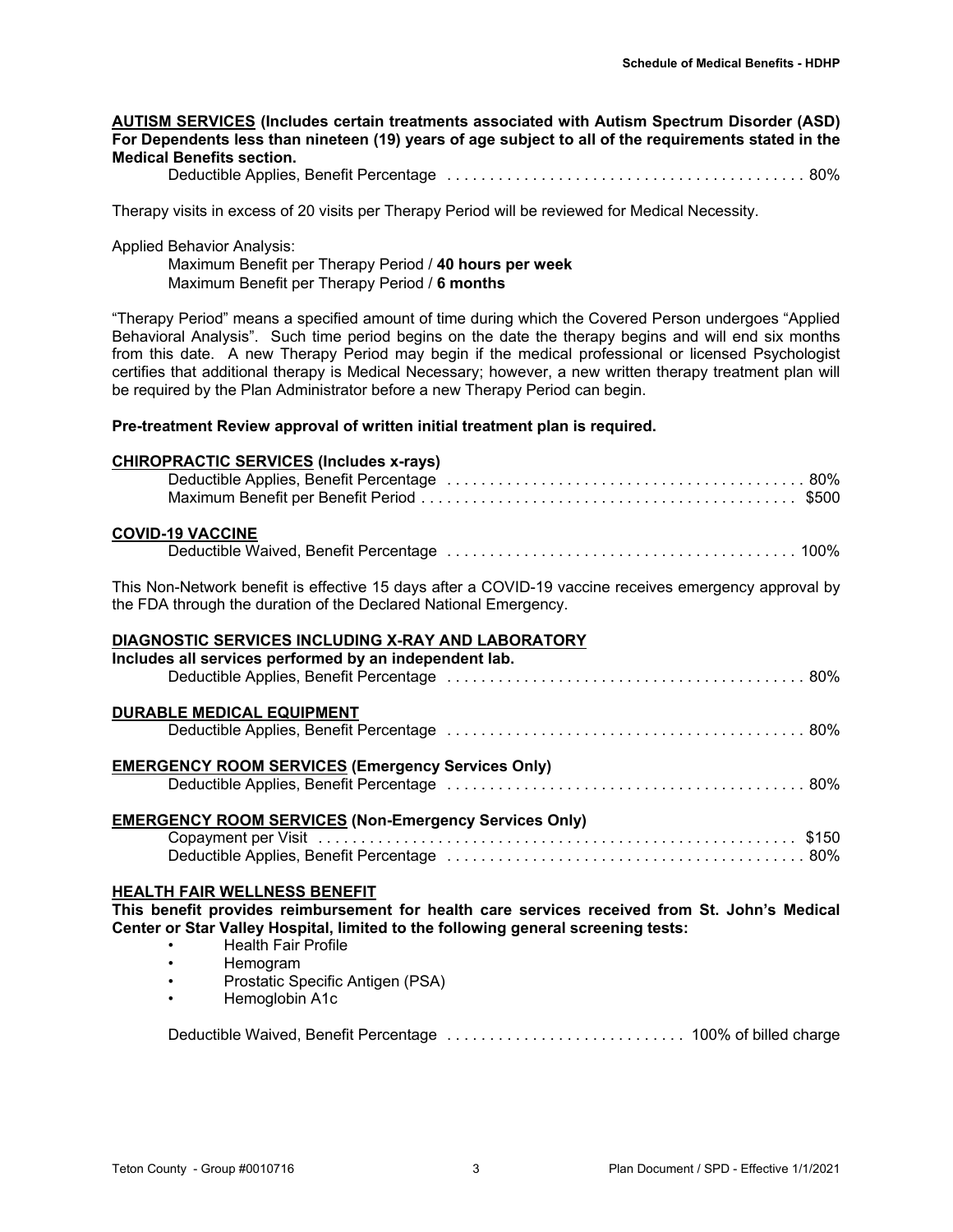## **HOME HEALTH CARE**

| Home Health Care Visits in excess of 3 visits per Benefit Period will be reviewed for Medical Necessity.                                                                        |
|---------------------------------------------------------------------------------------------------------------------------------------------------------------------------------|
| <b>HOSPICE CARE</b>                                                                                                                                                             |
|                                                                                                                                                                                 |
| Benefits include bereavement counseling in connection with hospice care, limited to \$25 per visit and 12<br>visits per family.                                                 |
| <b>HOSPITAL SERVICES</b>                                                                                                                                                        |
|                                                                                                                                                                                 |
| <b>MEDICAL RECORDS</b>                                                                                                                                                          |
|                                                                                                                                                                                 |
|                                                                                                                                                                                 |
| MENTAL ILLNESS AND ALCOHOLISM AND/OR CHEMICAL DEPENDENCY TREATMENT                                                                                                              |
| Paid the same as any other service                                                                                                                                              |
| ORGAN AND TISSUE TRANSPLANT SERVICES                                                                                                                                            |
|                                                                                                                                                                                 |
| Benefits for all eligible services provided by a facility other than a Center of Excellence will be<br>reduced by 50% and will not accumulate toward the Out-of-Pocket Maximum. |
| PHYSICAL, SPEECH AND OCCUPATIONAL THERAPY                                                                                                                                       |
|                                                                                                                                                                                 |
| Therapy visits in excess of 20 visits per Benefit Period will be reviewed for Medical Necessity.                                                                                |
| PHYSICIAN OFFICE VISITS                                                                                                                                                         |
|                                                                                                                                                                                 |
| <b>PRESCRIPTION DRUGS</b>                                                                                                                                                       |
|                                                                                                                                                                                 |
| <b>PREVENTIVE CARE (Required by PPACA)</b>                                                                                                                                      |
|                                                                                                                                                                                 |

**See Preventive Care under Medical Benefits for a complete listing of what is covered.**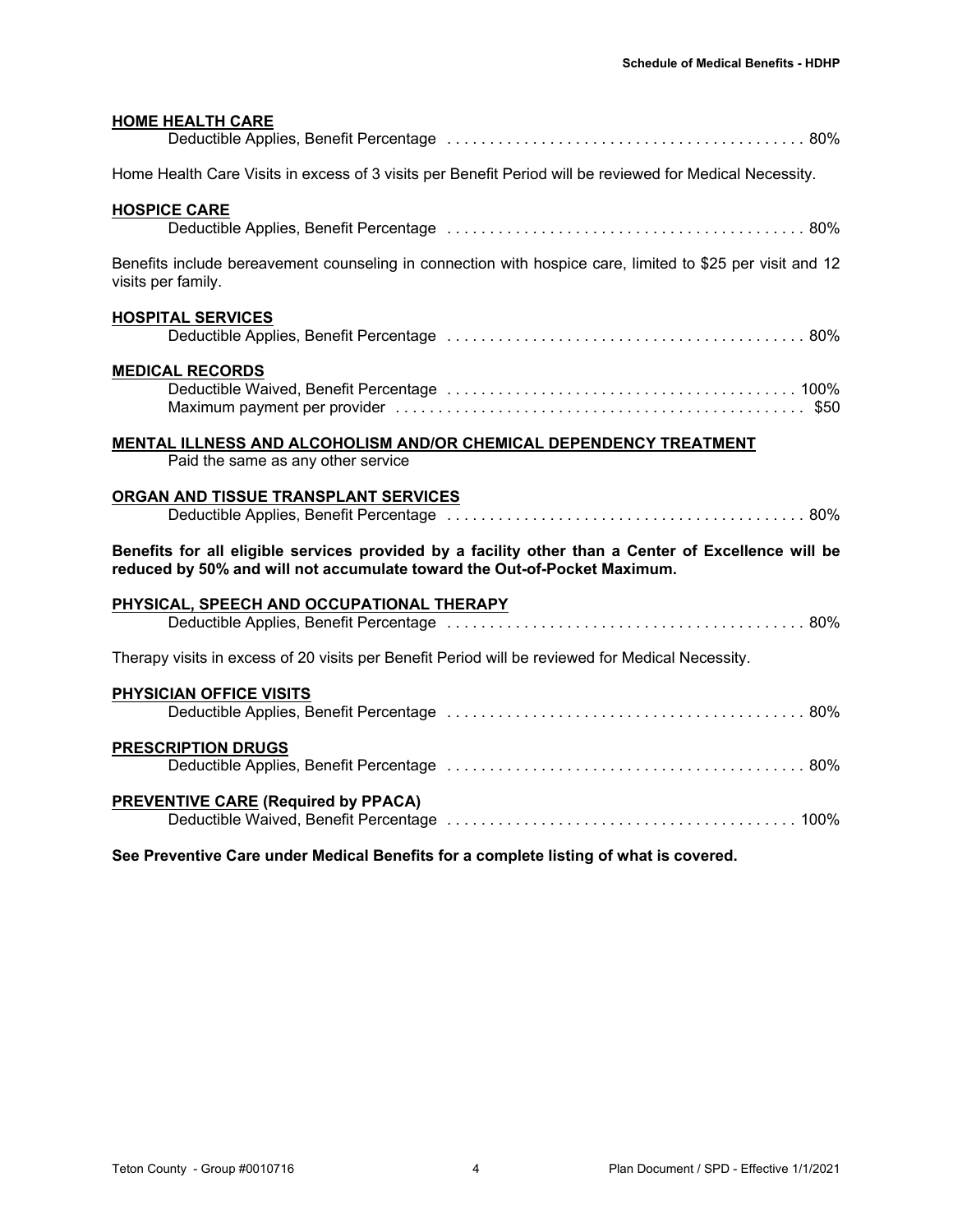## **PREVENTIVE CARE (Not Required by PPACA)**

• Comprehensive Metabolic Panel

**Venipuncture** 

Office Visit charges for the routine examination are payable at 100%, Deductible Waived, up to \$250 Maximum Benefit per Benefit Period. Charges exceeding the Maximum Benefit are subject to the Medical Benefit Cost Sharing Provisions of the Plan.

X-ray and Laboratory charges for Non-PPACA Preventive Care services are excluded under the Plan, except for the following tests will be payable at 100%, Deductible Waived:

| Lipid Panel<br><b>Urinalysis</b><br>Thyroxine or Thyroid Stimulating Hormone (TSH)<br>$\bullet$<br>Blood count; Complete |
|--------------------------------------------------------------------------------------------------------------------------|
| All other charges are excluded under this benefit.                                                                       |
| ROUTINE NEWBORN INPATIENT NURSERY/PHYSICIAN CARE                                                                         |
| <b>SKILLED NURSING FACILITY</b>                                                                                          |
| TELEMEDICINE CONSULTATIONS (Mental Illness or Chemical Dependency Treatment only)                                        |
| <b>WELLVIA TELEMEDICINE CONSULTATIONS (Medical and Mental Illness or Chemical Dependency)</b>                            |
| <b>WIGS</b> (After chemotherapy or radiation therapy)<br>Limited to 1 per lifetime up to \$300                           |
| <b>OTHER COVERED MEDICAL EXPENSES</b>                                                                                    |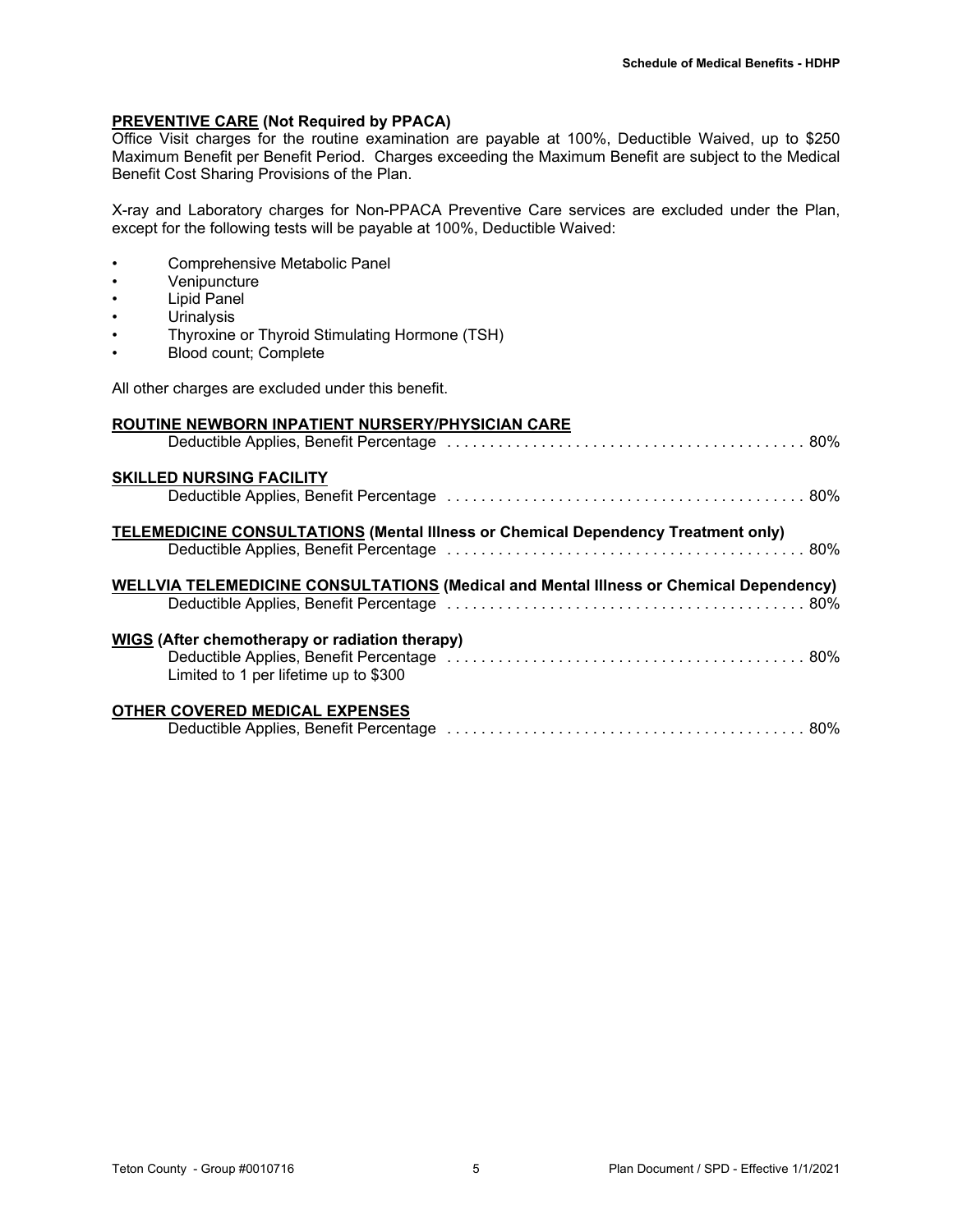#### **PHARMACY BENEFIT - HIGH DEDUCTIBLE HEALTH PLAN**

<span id="page-10-0"></span>Prescription drug charges are payable only through the Plan's Pharmacy Benefit Manager (PBM) program, which program is sponsored in conjunction with and is an integral part of this Plan. **The Pharmacy Benefit Manager (PBM) will provide separate information for details regarding Network pharmacies, Preferred Brand prescriptions and Specialty Drugs upon request.**

#### **No Coordination of Benefits for Pharmacy Benefits.**

#### COST SHARING PROVISIONS - HIGH DEDUCTIBLE HEALTH PLAN

| <b>Combined Pharmacy and Medical Deductible (Non-Embedded)</b>            |  |
|---------------------------------------------------------------------------|--|
| <b>Combined Pharmacy and Medical Out-of-Pocket Maximum (Non-Embedded)</b> |  |
|                                                                           |  |
|                                                                           |  |

Charges for eligible prescription drugs apply towards the Combined Pharmacy and Medical Deductible and are payable at 80% after satisfaction of the Combined Pharmacy and Medical Deductible. Eligible prescription drugs are payable at 100% after satisfaction of the Combined Pharmacy and Medical Out-of-Pocket Maximum. Discounts are available at Network pharmacies.

The following are payable at 100% and are not subject to any Deductible:

- 1. Prescribed preferred contraceptives or brand if generic is unavailable;
- 2. Smoking cessation products prescribed by a Physician or Licensed Health Care Provider; and
- 3. Over-the-counter (OTC) medications only when prescribed by a Physician or Licensed Health Care Provider, and only if listed as an A or B recommendation as a Preventive Service covered under the Affordable Care Act which can be viewed at: https://www.healthcare.gov/coverage/preventive-care-benefits/.

#### COVERAGE

Coverage for prescription drugs will include only those drugs requiring a written prescription of a Physician or Licensed Health Care Provider, if within the scope of practice of the Licensed Health Care Provider, and that are Medically Necessary for the treatment of an Illness or Injury.

Coverage also includes prescription drugs or supplies that require a written prescription of a Physician or Licensed Health Care Provider, if within the scope of practice of the Licensed Health Care Provider, as follows:

1. Self-administered contraceptives and over-the-counter FDA approved female contraceptives with a written prescription by a Physician or Licensed Health Care Provider.

#### **Contraceptive Management, injectable contraceptives and contraceptive devices are covered under the Preventive Care Benefit of this Plan.**

- 2. Legend vitamins (oral only): Prenatal agents used in Pregnancy; therapeutic agents used for specific deficiencies and conditions; and hemopoetic agents used to treat anemia.
- 3. Legend fluoride products (oral only): Adult or pediatric.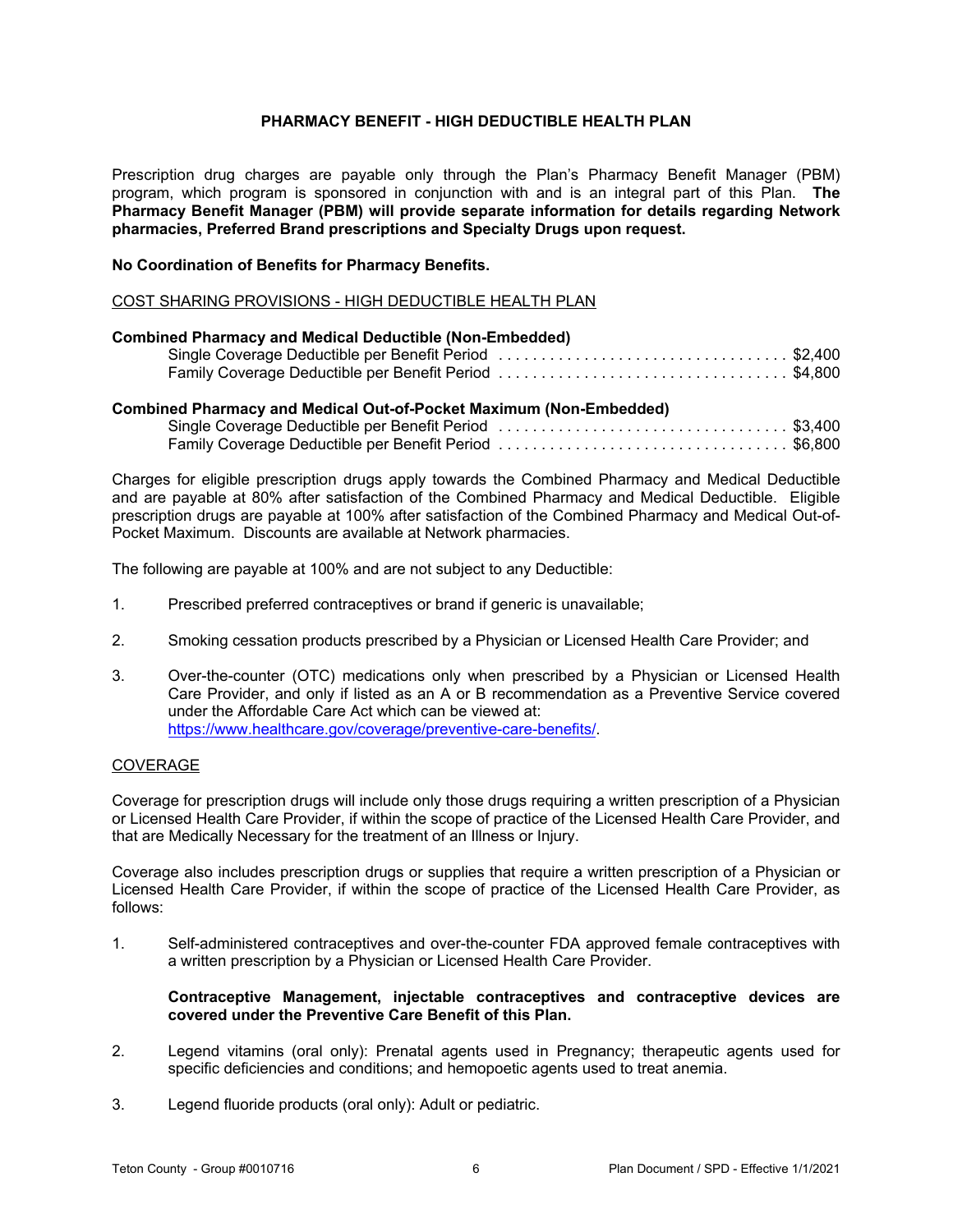- <span id="page-11-0"></span>4. Diabetic supplies, including syringes, needles, swabs, blood test strips, blood glucose calibration solutions, urine tests, lancets and lancet devices.
- 5. Erectile Dysfunction non-injectable or injectable, subject to quantity limits.
- 6. Smoking deterrents prescribed by a Physician or Licensed Health Care Provider and only if covered under the Affordable Care Act which can be viewed at: https://www.healthcare.gov/coverage/preventive-care-benefits/.
- 7. Over-the-counter (OTC) medications only when prescribed by a Physician or Licensed Health Care Provider, and only if listed as an A or B recommendation as a Preventive Service covered under the Affordable Care Act which can be viewed at: https://www.healthcare.gov/coverage/preventive-care-benefits/.
- 8. Acne treatment medications.

## SERVICE OPTIONS

The Program includes the following Service Options for obtaining prescriptions under the Pharmacy Benefit:

**PBM Network Prescriptions:** Available only through a retail pharmacy that is part of the PBM Network. The pharmacy will bill the Plan directly for that part of the prescription cost that exceeds the Copayment (Copayment amount must be paid to pharmacy at time of purchase). **The prescription identification card is required for this option.** 

**Member Submit Prescriptions:** This option is available only if the prescription identification card cannot be used because a pharmacy is not part of the PBM Network, or the prescription identification card is not used at a PBM pharmacy. **Prescriptions must be paid for at the point of purchase and the prescription drug receipt must be submitted to the Pharmacy Benefit Manager (PBM), along with a reimbursement form (Direct Reimbursement). The PBM will reimburse the contract cost of the prescription drug, less the applicable Copayment per Prescription. Contract cost is the PBM's discounted cost of the prescription drug. Reimbursement will not exceed what the PBM would have reimbursed for a Network Prescription.**

**Mail Order Prescriptions:** Available only through a licensed pharmacy that is part of the PBM Network which fills prescriptions and delivers them to Covered Persons through the United States Postal Service, United Parcel Service or other delivery service. **The pharmacy will bill the Plan directly for prescription costs that exceed the Copayment.**

**Specialty Drug(s):** These medications are generic or non-generic drugs classified by the Plan and listed by the PBM as Specialty Drugs and require special handling (e.g., most injectable drugs other than insulin). **Specialty drugs must be obtained from a preferred specialty pharmacy.** 

#### DRUG OPTIONS

The drug options available are:

**Generic:** Those drugs and supplies listed in the most current edition of the Physicians Desk Reference or by the PBM Program as generic drugs.

**Preferred Brand:** Non-generic drugs and supplies listed as "Preferred Brand" by the PBM Program as stated in a written list provided to Covered Persons and updated from time to time.

**Non-Preferred Brand:** Copyrighted or patented brand name drugs (Non-Generic) which are not recognized or listed as Preferred Brand drugs or supplies by the PBM Program.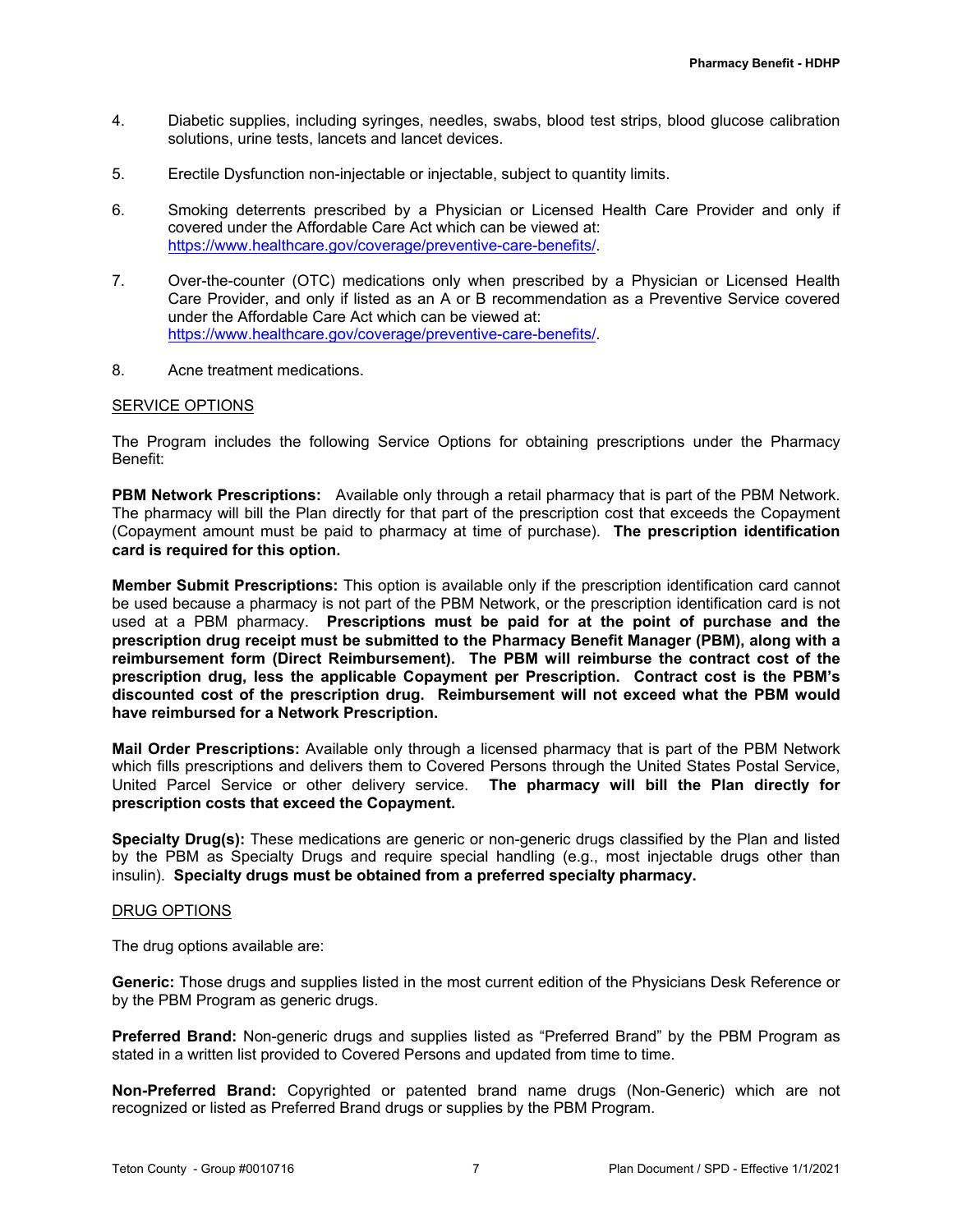#### <span id="page-12-0"></span>COPAYMENT

"Copayment" means a dollar amount fixed as either a percentage or a specific dollar amount per prescription payable to the pharmacy at the time of service. Copayments are specifically stated in this section. Copayments are not payable by the Plan and do not serve to satisfy the Medical Benefits Annual Deductible or Out-of-Pocket Maximum.

#### SUPPLY LIMITS

Supply is limited to 31 days for PBM Network prescriptions or Member Submit, or up to ninety (90) days for maintenance Prescriptions or Mail Order Prescriptions.

Prescription drug refills are not allowed until 75% of the prescribed day supply is used.

The amount of certain medications are limited to promote safe, clinically appropriate drug usage. Any additional prescribed supply exceeding any clinically appropriate limits will be reviewed for Medical Necessity. A current list of applicable quantity limits can be obtained by contacting the PBM at the number listed on the Participant's identification card.

#### PRIOR AUTHORIZATION

Certain drugs require approval before the drug can be dispensed. A current list of drugs that require Prior Authorization can be obtained by contacting the PBM at the number listed on the Participant's identification card.

#### EXCLUSIONS

Prescription drugs or supplies in the following categories are specifically excluded:

- 1. Cosmetic only indications including, but not limited to, photo-aged skin products (Renova); hair growth or hair removal agents (Propecia, Vaniqa); and injectable Cosmetics (Botox Cosmetic).
- 2. Legend homeopathic drugs.
- 3. Fertility agents, oral, vaginal and injectable unless Prior Authorization is obtained.
- 4. Erectile dysfunction, except as specifically covered.
- 5. Weight management.
- 6. Allergen injectables.
- 7. Serums, toxoids and vaccines.
- 8. Legend vitamins and legend fluoride products, except as specifically covered.
- 9. Over-the-counter equivalents and non-legend medications (OTC), except as specifically covered.
- 10. Anabolic Steroids, subject to Prior Authorization.
- 11. Blood monitors and kits.\*
- 12. Durable Medical Equipment.\*
- 13. Experimental or Investigational drugs.
- 14. Abortifacient drugs.

\*Eligible for coverage under the Medical Benefits, subject to all provisions and limitations of this Plan.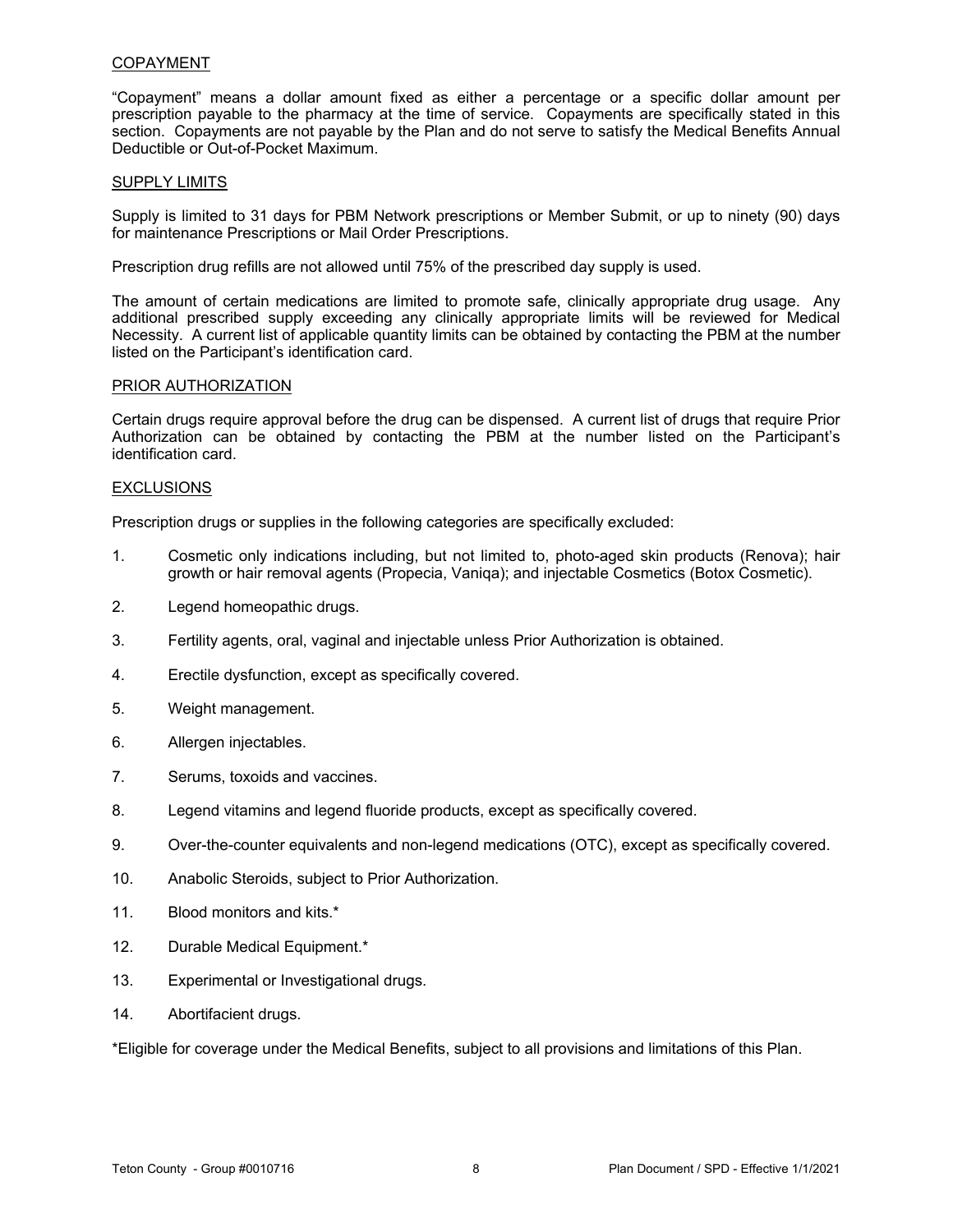#### **SCHEDULE OF MEDICAL BENEFITS - TRADITIONAL PLAN** FOR **ELIGIBLE RETIREES AND DEPENDENTS**

#### <span id="page-13-0"></span>ALL BENEFITS PAYABLE UNDER THIS PLAN ARE SUBJECT TO THE APPLICABLE PLAN EXCLUSIONS AND THE USUAL, CUSTOMARY AND REASONABLE LIMITS OR MAXIMUM ELIGIBLE EXPENSE LIMIT OF THE PLAN

#### **THE BENEFIT PERIOD IS A CALENDAR YEAR**

#### **MEDICAL BENEFIT COST SHARING**

**An individual Covered Person cannot receive credit toward the Family Deductible or Out-of-Pocket Maximum for more than the individual Annual Deductible or Out-of-Pocket Maximum than is stated below.** 

| Deductible (Embedded) per Covered Person per Benefit Period \$500 |  |  |  |  |
|-------------------------------------------------------------------|--|--|--|--|
| Deductible (Embedded) per Family per Benefit Period \$2,000       |  |  |  |  |

#### **The Deductible applies unless specifically indicated as waived**

| Benefit Percentage in excess of the Deductible |  |
|------------------------------------------------|--|
|                                                |  |
|                                                |  |
|                                                |  |

Out-of-Pocket Maximum (Embedded) per Covered Person per Benefit Period . . . . . . . . . \$5,050\* Out-of-Pocket Maximum (Embedded) per Family per Benefit Period . ............... \$10,100\* \*Includes the Annual Deductible, charges in excess of Benefit Percentage and any applicable Medical Benefit Copayments

**The indicated Benefit Percentage payable will be reduced by \$500 if Pre-certification is not followed outlined in the Hospital Admission Certification section.**

| <b>None</b> |  |
|-------------|--|
|-------------|--|

#### **ACCIDENTAL INJURY BENEFIT**

**\*Charges in excess of \$500 are payable will be considered under the Medical Benefit Cost Sharing provisions. Treatment must be received within 90 days of the accident. Charges for Chiropractic Care are not covered under this benefit.**

#### **AMBULANCE SERVICES**

|--|--|--|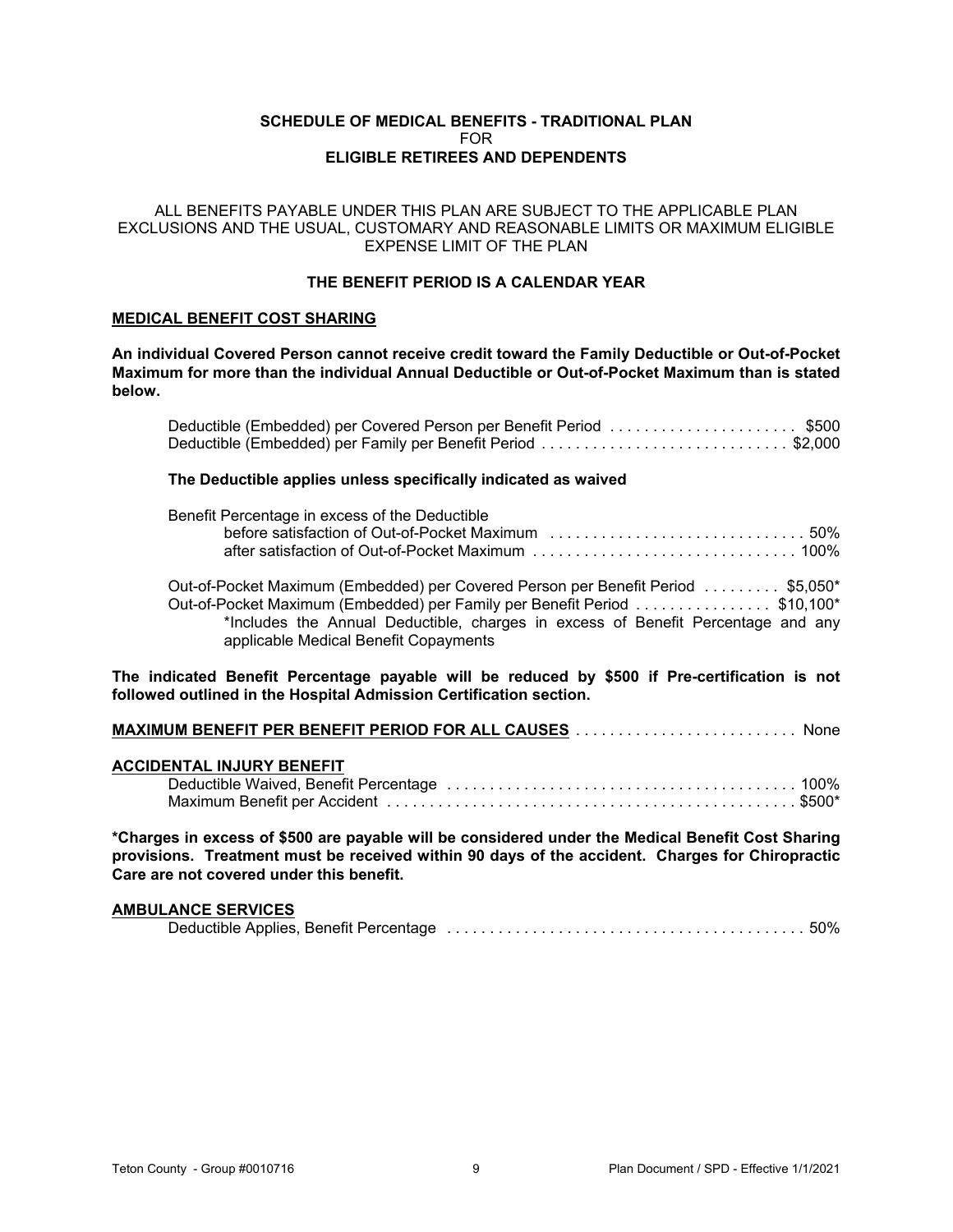## **AUTISM SERVICES (Includes certain treatments associated with Autism Spectrum Disorder (ASD) For Dependents less than nineteen (19) years of age subject to all of the requirements stated in the Medical Benefits section.**

Deductible Applies, Benefit Percentage . . . . . . . . . . . . . . . . . . . . . . . . . . . . . . . . . . . . . . . . . . 50%

Therapy visits in excess of 20 visits per Therapy Period will be reviewed for Medical Necessity.

#### Applied Behavior Analysis:

Maximum Benefit per Therapy Period / **40 hours per week** Maximum Benefit per Therapy Period / **6 months**

"Therapy Period" means a specified amount of time during which the Covered Person undergoes "Applied Behavioral Analysis". Such time period begins on the date the therapy begins and will end six months from this date. A new Therapy Period may begin if the medical professional or licensed Psychologist certifies that additional therapy is Medical Necessary; however, a new written therapy treatment plan will be required by the Plan Administrator before a new Therapy Period can begin.

#### **Pre-treatment Review approval of written initial treatment plan is required.**

| <b>CHIROPRACTIC SERVICES (Includes x-rays)</b>                                                                                                                            |
|---------------------------------------------------------------------------------------------------------------------------------------------------------------------------|
|                                                                                                                                                                           |
| <b>COVID-19 VACCINE</b>                                                                                                                                                   |
|                                                                                                                                                                           |
| This Non-Network benefit is effective 15 days after a COVID-19 vaccine receives emergency approval by<br>the FDA through the duration of the Declared National Emergency. |
| <b>DIAGNOSTIC SERVICES INCLUDING X-RAY AND LABORATORY</b>                                                                                                                 |
| Includes all services performed by an independent lab.                                                                                                                    |
|                                                                                                                                                                           |
| <b>DURABLE MEDICAL EQUIPMENT</b>                                                                                                                                          |
|                                                                                                                                                                           |
| <b>EMERGENCY ROOM SERVICES (Emergency Services Only)</b>                                                                                                                  |
|                                                                                                                                                                           |
| <b>EMERGENCY ROOM SERVICES (Non-Emergency Services Only)</b>                                                                                                              |
|                                                                                                                                                                           |
| <b>HEALTH FAIR WELLNESS BENEFIT</b>                                                                                                                                       |
| This benefit provides reimbursement for health care services received from St. John's Medical                                                                             |
| Center or Star Valley Hospital, limited to the following general screening tests:                                                                                         |
| <b>Health Fair Profile</b>                                                                                                                                                |
| Hemogram<br>$\bullet$                                                                                                                                                     |
| Prostatic Specific Antigen (PSA)<br>$\bullet$<br>Hemoglobin A1c<br>$\bullet$                                                                                              |
|                                                                                                                                                                           |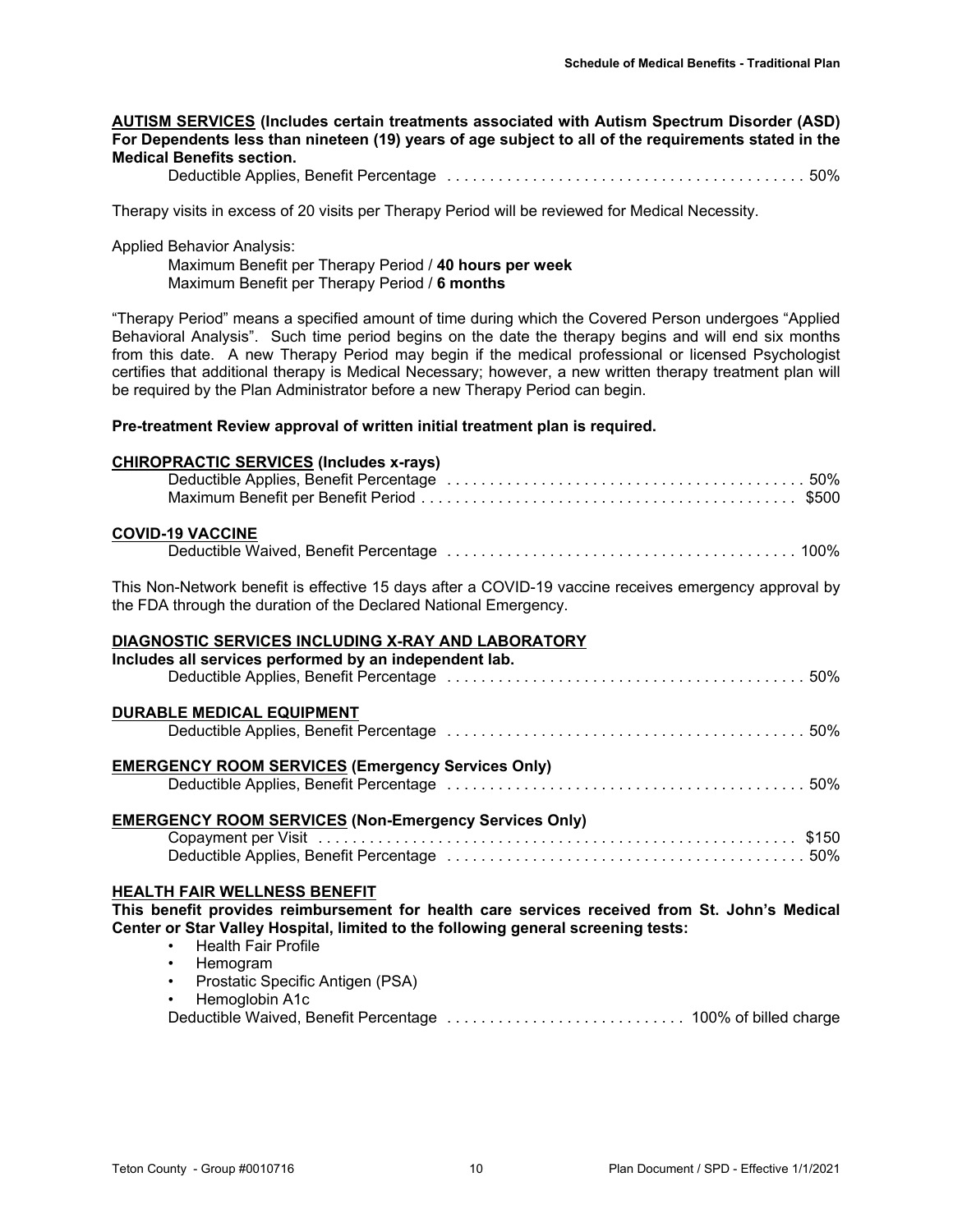# **HOME HEALTH CARE**

| <b>HUME HEAL IH CARE</b>                                                                                                                                                        |
|---------------------------------------------------------------------------------------------------------------------------------------------------------------------------------|
| Home Health Care Visits in excess of 3 visits per Benefit Period will be reviewed for Medical Necessity.                                                                        |
| <b>HOSPICE CARE</b>                                                                                                                                                             |
| Benefits include bereavement counseling in connection with hospice care, limited to \$25 per visit and 12<br>visits per family.                                                 |
| <b>HOSPITAL SERVICES</b>                                                                                                                                                        |
| <b>MEDICAL RECORDS</b>                                                                                                                                                          |
| MENTAL ILLNESS AND ALCOHOLISM AND/OR CHEMICAL DEPENDENCY TREATMENT<br>Paid the same as any other service                                                                        |
| ORGAN AND TISSUE TRANSPLANT SERVICES                                                                                                                                            |
| Benefits for all eligible services provided by a facility other than a Center of Excellence will be<br>reduced by 50% and will not accumulate toward the Out-of-Pocket Maximum. |
| PHYSICAL, SPEECH AND OCCUPATIONAL THERAPY                                                                                                                                       |
| Therapy visits in excess of 20 visits per Benefit Period will be reviewed for Medical Necessity.                                                                                |
| PHYSICIAN OFFICE VISITS (Includes office visits at an Urgent Care Facility)                                                                                                     |

Copayment applies to all Expenses Incurred during the visit, including surgery and allergy injections that are performed and billed by the Physician. This does not include lab and x-rays performed by an independent lab.

**\*Charges exceeding the Maximum Benefit are payable under the Medical Benefits Cost Sharing provisions.** 

#### **PREVENTIVE CARE (Required by PPACA)**

|  | 100% Deductible Waived, Benefit Percentage educational contracts of the contract of the Deduction of the DeMond |  |
|--|-----------------------------------------------------------------------------------------------------------------|--|

**See Preventive Care under Medical Benefits for a complete listing of what is covered.**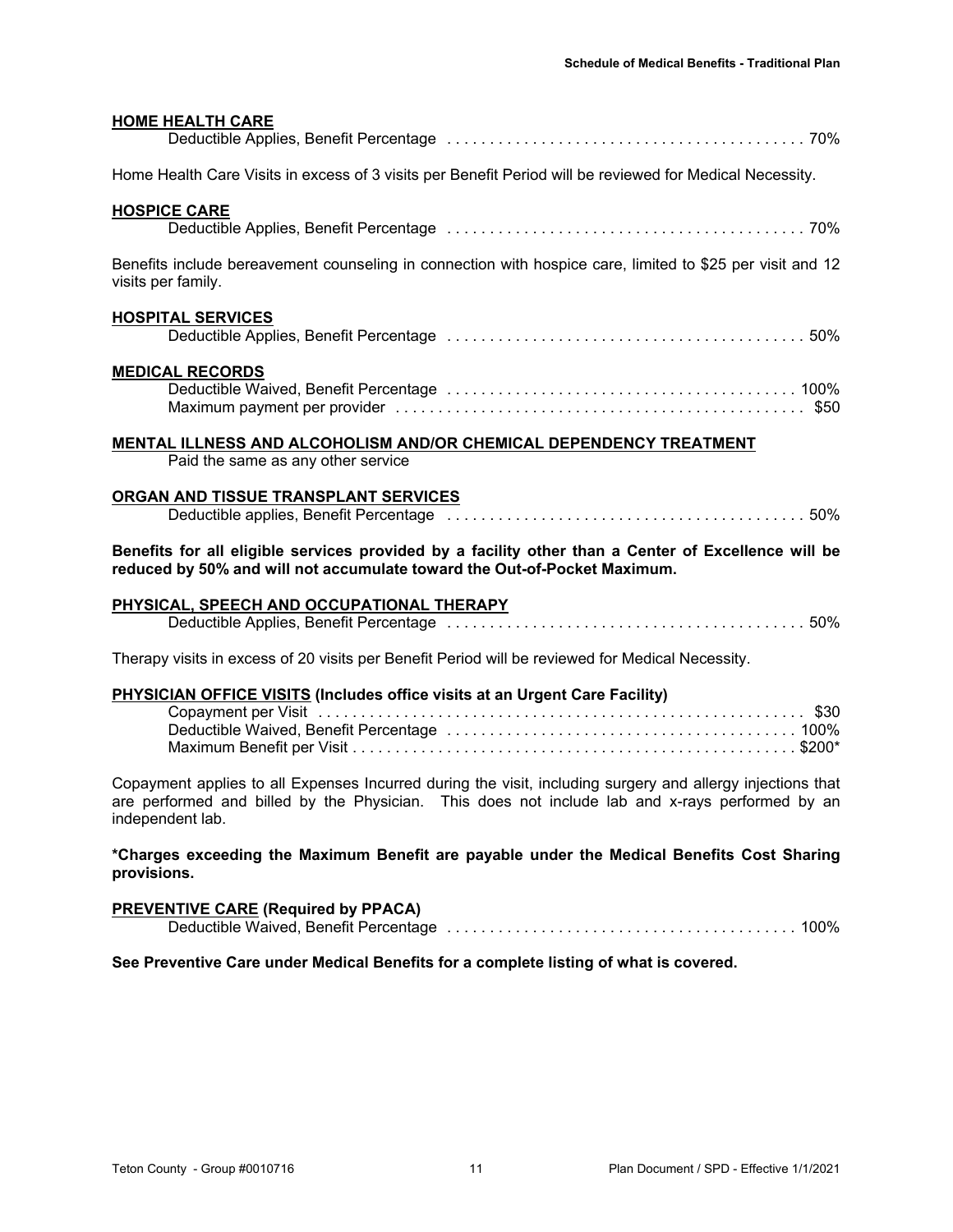## **PREVENTIVE CARE (Not Required by PPACA)**

Office visit charges for the routine examination are payable at 100% up to \$250 Maximum Benefit per Benefit Period. Charges exceeding the Maximum Benefit are subject to the Medical Benefit Cost Sharing Provisions of the Plan.

X-ray and Laboratory charges for Non-PPACA Preventive Care services are excluded under the Plan, except for the following tests will be payable at 100%:

- Comprehensive Metabolic Panel
- Venipuncture
- Lipid Panel
- **Urinalysis**
- Thyroxine or Thyroid Stimulating Hormone (TSH)
- Blood count; Complete

All other charges are excluded under this benefit.

#### **ROUTINE NEWBORN INPATIENT NURSERY/PHYSICIAN CARE**

| Deductible Waived, Benefit Percentage (and all and all and all and all and all and all and all and all and all a |  |
|------------------------------------------------------------------------------------------------------------------|--|
| <b>SKILLED NURSING FACILITY</b>                                                                                  |  |
|                                                                                                                  |  |
| <b>TELEMEDICINE CONSULTATIONS (Mental Illness or Chemical Dependency Treatment only)</b>                         |  |
|                                                                                                                  |  |
| Deductible Waived, Benefit Percentage (and all and all and all and all and all and all and all and all and all a |  |
|                                                                                                                  |  |

Copayment applies to all Expenses Incurred during the visit.

**\*Charges exceeding the Maximum Benefit are payable under the Medical Benefits Cost Sharing provisions.** 

| <b>WELLVIA TELEMEDICINE CONSULTATIONS (Medical and Mental Illness or Chemical Dependency)</b> |  |
|-----------------------------------------------------------------------------------------------|--|
|                                                                                               |  |

For further details, please consult www.wellviasolutions.com or call (855) 935-5842.

| WIGS (After chemotherapy or radiation therapy) |  |
|------------------------------------------------|--|
|                                                |  |
| Limited to 1 per lifetime up to \$300          |  |
|                                                |  |

# **OTHER COVERED MEDICAL EXPENSES**

|--|--|--|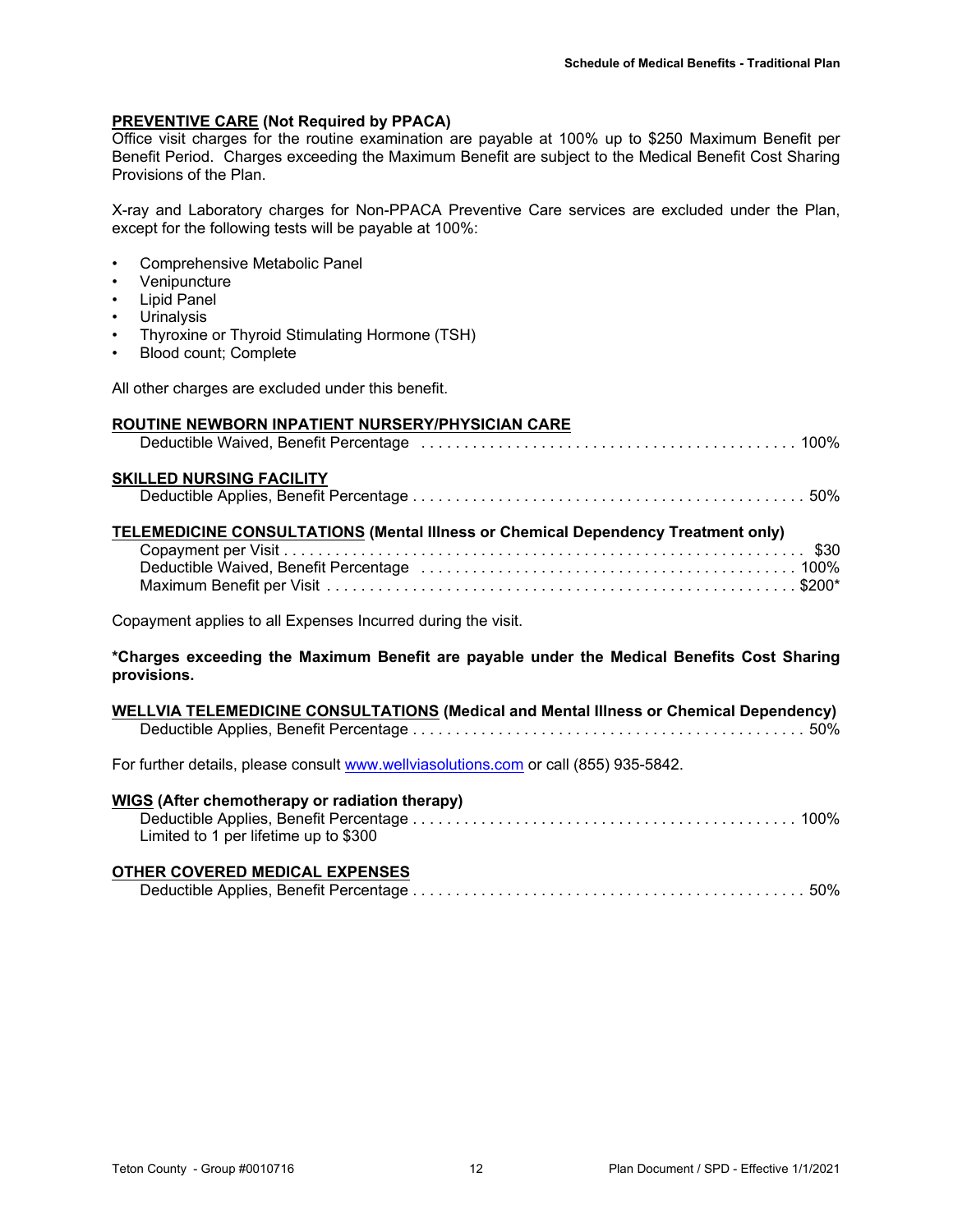#### **PHARMACY BENEFIT - TRADITIONAL PLAN**

<span id="page-17-0"></span>Prescription drug charges are payable only through the Plan's Pharmacy Benefit Manager (PBM) program, which program is sponsored in conjunction with and is an integral part of this Plan. **The Pharmacy Benefit Manager (PBM) will provide separate information for details regarding Network pharmacies, Preferred Brand prescriptions and Specialty Drugs upon request.**

#### **No Coordination of Benefits for Pharmacy Benefits.**

#### COST SHARING PROVISIONS

| <b>Pharmacy Out-of-Pocket Maximum</b> |  |
|---------------------------------------|--|
|                                       |  |
|                                       |  |

\*Pharmacy Copayments do not serve to satisfy the Medical Benefits Annual Deductible or Out-of-Pocket Maximum. However, Pharmacy Copayments do apply towards the Pharmacy Out-of-Pocket Maximum and after satisfaction of the Out-of-Pocket Maximum, Copayments will no longer apply for the remainder of the Benefit Period.

| <b>Copayment per Prescription</b> |                                          |                                                        |                                                     |                                                         |
|-----------------------------------|------------------------------------------|--------------------------------------------------------|-----------------------------------------------------|---------------------------------------------------------|
| <b>Drug Type</b>                  | Retail<br>31-day supply<br>per Copayment | <b>Member Submit</b><br>31-day supply per<br>Copayment | <b>Mail Order</b><br>90-day supply<br>per Copayment | <b>Specialty Drug</b><br>31-day supply<br>per Copayment |
| Generic                           | \$7.50                                   | \$7.50                                                 | \$15                                                | \$7.50                                                  |
| <b>Preferred Brand</b>            | $$25 + 30\%$                             | $$25 + 30\%$                                           | $$50 + 30\%$                                        | $$25 + 30\%$                                            |
| Non-Preferred<br><b>Brand</b>     | $$50 + 30\%$                             | $$50 + 30\%$                                           | $$100 + 30\%$                                       | $$50 + 30\%$                                            |

**32-90 day supply allowed for maintenance medications only.**

**For Member Submit prescriptions -** The PBM will reimburse the contract cost of the prescription drug, less the applicable Copayment per Prescription. Contract cost is the PBM's discounted cost of the prescription drug. Reimbursement will not exceed what the PBM would have reimbursed for a Network Prescription.

**Copayments Waived:** 1) Prescribed preferred contraceptives or brand if generic is unavailable; 2) Smoking cessation products prescribed by a Physician or Licensed Health Care Provider; and 3) Overthe-counter (OTC) medications only when prescribed by a Physician or Licensed Health Care Provider, and only if listed as an A or B recommendation as a Preventive Service covered under the Affordable Care Act which can be viewed at:

https://www.healthcare.gov/coverage/preventive-care-benefits/.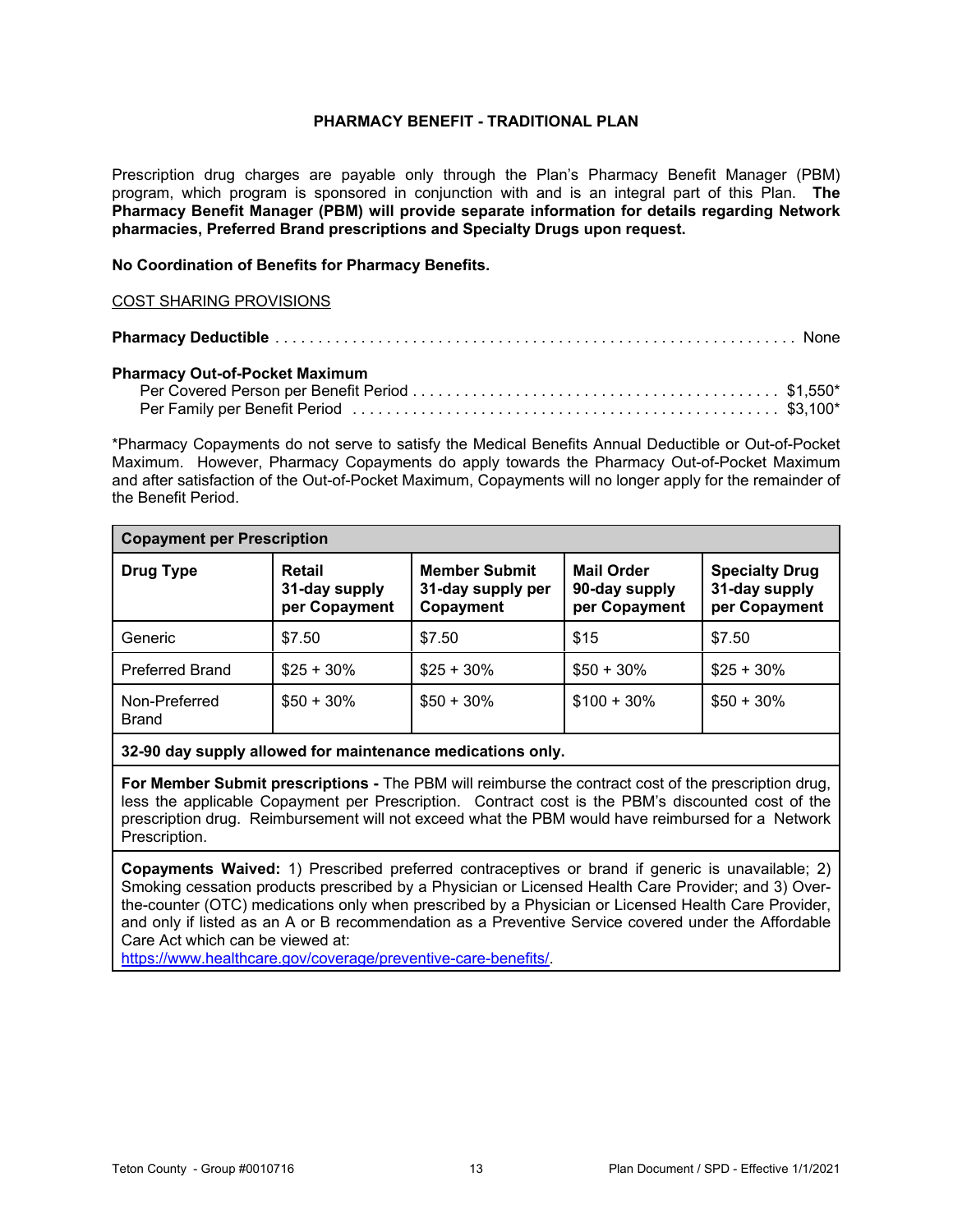## <span id="page-18-0"></span>COVERAGE

Coverage for prescription drugs will include only those drugs requiring a written prescription of a Physician or Licensed Health Care Provider, if within the scope of practice of the Licensed Health Care Provider, and that are Medically Necessary for the treatment of an Illness or Injury.

Coverage also includes prescription drugs or supplies that require a written prescription of a Physician or Licensed Health Care Provider, if within the scope of practice of the Licensed Health Care Provider, as follows:

1. Self-administered contraceptives and over-the-counter FDA approved female contraceptives with a written prescription by a Physician or Licensed Health Care Provider.

#### **Contraceptive Management, injectable contraceptives and contraceptive devices are covered under the Preventive Care Benefit of this Plan.**

- 2. Legend vitamins (oral only): Prenatal agents used in Pregnancy; therapeutic agents used for specific deficiencies and conditions; and hemopoetic agents used to treat anemia.
- 3. Legend fluoride products (oral only): Adult or pediatric.
- 4. Diabetic supplies, including syringes, needles, swabs, blood test strips, blood glucose calibration solutions, urine tests, lancets and lancet devices.
- 5. Erectile Dysfunction non-injectable or injectable, subject to quantity limits.
- 6. Smoking deterrents prescribed by a Physician or Licensed Health Care Provider and only if covered under the Affordable Care Act which can be viewed at: https://www.healthcare.gov/coverage/preventive-care-benefits/.
- 7. Over-the-counter (OTC) medications only when prescribed by a Physician or Licensed Health Care Provider, and only if listed as an A or B recommendation as a Preventive Service covered under the Affordable Care Act which can be viewed at: https://www.healthcare.gov/coverage/preventive-care-benefits/.
- 8. Acne treatment medications.

#### SERVICE OPTIONS

The Program includes the following Service Options for obtaining prescriptions under the Pharmacy Benefit:

**PBM Network Prescriptions:** Available only through a retail pharmacy that is part of the PBM Network. The pharmacy will bill the Plan directly for that part of the prescription cost that exceeds the Copayment (Copayment amount must be paid to pharmacy at time of purchase). **The prescription identification card is required for this option.** 

**Member Submit Prescriptions:** This option is available only if the prescription identification card cannot be used because a pharmacy is not part of the PBM Network, or the prescription identification card is not used at a PBM pharmacy. **Prescriptions must be paid for at the point of purchase and the prescription drug receipt must be submitted to the Pharmacy Benefit Manager (PBM), along with a reimbursement form (Direct Reimbursement). The PBM will reimburse the contract cost of the prescription drug, less the applicable Copayment per Prescription. Contract cost is the PBM's discounted cost of the prescription drug. Reimbursement will not exceed what the PBM would have reimbursed for a Network Prescription.**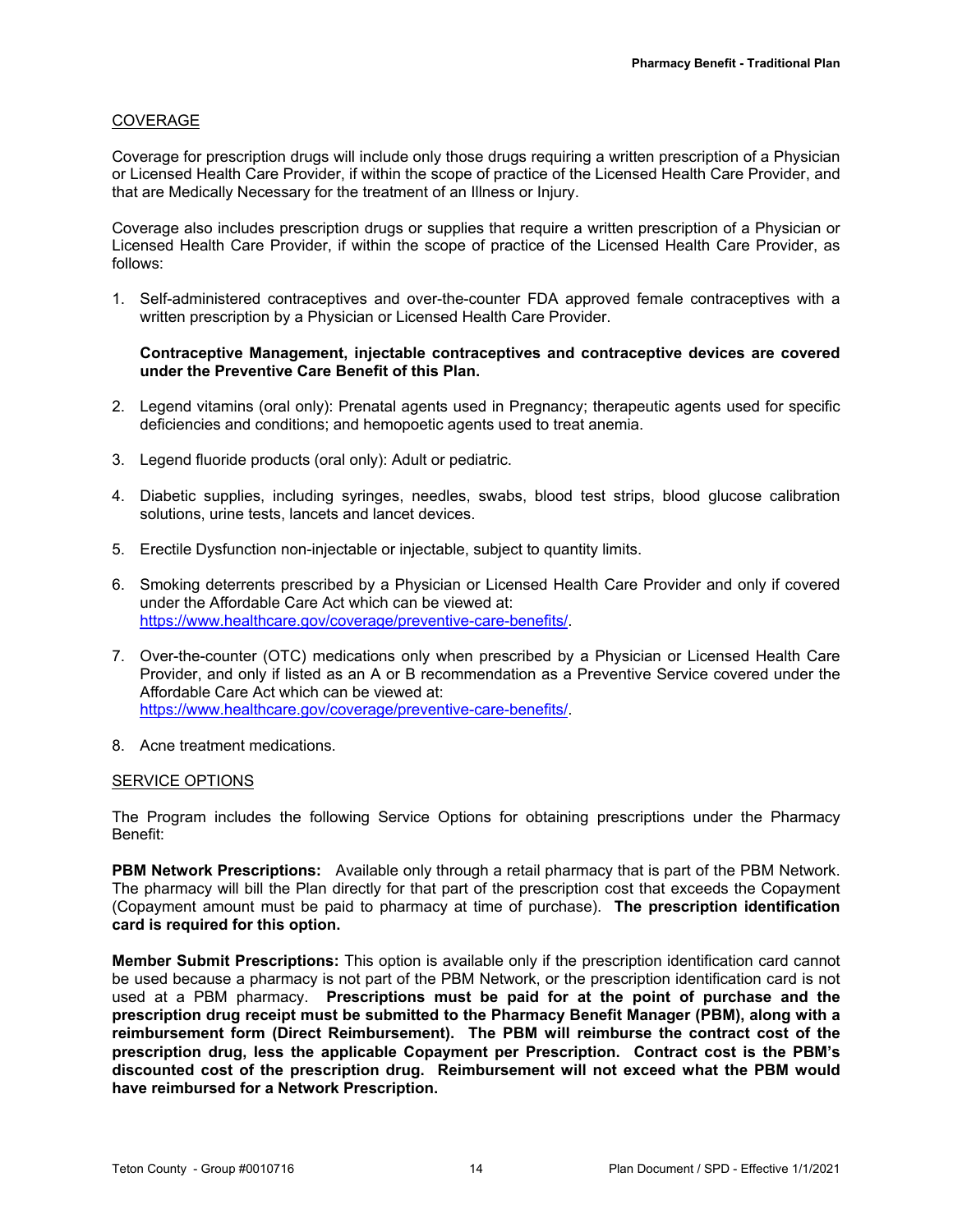<span id="page-19-0"></span>**Mail Order Prescriptions:** Available only through a licensed pharmacy that is part of the PBM Network which fills prescriptions and delivers them to Covered Persons through the United States Postal Service, United Parcel Service or other delivery service. **The pharmacy will bill the Plan directly for prescription costs that exceed the Copayment.**

**Specialty Drug(s):** These medications are generic or non-generic drugs classified by the Plan and listed by the PBM as Specialty Drugs and require special handling (e.g., most injectable drugs other than insulin). **Specialty drugs must be obtained from a preferred specialty pharmacy.** 

#### DRUG OPTIONS

The drug options available are:

**Generic:** Those drugs and supplies listed in the most current edition of the Physicians Desk Reference or by the PBM Program as generic drugs.

**Preferred Brand:** Non-generic drugs and supplies listed as "Preferred Brand" by the PBM Program as stated in a written list provided to Covered Persons and updated from time to time.

**Non-Preferred Brand:** Copyrighted or patented brand name drugs (Non-Generic) which are not recognized or listed as Preferred Brand drugs or supplies by the PBM Program.

#### COPAYMENT

"Copayment" means a dollar amount fixed as either a percentage or a specific dollar amount per prescription payable to the pharmacy at the time of service. Copayments are specifically stated in this section. Copayments are not payable by the Plan and do not serve to satisfy the Medical Benefits Annual Deductible or Out-of-Pocket Maximum.

#### SUPPLY LIMITS

Supply is limited to 31 days for PBM Network prescriptions or Member Submit, or up to ninety (90) days for maintenance Prescriptions or Mail Order Prescriptions.

Prescription drug refills are not allowed until 75% of the prescribed day supply is used.

The amount of certain medications are limited to promote safe, clinically appropriate drug usage. Any additional prescribed supply exceeding any clinically appropriate limits will be reviewed for Medical Necessity. A current list of applicable quantity limits can be obtained by contacting the PBM at the number listed on the Participant's identification card.

#### PRIOR AUTHORIZATION

Certain drugs require approval before the drug can be dispensed. A current list of drugs that require Prior Authorization can be obtained by contacting the PBM at the number listed on the Participant's identification card.

#### **EXCLUSIONS**

Prescription drugs or supplies in the following categories are specifically excluded:

- 1. Cosmetic only indications including, but not limited to, photo-aged skin products (Renova); hair growth or hair removal agents (Propecia, Vaniqa); and injectable Cosmetics (Botox Cosmetic).
- 2. Legend homeopathic drugs.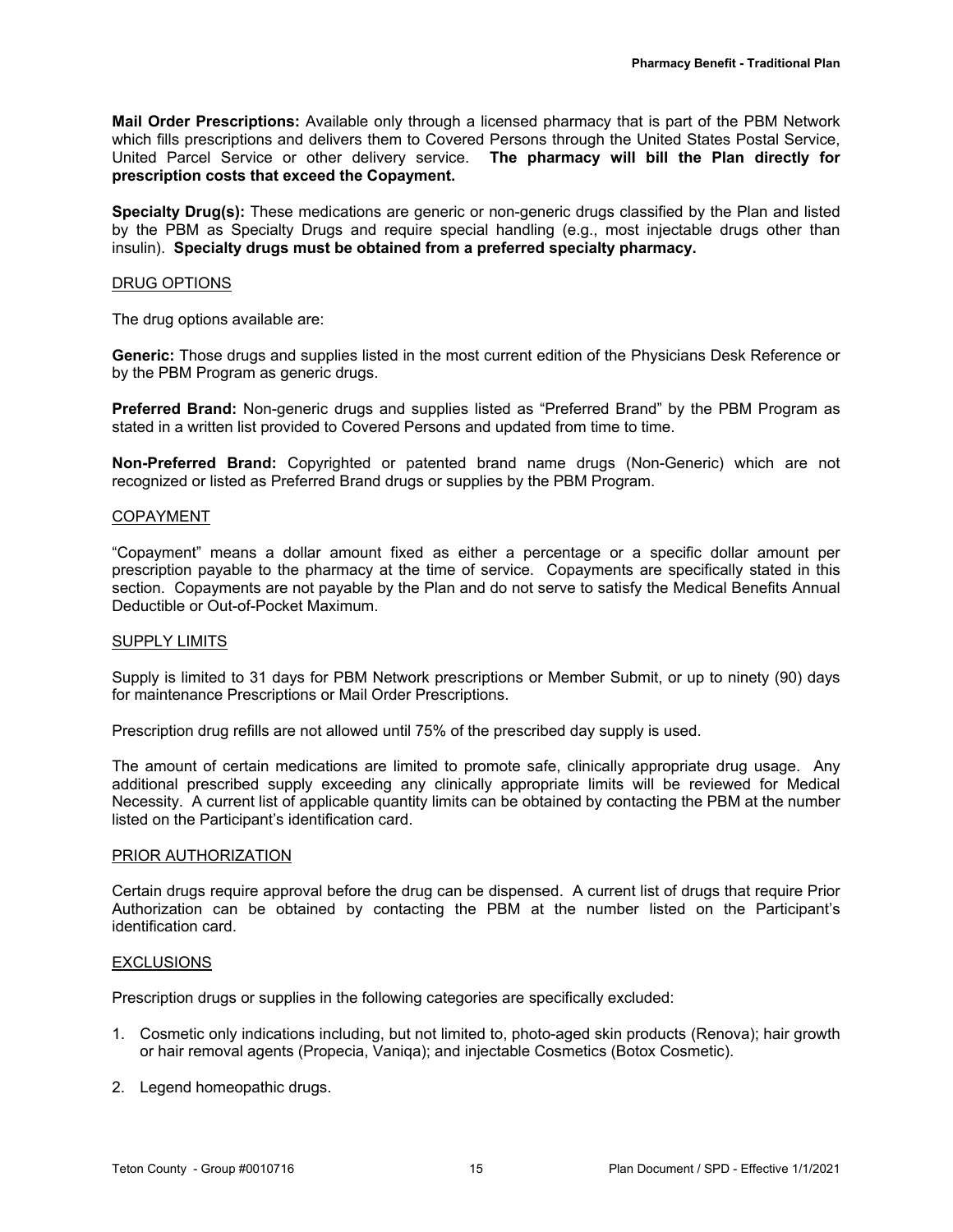- 3. Fertility agents, oral, vaginal and injectable unless Prior Authorization is obtained.
- 4. Erectile dysfunction, except as specifically covered.
- 5. Weight management.
- 6. Allergen injectables.
- 7. Serums, toxoids and vaccines.
- 8. Legend vitamins and legend fluoride products, except as specifically covered.
- 9. Over-the-counter equivalents and non-legend medications (OTC), except as specifically covered.
- 10. Anabolic Steroids, subject to Prior Authorization.
- 11. Blood monitors and kits.\*
- 12. Durable Medical Equipment.\*
- 13. Experimental or Investigational drugs.
- 14. Abortifacient drugs.

\*Eligible for coverage under the Medical Benefits, subject to all provisions and limitations of this Plan.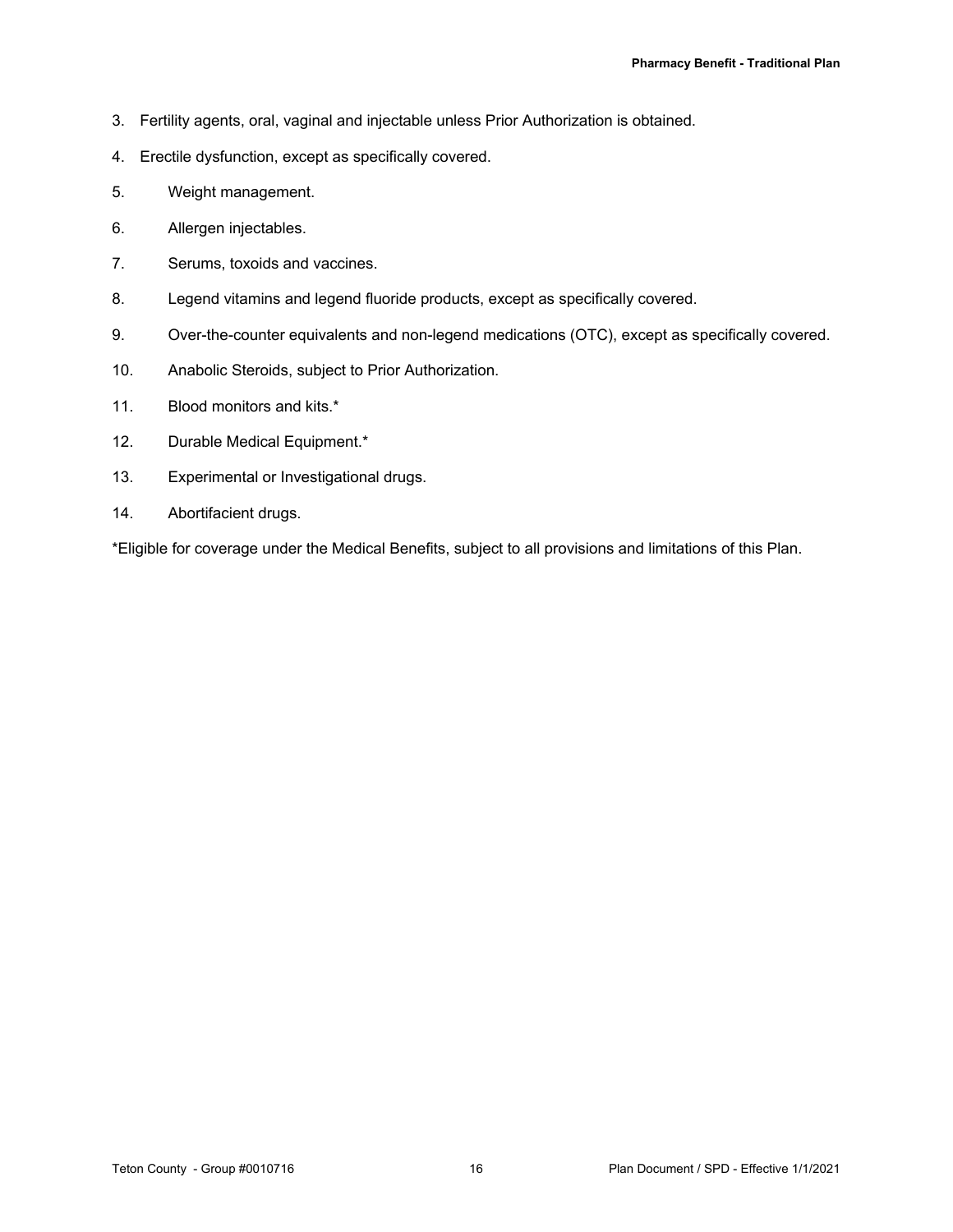#### **SCHEDULE OF VISION BENEFITS** FOR **ELIGIBLE PARTICIPANTS AND DEPENDENTS**

#### **THE BENEFIT PERIOD IS A CALENDAR YEAR**

<span id="page-21-0"></span>

| Vision Examination (applicable for spectacle lenses or contacts lenses)<br>Exam limited to once per Benefit Period                                                                    |  |
|---------------------------------------------------------------------------------------------------------------------------------------------------------------------------------------|--|
| Glasses (Frames and Lenses)<br>Glasses limited to once every two Benefit Periods up to the maximum benefit                                                                            |  |
| <b>Contact Lenses</b><br>Contact lenses limited to once per Benefit Period up the maximum benefit<br>Maximum Benefit Per Benefit Period (and the content of the content of the \$300) |  |

**THE PURCHASE OF CONTACT LENSES AND CONVENTIONAL LENSES AND FRAMES CANNOT BE COMBINED. THE BENEFIT IS FOR EITHER CONVENTIONAL LENSES AND FRAMES, OR FOR CONTACT LENSES, BUT NOT BOTH DURING ANY BENEFIT PERIOD.**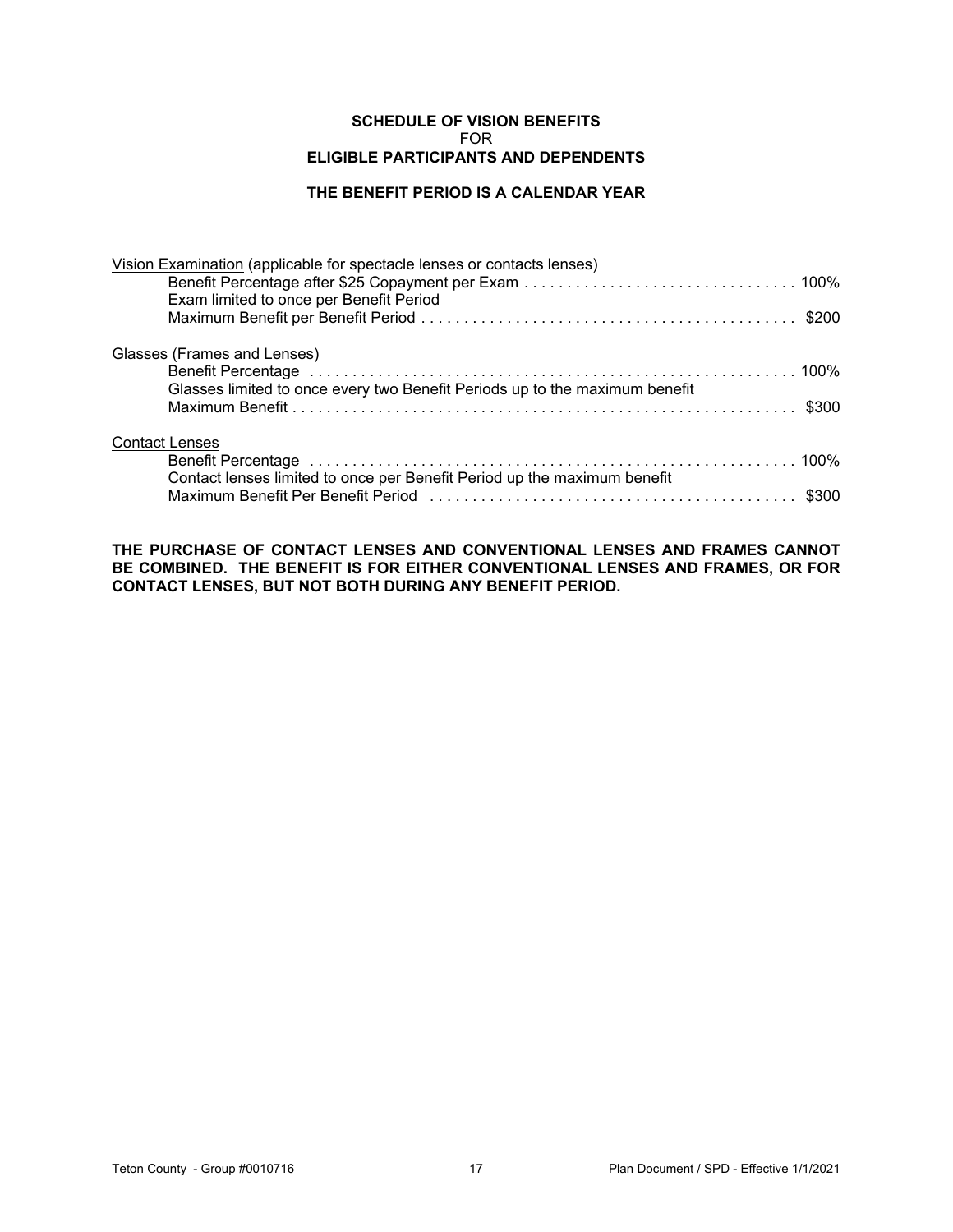#### **MEDICAL BENEFIT DETERMINATION REQUIREMENTS**

#### <span id="page-22-0"></span>ELIGIBLE SERVICES, TREATMENTS AND SUPPLIES

Services, treatments or supplies are eligible for coverage if they meet all of the following requirements:

- 1. They are administered, ordered or provided by a Physician or other eligible Licensed Health Care Provider; and
- 2. They are Medically Necessary for the diagnosis and treatment of an Illness or Injury or they are specifically included as a benefit if not Medically Necessary; and
- 3. Charges do not exceed the Eligible Expense of the Plan; and
- 4. They are not excluded under any provision or section of this Plan.

**Treatments, services or supplies excluded by this Plan may be reimbursable if such charges are approved by the Plan Administrator prior to beginning such treatment. Prior approval is limited to medically accepted non-experimental or investigational treatments, services, or supplies, which, in the opinion of the Plan Administrator, are more cost effective than a covered treatment, service or supply for the same Illness or Injury, and which benefit the Covered Person.**

#### DEDUCTIBLE - HIGH DEDUCTIBLE HEALTH PLAN

The Single Coverage Deductible applies to Expenses Incurred during each Benefit Period, unless specifically waived. After satisfaction of the Single Coverage Deductible, no further Deductible will apply during that Benefit Period.

The Family Coverage Deductible applies collectively to each member of a Family (Employee and Dependents) to Expenses Incurred during each Benefit Period, unless specifically waived. After satisfaction of the Family Coverage Deductible, no further Deductible will apply to any member of that Family during that Benefit Period. No benefits will be payable until satisfaction of the Family Coverage Deductible.

In the event of any COBRA Qualifying event which causes a change in coverage from Family Deductible to individual Deductible, all amounts that have accrued to the Family Deductible up to the time of the COBRA Qualifying Event will be apportioned to the Covered Person who incurred the Eligible Expense and applied to the applicable new Deductible, either Family or individual Deductible, that results from the COBRA Qualifying Event. Some examples where this change may occur include, but are not limited to, death of the Employee, divorce from the Employee, or a Dependent child becoming ineligible. No COBRA person shall receive any credit for Deductible that exceeds the actual Eligible Expenses incurred by that person.

#### DEDUCTIBLE - TRADITIONAL PLAN

The Deductible applies to Expenses Incurred during each Benefit Period, unless specifically waived, but it applies only once for each Covered Person within a Benefit Period. Also, if members of a Family have satisfied individual Deductible amounts that collectively equal the Deductible per Family, as stated in the Schedule of Medical Benefits, during the same Benefit Period, no further Deductible will apply to any member of that Family during that Benefit Period. **An individual Covered Person cannot receive credit toward the Family Deductible for more than the Individual Annual Deductible as stated in the Schedule of Medical Benefits.**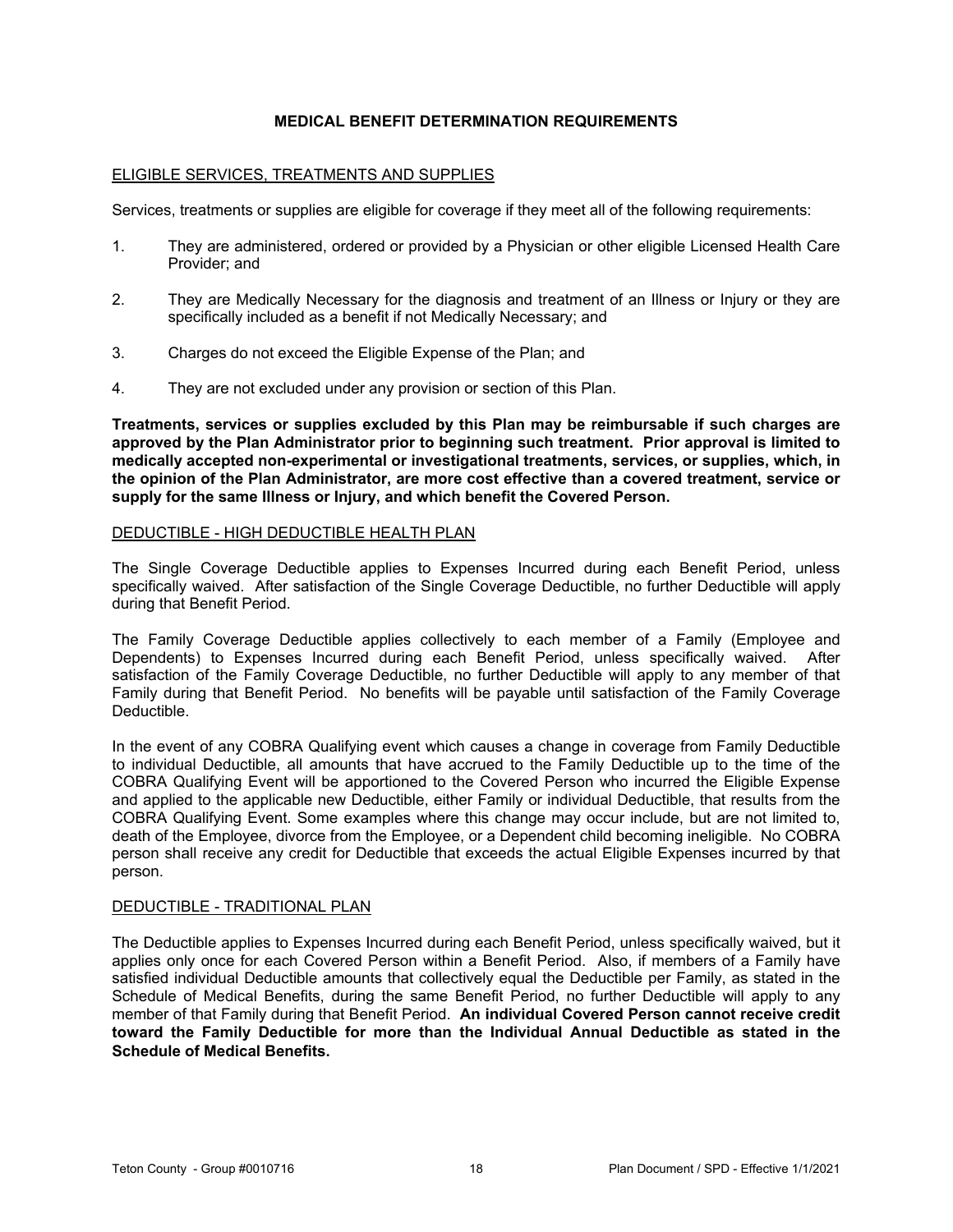#### <span id="page-23-0"></span>BENEFIT PERCENTAGE

The Benefit Percentage is stated in the Schedule of Medical Benefits. The Plan will pay the Benefit Percentage of the Eligible Expense indicated.

#### OUT-OF-POCKET MAXIMUM - HIGH DEDUCTIBLE HEALTH PLAN

The Out-of-Pocket Maximum, per Single Coverage or Family Coverage, whichever is applicable, is stated in the Schedule of Medical Benefits and includes amounts applied toward the Deductible, amounts in excess of the Benefit Percentage paid by the Plan and all Copayments for Medical Benefits. Expenses Incurred in a single Benefit Period after satisfaction of the Out-of-Pocket Maximum per Single Coverage for Family Coverage, whichever is applicable, will be paid at 100% of the Eligible Expense for the remainder of the Benefit Period.

#### OUT-OF-POCKET MAXIMUM - TRADITIONAL PLAN

The Out-of-Pocket Maximum, per Covered Person or Family, whichever is applicable, is stated in the Schedule of Medical Benefits and includes amounts applied toward the Deductible, amounts in excess of the Benefit Percentage paid by the Plan and all Copayments for Medical Benefits. Expenses Incurred in a single Benefit Period after satisfaction of the Out-of-Pocket Maximum per Covered Person or per Family, whichever is applicable, will be paid at 100% of the Eligible Expense for the remainder of the Benefit Period. **An individual Covered Person cannot receive credit toward the Family Out-of-Pocket Maximum for more than the Individual Out-of-Pocket Maximum as stated in the Schedule of Medical Benefits.**

#### COPAYMENT

Medical Copayments are stated in the Schedule of Medical Benefits. Medical Copayments are first-dollar amounts that are payable for certain covered services under the Plan which are usually paid at the time the service is performed (i.e. Physician office visits or emergency room visits). Copayments do not apply towards the Medical Annual Deductible but do apply towards the Medical Out-of-Pocket Maximum and Copayments will be waived after satisfaction of the Medical Out-of-Pocket Maximum.

#### MAXIMUM BENEFIT

The amount payable by the Plan will not exceed any Maximum Benefit or Maximum Lifetime Benefit as stated in the Schedule of Medical Benefits, for any reason.

#### COMMON ACCIDENT PROVISION - TRADITIONAL PLAN

If a Family incurs expenses from the same accident, only one Deductible will be applied to that Family in the Benefit Period in which the accident occurred.

#### APPLICATION OF DEDUCTIBLE AND ORDER OF BENEFIT PAYMENT

Deductibles will be applied to Expenses Incurred in the chronological order in which they are adjudicated by the Plan. Expenses Incurred will be paid by the Plan in the chronological order in which they are adjudicated by the Plan. The manner in which the Deductible is applied and Expenses Incurred are paid by the Plan will be conclusive and binding on all Covered Persons and their assignees.

#### CHANGES IN COVERAGE CLASSIFICATION

A change in coverage that decreases a benefit of this Plan will become effective on the stated effective date of such change with regard to all Covered Persons to whom it applies.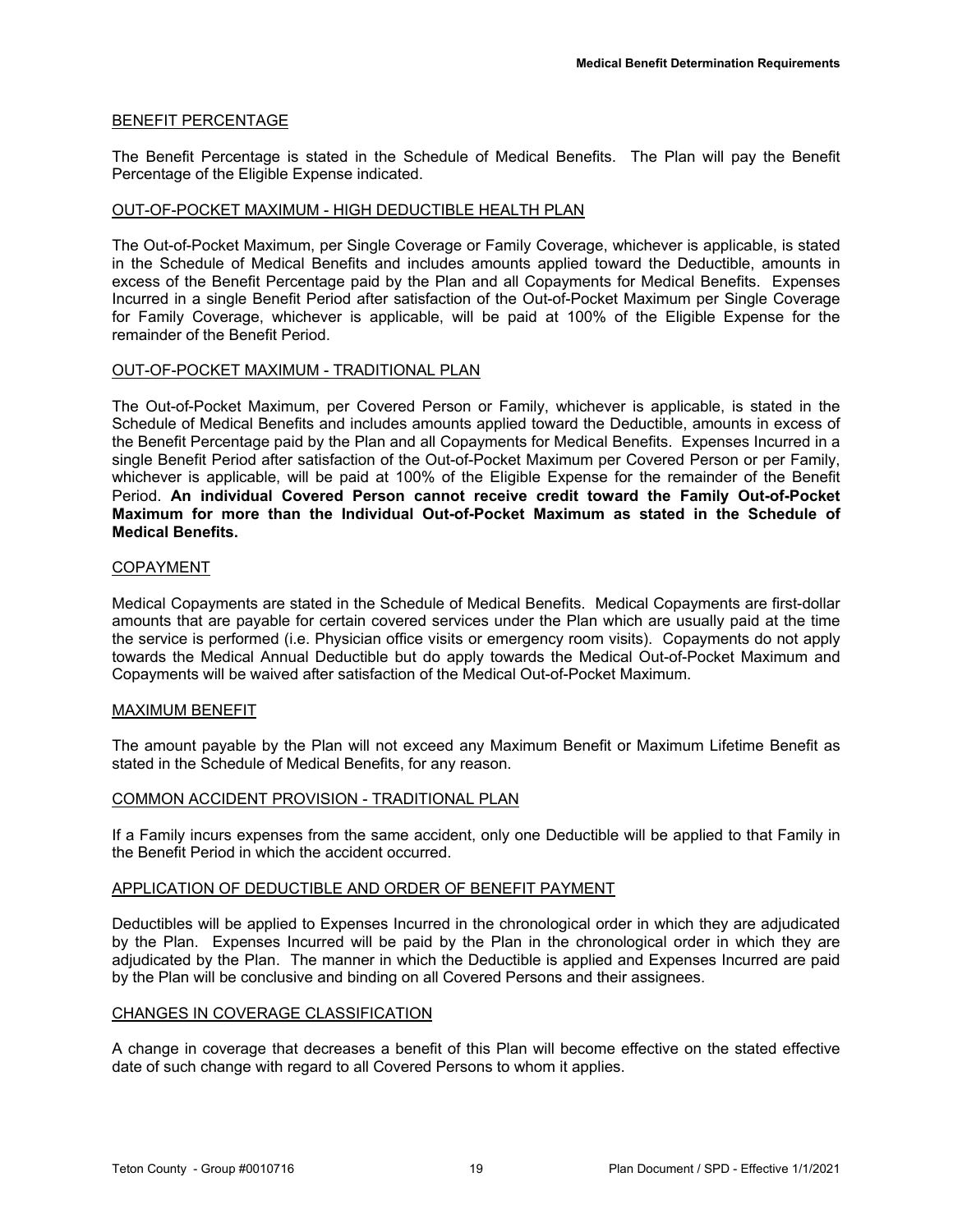## <span id="page-24-0"></span>CLAIMS EDIT SYSTEM AND INDUSTRY STANDARD MODIFIERS

All claims will be sent through a claims edit system and Plan payments will be based upon system review of the appropriateness of CPT coding including, but not limited to, bundling and unbundling of CPT code combinations, gender-appropriate procedure codes, appropriateness of multiple office visits on the same day, and Medical Necessity. Also, on occasion health care providers will submit charges containing industry-standard modifiers along with certain procedure codes. When this occurs, the Plan will reduce its payment for these charges by an industry-standard percentage of the negotiated PPO rate for PPO services and supplies or at a percentage of the Usual and Customary charge for Non-PPO services and supplies.

#### PROVIDER BILL AUDIT CREDIT

A cash bonus is paid to any Participant who proves that because of a billing error he or she was overcharged on a health care provider's bill. The error must be for a covered expense. To receive the bonus the Participant must submit the corrected bill and the original incorrect bill. The bonus will be 25% of the overcharge.

#### NEW YORK STATE EXPENSES

This Plan has voluntarily elected to make public goods payments directly to the Office of Pool Administration in conformance with HCRA provisions and New York State Department of Health (Department) requirements.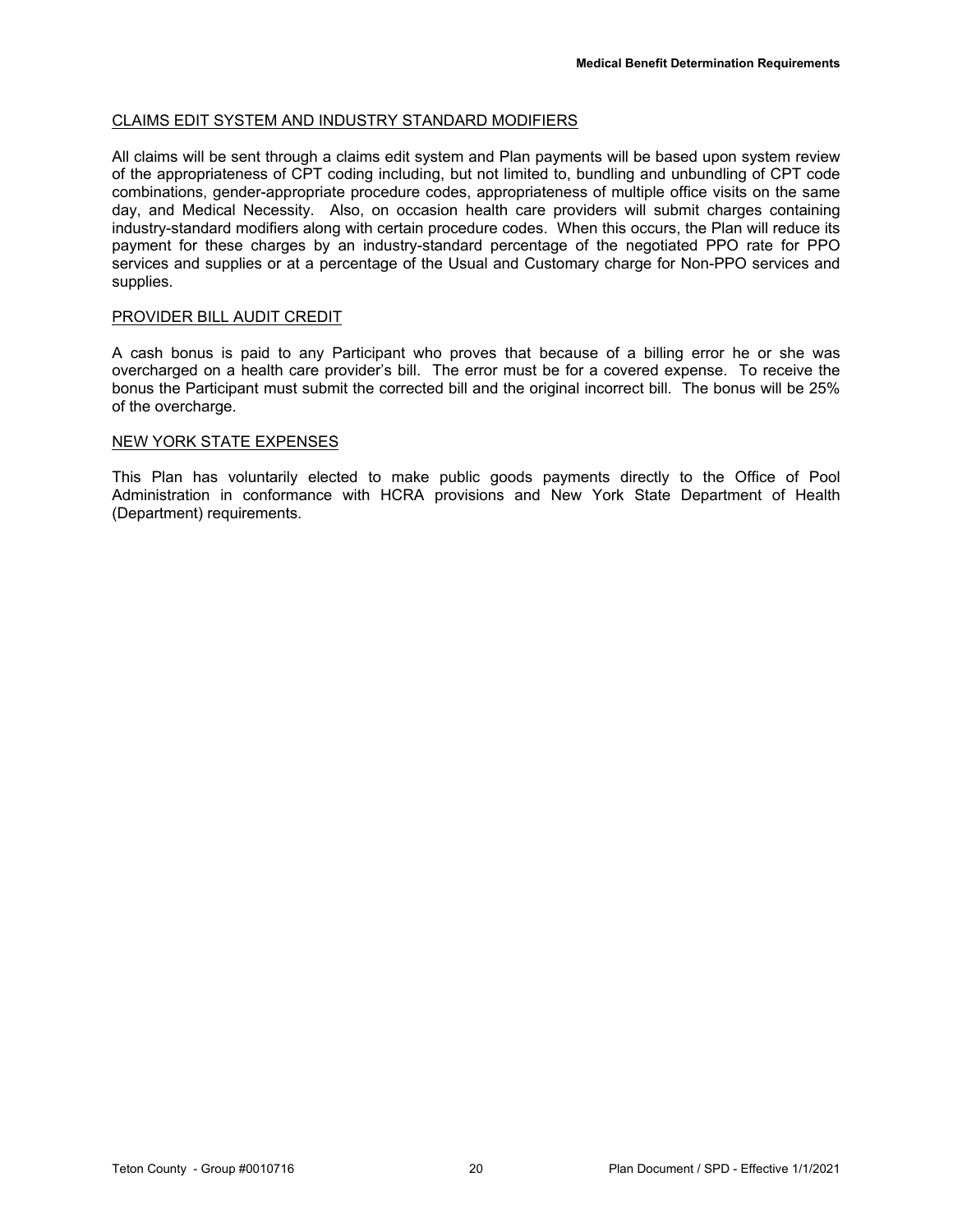#### **MEDICAL BENEFITS**

<span id="page-25-0"></span>**Pre-certification by the Plan is required for all Inpatient Services. Failure to follow the Hospital Admission Certification procedures will result in a reduction in the Benefit Percentage by \$500, after any applicable Deductible. Refer to Hospital Admission Certification for further details.**

**Pre-treatment Review by the Plan is strongly recommended for certain services. If Pre-treatment Review is not obtained, the charge could be denied if the service, treatment or supply is not found to be Medically Necessary or found to be otherwise excluded by the Plan when the claim is submitted. Refer to Pre-treatment Review section for further details.**

The following Medical Benefits are payable as stated in the Schedule of Medical Benefits subject to any benefit maximums specifically stated in the Schedule and all terms and conditions of this Plan.

- 1. Charges for services and supplies furnished by a Birthing Center.
- 2. Charges for the services of a licensed Physician or Licensed Health Care Provider for medical care and/or treatments, including office, home visits, Hospital Inpatient care, Hospital Outpatient visits/exams, clinic care, and surgical opinion consultations.

In addition, coverage includes circumcision within one (1) year following birth.

Charges are eligible for drugs intended for use in a Physicians' office or settings other than home use that are billed during the course of an evaluation or management encounter.

- 3. Charges for Pregnancy for a female Employee or spouse, including charges for prenatal care, childbirth, miscarriage, and any medical complications arising out of or resulting from Pregnancy. Coverage for Pregnancy of a Dependent other than a Dependent spouse is limited to well woman prenatal visits as a required recommended preventive service specifically stated under the Preventive Care benefit. Termination of Pregnancy for a female Employee or spouse is covered only when the life of the mother would be endangered if the fetus were carried to term.
- 4. Charges for Registered Nurses (RNs) or Licensed Practical Nurses (LPNs) for private duty nursing.
- 5. Charges for midwife services by a Certified Nurse Midwife (CNM) who is a registered nurse and enrolled in either the certification maintenance program or the continuing competency assessment program through the American College of Nurse Midwives (ACNM).
- 6. Charges for Physical Therapy or Occupational Therapy whose primary purpose is to provide medical care for an Illness or Injury, on an Inpatient or Outpatient basis. Physical Therapy or Occupational Therapy must be ordered by a Physician and rendered by a licensed physical or occupational therapist. **Occupational supplies are excluded.**
- 7. Charges made by a licensed speech therapist for Speech Therapy, also called speech pathology, and audio diagnostic testing services for diagnosis and treatment of speech and language disorders. The Plan will provide benefits for Speech Therapy to restore speech loss due to an Illness, Injury or surgical procedure.
- 8. Charges for Ambulance Service to the nearest facility where Emergency care or treatment can be rendered; or from one facility to another for care; or from a facility to the patient's home when Medically Necessary.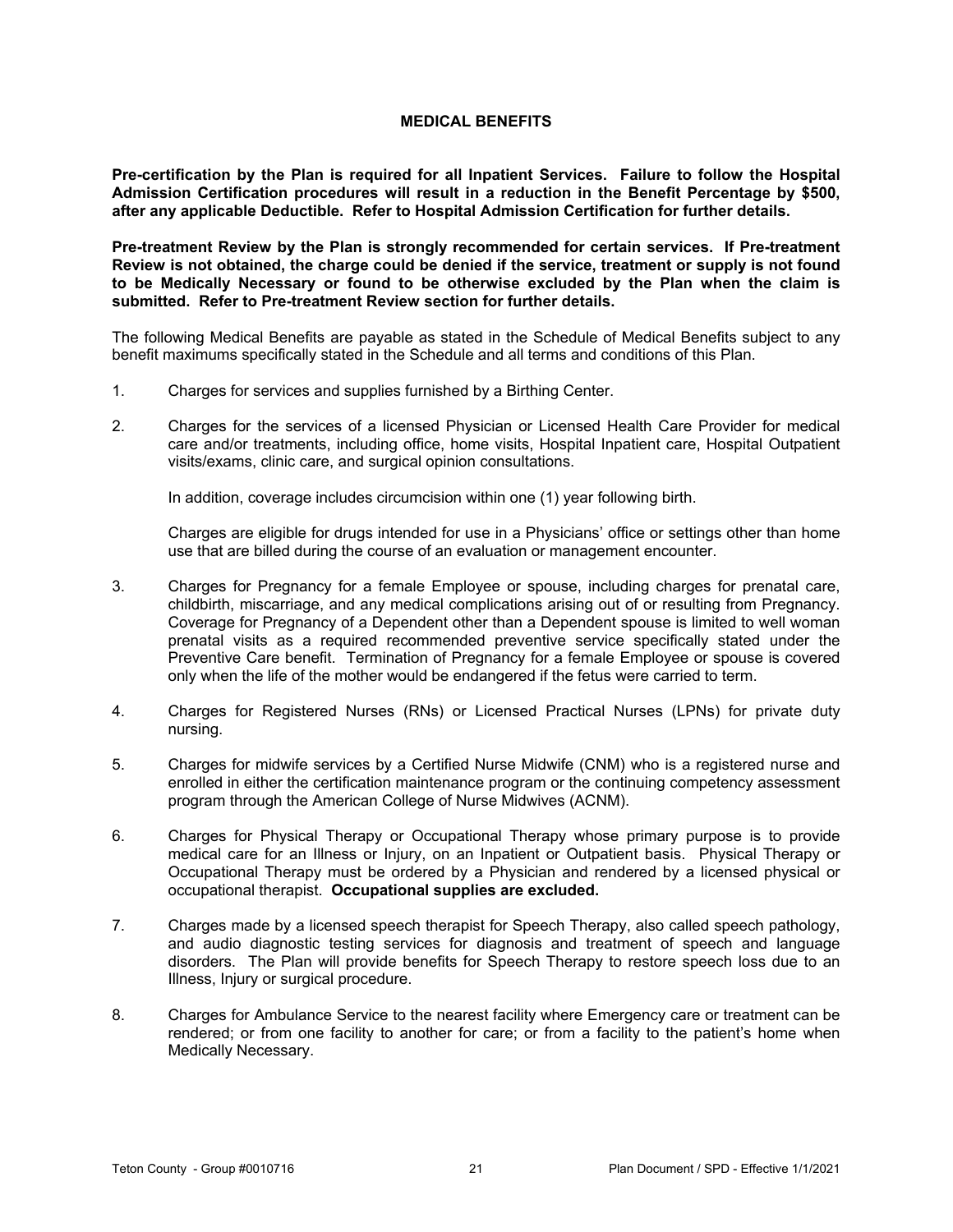9. Charges for drugs requiring the written prescription of a Physician or a Licensed Health Care Provider and Medically Necessary for the treatment of an Illness or Injury. Coverage also includes prescription contraceptive drugs not available through the Pharmacy Benefit regardless of Medical Necessity and FDA approved over-the-counter female contraceptives prescribed by a Physician or Licensed Health Care Provider.

**Conditions of coverage for Outpatient prescription drugs and supplies available through the Pharmacy Benefit are as stated in the Pharmacy Benefit section of the Plan.**

- 10. Charges for x-rays, CAT scans, MRIs, microscopic tests, and laboratory tests.
- 11. Charges for radiation therapy or treatment and chemotherapy.
- 12. Charges for respiratory therapy.
- 13. Charges for treatment of diabetes, including Outpatient self-management education programs and nutritional counseling.
- 14. Charges for blood transfusions, blood processing costs, blood transport charges, blood handling charges, administration charges, and the cost of blood, plasma and blood derivatives. Any credit allowable for replacement of blood plasma by donor or blood insurance will be deducted from the total Eligible Expense.
- 15. Charges for oxygen and other gases and their administration.
- 16. Charges for electrocardiograms, electroencephalograms, pneumoencephalograms, basal metabolism tests, or similar well-established diagnostic tests generally accepted by Physicians throughout the United States.
- 17. Charges for the cost and administration of an anesthetic.
- 18. Charges for vasectomy. Sterilization procedures for women are covered under the Preventive Care Benefit.
- 19. Reasonable charges for producing medical records only if incurred for the purpose of utilization review, audits or investigating a claim for benefits if requested and approved by the Plan. Charges that exceed limits for such charges imposed by applicable law will not be deemed to be reasonable.
- 20. Charges for Contraceptive Management, regardless of Medical Necessity. "Contraceptive Management" means Physician fees related to a prescriptive contraceptive device, obtaining a prescription for contraceptives, purchasing, fitting, injecting, implantation or placement or removal of any contraceptive device.
- 21. Charges for Oral Surgery, limited to the removal of tumors and cysts; the incision of sinuses, salivary glands or ducts; frenectomy; treatment of cleft lip and palate; the removal of impacted teeth.

"Oral Surgery" means necessary procedures for surgery in the oral cavity, including pre- and postoperative care.

- 22. Charges for genetic counseling, except for BRAC which is specifically covered under Preventive Care.
- 23. Charges for genetic testing, when Medically Necessary to diagnose or treat a medical Illness.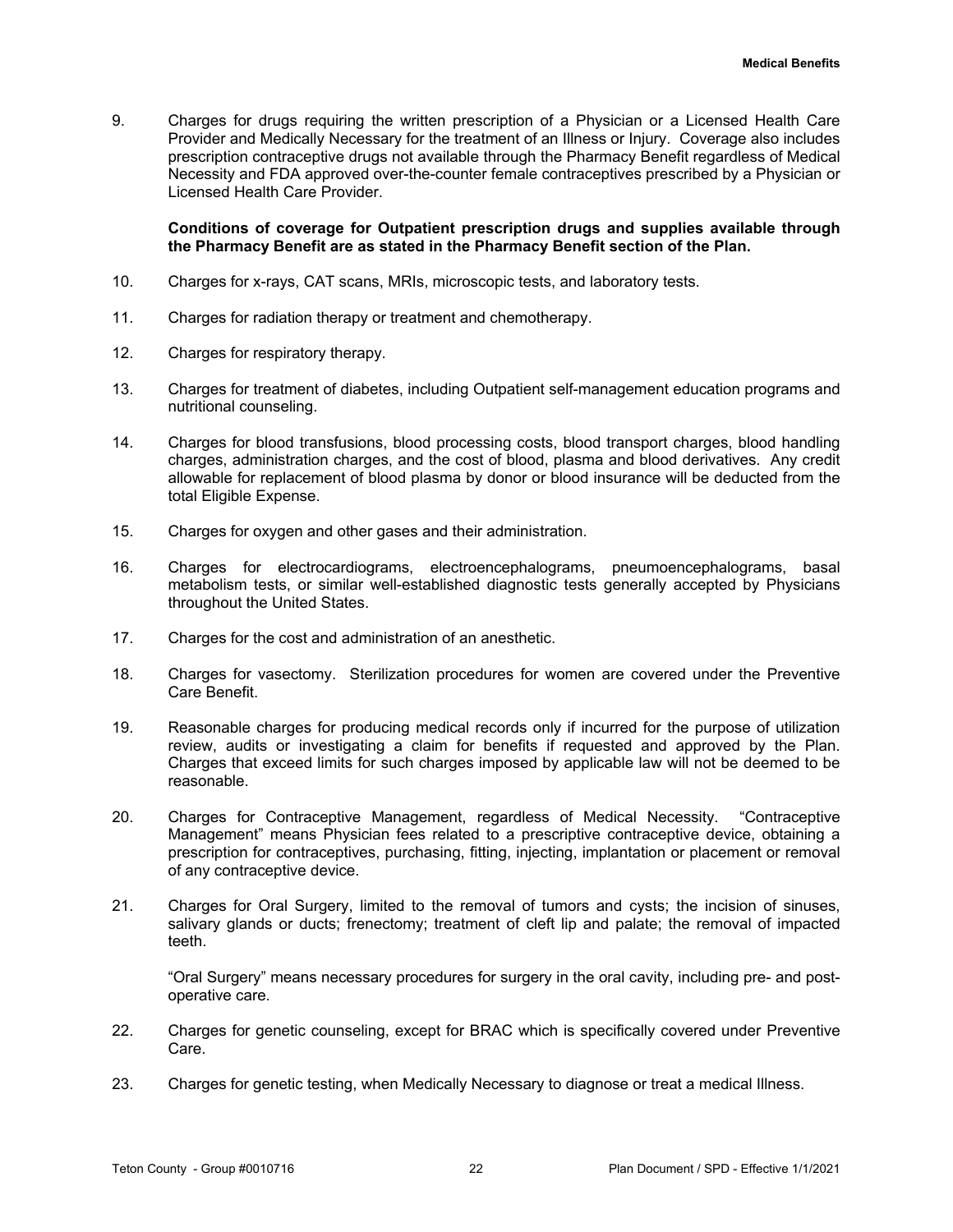- 24. Charges for hydrotherapy to restore bodily function from an Illness or Injury. It must produce significant improvement in the patient's condition within a reasonable period of time; and it must be performed by a Physician.
- 25. Charges for massage therapy performed by a Physician.
- 26. Charges for non-surgical orthognathic treatment.
- 27. Charges for growth hormones, only if all of the following are true:
	- A. Diagnostic evaluation establishes that "growth hormone deficiency" is the cause of short stature. (Provocative testing demonstrates hormone secretion levels below 10ng/ml).
	- B. Stature (height) is less than the third percentile.
	- C. Growth velocity is less than 4 to 5 centimeters (1.5 to 2 inches) per year.
	- D. Bone age is two years or more beyond chronological age.
- 28. Charges for wigs or artificial hairpieces only after chemotherapy or radiation therapy. Benefits are limited to one per lifetime up to maximum stated in the Schedule of Medical Benefits.
- 29. Charges for "Routine Patient Costs" for a Phase I "Approved Clinical Trial" for "Qualified Individuals".

"Routine Patient Costs" include but are limited to Medically Necessary services which a Covered Person with the identical diagnosis and current condition would receive even in the absence of participating in an Approved Clinical Trial.

"Routine Patient Costs" do not include any investigational item, device, or service that is part of the Approved Clinical Trial; an item or service provided solely to satisfy data collection and analysis needs for the trial if the item or service is not used in the direct clinical management of the patient; a service that is clearly inconsistent with widely accepted and established standards of care for the individual's diagnosis; or an item or service customarily provided and paid for by the sponsor of an Approved Clinical Trial.

"Approved Clinical Trial" means a Phase I clinical trial that is conducted in relation to the prevention, detection, or treatment of an acutely life-threatening disease state and is not designed exclusively to test toxicity or disease pathophysiology. The Approved Clinical Trial must be:

- A. Conducted under an investigational new drug application reviewed by the United States Food and Drug Administration;
- B. Exempt from obtaining an investigational new drug application; or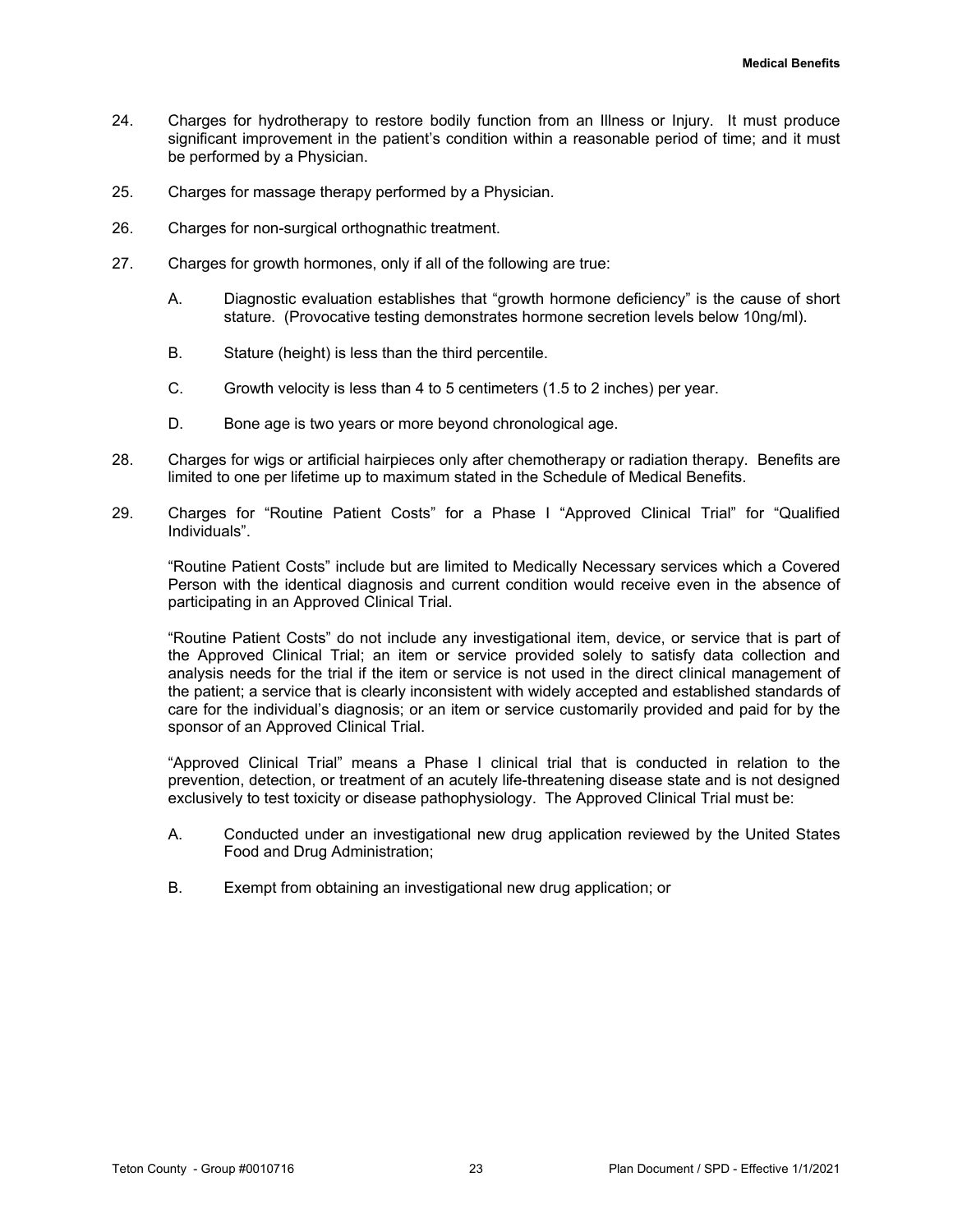- C. Approved or funded by:
	- 1) The National Institutes of Health, the Centers for Disease Control and Prevention, the Agency for Healthcare Research and Quality, Centers for Medicare and Medicaid Services, or a cooperative group or center of any of the entities described above;
	- 2) A cooperative group or center of the United States Department of Defense or the United States Department of Veterans Affairs;
	- 3) A qualified non-governmental research entity identified in the guidelines issued by the National Institutes of Health for center support groups; or
	- 4) The United States Departments of Veterans Affairs, Defense, or Energy if the study or investigation has been reviewed and approved through a system of peer review determined by the United States Secretary of Health and Human Services to:
		- a) Be comparable to the system of peer review of studies and investigations used by the national institutes of health; and
		- b) Provide unbiased scientific review by individuals who have no interest in the outcome of the review.

A "Qualified Individual" is a Covered Person who is eligible to participate in an Approved Clinical Trial according to the trial protocol with respect to the treatment of an acutely life-threatening disease state and either (i) the referring health care professional is a participating health care provider and has concluded that the individual's participation in such trial would be appropriate, or (ii) the Covered Person provides medical and scientific information establishing that the individual's participation in such trial would be appropriate.

- 30. Charges for services that are related to or as a result of Telemedicine for treatment of Mental Illness or Chemical Dependency, but limited to the following methods:
	- A. An interactive patient encounter between the Physician or Licensed Health Care Provider being consulted and the patient. This method requires a "live" two way video and audio transmission between the patient and the Physician or Licensed Health Care Provider, and may include one additional provider who is presenting the patient to a specialist for an opinion regarding the patient's condition. **Expenses billed for the use of equipment or transmission charges to transmit the audiovisual information are not covered.**
	- B. Storing and forwarding medical documentation to a licensed Radiologist or Pathologist for the purpose of reviewing telecommunicated medical documentation at a time which is convenient to the Radiologist or Pathologist's schedule. This method does not require actual contact between the patient and the provider. **Expenses billed for the use of equipment or transmission charges to transmit the audiovisual information are not covered.**

#### **Telemedicine does not include charges for teleconsultations, which involves a practitioner seeking advice from a consultant concerning a patient's condition or course of treatment.**

31. Charges for the initial purchase of eyeglasses, contact lenses or an intraocular lens following a Medically Necessary surgical procedure to the eye, cataract surgery or for aphakic patients, soft lenses or sclera shells intended for use as corneal bandages.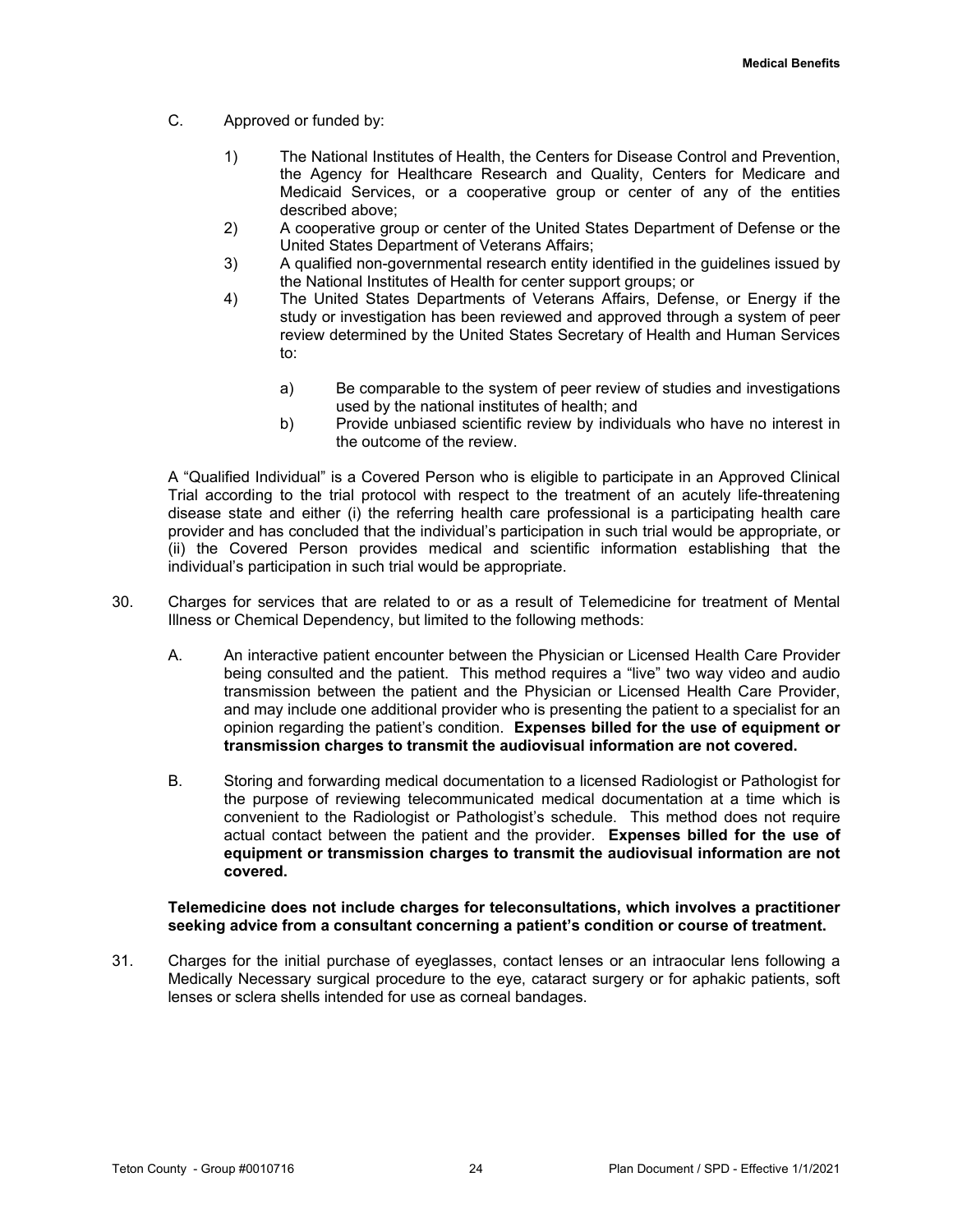#### <span id="page-29-0"></span>ALCOHOLISM AND/OR CHEMICAL DEPENDENCY

Coverage under this benefit includes the following services:

- 1. Physician or Licensed Health Care Provider charges for diagnosis and Medically Necessary treatment including, but not limited to, group therapy.
- 2. Charges for well-established medically accepted diagnostic testing generally accepted by Physicians in the United States.
- 3. Charges for Inpatient or Partial Hospitalization, for Medically Necessary treatment, for the same services as are covered for hospitalization for physical Illness or Injury by this Plan.
- 4. Charges for Medically Necessary treatment, including aftercare, at an Alcoholism and/or Chemical Dependency Treatment Facility.

#### AMBULATORY SURGICAL CENTER

Coverage includes charges made by an Ambulatory Surgical Center when treatment has been rendered.

#### AUTISM SERVICES

#### **Pre-treatment Review approval of written initial treatment plan is required. Benefit limits apply as stated below and in the Schedule of Medical Benefits.**

An initial course of Applied Behavioral Analysis (ABA) treatment may be covered for an individual with Autism Spectrum Disorder (ASD) for a period not to exceed six (6) months when ALL of the following selection criteria are met:

- 1. A diagnosis of ASD has been made by a licensed medical professional or licensed Psychologist; and
- 2. The goals of intervention are appropriate for the individual's age and impairments:
	- A. Age 7 and under: Social, communication, or language skills or adaptive functioning that have been identified as deficient relative to age expected norms, which form the basis for an individualized treatment plan. The treatment plan should include treatment with a certified or licensed ABA provider for a maximum of 40 hours per week or less.
	- B. Age 8 and over: Behaviors or deficits that are interfering with social, communication or language skills or adaptive functioning form the basis for an individualized treatment plan provider for a maximum of 40 hours per week or less; and
- 3. Documentation is provided which describes the individual-specific treatment plan that includes all of the following:
	- A. Addresses the identified behavioral, psychological, family, and medical concerns; and
	- B. Has measurable goals in objective and measurable terms based on standardized assessments that address the behaviors and impairments for which the intervention is to be applied (Note: this should include, for each goal, baseline measurements, progress to date and anticipated timeline for achievement based on both the initial assessment and subsequent interim assessments over the duration of the intervention); and
	- C. Documents that ABA services will be delivered by an appropriate provider who is licensed or certified according to the requirements of applicable state laws and benefit plan requirements.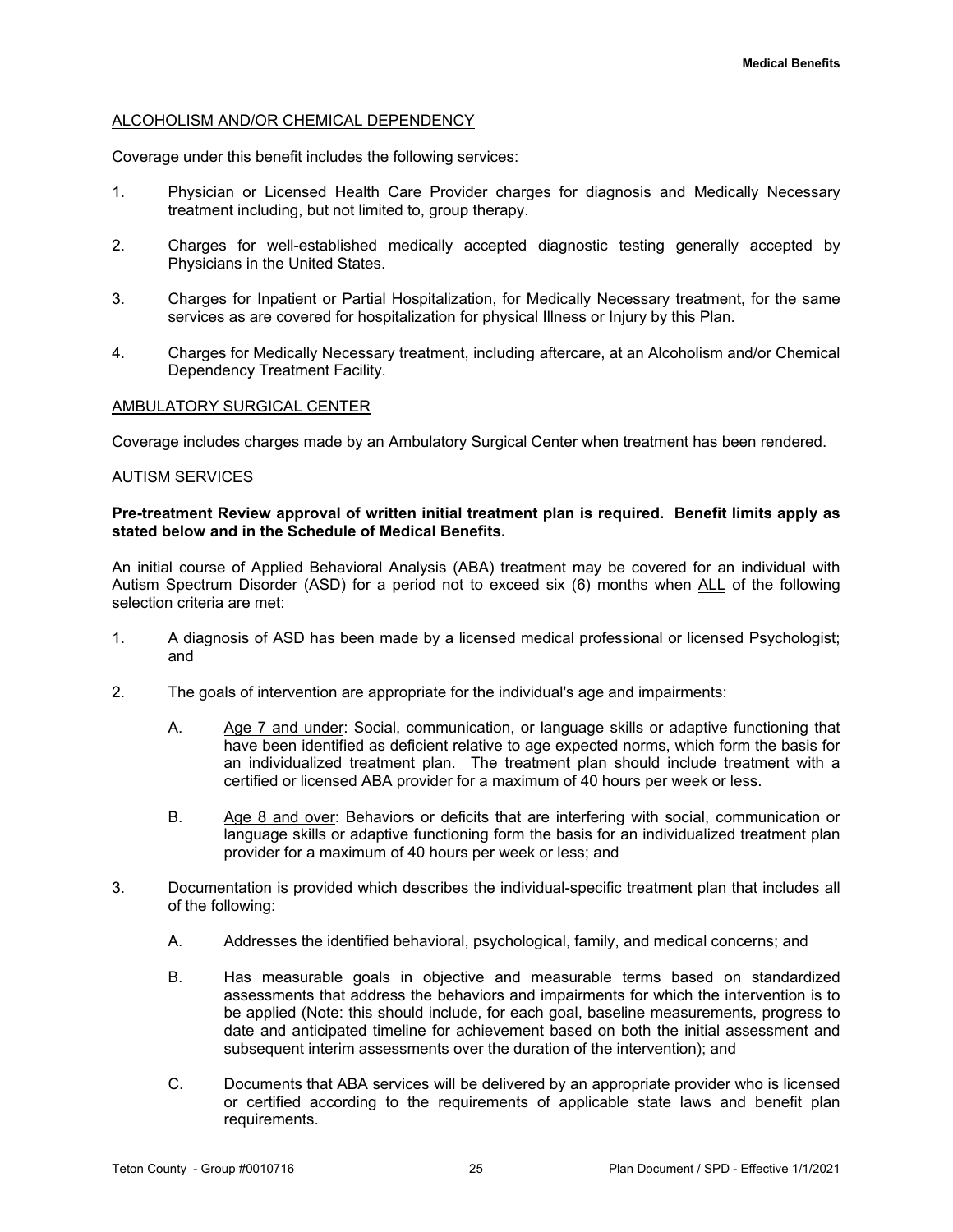- <span id="page-30-0"></span>D. Continuation of ABA treatment for more than six (6) months may be covered for an individual with ASD when ALL of the following selection criteria are met:
	- 1) The individual has met criteria for an initial six (6) month course of ABA; and<br>2) The individual-specific treatment plan is updated and submitted, every si
	- The individual-specific treatment plan is updated and submitted, every six (6) months Note: treatment plans may be required more often than every six (6) months when warranted by the individual circumstances; and
	- 3) For each goal in the individual-specific treatment plan, the following is documented:
		- a) Developmental testing is done no later than two (2) months after the initial course of ABA treatment has begun in order to establish a baseline in the areas of social skills, communication skills, language skills, and adaptive functioning; and
		- b) Progress to date; and
		- c) Anticipated timeline for achievement of the goal based on both the initial assessment and subsequent interim assessments over the duration of the intervention are provided; and
- 4. The individual-specific treatment plan includes age and impairment appropriate goals and measures of progress:
	- A. Age 7and under: The treatment plan should include measures of the progress made with social skills, communication skills, language skills and adaptive functioning. Clinically significant progress in social skills, communication skills, language skills, and adaptive functioning must be documented as follows:
		- 1) Interim progress assessment at least every six months based on clinical progress toward treatment plan goals; and
		- 2) Developmental status as measured by standard scores using standardized assessments.\*
	- B. Age 8 and over: The treatment plan should include measures of the specific behaviors or deficits targeted and also include assessments of social skills, communication skills, language skills, and adaptive functioning that reflect progress in the areas that were identified as negatively affected by the targeted behaviors and deficits. Clinically significant progress in social skills, communication skills, language skills, and adaptive functioning must be documented as follows:
		- 1) Interim progress assessment at least every six months based on clinical progress toward treatment plan goals; and
		- 2) Developmental status as measured by standard scores using standardized assessments.\*

\* During ABA treatment, an individual's progress should be measured using standardized assessment tools with known normative data. Such tests should have age-specific norms against which the individual's progress is measured. For example, using the Vineland, the results are reported in standard scores. The results can be compared from two points in time to see if the standard scores showed improvement.

## CARDIAC REHABILITATION THERAPY

Coverage includes charges for Cardiac rehabilitation, in connection with myocardial infarction, coronary occlusion or coronary bypass surgery, limited to phase I (Inpatient) and phase II (Outpatient) treatment only. **Phase III treatment (diet, exercise, healthy lifestyle programs) is not covered.**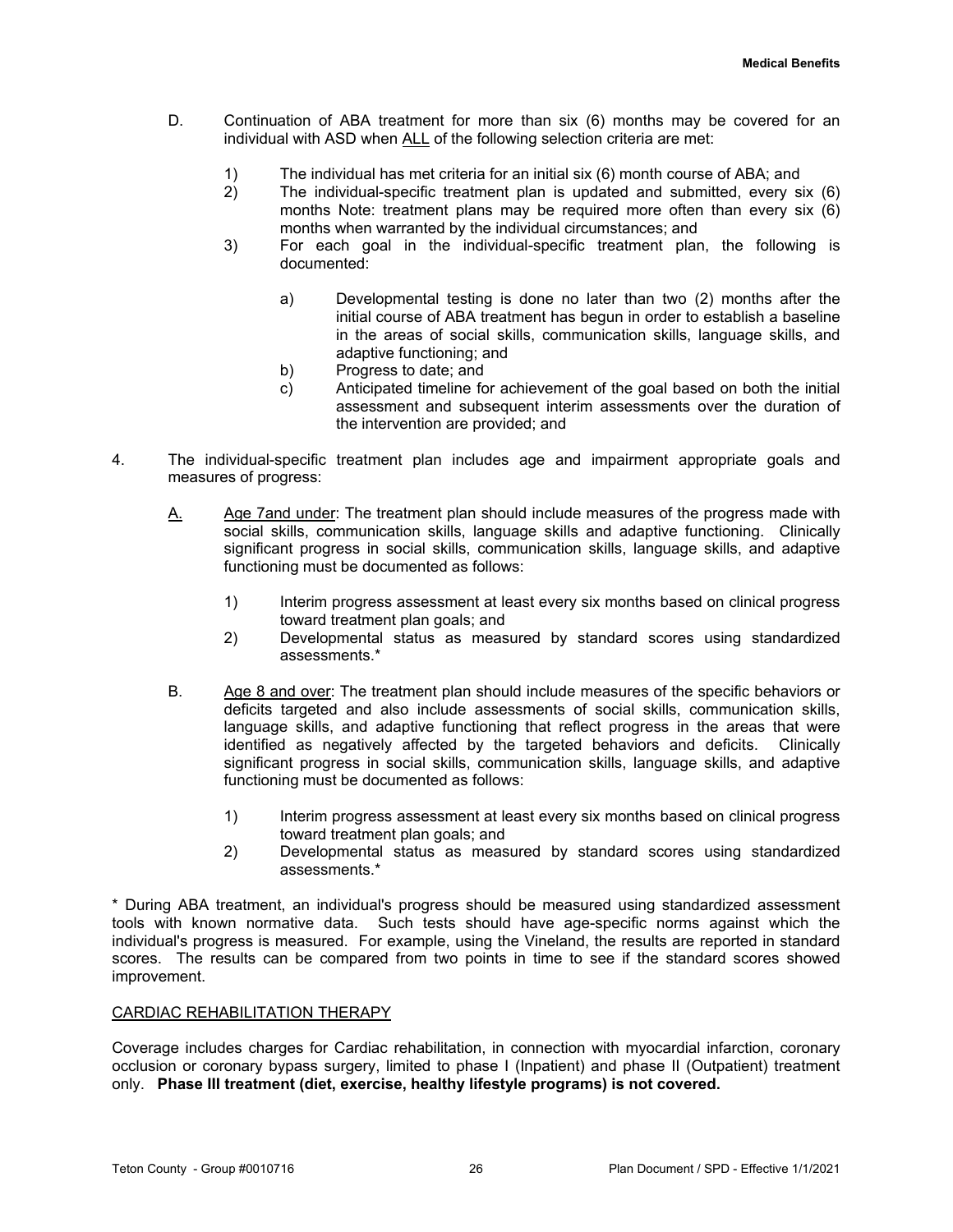#### <span id="page-31-0"></span>CHIROPRACTIC CARE

#### **Benefit maximums apply as stated in the Schedule of Medical Benefits.**

Coverage under this benefit includes charges for Chiropractic Treatment by a legally qualified chiropractor practicing within the scope of his or her license. Services include office visits, spinal adjustments and radiology for diagnosis, evaluation and treatment planning for musculoskeletal conditions.

#### COMPREHENSIVE BENEFIT FOR INHERITED ENZYMATIC DISORDERS

Inherited enzymatic disorders include and are limited to phenylketonuria, maternal phenylketonuria, maple syrup urine disease, tyrosinemia, homocystinuria, histidinemia, urea cycle disorders, hyperlysinemia, glutaric acidemias, methylmalonic acidemia and propionic acidemia. Coverage under this benefit includes charges for the following for treatment of an inherited enzymatic disorders listed above:

- 1. Equipment;
- 2. Supplies; and
- 3. Outpatient self-management training and education, including medical nutrition therapy, for the treatment of inherited enzymatic disorders caused by single gene defects involved in the metabolism of amino, organic, and fatty acids, if prescribed by a legally authorized health care professional. Inherited enzymatic disorder Outpatient self-management training and education must be provided by a certified, registered, or licensed health care professional with expertise in inherited enzymatic disorders. Outpatient self-management training and education is limited to a one-time evaluation and training program when Medically Necessary, within one year of diagnosis.

Additional Medically Necessary self-management training may be provided upon a significant change in symptoms, condition, or treatment.

#### DENTAL SERVICES - ACCIDENTAL INJURY

Coverage includes charges for dental services received required because of accidental bodily Injury to natural teeth. Such expenses must be Incurred within six (6) months of the date of accident, except in the event that it is medically impossible for service to be completed within that time frame because of the age of the Covered Person or because of the healing process of the Injury. This exception will not in any event be deemed to include charges for treatment for the repair or replacement of a denture.

#### GENDER IDENTITY DISORDER/GENDER DYSPHORIA SERVICES

Coverage includes charges for Medically Necessary surgical and non-surgical treatment such as:

- 1. Psychotherapy;
- 2. Continuous hormone replacement therapy and corresponding testing to monitor the safety; and
- 3. Surgical treatment.

Expenses for treatment of Gender Identity Disorder are covered to the same extent as would be covered if the same covered service was rendered for another medical condition. Treatment is subject to all Plan provisions including applicable Deductibles, Copayments and Benefit Percentage.

#### **Certain services are excluded from coverage under the Medical Benefits Exclusion section of the Plan. It is important to review those exclusions.**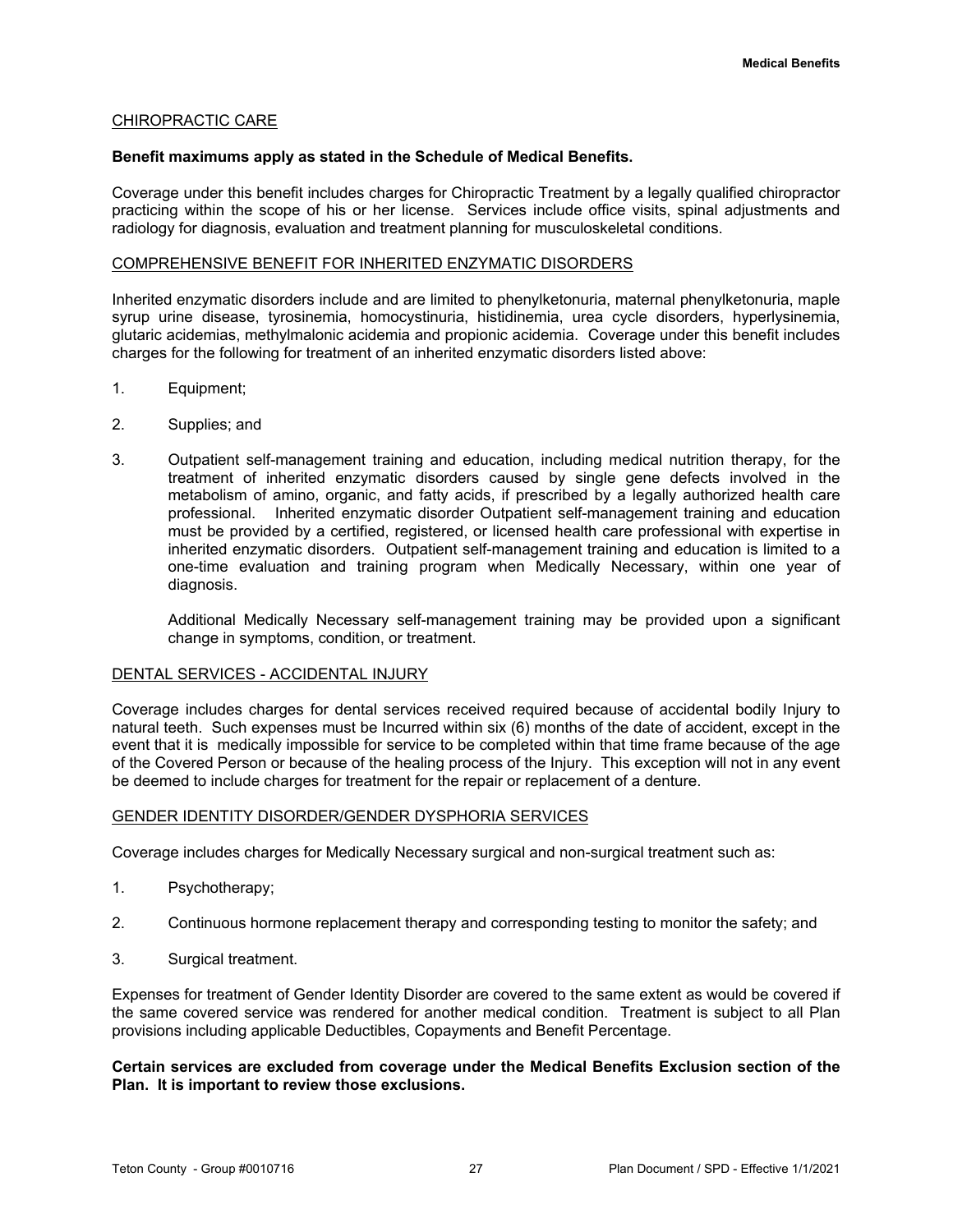<span id="page-32-0"></span>**Pre-treatment Review is strongly recommended for treatment of Gender Identity/Gender Dysphoria. Failure to obtain Pre-treatment Review may result in significant out-of-pocket expenses not covered by the Plan.**

#### HOME HEALTH CARE BENEFIT

Charges for the following are payable as specifically outlined in the Schedule of Medical Benefits. Coverage under this benefit includes charges made by a Home Health Care Agency for care in accordance with a Home Health Care Plan for the following services:

- 1. Part-time or intermittent nursing care by a Registered Nurse (RN) or by a Licensed Practical Nurse (LPN), a vocational nurse, or public health nurse who is under the direct supervision of a Registered Nurse;
- 2. Home health aides;
- 3. Medical supplies, drugs and medicines prescribed by a Physician, and laboratory services provided by or on behalf of a Hospital.

#### **Home Health Care specifically excludes the following:**

- 1. Services and supplies not included in the approved Home Health Care Plan.
- 2. Services of a person who ordinarily resides in the home of the Covered Person, or who is a Close Relative of the Covered Person who does not regularly charge the Covered Person for services.
- 3. Services of any social worker.
- 4. Transportation services.
- 5. Housekeeping services.
- 6. Custodial Care.

#### HOSPICE CARE SERVICES

Coverage includes charges made by a Hospice within any one Hospice Benefit Period for:

- 1. Room and Board, including any charges made by the facility as a condition of occupancy, or on a regular daily or weekly basis such as general nursing services.
- 2. Nursing care by a Registered Nurse (RN), a Licensed Practical Nurse (LPN), a public health nurse who is under the direct supervision of a Registered Nurse.
- 3. Physical Therapy and Speech Therapy, when rendered by a licensed therapist.
- 4. Medical supplies, including drugs and biologicals and the use of medical appliances.
- 5. Physician's services.
- 6. Services, supplies, and treatments deemed Medically Necessary and ordered by a licensed Physician.
- 7. Bereavement counseling in connection with hospice care, limited to 12 visits per family. **Benefit limits apply as stated in the Schedule of Medical Benefits.**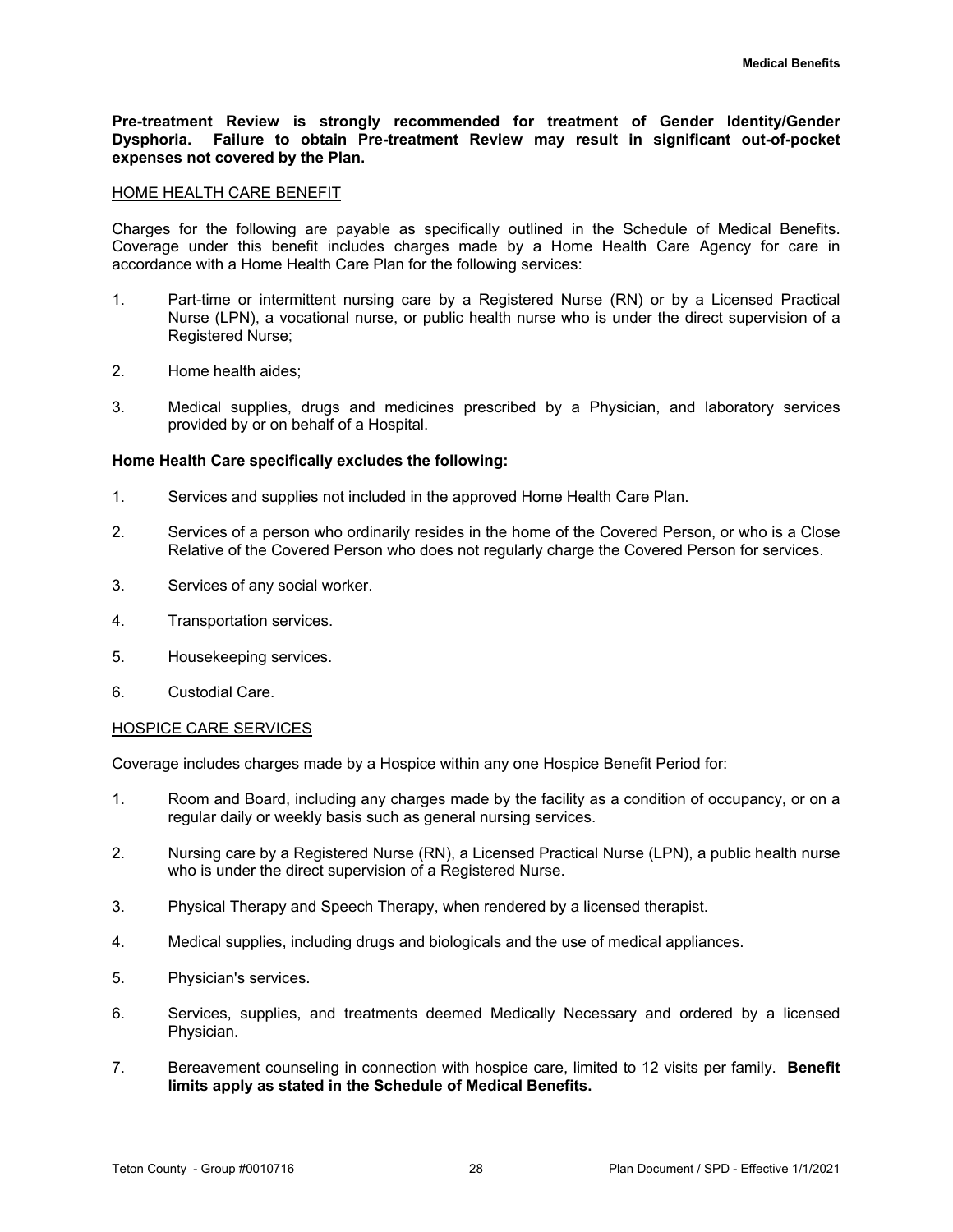#### <span id="page-33-0"></span>HOSPITAL SERVICES

Coverage includes charges made by a Hospital for:

- 1. Daily Room and Board and general nursing services, or confinement in an Intensive Care Unit.
- 2. Medically Necessary Hospital Miscellaneous Expenses other than Room and Board furnished by the Hospital, including Inpatient miscellaneous service and supplies, Outpatient Hospital treatments for chronic conditions and emergency room use for an Emergency only, Physical Therapy treatments, hemodialysis, and x-ray.
- 3. Nursery neonatal units, general nursing services, including Hospital Miscellaneous Expenses for services and supplies, Physical Therapy, hemodialysis and x-ray, care or treatment of Injury or Illness, congenital defects, birth abnormalities or premature delivery incurred by a Newborn Dependent.
- 4. Therapy which has been prescribed by the speech pathologist or Physician and includes a written treatment plan with estimated length of time for therapy.
- 5. Hospital expenses for dental services (but not for the actual dental services) if hospitalization is necessary to safeguard the health of the patient.

#### INBORN ERRORS OF METABOLISM

Coverage under this benefit includes charges for treatment under the supervision of Physician for inborn errors of metabolism that involve amino acid, carbohydrate and fat metabolism, and for which medically standard methods of diagnosis, treatment and monitoring exist. Benefits include expenses of diagnosing, monitoring and controlling the disorders by nutritional and medical assessment including, but not limited to, clinical services, biochemical analysis, medical supplies, prescription drugs, corrective lenses for conditions related to the inborn error of metabolism, nutritional management, and Medical Foods used in treatment to compensate for the metabolic abnormality and to maintain adequate nutritional status.

"Medical Foods" means any nutritional substances in any form that are:

- 1. Formulated to be consumed or administered enterally under supervision of Physician;
- 2. Specifically processed or formulated to be distinct in one or more nutrients present in natural food;
- 3. Intended for the medical and nutritional management of patients with limited capacity to metabolize ordinary foodstuffs or certain nutrients contained in ordinary foodstuffs or who have other specific nutrient requirements as established by medical evaluation; and
- 4. Essential to optimize growth, health, and metabolic homeostasis.

#### INFUSION SERVICES - OUTPATIENT

Coverage includes charges for home and Outpatient infusion services ordered by a Physician and provided by a Home and Outpatient Infusion Therapy Organization licensed and approved within the state in which the services are provided. A "Home and Outpatient Infusion Therapy Organization" is a health care facility that provides home and Outpatient infusion therapy services and skilled nursing services. Home and Outpatient infusion therapy services include the preparation, administration, or furnishing of parenteral medications, or parenteral or enteral nutritional services to a Covered Person by a Home and Outpatient Infusion Therapy Organization. Services also include education for the Covered Person, the Covered Person's care giver, or a family member. Home and Outpatient infusion therapy services include pharmacy, supplies, equipment and skilled nursing services when billed by a Home and Outpatient Infusion Therapy Organization.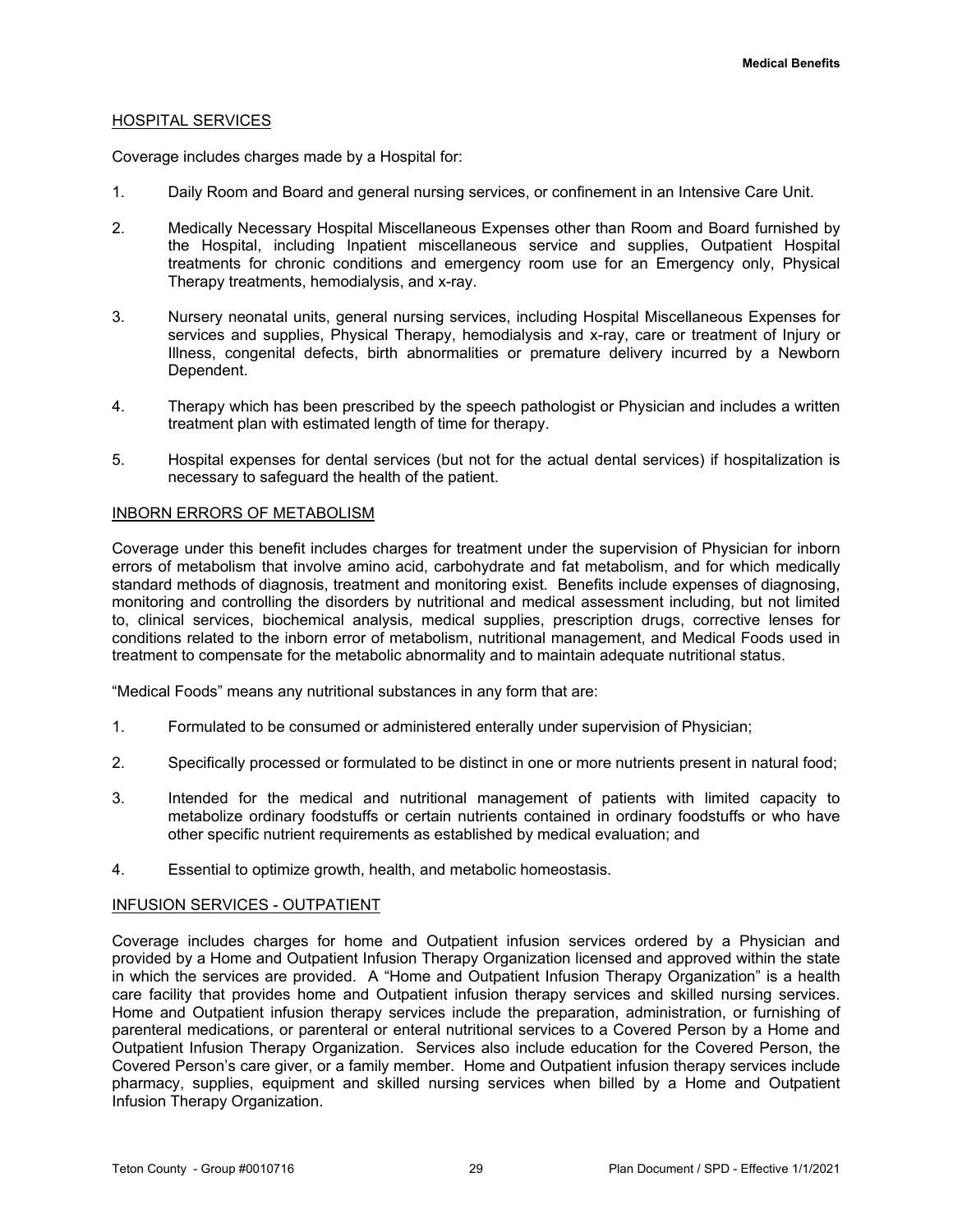#### <span id="page-34-0"></span>**Skilled nursing services billed by a Home Health Care Agency are covered under the Home Health Care Benefit.**

#### MEDICAL EQUIPMENT/SUPPLIES

Coverage includes charges for Durable Medical Equipment, Orthopedic Devices, Prosthetic Appliances and other medical equipment as follows:

- 1. Rental, up to the purchase price, of a wheelchair, Hospital bed, respirator or other Durable Medical Equipment required for therapeutic use, or the purchase of this equipment if economically justified, whichever is less. If there is a known medical reason to rent rather than purchase Durable Medical Equipment, then rental is allowed up to the purchase price.
- 2. Purchase of Orthopedic Devices or Prosthetic Appliances including, but not limited to, artificial limbs, eyes, larynx.
- 3. Replacement or repair of Durable Medical Equipment, Orthopedic Devices, Prosthetic Appliances.
- 4. Medical supplies such as dressings, sutures, casts, splints, trusses, crutches, braces, adhesive tape, bandages, antiseptics or other Medically Necessary medical supplies except for dental braces or corrective shoes, which are specifically excluded.

Diabetic supplies are eligible for coverage as stated under the Pharmacy Benefit of this Plan.

#### MENTAL ILLNESS

Coverage under this benefit includes the following services:

- 1. Physician or Licensed Health Care Provider charges for diagnosis and Medically Necessary Psychiatric Care and treatment including, but not limited to, group therapy.
- 2. Charges for well-established medically accepted diagnostic testing generally accepted by Physicians in the United States.
- 3. Charges for Inpatient or Partial Hospitalization, for Medically Necessary treatment, for the same services as are covered for hospitalization for physical Illness or Injury by this Plan.
- 4. Charges for Medically Necessary treatment at a Psychiatric Facility.

#### ORGAN AND TISSUE TRANSPLANT SERVICES

Coverage includes charges in connection with non-Experimental or non-Investigational organ or tissue transplant procedures, subject to the following conditions:

- 1. If a transplant procedure is performed in a facility other than a Center of Excellence, benefits for all eligible services will be reduced by 50% and will not accumulate toward the Out-of-Pocket Maximum.
- 2. A second opinion is recommended prior to undergoing any transplant procedure. This second opinion should concur with the attending Physician's findings regarding the Medical Necessity of such procedure. The Physician rendering this second opinion must be qualified to render such a service either through experience, specialist training or education, or such similar criteria, and must not be affiliated in any way with the Physician who will be performing the actual surgery.
- 3. If the donor is covered under this Plan, expenses Incurred by the donor will be considered for benefits to the extent that such expenses are not payable by the recipient's plan.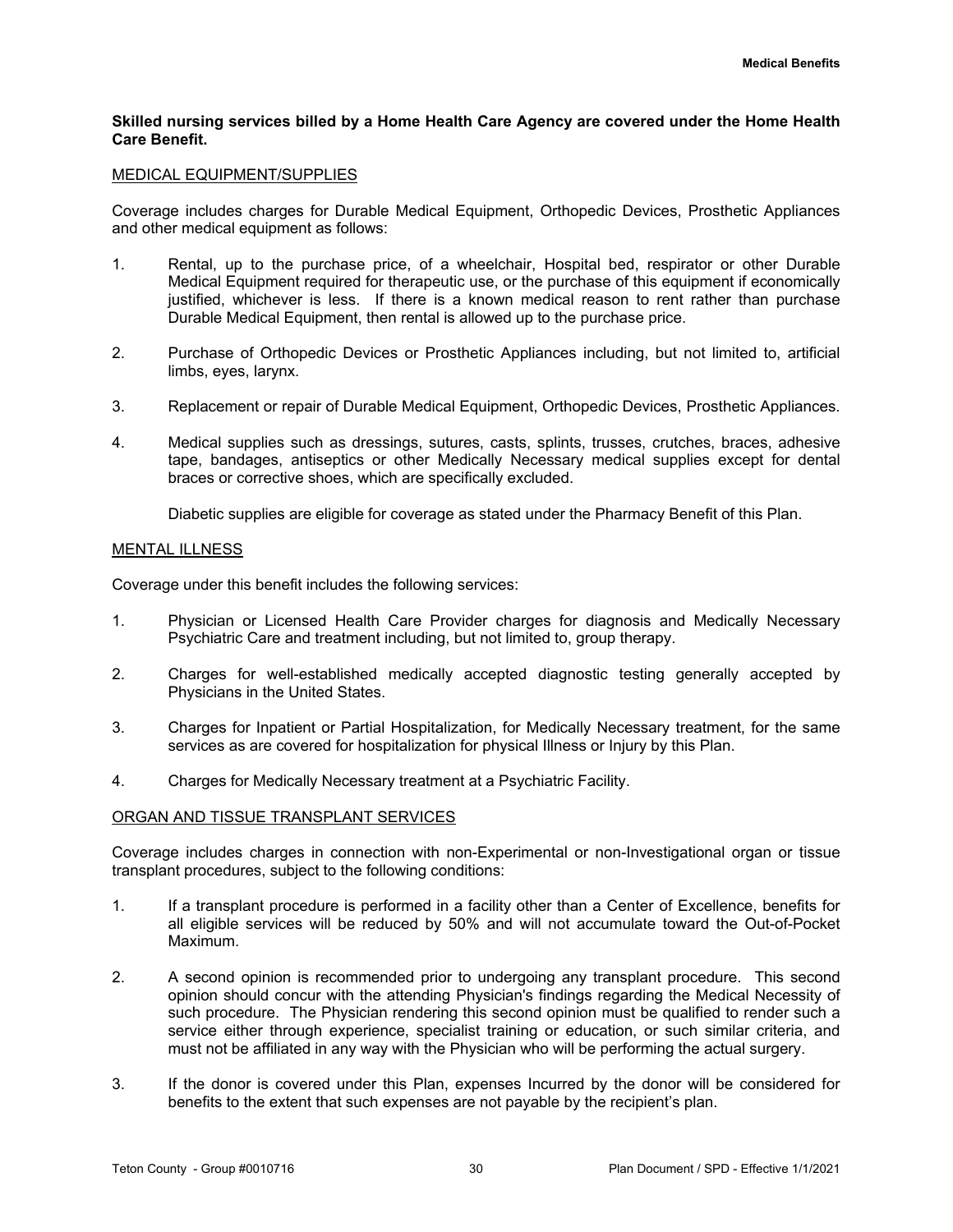- <span id="page-35-0"></span>4. If the recipient is covered under this Plan, Expenses Incurred by the recipient will be considered for benefits. Expenses Incurred by the donor, who is not ordinarily covered under this Plan according to eligibility requirements, will be considered for payment to the extent that such expenses are not payable by the donor's plan. In no event will benefits be payable in excess of the benefit still available to the recipient.
- 5. If both the donor and the recipient are covered under this Plan, Expenses Incurred by each person will be treated separately for each person.
- 6. The cost of securing an organ from a cadaver or tissue bank, including the surgeon's charge for removal of the organ and a Hospital's charge for storage or transportation of the organ, will be considered for payment.

#### PREVENTIVE CARE (Required by PPACA)

"Preventive Care" means routine treatment or examination provided when there is no objective indication or outward manifestation of impairment of normal health or normal bodily function, and which is not provided as a result of any Injury or Illness.

**Charges are payable as specifically stated in the Schedule of Medical Benefits.** Coverage under this benefit includes the following routine services, subject to the following limitations:

- 1. Recommended preventive services as set forth in the recommendations of the United States Preventive Services Task Force (Grade A and B rating), the Advisory Committee on Immunization Practices of the Centers for Disease Control and Prevention, and the guidelines supported by the Health Resources and Services Administration. The complete list of recommendations and guidelines can be viewed at: https://www.healthcare.gov/coverage/preventive-care-benefits/.
- 2. Office visit charges only if the primary purpose of the office visit is to obtain a recommended Preventive Care service identified above.
- 3. Women's Preventive Care for the following:
	- A. Well-women annual visits for women 18 years of age and older to obtain the recommended preventive services that are age and developmentally appropriate, including preconception and prenatal care, and additional visits as medically appropriate.
	- B. Screening for gestational diabetes for pregnant women between 24 and 28 weeks of gestation and at the first prenatal visit for pregnant women identified to be at high risk for diabetes.
	- C. Human papillomavirus (HPV) DNA testing.
	- D. Annual counseling on sexually transmitted infections (STI's) and human immunedeficiency virus (HIV) screening for all sexually active women.
	- E. All Food and Drug Administration approved prescription contraceptives and female overthe-counter contraceptives when prescribed by a Physician or Licensed Health Care Provider, sterilization procedures, and patient education and counseling for all women with reproductive capacity. This does not include abortifacient drugs. Self-administered contraceptives are available only through the Pharmacy Benefit as outlined in the Pharmacy Benefit section of this Plan.
	- F. Breast feeding support, supplies, and counseling, including comprehensive lactation support and counseling by a trained provider during Pregnancy and/or in the postpartum period, and costs for breast feeding equipment and related supplies.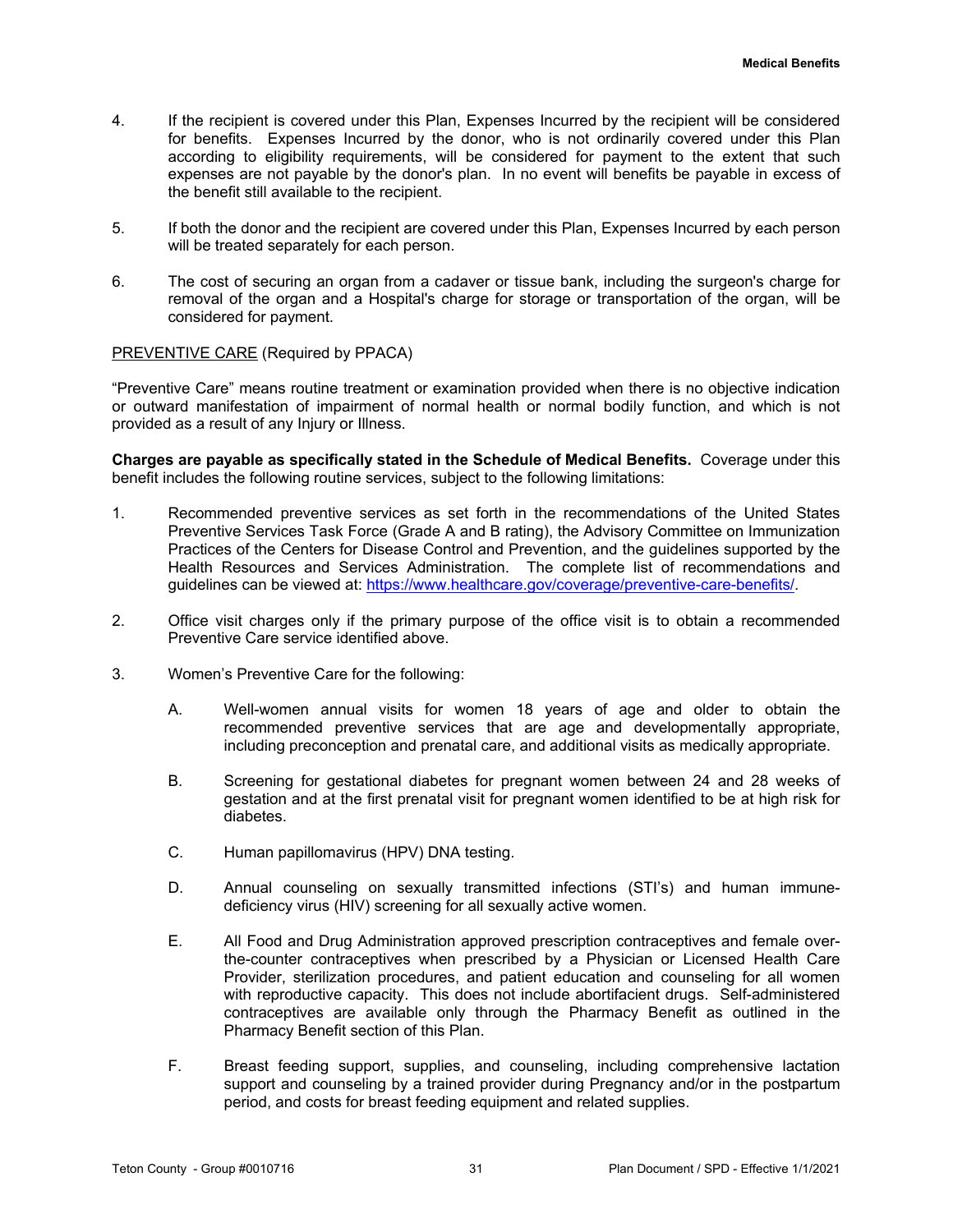G. Annual screening and counseling for interpersonal and domestic violence.

**Expenses payable under this Preventive Care benefit will not be subject to the Medical Necessity provisions of this Plan. Charges for Preventive Care that involve excessive, unnecessary or duplicate tests are specifically excluded.**

**Charges for treatment of an active Illness or Injury are subject to the Deductible and Benefit Percentage and other Plan provisions, limitations and exclusions and are not eligible in any manner under Preventive Care.**

### PREVENTIVE CARE (Not required by PPACA)

"Preventive Care" means routine treatment or examination provided when there is no objective indication or outward manifestation of impairment of normal health or normal bodily function, and which is not provided as a result of any Injury or Illness.

**Charges are payable as specifically stated in the Schedule of Medical Benefits.** Coverage under this benefit includes Preventive Care services (Not Required by PPACA), limited to the office charge for routine annual exams and the following laboratory testing related to any preventive office visit:

- 1. Comprehensive Metabolic Panel
- 2. Venipuncture
- 3. Lipid Panel
- 4. Urinalysis
- 5. Thyroxine or Thyroid Stimulating Hormone (TSH)
- 6. Blood count; Complete

All other Preventive Care services are not covered under this benefit. See "HEALTH FAIR WELLNESS BENEFIT" for covered routine testing.

# RECONSTRUCTIVE BREAST SURGERY/NON-SURGICAL AFTER CARE BENEFIT

Charges for the following are payable as specifically outlined in the Schedule of Medical Benefits. Coverage includes charges for reconstructive breast surgery subsequent to any Medically Necessary mastectomy, limited to charges for the following:

- 1. Reconstruction of the breast(s) upon which the mastectomy was performed, including implants;
- 2. Surgical procedures and reconstruction of the non-affected breast to produce a symmetrical appearance, including implants;
- 3. Non-surgical treatment of lymphedemas and other physical complications of mastectomy, including non-surgical prostheses and implants for producing symmetry.

Specifically excluded from this benefit are expenses for the following:

- 1. Solely Cosmetic procedures unrelated to producing a symmetrical appearance;
- 2. Breast augmentation procedures unrelated to producing a symmetrical appearance;
- 3. Implants for the non-affected breast unrelated to producing a symmetrical appearance;
- 4. Non-surgical prostheses or any other procedure unrelated to producing a symmetrical appearance.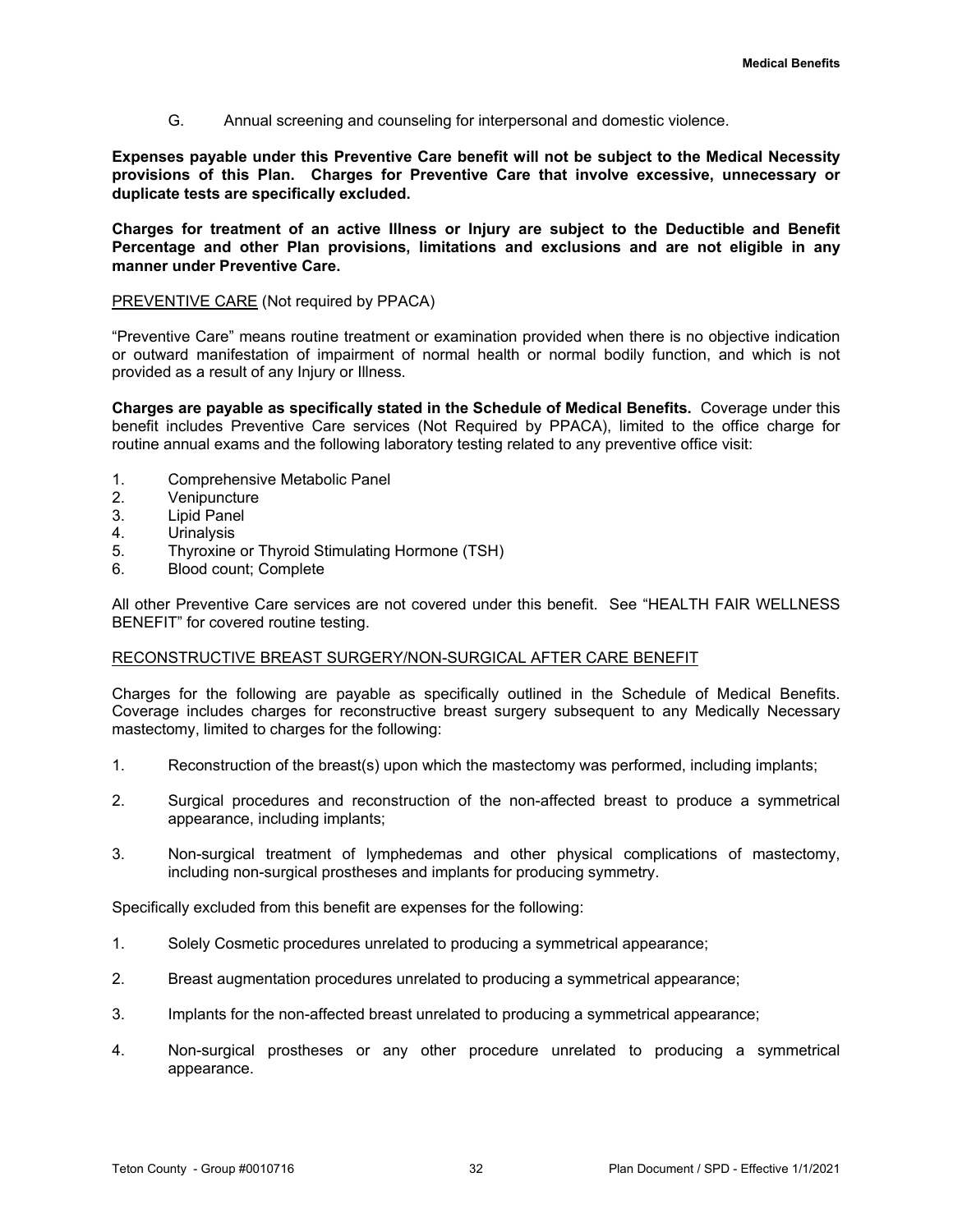# REHABILITATION FACILITY

Coverage includes charges made by a Rehabilitation Facility.

"Rehabilitation Facility" means a legally operating institution or distinct part of an institution which has a transfer agreement with one or more hospitals, and which is primarily engaged in providing comprehensive multi-disciplinary physical restorative services, post-acute hospital and rehabilitative Inpatient care and is duly licensed by the appropriate government agency to provide such services.

It does not include institutions which provide only minimal care, Custodial Care, ambulatory or part-time care services, or an institution which primarily provides treatment of Mental Illness, Chemical Dependency or Alcoholism or tuberculosis, except if such facility is licensed, certified or approved as a rehabilitation facility for the treatment of Mental Illness or Chemical Dependency in the jurisdiction where it is located, Medicare approved, or is accredited as such a facility by the Joint Commission for the Accreditation of Healthcare Organizations or the Commission for the Accreditation of Rehabilitation Facilities.

### RESIDENTIAL TREATMENT FACILITY

Coverage includes charges made by a Residential Treatment Facility for treatment of Mental Illness or for treatment of Alcoholism and/or Chemical Dependency, provided the Alcoholism and/or Chemical Dependency Treatment Facility and program meet ASAM level 3.3 or higher criteria. Residential care Room and Board charges are covered in lieu of Inpatient Room and Board charges provided the patient would meet criteria for an Inpatient admission.

Residential treatment is utilized to provide structure, support and reinforcement of the treatment required to reverse the course of behavioral deterioration.

### ROUTINE NEWBORN INPATIENT NURSERY/PHYSICIAN CARE

**Charges are payable as specifically stated in the Schedule of Medical Benefits.** Routine Newborn Inpatient Nursery/Physician Care including the following services:

- 1. Routine Nursery Care includes room, board and Hospital Miscellaneous Expenses for a Newborn Dependent child, including circumcision.
- 2. Routine Physician Care includes charges for services of a Physician for a Newborn Dependent child while Inpatient as a result of the child's birth, including circumcision.

#### SKILLED NURSING FACILITY

Coverage includes charges made by a Skilled Nursing Facility for the following services and supplies furnished by the facility during the convalescent confinement. Only charges in connection with convalescence from the Illness or Injury for which the Covered Person was Hospital-confined will be eligible for benefits. These expenses include:

- 1. Room and Board, including any charges made by the facility as a condition of occupancy, or on a regular daily or weekly basis such as general nursing services.
- 2. Medical services customarily provided by the Skilled Nursing Facility, with the exception of private duty or special nursing services and Physicians' fees.
- 3. Drugs, biologicals, solutions, dressings and casts, furnished for use during the convalescent confinement, but no other supplies.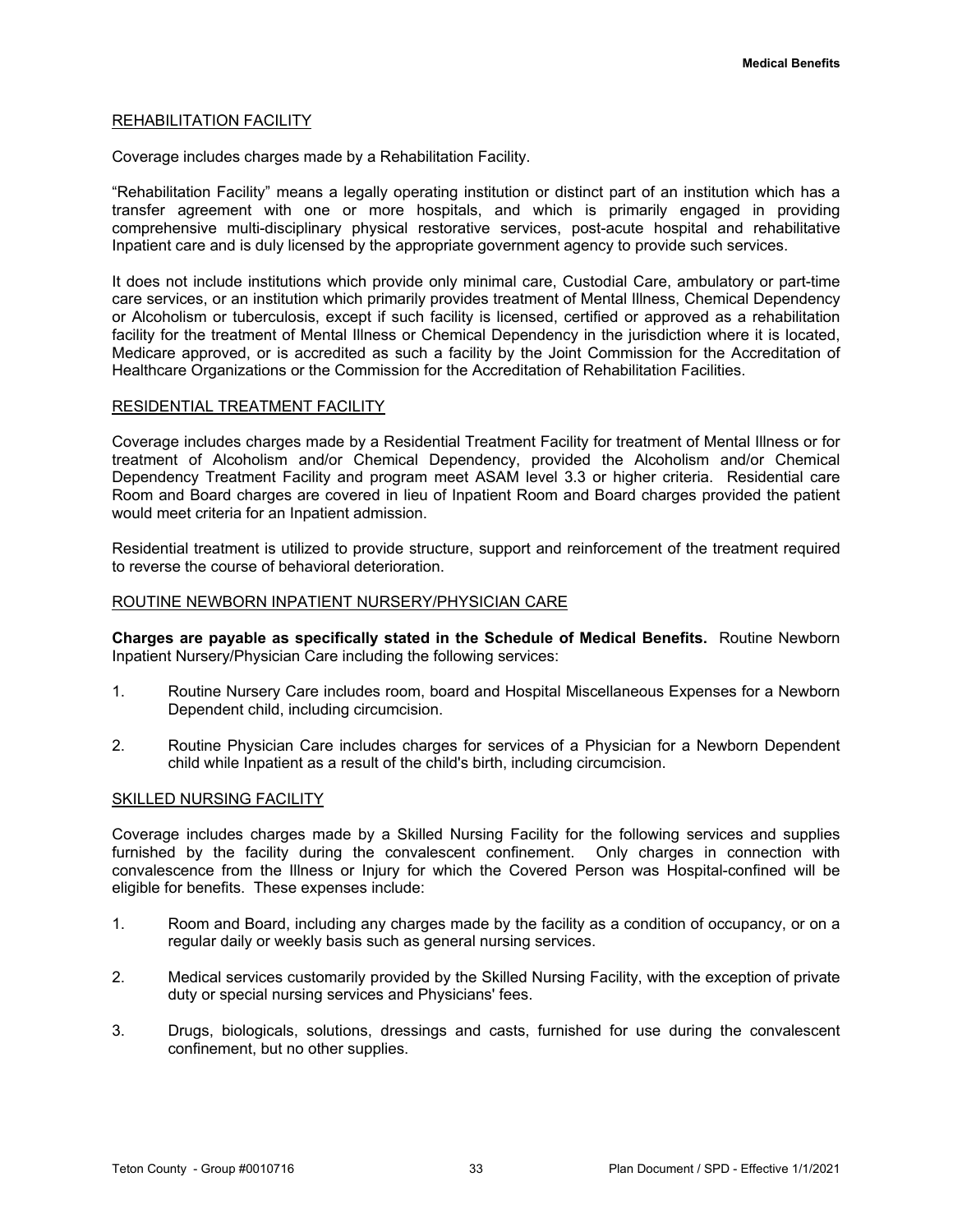### SURGICAL PROCEDURES

Coverage includes charges for Surgical Procedures.

When two or more Surgical Procedures occur during the same operative session, charges will be considered as follows:

- 1. When multiple or bilateral Surgical Procedures are performed that increase the time and amount of patient care, 100% of the Eligible Expense will be considered for the Major Procedure; and 50% of the Eligible Expense will be considered for each of the lesser procedures, except for contracted or negotiated services. Contracted or negotiated services will be reimbursed at the contracted or negotiated rate.
- 2. When an incidental procedure is performed through the same incision, only the Eligible Expense for the Major Procedure will be considered. Examples of incidental procedures are: excision of a scar, appendectomy at the time of other abdominal surgery, lysis of adhesions, etc.

When an assisting Physician or Non-Physician is required to render technical assistance during a Surgical Procedure, the charges for such services will be limited to 20% of the primary surgeon's Eligible Expense for the Surgical Procedure.

When surgical procedures require the skill of co-surgeons, the amount eligible for consideration will be 125% of the Eligible Expense divided evenly between the two surgeons (each surgeon will receive 62.5% of the Eligible Expense).

#### URGENT CARE FACILITY

Coverage includes charges made by an Urgent Care Facility when treatment has been rendered.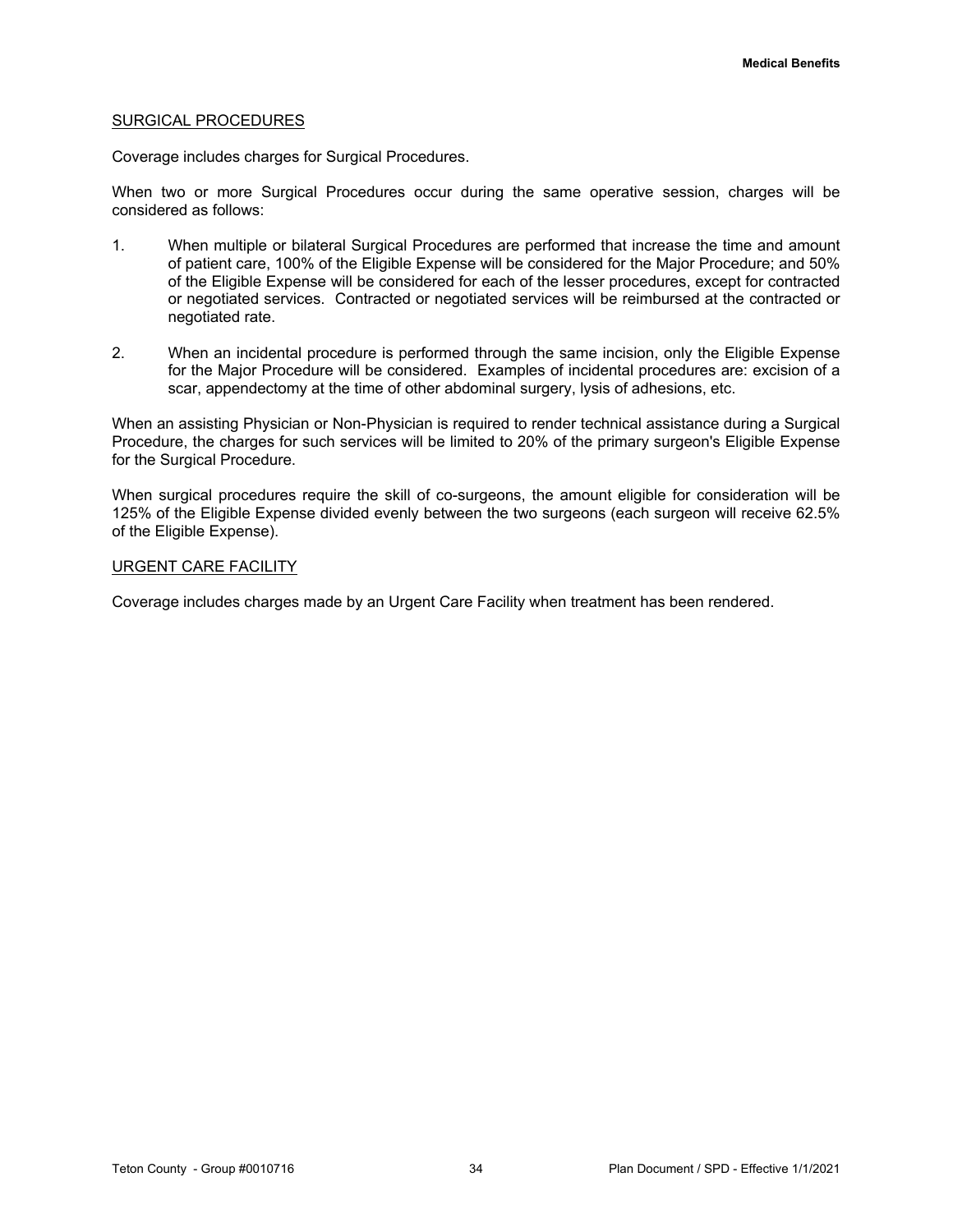# **EXPERIMENTAL COVERAGE**

Treatment that would otherwise be considered Experimental/Investigational will be covered if the proposed Experimental/Investigational treatment has been reviewed by four (4) unrelated, independent board certified Physicians actively practicing within the same speciality as the attending Physician and the four (4) reviewing Physicians have unanimously agreed that:

- 1. As a result of the rarity of the disease or condition, there is no United States FDA approved regimen of treatment;
- 2. All United States FDA approved regimens of treatment have been attempted within the twelve (12) month period immediately prior to the date the proposed experimental treatment is to commence without any significant clinical improvement in the disease or condition;
- 3. The proposed course of treatment is medically indicated and is considered the standard of care in the United States for the disease or condition being treated based upon published reports and articles in the authoritative medical and scientific literature including, but not limited to, the following:
	- A. The written protocol or protocols used by the treating facility or the protocols of another facility studying substantially the same drug, treatment, device or procedure; and
	- B. The informed consent documents used by the treating facility or of another facility studying substantially the same drug, treatment, device or procedure; and
- 4. To a reasonable degree of medical certainty, there is a likelihood that the proposed treatment will clinically improve the condition being treated; and
- 5. That the patient is not considered to be terminal regardless of the treatment proposed or attempted; or
- 6. The treatment has been recognized by the National Comprehensive Cancer Network (NCCN) as the only available treatment that has demonstrated efficacy of the condition in question.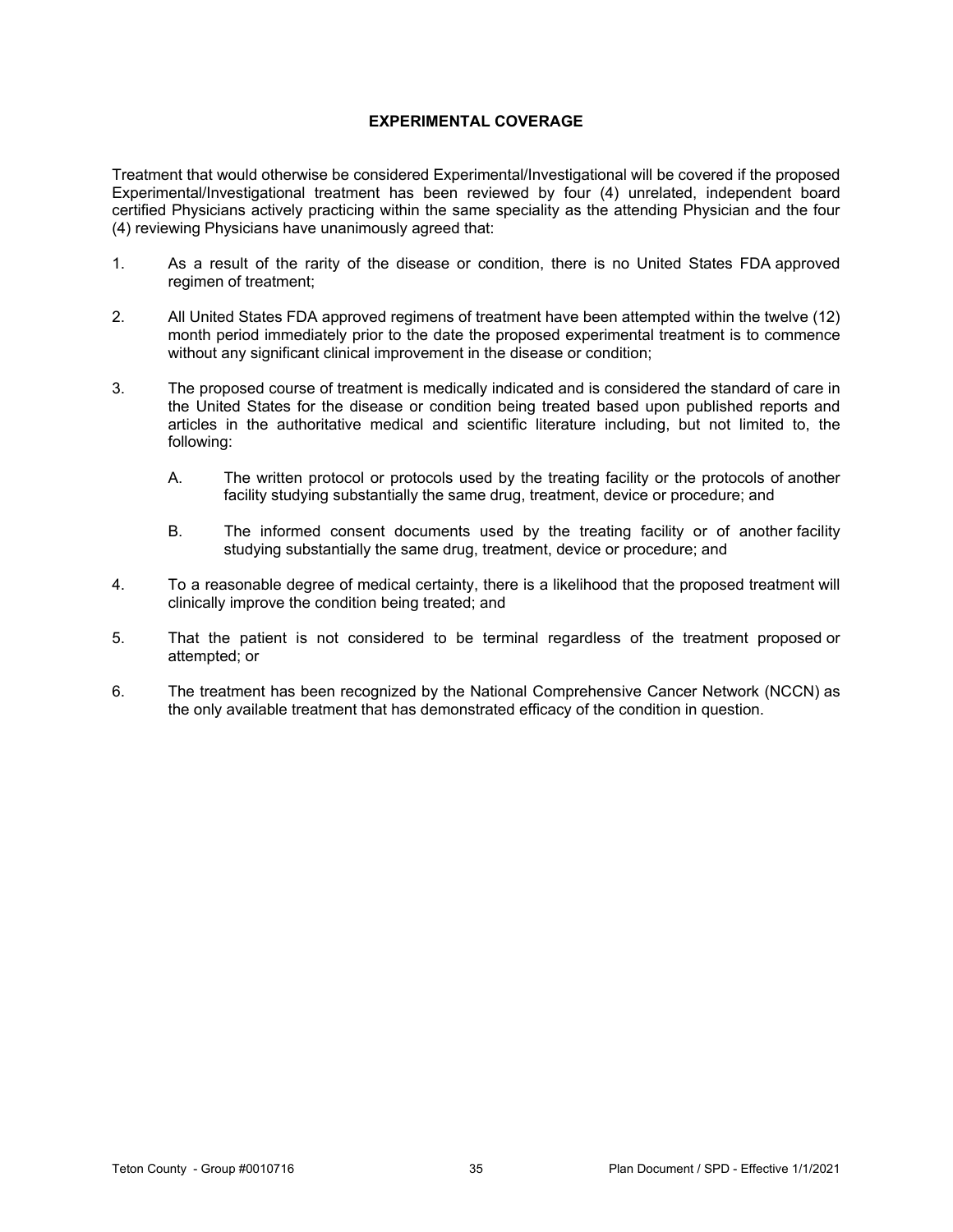# **HOSPITAL ADMISSION CERTIFICATION**

The Plan requires Pre-certification on all Inpatient hospital admissions, except for Hospital admissions in connection with childbirth for either the mother or Newborn unless the stay extends past forty-eight (48) following a vaginal delivery or ninety-six (96) hours following a cesarean section.

# **Failure to follow the Hospital Admission Certification procedures will result in a reduction in the Benefit Percentage by \$500, after any applicable Deductible.**

Pre-certification, Plan notification and care management are designed to:

- 1. Provide information regarding coverage before receiving treatment, services, or supplies;
- 2. Provide information about benefits regarding proposed procedures or alternate treatment plans;
- 3. Assist in determining out-of-pocket expenses and identify possible ways to reduce them;
- 4. Help avoid reductions in benefits which may occur if the services are not Medically Necessary or the setting is not appropriate; and
- 5. If appropriate, assign a case manager to work with the Covered Person and the Covered Person's providers to design a treatment plan.

A benefit determination on a claim will be rendered only after the claim has been submitted to adjudicate whether it is eligible for coverage under the terms and conditions of the Plan. If it is determined not to be eligible, the Covered Person will be responsible to pay for all charges that are determined to be ineligible. Therefore, pre-certification and Plan notification of Emergency admissions is required prior to incurring the charges.

# PRE-ADMISSION CERTIFICATION REVIEW

The Plan requires that prior to admission for any non-emergency Illness or Injury, and within forty-eight (48) hours after admission for any Emergency Illness or Injury, the Covered Person or the Covered Person's attending Physician call the designated utilization management company, retained by the Plan Sponsor in connection with this Plan, for a pre-admission certification review.

### **To pre-certify, call the utilization management company at (800) 342-6510 for pre-admission certification review.**

Most certifications occur over the phone. Once a final decision is made regarding the request for certification, a notice of pre-certification will be sent to the Physician, to the Covered Person, to the Plan Supervisor and to the hospital.

**NOTE: PRE-CERTIFICATION OF BENEFITS IS NOT A GUARANTEE OF PAYMENT OF THE CLAIM(S). ELIGIBILITY FOR CLAIM PAYMENTS IS DETERMINED AT THE TIME CLAIMS ARE ADJUDICATED SINCE THE AMOUNT OF BENEFIT COVERAGE, IF ANY, IS SUBJECT TO ALL PLAN PROVISIONS INCLUDING, BUT NOT LIMITED TO, MEDICAL NECESSITY, PATIENT ELIGIBILITY, DEDUCTIBLES, CO-PAYMENTS AND ANY PLAN LIMITATIONS OR MAXIMUMS IN EFFECT WHEN THE SERVICES ARE PROVIDED. PROVIDERS AND COVERED PERSONS ARE INFORMED AT THE TIME CLAIMS ARE PRE-CERTIFIED THAT PRE-CERTIFICATION OF A COURSE OF TREATMENT BY THE PLAN DOES NOT GUARANTEE PAYMENT OF CLAIMS FOR THE SAME**.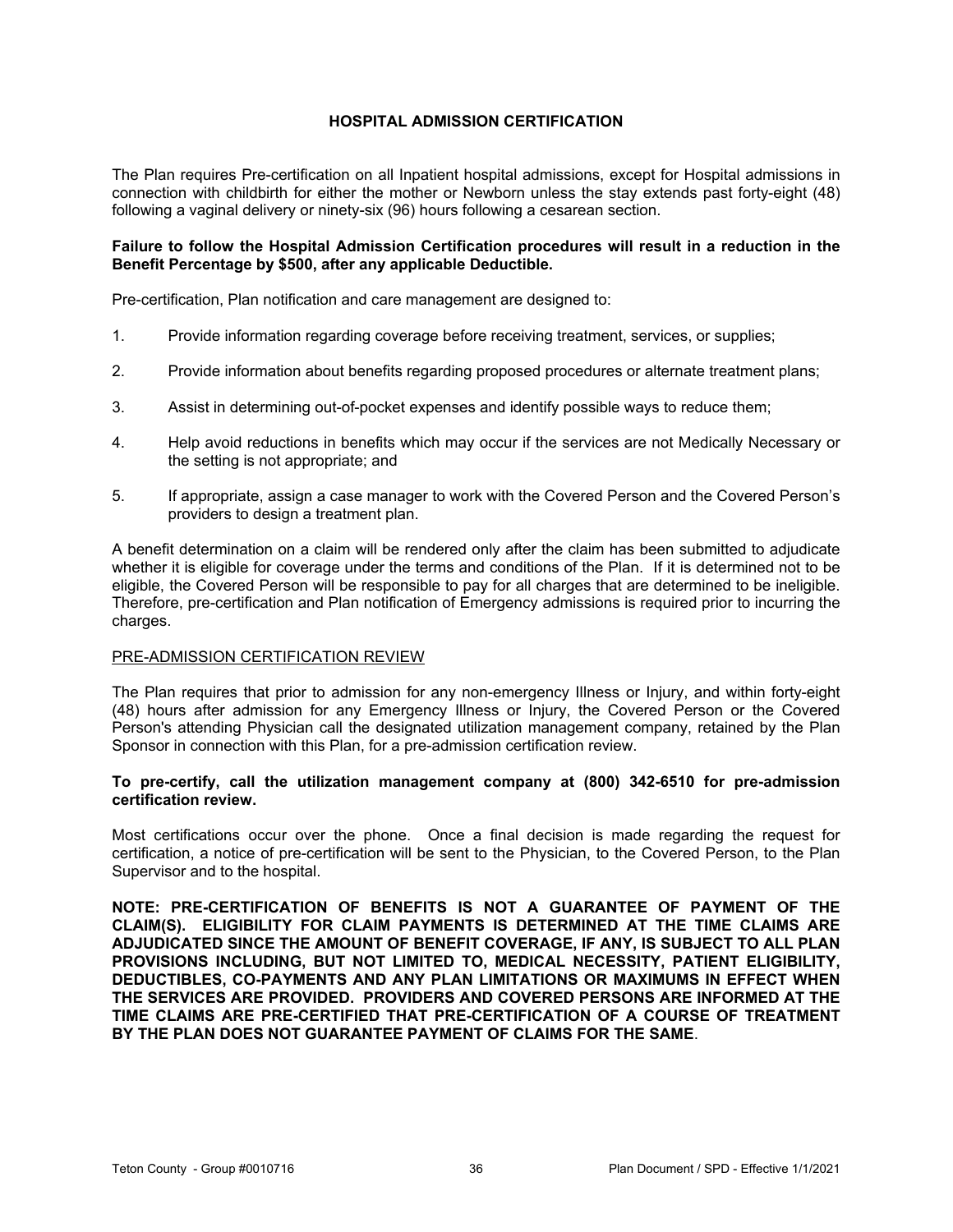# CONTINUED STAY CERTIFICATION

Charges for inpatient hospital services for days in excess of any days previously certified by the utilization management company are subject to all terms, conditions and exclusions of the Plan, and should be certified by the Plan's utilization management company.

Certification for additional days should be obtained in the same manner as the pre-admission certification.

### EMERGENCY NOTIFICATION/CERTIFICATION

The Covered Person, or his or her representative, should notify the utilization management company for the Plan regarding any Emergency Hospital Admission within forty-eight (48) hours immediately following admission.

**To notify the Plan of an Emergency admission, call the managed care company at (800) 342-6510 for Emergency admission certification.**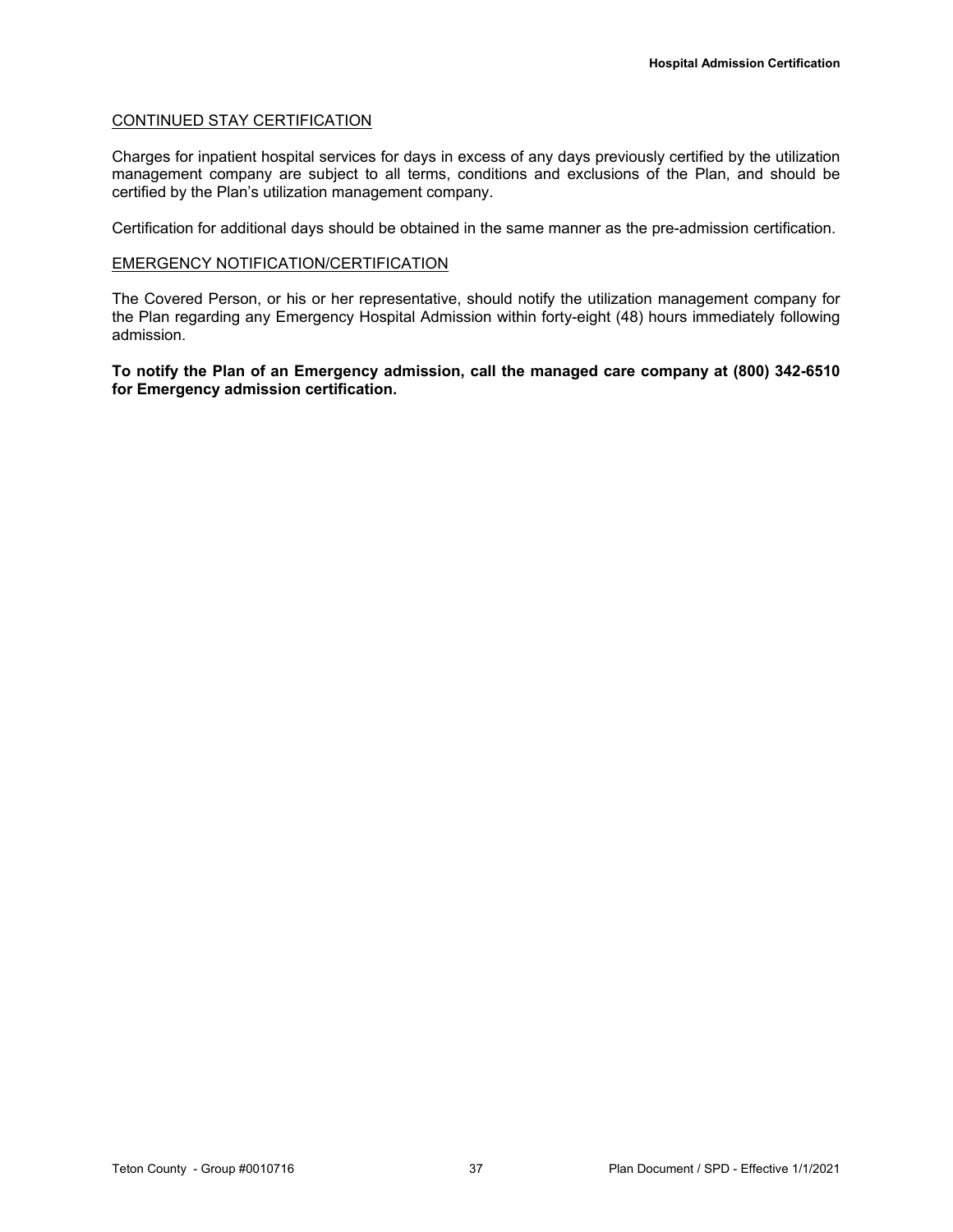# **AIR AMBULANCE PRIOR AUTHORIZATION**

This Plan requires that all facility-to-facility air ambulance services must be pre-authorized.

To notify the Plan of a proposed air ambulance transfer call (877) 542-8828 and press the prompt number for Air Ambulance prior authorization.

Failure to pre-authorize or use of a Non-Network air ambulance will result in a reduction of benefits to 250% of the Medicare allowable charge for all services provided.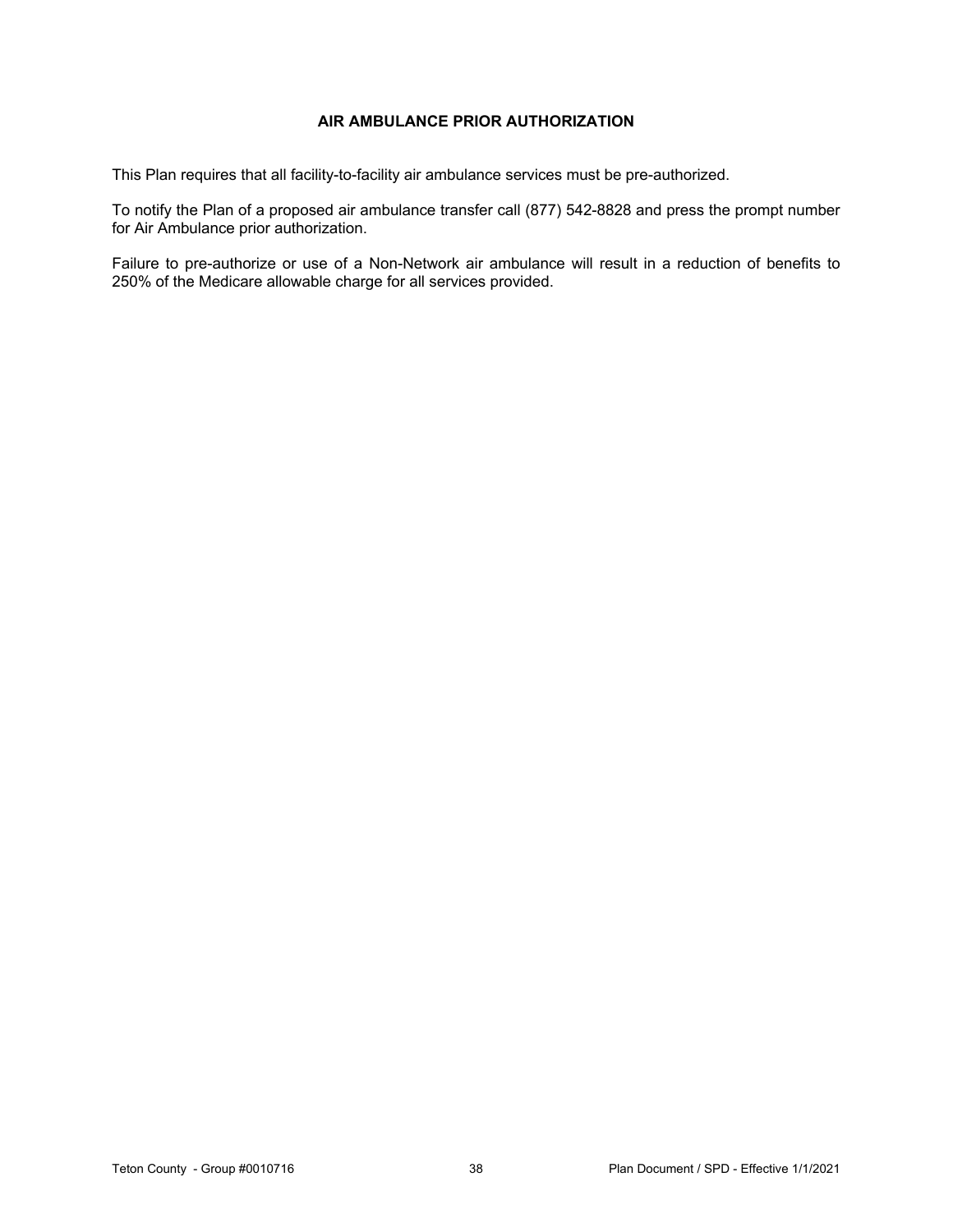# **PRE-TREATMENT REVIEW**

**Pre-treatment Review by the Plan is strongly recommended for certain services. If Pre-treatment Review is not obtained, the charge could be denied if the service, treatment or supply is not found to be Medically Necessary or found to be otherwise excluded by the Plan when the claim is submitted.**

Pre-treatment Review is the process of verifying the eligibility of services to determine if reimbursement is available under Plan provisions. Although benefits may not be available under this Plan, Pre-treatment Review is strongly recommended before incurring expenses for any inpatient or Outpatient service, medication, supply or ongoing treatment for:

- 1. Surgeries:
	- A. Spinal fusions or any other back surgery involving implantable devices;
	- B. Reduction Mammoplasty;
	- C. Blepharoplasty;
	- D. Uvulapalato-pharyngoplasty (UPPP).
- 2. Organ or Tissue Transplants.
- 3. Infertility (not covered).
- 4. Medical Equipment for costs exceeding \$5,000.
- 5. Outpatient dialysis.
- 6. Infusion services.
- 7. Obesity treatment (not covered).
- 8. Bariatric surgery (not covered).
- 9. Cancer treatments.
- 10. Commercial or private automobile transportation (not covered).
- 11. Outpatient Rehabilitative Care (Benefits in excess of 30 visits per twelve months).
- 12. Surgery that could be considered Cosmetic under some circumstances (not covered).
- 13. Any procedure or service that could possibly be considered Experimental or Investigational (not covered).
- 14. Surgical treatment of TMJ (not covered).
- 15. Home Health Care services.
- 16. Residential Treatment Facility.
- 17. Preventive/Prophylactic Mastectomy/Oophorectomy.
- 18. Gender Identity Disorder/Gender Dysphoria Services (limits apply.
- 19. Autism Services including Applied Behavior Analysis therapy (limits apply)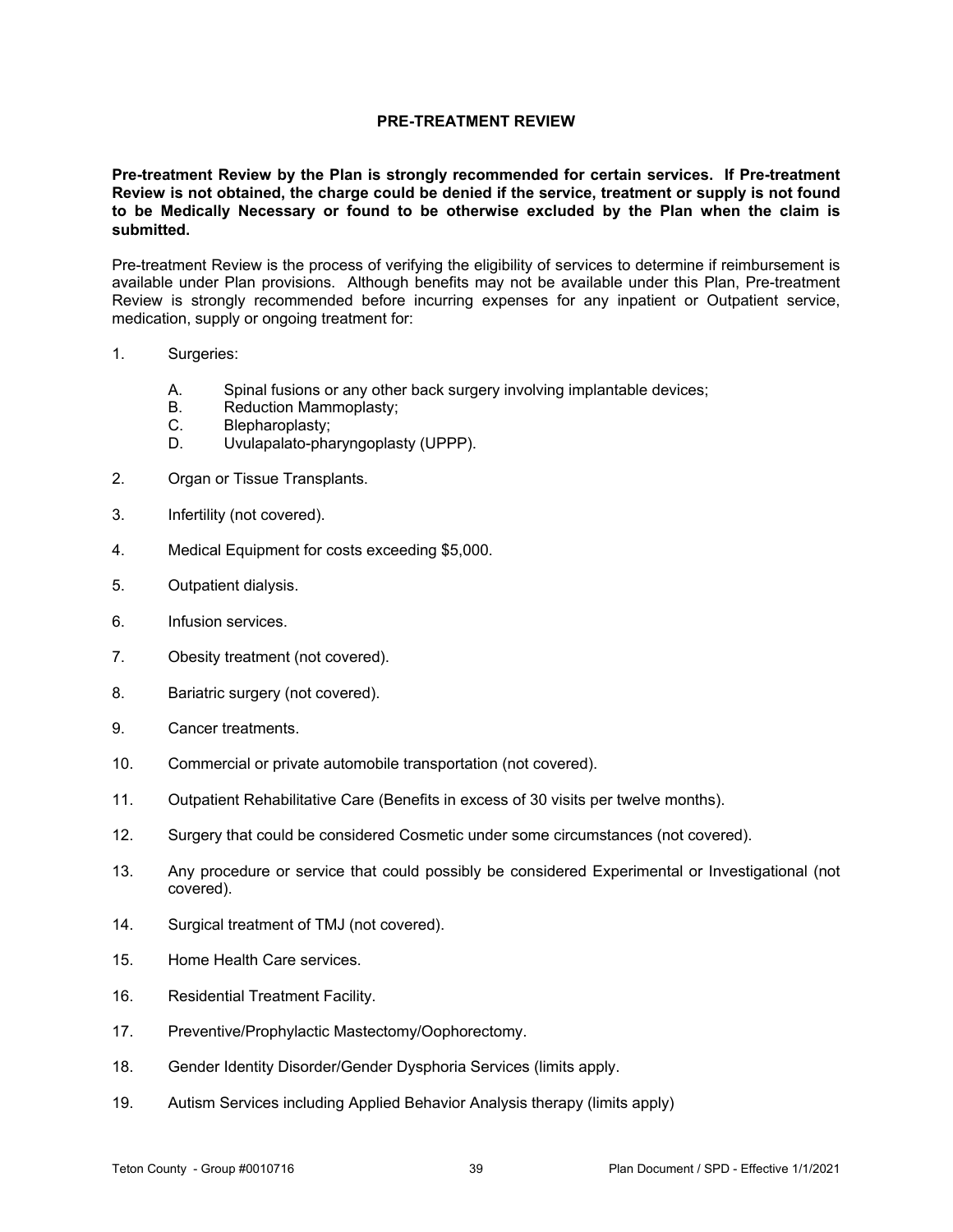# **To obtain Pre-treatment Review from the Plan, submit the following to the Plan Supervisor at P.O. Box 3018, Missoula, MT 59806-3018:**

- 1. A complete description of the procedure(s) or treatment(s) for which review is requested;
- 2. A complete diagnosis and all medical records regarding the condition that supports the requested procedure(s) or treatment(s) including, but not limited to, informed consent form(s), all lab and/or x-rays, or diagnostic studies;
- 3. An itemized statement of the cost of such procedure(s) or treatment(s) with corresponding CPT or HCPCS codes;
- 4. The attending Physician's prescription, if applicable;
- 5. A Physician's referral letter, if applicable;
- 6. A letter of Medical Necessity;
- 7. A written treatment plan; and
- 8. Any other information deemed necessary to evaluate the request for Pre-treatment Review.

Upon receipt of all required information, the Plan will provide a written response to the written request for Pre-treatment Review of services.

**THE BENEFITS QUOTED ARE NOT A GUARANTEE OF PAYMENT. FINAL DETERMINATION AS TO BENEFITS PAID WILL BE MADE AT THE TIME THE CLAIM IS SUBMITTED FOR PAYMENT WITH REVIEW OF NECESSARY MEDICAL RECORDS AND OTHER INFORMATION.**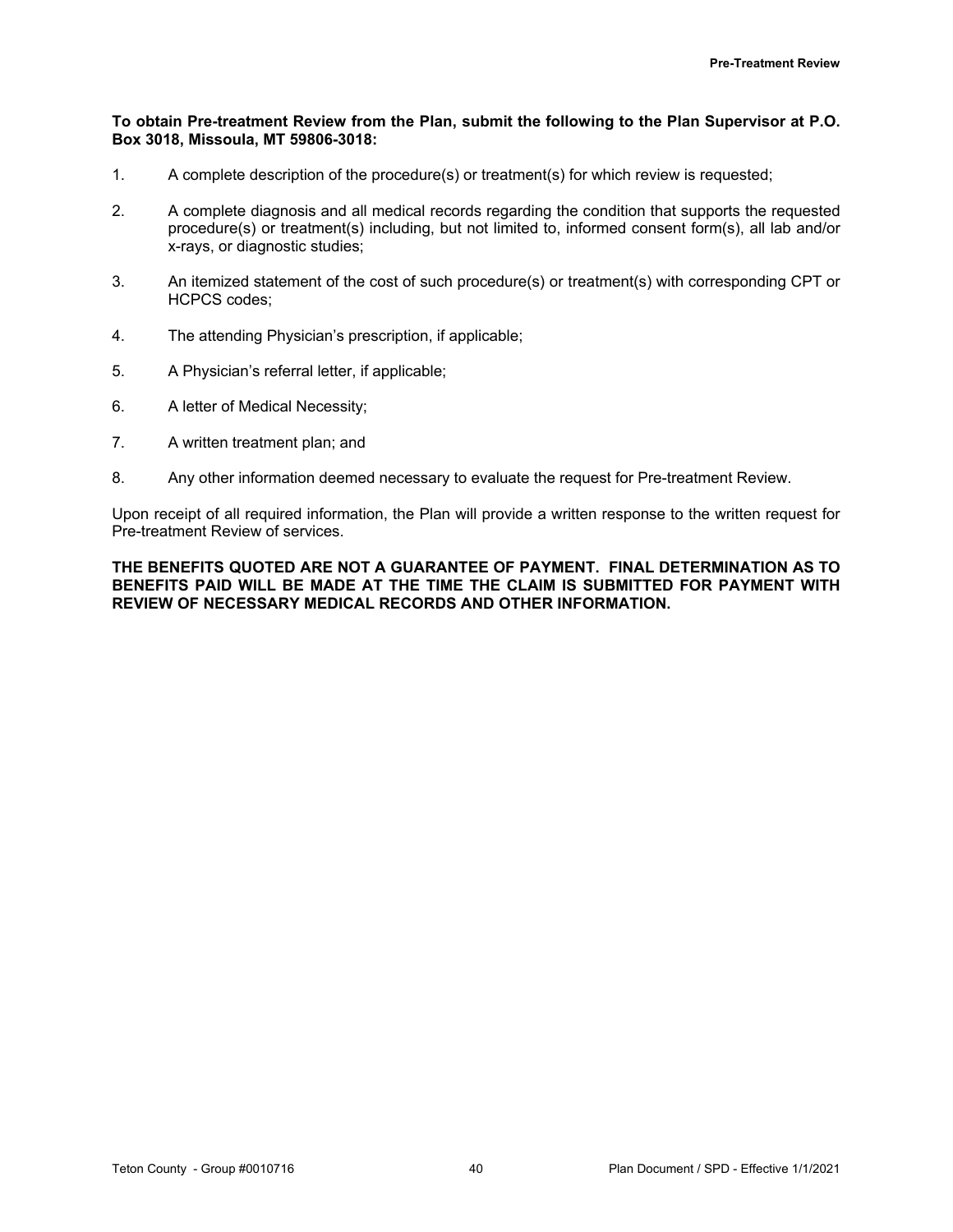# **MEDICAL BENEFIT EXCLUSIONS**

The General Plan Exclusions and Limitations of the Plan apply to Medical Benefits in addition to the following Medical Benefit Exclusions:

- 1. Charges for routine medical examinations, routine health check-ups or preventive immunizations not necessary for the treatment of an Injury or Illness, except as specifically listed as a covered benefit.
- 2. Charges in connection with the care or treatment of, surgery performed for, or as the result of, a Cosmetic procedure. **This exclusion will not apply when such treatment is rendered to correct a condition resulting from an Accidental Injury or an Illness, or when rendered to correct a congenital anomaly.**
- 3. Charges for services, supplies or treatments or procedures, surgical or otherwise, not recognized as generally accepted and Medically Necessary for the diagnosis and/or treatment of an active Illness or Injury, or which are Experimental or Investigational, except as specifically stated as a covered benefit of this Plan.
- 4. Charges for elective abortions.
- 5. Charges for hospitalization when such confinement occurs primarily for physiotherapy, hydrotherapy, convalescent or rest care, or any routine physical examinations, tests or treatments not connected with the actual Illness or Injury.
- 6. Charges for Physicians' fees for any treatment which is not rendered by or in the physical presence of a Physician, except as specifically covered for Telemedicine.
- 7. Charges for Licensed Health Care Providers' fees for any treatment which is not rendered by or in the physical presence of a Licensed Health Care Provider, except as specifically covered for Telemedicine.
- 8. Charges for services rendered by anyone other than a covered Physician or Licensed Health Care Provider.
- 9. Charges for treatment not prescribed or recommended by a Physician or Licensed Health Care Provider.
- 10. Charges for special duty nursing services are excluded:
	- A. Which would ordinarily be provided by the Hospital staff or its Intensive Care Unit (the Hospital benefit of the Plan pays for general nursing services by Hospital staff); or
	- B. When private duty nurse is employed solely for the convenience of the patient or the patient's Family or for services which would consist primarily of bathing, feeding, exercising, homemaking, moving the patient, giving medication or acting as a companion, sitter or when otherwise deemed not Medically Necessary as requiring skilled nursing care.
- 11. Charges in connection with eye refractions, the purchase or fitting of eyeglasses or contact lenses, except as specifically listed as a covered expense.
- 12. Charges for hearing aids or other similar devices. **This exclusion will not apply if hearing aids are Medically Necessary following a covered surgical procedure to the ear.**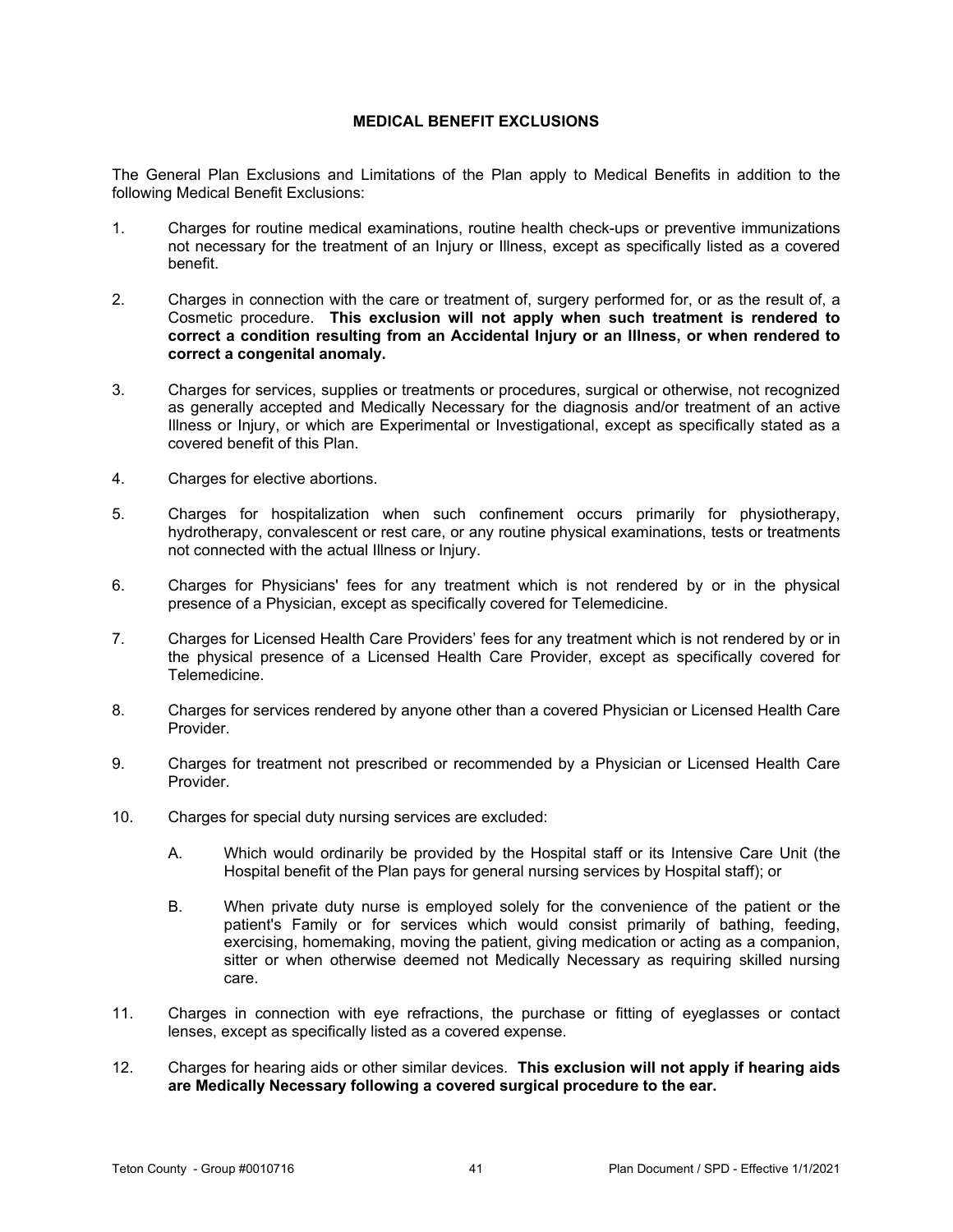- 13. Charges for hearing examinations and related supplies, unless loss of hearing is due to a covered Illness or Accidental Injury.
- 14. Charges for dental treatment, except as specifically listed as a covered expense for dental services. **See Medical Benefits.**
- 15. Charges related to or in connection with fertility studies, sterility studies, procedures to restore or enhance fertility, artificial insemination, or in-vitro fertilization, or any other assisted reproductive technique.
- 16. Charges for Pregnancy related care for Dependent children, except as specifically covered under the Preventive Care Benefit.
- 17. Charges for adoption expenses or surrogate expenses.
- 18. Charges for non-surgical treatment of the feet, including treatment of corns, calluses and toenails, or other routine foot care, except as specifically listed as a covered expense.
- 19. Charges for marital counseling, family counseling, recreational counseling or milieu therapy.
- 20. Charges for hypnosis.
- 21. Charges resulting from or in connection with the reversal of a sterilization procedure.
- 22. Charges in connection with services or supplies provided for the treatment of obesity and weight reduction, including bariatric surgery or any other related bariatric procedure.
- 23. Charges for chiropractic treatment which are not related to an actual Illness or Injury or which exceed the benefit limits stated in the Schedule of Medical Benefits.
- 24. Charges for acupuncture, naturopathy, holistic medical procedures or rolfing.
- 25. Charges for orthotics, orthopedic or corrective shoes and other supportive appliances for the feet.
- 26. Charges for hair transplant procedures, wigs and artificial hairpieces, or drugs which are prescribed to promote hair growth or remove hair.
- 27. Charges related to any services, care or treatment for sexual dysfunction, including medications, surgery, medical, counseling or Psychiatric Care or treatment.
- 28. Charges for any surgical, medical or Hospital services and/or supplies rendered in connection with radial keratotomy, LASIK or any other procedure designed to correct farsightedness, nearsightedness or astigmatism.
- 29. Charges related to Custodial Care or maintenance care.
- 30. Charges for artificial organ implant procedures.
- 31. Charges for non-prescription supplies or devices, except as covered under the Preventive Care Benefit.
- 32. Charges for cardiac rehabilitation for phase III treatment (diet, exercise, healthy lifestyle programs).
- 33. Charges for massage therapy performed by other than a Physician.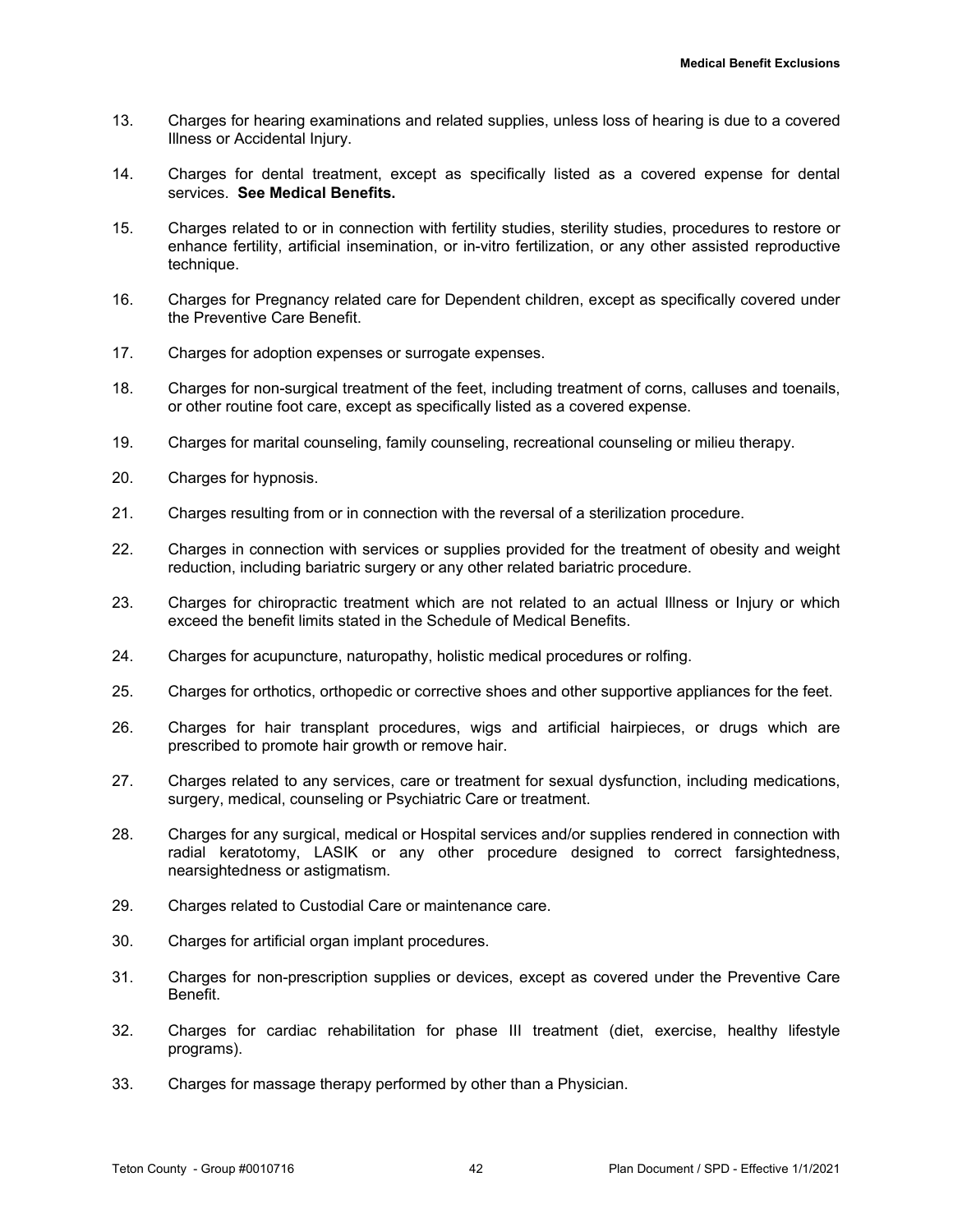- 34. Charges for occupational therapy supplies.
- 35. Charges for services of a Direct-entry midwife or lay midwife or the practice of Direct-entry midwifery. A Direct-entry midwife is one practicing midwifery and licensed according to the state where services are being rendered.

"Direct-entry midwife" means a person who advises, attends, or assists a woman during Pregnancy, labor, natural childbirth, or the postpartum period and who is not a licensed Certified Nurse Midwife.

- 36. Charges for complications that directly result from acting against medical advice, non-compliance with specific Physician's orders or leaving an inpatient facility against medical advice.
- 37. Charges for equipment including, but not limited to, motorized wheelchairs or beds, that exceeds the patient's needs for every day living activities as defined by the Americans with Disabilities Act as amended from time to time, unless Medically Necessary by independent review and not primarily for personal convenience.
- 38. Charges for specialized computer equipment including, but not limited to, Braille keyboards and voice recognition software, unless determined to be Medically Necessary by independent review, and not primarily for personal convenience.
- 39. Charges for hearing aids, supplies and tinnitus maskers.
- 40. Charges for detoxification services or Outpatient therapy under court order or as condition of parole, except when Medically Necessary and as ordered by a Physician.
- 41. Charges for nutrition-based therapy for Alcoholism or drug addiction.
- 42. Charges for health care services to treat alcohol or drug co-dependency.
- 43. Charges for immunizations, medications and other preventive treatments that are recommended because of increased risk due to type of employer including, but not limited to, immunizations or medications.
- 44. Charges for examinations for employment, licensing, insurance, school, camp, sports or adoption purposes.
- 45. Charges for court-ordered examinations or treatment.
- 46. Charges for examinations and treatment conducted for the purpose of medical research.
- 47. Charges for FAA and DOT Physicals.
- 48. Charges for the following (known as a "Never Event") when the condition is a result of patient confinement or surgery:
	- A. Removal of an object left in the body during surgery;
	- B. Catheter-associated urinary tract infection;
	- C. Pressure ulcers;
	- D. Vascular catheter-associated infection;
	- E. Infection inside the chest after coronary artery bypass graft surgery;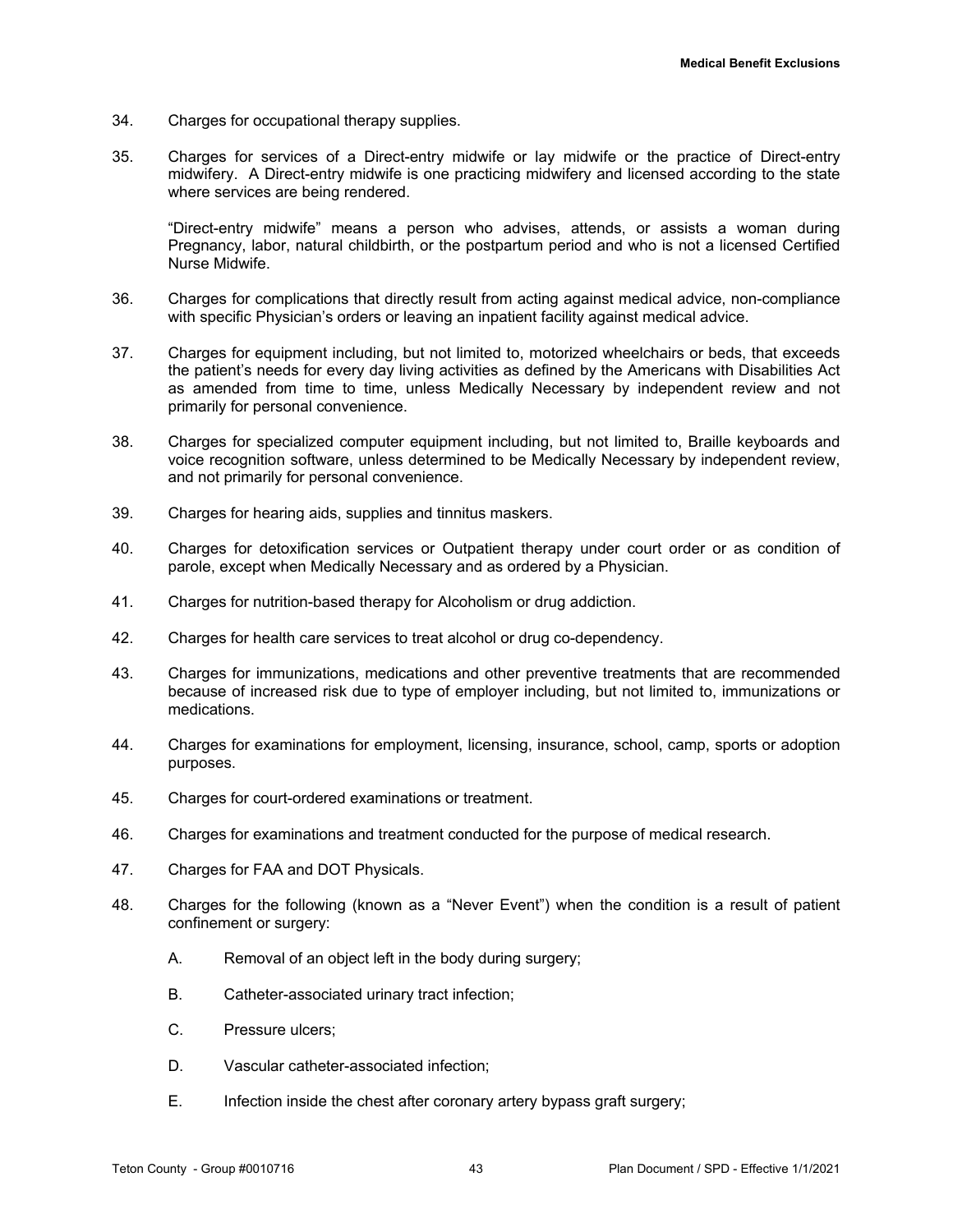- F. Hospital acquired injuries such as fractures, dislocations, intracranial injuries, crushing injuries and burns;
- G. Treatment, amputation or removal of the wrong body part or organ.
- 49. Charges for voice modification; suction assisted lipoplasty of the waist; blepharoplasty; facial reconstruction or facial feminization surgery; hair removal or other non-Medically Necessary services, care or treatment of Gender Identity Disorder or Gender Dysphoria.
- 50. Charges for treatment of Gender Identity Disorder/Gender Dysphoria when the services are for reversal of a prior gender reassignment surgery or reversal of a prior surgery to revise secondary sex characteristics.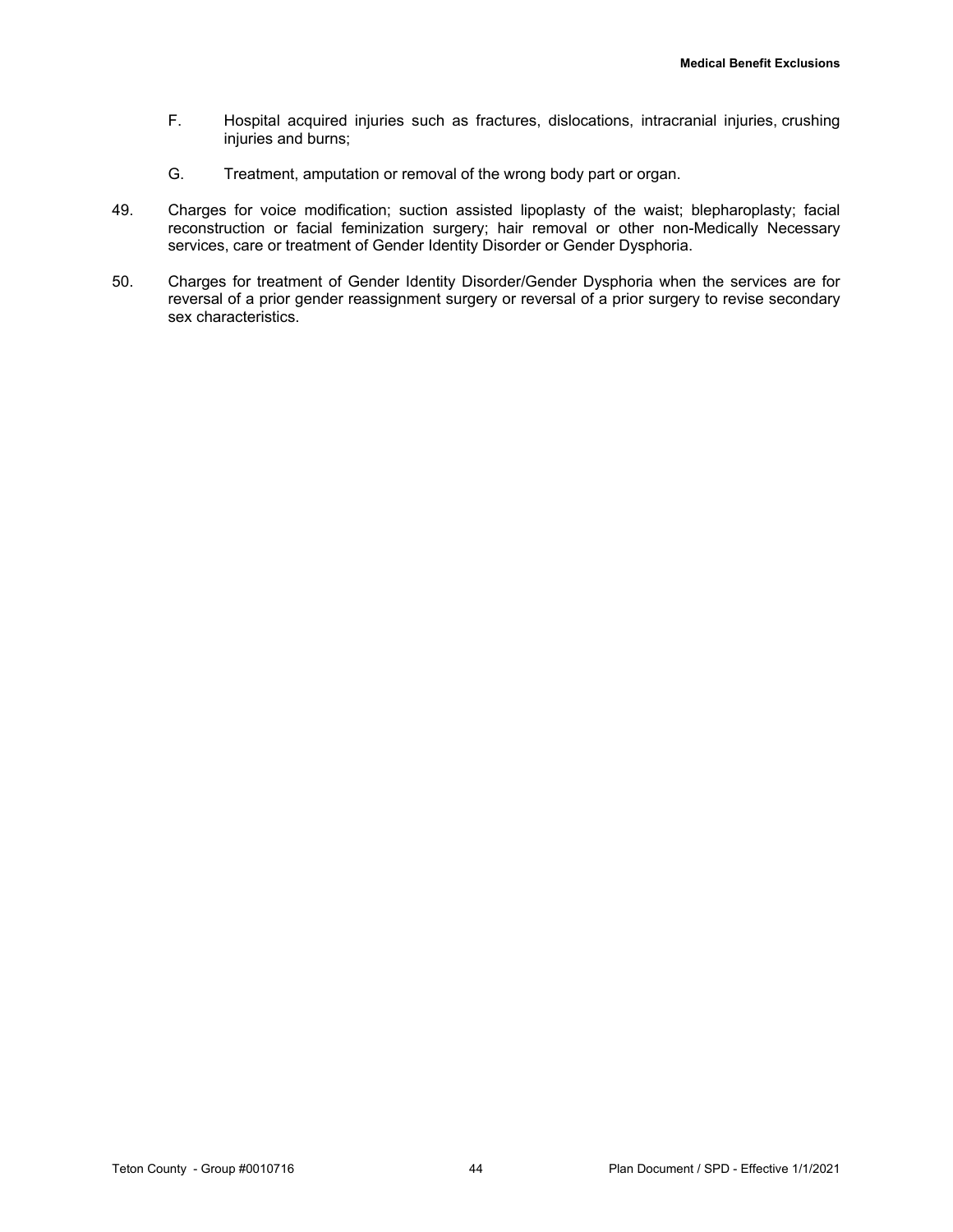# **VISION BENEFITS**

# PAYMENT OF BENEFITS

If a Covered Person, while covered for Vision Benefits, incurs charges for Covered Vision Care Services, benefits are payable as stated in the Schedule of Vision Benefits.

# COVERED VISION CARE SERVICES

Covered Vision Care Services are those expenses Incurred in connection with the following Vision Care Services:

- 1. Vision Examination Vision examination by an ophthalmologist (or other Physician licensed to perform vision examinations and prescribe lenses) or optometrist to evaluate the health and visual status of the eyes.
- 2. Glasses (Frames or Lenses) Where the vision examination indicates that new lenses or frames or both are necessary for the proper visual health and welfare of the Covered Person when prescribed by an ophthalmologist (or other Physician licensed to perform vision examinations and prescribe lenses) or optometrist.
- 3. Contact Lenses The expenses Incurred for the evaluation, fitting and materials for the dispensing of contact lenses will be provided, in lieu of frames and lenses. The vision examination will be payable as stated in the Schedule of Vision Benefits.

# EXCLUSIONS AND LIMITATIONS OF BENEFITS

The General Plan Exclusions and Limitations of the Plan apply to Vision Benefits in addition to the following Vision Benefit Exclusions:

- 1. Services or supplies for which the Covered Person is entitled to benefits under any other section of the Plan or as provided under any other section of the Plan.
- 2. Sunglasses (tinted lenses with a tint other than Tints No. 1 or No. 2 are considered to be sunglasses for the purposes of this exclusion).
- 3. Extra charges for Cosmetic materials, photosensitive or lens coatings.
- 4. Drugs or any other medication not administered for the purpose of a vision examination.
- 5. Medical or surgical treatment of the eye.
- 6. Special or unusual procedures such as, but not limited to, orthoptics, vision training, subnormal vision aids, aniseikonia lenses and tonography.
- 7. Two pair of eyeglasses in lieu of bifocals.
- 8. Plano (non-prescription lenses).
- 9. Services rendered or ordered while not covered for Vision Benefits.
- 10. Services or supplies not prescribed as necessary by a licensed Physician, optometrist or optician.
- 11. Replacement of lenses or frames which are lost or broken except at the normal intervals indicated.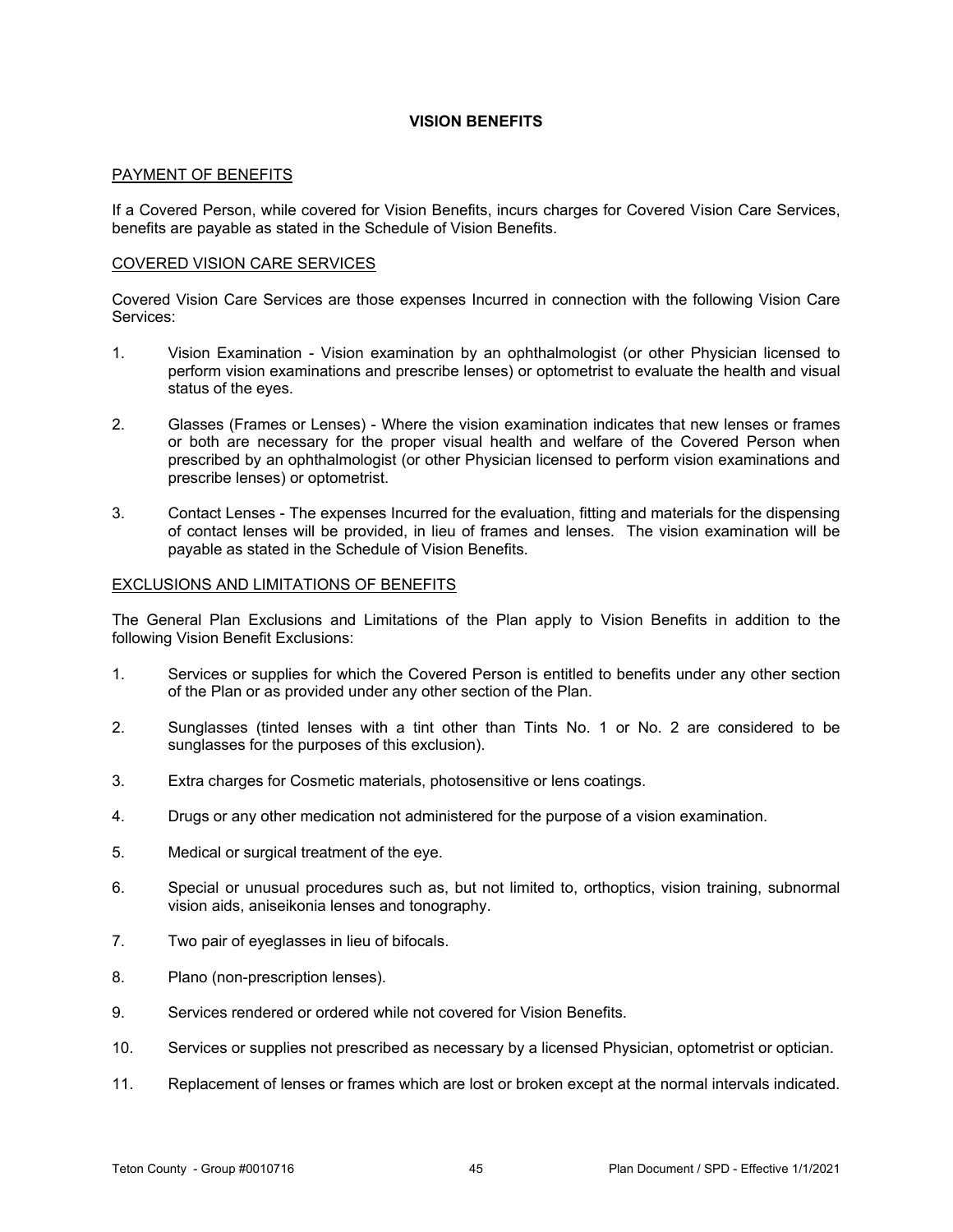# **GENERAL PLAN EXCLUSIONS AND LIMITATIONS**

The following general exclusions and limitations apply to all Expenses Incurred under this Plan:

- 1. Charges for services rendered or started, or supplies furnished prior to the effective date of coverage under the Plan, or after coverage is terminated under the Plan, except as specifically provided for in the Plan provisions.
- 2. Charges which are caused by or arising out of war or act of war, (whether declared or undeclared), civil unrest, armed invasion or aggression, or caused during service in the armed forces of any country.
- 3. Charges to the extent that the Covered Person could have obtained payment, in whole or in part, if he or she had applied for coverage or obtained treatment under any federal, state or other governmental program or in a treatment facility operated by a government agency, except where required by law, such as for cases of medical emergencies or for coverage provided by Medicaid.
- 4. Charges by the Covered Person for all services and supplies resulting from any Illness or Injury which occurs in the course of employment for wage or profit, or in the course of any volunteer work when the organization, for whom the Covered Person is volunteering, has elected or is required by law to obtain coverage for such volunteer work under state or federal workers' compensation laws or other legislation, including Employees' compensation or liability laws of the United States (collectively called "Workers' Compensation"). This exclusion applies to all such services and supplies resulting from a work-related Illness or Injury even though:
	- A. Coverage for the Covered Person under Workers' Compensation provides benefits for only a portion of the services Incurred;
	- B. The Covered Person's employer/volunteer organization has failed to obtain such coverage required by law;
	- C. The Covered Person waived his/her rights to such coverage or benefits;
	- D. The Covered Person fails to file a claim within the filing period allowed by law for such benefits;
	- E. The Covered Person fails to comply with any other provision of the law to obtain such coverage or benefits;
	- F. The Covered Person is permitted to elect not to be covered by Workers' Compensation but failed to properly make such election effective; or
	- G. The Covered Person is permitted to elect not to be covered by Workers' Compensation and has affirmatively made that election.

**This exclusion will not apply to household and domestic employment, employment not in the usual course of the trade, business, profession or occupation of the Covered Person or Employee, or employment of a Dependent member of an Employee's family for whom an exemption may be claimed by the Employee under the Internal Revenue Code, or to any County Employee or Elected Official for whom it is impossible to obtain Workers' Compensation coverage in the State of Wyoming.**

5. Charges for which the Covered Person is not, in the absence of this coverage, legally obligated to pay, or for which a charge would not ordinarily be made in the absence of this coverage, except charges from a tax supported public institution of the state of Wyoming.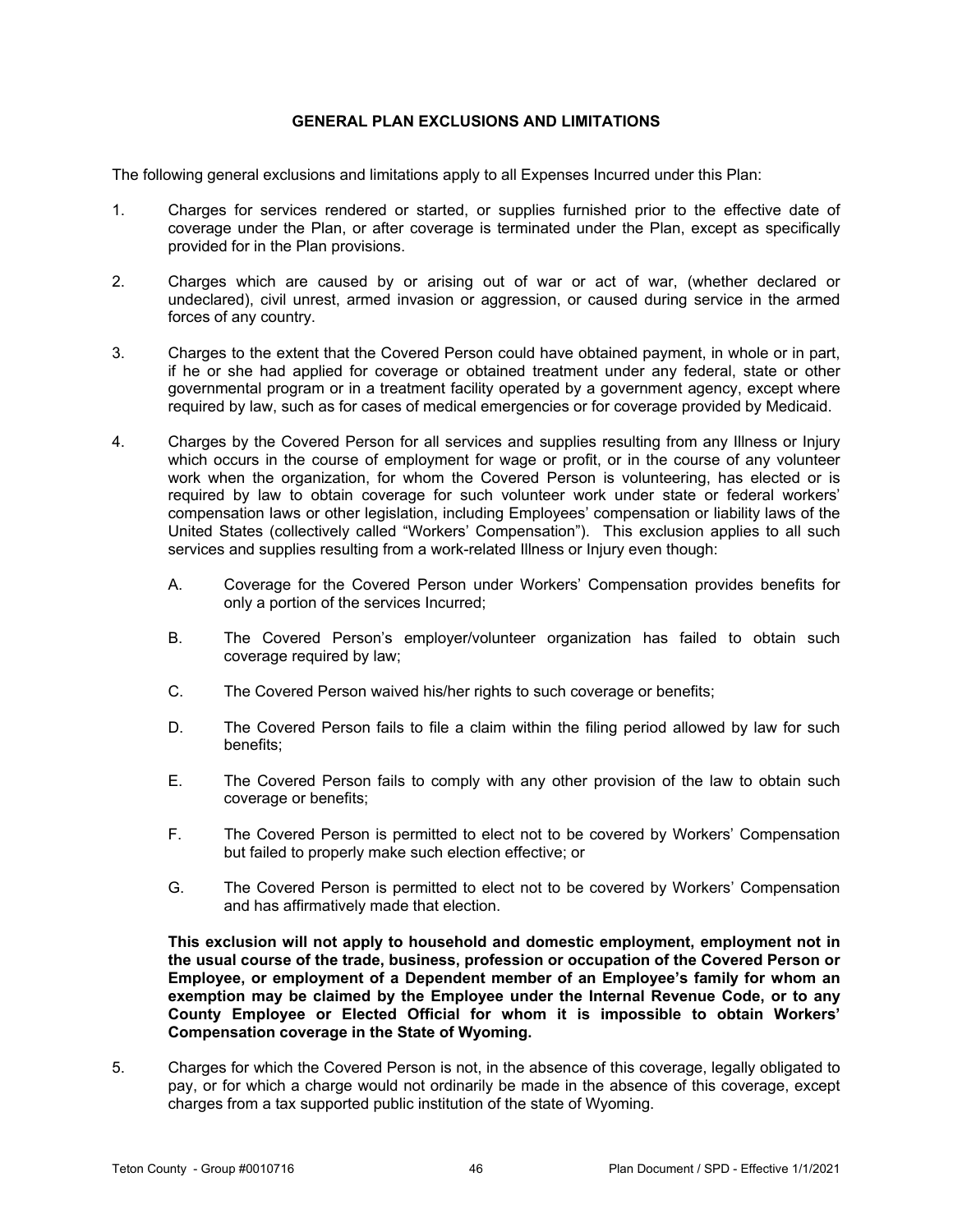- 6. Charges for non-prescription vitamins or nutritional supplements, except as specifically covered under the Preventive Care Benefit.
- 7. Charges for services or supplies used primarily for Cosmetic, personal comfort, convenience, beautification items, television or telephone use that are not related to treatment of a medical condition.
- 8. Charges for non-medical expenses such as training, education, instructions or educational materials, even if they are performed, provided or prescribed by a Physician.
- 9. Expenses Incurred by persons other than the Covered Person receiving treatment.
- 10. Charges in excess of the Eligible Expense.
- 11. Charges for services rendered by a Physician or Licensed Health Care Provider who is a Close Relative of the Covered Person, or resides in the same household of the Covered Person and who does not regularly charge the Covered Person for services.
- 12. Charges for professional services on an Outpatient basis in connection with disorders of any type or cause, that can be credited towards earning a degree or furtherance of the education or training of a Covered Person regardless of the diagnosis.
- 13. Charges for services, treatment or supplies not considered legal in the United States.
- 14. Charges for travel Expenses Incurred by any person for any reason.
- 15. Charges for services, treatments or supplies that may be useful to persons in the absence of Illness or Injury such as air conditioners, purifiers, humidifiers, special furniture, bicycles, whirlpools, dehumidifiers, exercise equipment, health club memberships, etc., whether or not they have been prescribed or recommended by a Physician.
- 16. Charges in connection with any operation or treatment for temporomandibular joint dysfunction or any related diagnosis or treatment of any nature including, but not limited to, correction of the position of the jaws in relation to each other (orthognathic surgery), realignment of the teeth or jaws, surgery for atrophy of the lower jaw, occlusion, maxillofacial surgery, or retrognathia. This includes Expenses Incurred for any appliance or prosthetic device used to replace tooth structure lost as a result of abrasion or attrition.
- 17. Charges for preparation of reports or itemized bills in connection with claims, unless specifically requested and approved by the Plan.
- 18. Charges for broken or missed appointments, telephone calls, or telephone or e-mail consultations.
- 19. Charges for services or supplies that are not specifically listed as a covered benefit of this Plan.
- 20. Charges for any services or supplies to the extent that benefits are otherwise provided under this Plan, or under any other plan of group benefits that the Participant's Employer contributes to or sponsors.
- 21. Charges for incidental supplies or common first-aid supplies such as, but not limited to, adhesive tape, bandages, antiseptics, analgesics, etc., except as specifically listed as a covered benefit.
- 22. Charges for dental braces or corrective shoes.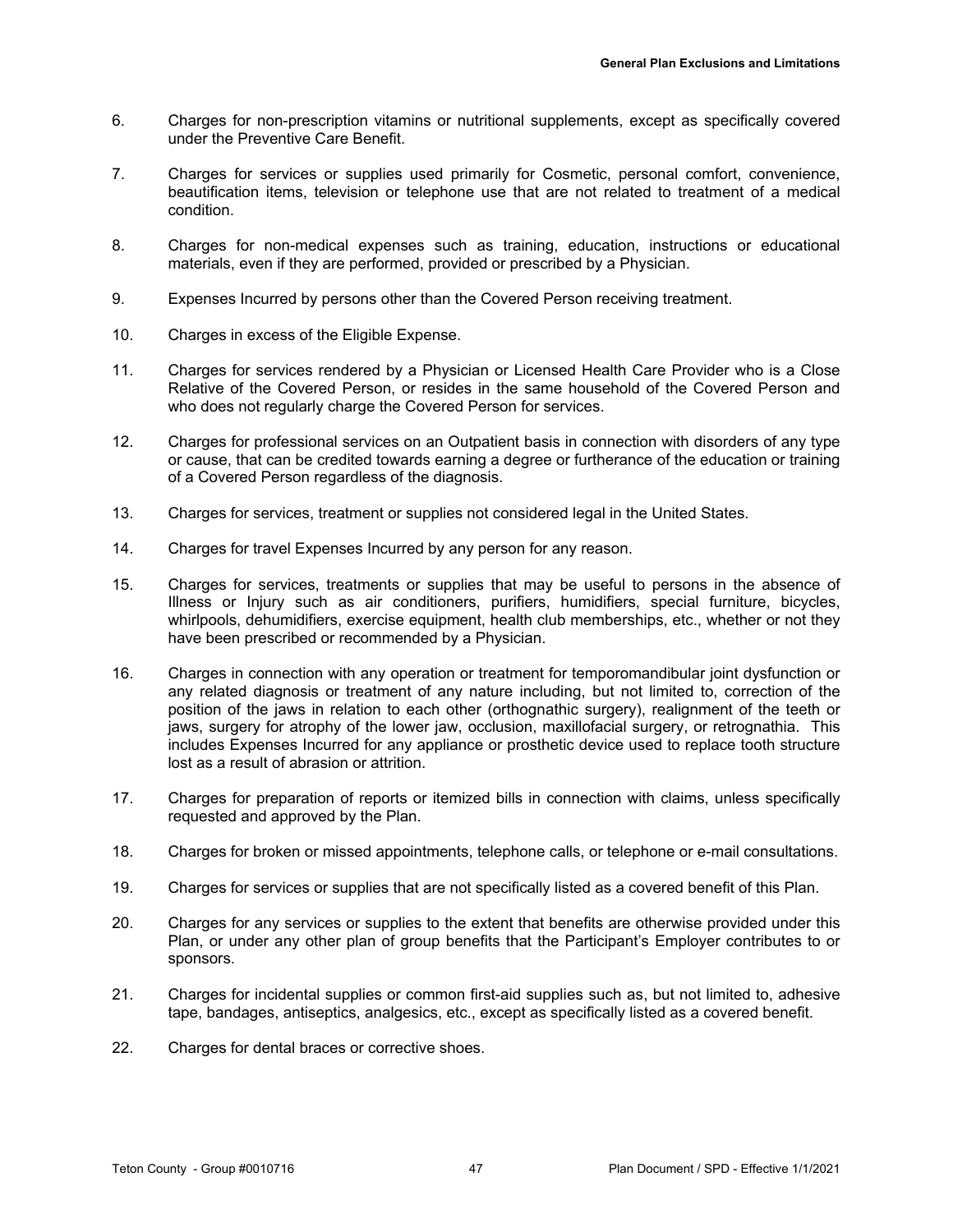- 23. Charges for the following treatments, services or supplies:
	- A. Charges related to or connected with treatments, services or supplies that are excluded under this Plan.
	- B. Charges that are the result of any medical complication resulting from a treatment, service or supply which is, or was at the time the charge was incurred, excluded from coverage under this Plan.
- 24. Charges for treatment, services or supplies not actually rendered to or received and used by the Covered Person.
- 25. Charges incurred while a person is involuntarily incarcerated in any correctional, penal, rehabilitative, Mental Illness, or similar facility, regardless of age, the type of offense, pleas made or any other circumstances.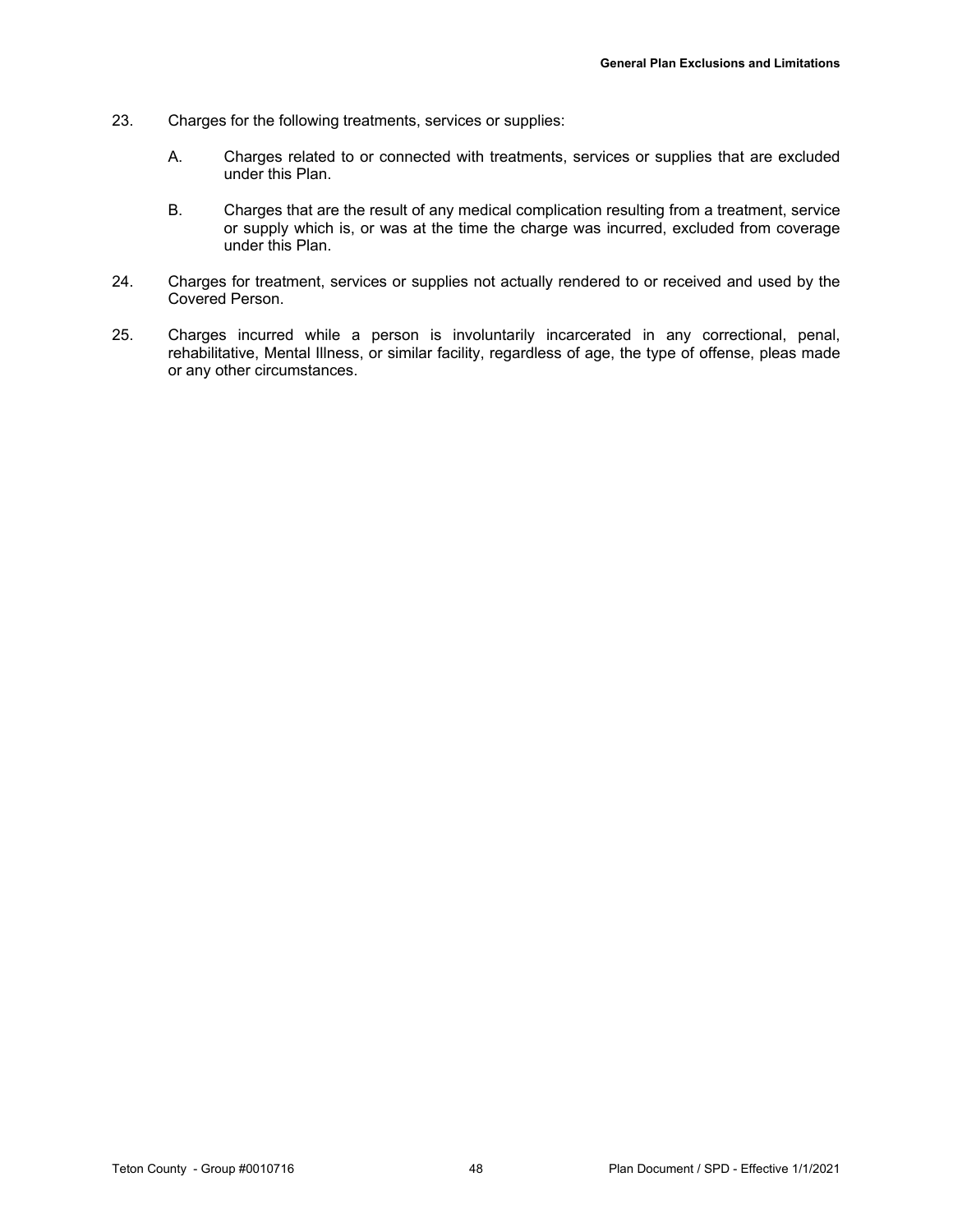# **COORDINATION OF BENEFITS**

When a Participant or Dependent is covered under more than one group health plan, the primary plan will determine benefits first without regard to benefits provided under any other group health plan.

When this Plan is the secondary payor, the Plan will coordinate payment with the primary plan in such a way that when this Plan's payment is combined with the primary plan's payment, the total does not exceed the amount this Plan would have paid if it were primary.

In the event of a motor vehicle or premises accident; or an act of violence with the intent to disrupt electronic, communications, or any other business system, this Plan will be secondary to any auto "no fault" and traditional auto "fault" type contracts, homeowners, commercial general liability insurance and any other medical benefits coverage.

The Coordination of Benefits provision applies whether or not a claim is filed under the other plan or plans. If needed, authorization is hereby given this Plan to obtain information as to benefits or services available from the other plan or plans, or to recover overpayments.

All benefits contained in the Plan Document are subject to this provision.

### **DEFINITIONS**

"Allowable Expense" as used herein means:

- 1. If the claim as applied to the primary plan is subject to a contracted or negotiated rate, Allowable Expense will be equal to that contracted or negotiated amount.
- 2. If the claim as applied to the primary plan is not subject to a contracted or negotiated rate, but the claim as applied to the secondary plan is subject to a contracted or negotiated rate, the Allowable Expense will be equal to that contracted or negotiated amount of the secondary plan.
- 3. If the claim as applied to the primary plan and the secondary plan is not subject to a contracted or negotiated rate, then the Allowable Expense will be equal to the secondary plan's chosen limits for non-contracted providers.

"Plan" as used herein means any Plan providing benefits or services for or by reason of medical, dental or vision treatment, and such benefits or services are provided by:

- 1. Group insurance or any other arrangement for coverage for Covered Persons in a group whether on an insured or uninsured basis including, but not limited to:
	- A. Hospital indemnity benefits; and
	- B. Hospital reimbursement-type plans which permit the Covered Person to elect indemnity at the time of claims; or
- 2. Hospital or medical service organizations on a group basis, group practice and other group prepayment plans; or
- 3. Hospital or medical service organizations on an individual basis having a provision similar in effect to this provision; or
- 4. A licensed Health Maintenance Organization (HMO); or
- 5. Any coverage for students which is sponsored by, or provided through a school or other educational institution; or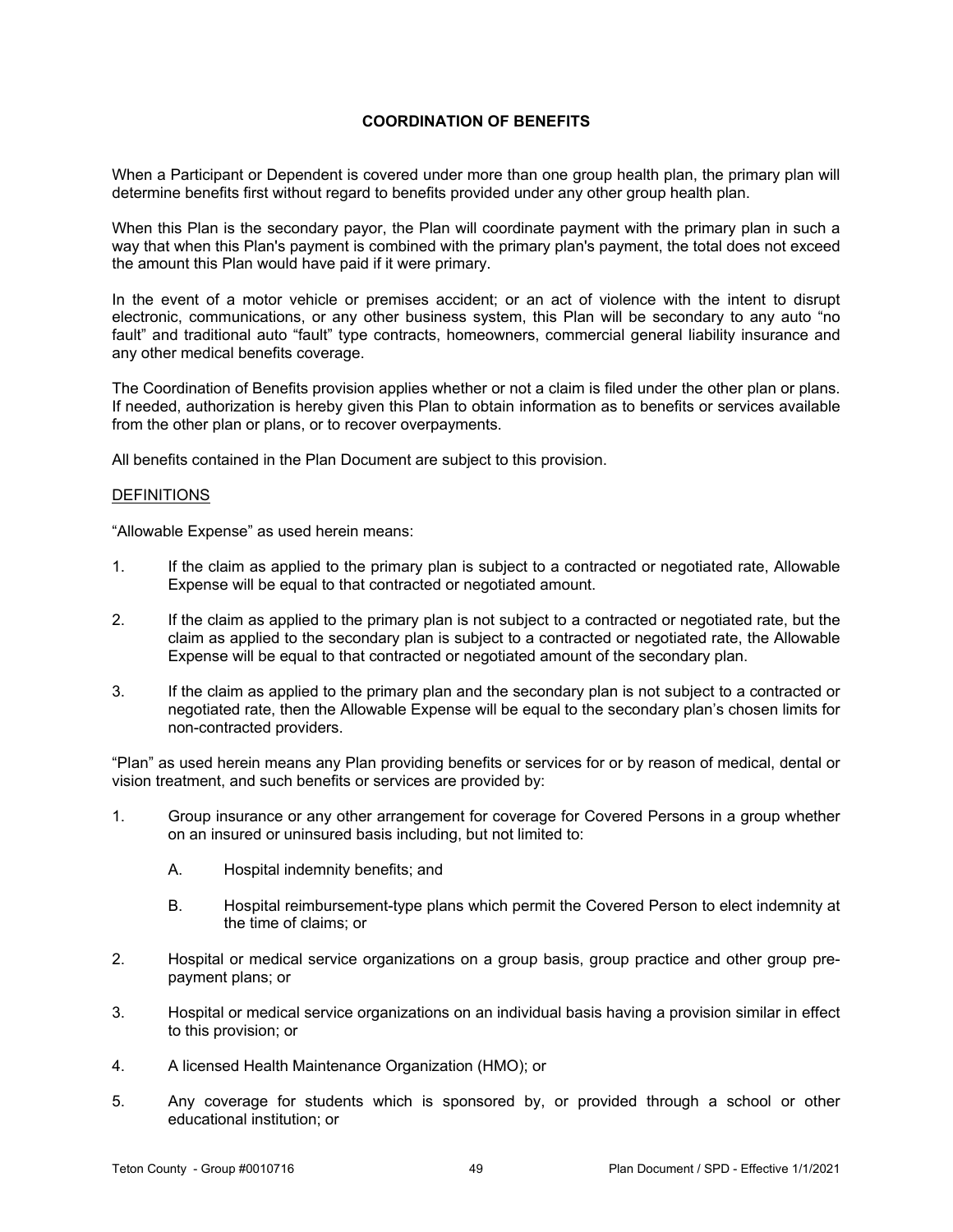- 6. Any coverage under a governmental program, and any coverage required or provided by any statute; or
- 7. Automobile insurance; or
- 8. Individual automobile insurance coverage on an automobile leased or owned by the County or any responsible third-party tortfeasor; or
- 9. Individual automobile insurance coverage based upon the principles of "No-Fault" coverage; or
- 10. Homeowner or premise liability insurance, individual or commercial.

"Plan" will be construed separately with respect to each policy, contract, or other arrangement for benefits or services, and separately with respect to that portion of any such policy, contract, or other arrangement which reserves the right to take the benefits or services of other Plans into consideration in determining its benefits and that portion which does not.

### ORDER OF BENEFIT DETERMINATION

#### 1. **Non-Dependent/Dependent:**

The plan that covers the person as other than a dependent, (e.g., as an employee, member, subscriber, retiree) is primary and the plan that covers the person as a dependent is secondary.

# 2. **Dependent Child Covered Under More Than One Plan:**

Unless there is a court decree stating otherwise, plans covering a dependent child shall determine the order of benefits as follows:

- A. For a dependent child whose parents are married or are living together, whether or not they have ever been married:
	- 1) The plan of the parent whose birthday falls earlier in the calendar year is the primary plan; or
	- 2) If both parents have the same birthday, the plan that has covered the parent the longest is the primary plan.
- B. For a dependent child whose parents are divorced or separated or are not living together, whether or not they have ever been married:
	- 1) If a court decree states that one of the parents is responsible for the dependent child's health care expenses or health care coverage and the plan of that parent has actual knowledge of those terms, that plan is primary. If the parent with responsibility has no health care coverage for the dependent child's health care expenses, but that parent's spouse does, that parent's spouse's plan is the primary plan. This item shall not apply with respect to any plan year during which benefits are paid or provided before the entity has actual knowledge of the court decree provision;
	- 2) If a court decree states that both parents are responsible for the dependent child's health care expenses or health care coverage, the provisions of subparagraph A of this paragraph shall determine the order of benefit;
	- 3) If a court decree states that the parents have joint custody without specifying that one parent has responsibility for the health care expenses or health care coverage of the dependent child, the provisions of subparagraph A of this paragraph shall determine the order of benefit;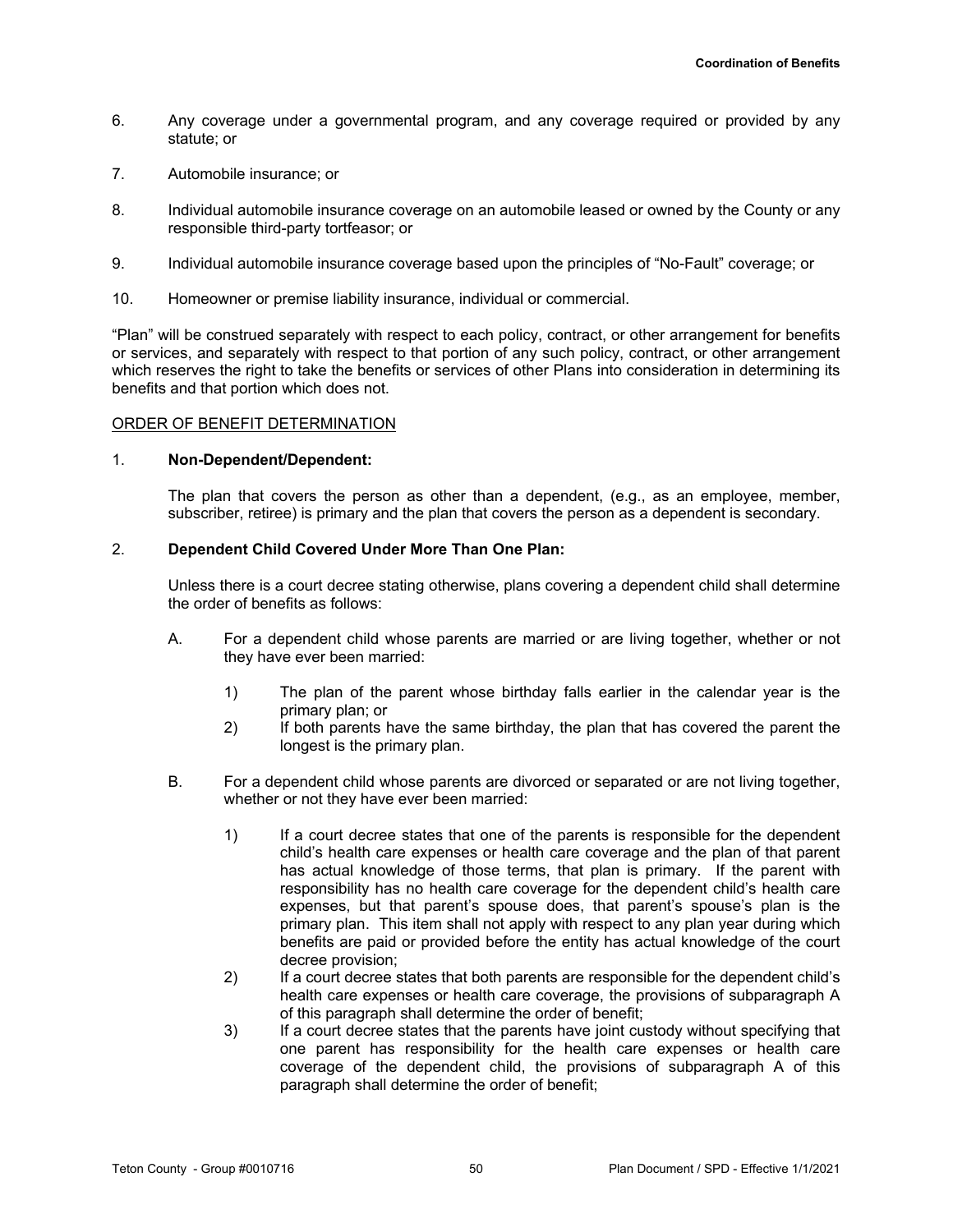- 4) If there is no court decree allocating responsibility for the child's health care expenses or health care coverage, the order of benefits for the child are as follows:
	- a) The plan covering the custodial parent;
	- b) The plan covering the custodial parent's spouse;
	- c) The plan covering the non-custodial parent; and then
	- d) The plan covering the non-custodial parent's spouse.
- C. For a dependent child covered under more than one plan of individuals who are not the parents of the child, the order of benefits shall be determined, as applicable, under subparagraph a or b of this paragraph as if those individuals were parents of the child.
- D. For a dependent child who has coverage under either or both parents' plans and also has his or her own coverage as a dependent under a spouse's plan, the rule in paragraph 5 applies.
- E. In the event the dependent child's coverage under the spouse's plan began on the same date as the dependent child's coverage under either or both parent's plans, the order of benefits shall be determined by applying the birthday rule in subparagraph A to the dependent child's parent(s) and the dependent's spouse.

# 3. **Active Employee or Retired or Laid-Off Employee**

- A. The plan that covers a person as an active employee that is an employee who is neither laid-off nor retired or as a dependent of an active employee is the primary plan. The plan covering that same person as a retired or laid-off employee or as a dependent of a retired or laid-off employee is the secondary plan.
- B. If the other plan does not have this rule, and as a result, the plans do not agree on the order of benefits, this rule is ignored.
- C. This rule does not apply if the rule in paragraph 1 can determine the order of benefits.

# 4. **COBRA or State Continuation Coverage:**

- A. If a person whose coverage is provided pursuant to COBRA or under a right of continuation pursuant to state or other federal law is covered under another plan, the plan covering the person as an employee, member, subscriber or retiree or covering the person as a dependent of an employee, member, subscriber or retiree is the primary plan and the plan covering the same person pursuant to COBRA or under a right of continuation pursuant to state or other federal law is the secondary plan.
- B. If the other plan does not have this rule, and if, as a result, the plans do not agree on the order of benefits, this rule is ignored.
- C. This rule does not apply if the rule in paragraph 1 can determine the order of benefits.

# 5. **Longer or Shorter Length of Coverage**

- A. If the preceding rules do not determine the order of benefits, the plan that covered the person for the longer period of time is the primary plan and the plan that covered the person for the shorter period of time is the secondary plan.
- B. To determine the length of time a person has been covered under a plan, two successive plans shall be treated as one if the covered person was eligible under the second plan within twenty-four (24) hours after coverage under the first plan ended.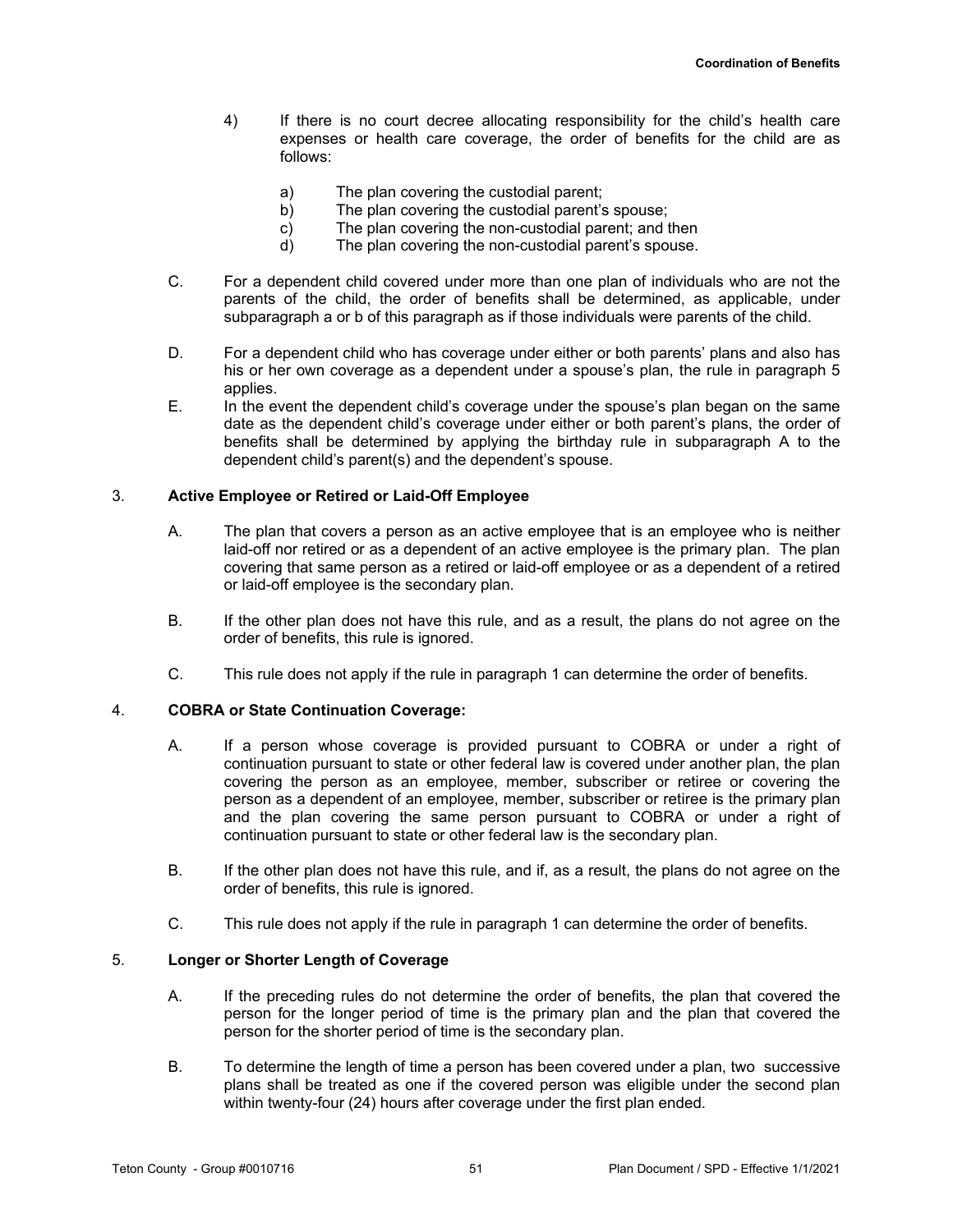- C. The start of a new plan does not include:
	- 1) A change in the amount or scope of a plan's benefits;
	- 2) A change in the entity that pays, provides or administers the plan's benefits; or
	- 3) A change from one type of plan to another, such as, from a single employer plan to a multiple employer plan.
- D. The person's length of time covered under a plan is measured from the person's first date of coverage under that plan. If that date is not readily available for a group plan, the date the person first became a member of the group shall be used as the date from which to determine the length of time the person's coverage under the present plan has been in force.
- 6. If none of the preceding rules determines the order of benefits, the Allowable Expense shall be shared equally between the plans.

# COORDINATION WITH MEDICARE

**Participants who are sixty-five (65) years of age or older and choose to enroll for Medicare Part A or Part B will lose the ability to contribute to the HSA or receive HSA contributions from the County.**

**Medicare Part A or Part B and will be considered a plan for the purposes of coordination of benefits.** 

### 1. **For Working Aged**

A covered Employee who is eligible for Medicare Part A or Part B as a result of age may be covered under this Plan and be covered under Medicare, in which case this Plan will pay primary. A covered Employee, eligible for Medicare Part A or Part B as a result of age, may elect not to be covered under this Plan. If such election is made, coverage under this Plan will terminate.

A covered Dependent, eligible for Medicare Part A or Part B as a result of age, of a covered Employee may also be covered under this Plan and be covered under Medicare, in which case the Plan again will pay primary. A covered Dependent, eligible for Medicare Part A or Part B as a result of age, may elect not to be covered under this Plan. If such election is made, coverage under this Plan will terminate.

# 2. **For Retired Persons**

Medicare is primary and the Plan will be secondary for the covered Retiree if he/she is an individual who is enrolled in Medicare Part A or Part B as a result of age and retired.

Medicare is primary and the Plan will be secondary for the covered Retiree's Dependent who is enrolled in Medicare Part A or B if both the covered Retiree and his/her covered Dependent are enrolled in Medicare Part A or Part B as a result of age and retired.

Medicare is primary for the Retiree's Dependent when the Retiree is not enrolled for Medicare Part A or Part B as a result of age and the Retiree's Dependent is enrolled in Medicare Part A or Part B as a result of age.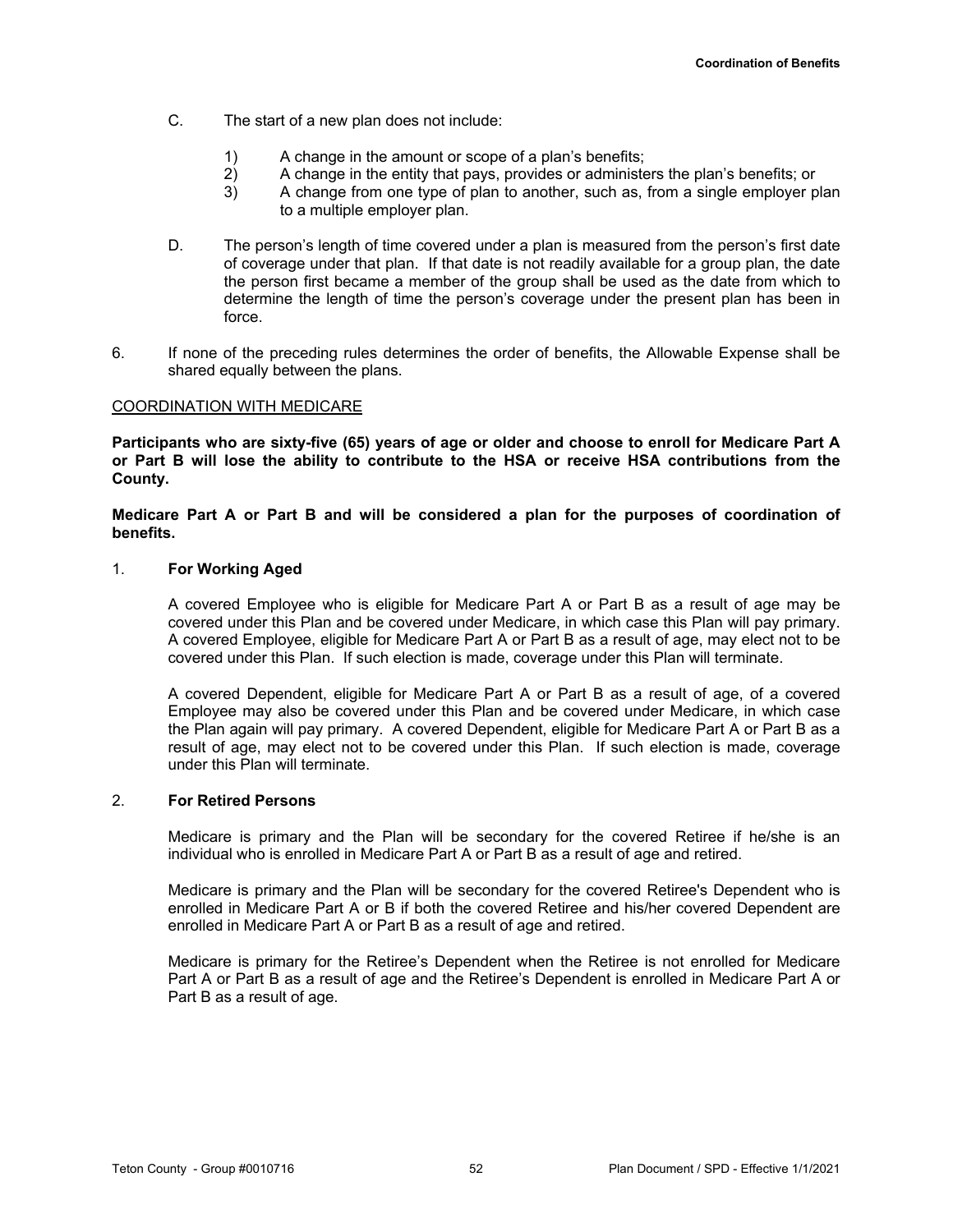# 3. **For Covered Persons who are Disabled**

For plans with fewer than 100 Employees, Medicare is primary and the Plan will be secondary for the covered Employee or any covered Dependent who is eligible for Medicare by reason of disability.

For plans with 100 Employees or more, the Plan is primary and Medicare will be secondary for the covered Employee or any covered Dependent who is eligible for Medicare by reason of disability, if the Employee is actively employed by the Employer.

For plans with 100 Employees or more, the Plan is secondary and Medicare will be primary for the covered Employee or any covered Dependent who is eligible for Medicare by reason of disability if the Employee is retired or otherwise not actively working for the Employer.

### 4. **For Covered Persons with End Stage Renal Disease**

Except as stated below\*, for Employees or Retirees and their Dependents, if Medicare eligibility is due solely to End Stage Renal Disease (ESRD), this Plan will be primary only during the first thirty (30) months of Medicare coverage. Thereafter, this Plan will be secondary with respect to Medicare coverage, unless after the thirty-month period described above, the Covered Person has no dialysis for a period of twelve (12) consecutive months and:

- A. Then resumes dialysis, at which time this Plan will again become primary for a period of thirty (30) months; or
- B. The Covered Person undergoes a kidney transplant, at which time the Plan will again become primary for a period of thirty (30) months.

\*If a Covered Person is covered by Medicare as a result of disability, and Medicare is primary for that reason on the date the Covered Person becomes eligible for Medicare as a result of End Stage Renal Disease, Medicare will continue to be primary and the Plan will be secondary.

## COORDINATION WITH MEDICAID

If a Covered Person is also entitled to and covered by Medicaid, the Plan will always be primary and Medicaid will always be secondary coverage.

#### COORDINATION WITH TRICARE/CHAMPVA

If a Covered Person is also entitled to and covered under TRICARE/CHAMPVA, the Plan will always be primary and TRICARE/CHAMPVA will always be secondary coverage. TRICARE coverage will include programs established under its authority, known as TRICARE Standard, TRICARE Extra and TRICARE Prime.

If the Covered Person is eligible for Medicare and entitled to veterans benefits through the Department of Veterans Affairs (VA), the Plan will always be primary and the VA will always be secondary for non-service connected medical claims. For these claims, the Plan will make payment to the VA as though the Plan was making payment secondary to Medicare.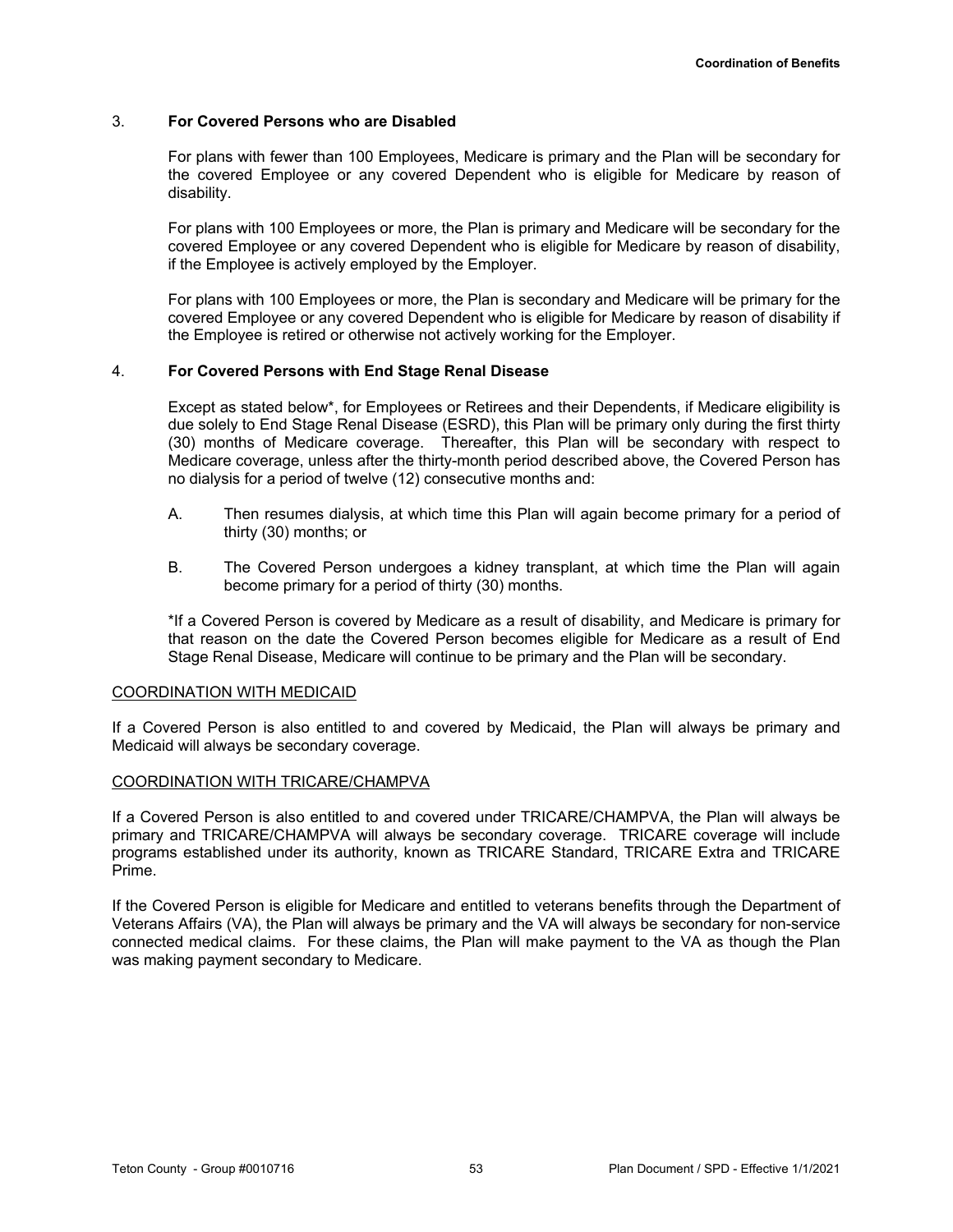# **PROCEDURES FOR CLAIMING BENEFITS**

Claims must be submitted to the Plan within twelve (12) months after the date services or treatments are received or completed. Non-electronic claims may be submitted on any approved claim form, available from the provider. The claim must be completed in full with all the requested information. A complete claim must include the following information:

- Date of service;
- Name of the Participant;
- Name and date of birth of the patient receiving the treatment or service and his/her relationship to the Participant;
- Diagnosis [code] of the condition being treated;
- Treatment or service [code] performed;
- Amount charged by the provider for the treatment or service; and
- Sufficient documentation, in the sole determination of the Plan Administrator, to support the Medical Necessity of the treatment or service being provided and sufficient to enable the Plan Supervisor to adjudicate the claim pursuant to the terms and conditions of the Plan.

When completed, the claim must be sent to the Plan Supervisor, Allegiance Benefit Plan Management, Inc., at P.O. Box 1269, Missoula, Montana 59806-1269, (406) 721-2222 or (800) 877-1122 or through any electronic claims submission system or clearinghouse to which Allegiance Benefit Plan Management, Inc. has access.

A claim will not, under any circumstances, be considered for payment of benefits if initially submitted to the Plan more than twelve (12) months from the date that services were incurred.

Upon termination of the Plan, final claims must be received within three (3) months of the date of termination, unless otherwise established by the Plan Administrator.

# **CLAIMS WILL NOT BE DEEMED SUBMITTED UNTIL RECEIVED BY THE PLAN SUPERVISOR.**

The Plan will have the right, in its sole discretion and at its own expense, to require a claimant to undergo a medical examination, when and as often as may be reasonable, and to require the claimant to submit, or cause to be submitted, any and all medical and other relevant records it deems necessary to properly adjudicate the claim.

# CLAIM DECISIONS ON CLAIMS AND ELIGIBILITY

Claims will be considered for payment according to the Plan's terms and conditions, industry-standard claims processing guidelines and administrative practices not inconsistent with the terms of the Plan. The Plan may, when appropriate or when required by law, consult with relevant health care professionals and access professional industry resources in making decisions about claims that involve specialized medical knowledge or judgment. Initial eligibility and claims decisions will be made within the time periods stated below. For purposes of this section, "Covered Person" will include the claimant and the claimant's Authorized Representative; "Covered Person" does not include a health care provider or other assignee, and said health care provider or assignee does not have an independent right to appeal an Adverse Benefit Determination simply by virtue of the assignment of benefits.

"Authorized Representative" means a representative authorized by the claimant to act on their behalf in pursuing a benefit claim or appeal of an Adverse Benefit Determination. The claimant must authorize the representative in writing, and this written authorization must be provided to the Plan. The Plan will recognize this Authorized Representative when the Plan receives the written authorization.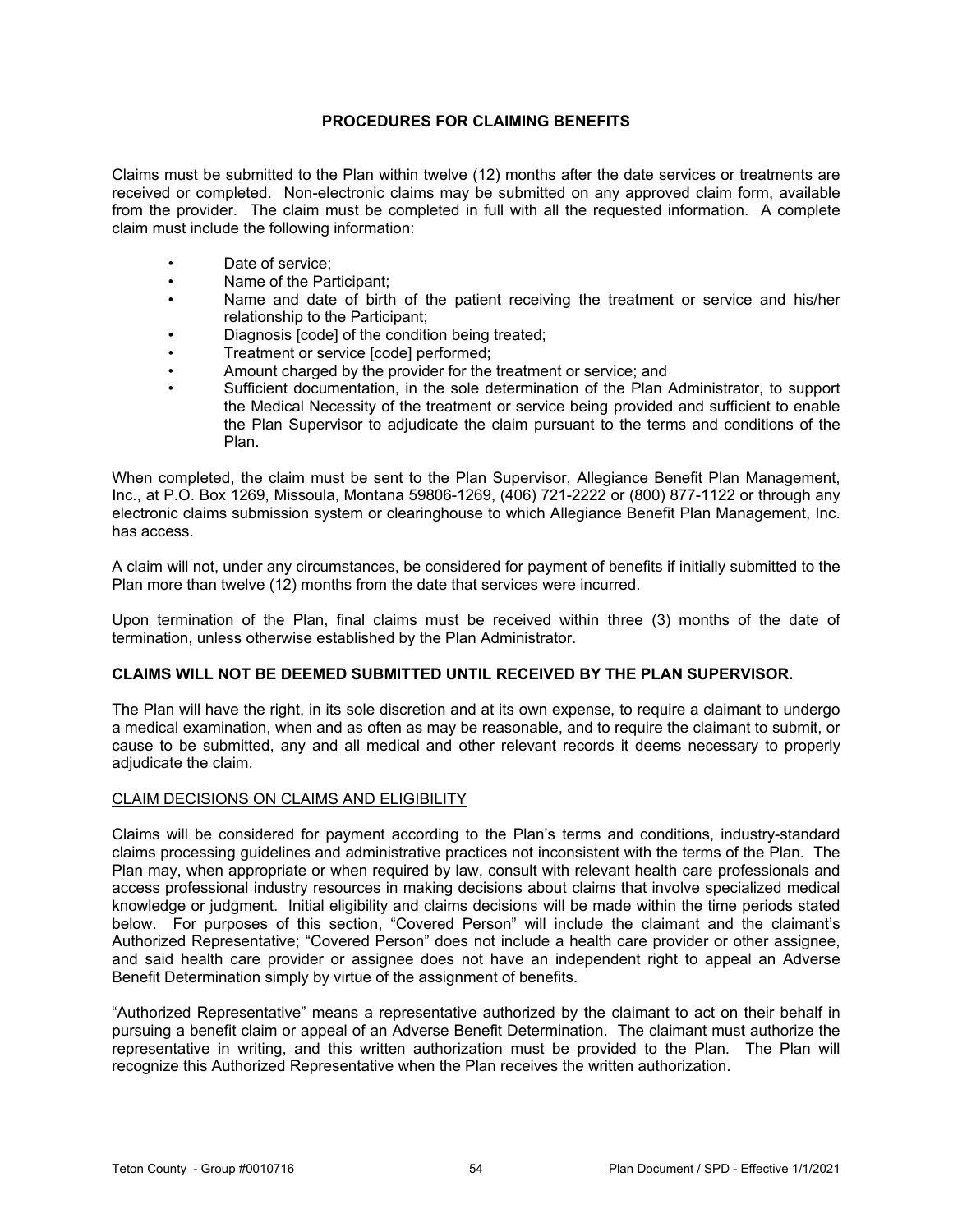**INFORMATION REGARDING URGENT CARE CLAIMS IS PROVIDED UNDER THE DISCLOSURE REQUIREMENTS OF APPLICABLE LAW; THE PLAN DOES NOT MAKE TREATMENT DECISIONS. ANY DECISION TO RECEIVE TREATMENT MUST BE MADE BETWEEN THE PATIENT AND HIS OR HER HEALTHCARE PROVIDER; HOWEVER, THE PLAN WILL ONLY PAY BENEFITS ACCORDING TO THE TERMS, CONDITIONS, LIMITATIONS AND EXCLUSIONS OF THIS PLAN.**

- 1. **Urgent Care Claims** An Urgent Care Claim is any claim for medical care or treatment with respect to which:
	- A. In the judgment of a prudent layperson possessing an average knowledge of health and medicine could seriously jeopardize the life or health of the claimant or the ability of the claimant to regain maximum function; or
	- B. In the opinion of a Physician with knowledge of the claimant's medical condition, would subject the claimant to severe pain that cannot be adequately managed without the care or treatment that is the subject of the claim.

## **There are no Urgent Care requirements under this Plan and therefore, there are no rights to appeal a pre-service Urgent Care claim denial.**

- 2. **Pre-Service Claims** Pre-Service Claims must be submitted to the Plan before the Covered Person receives medical treatment or service. A Pre-Service Claim is any claim for a medical benefit which the Plan terms condition the Covered Person's receipt of the benefit, in whole or in part, on approval of the benefit before obtaining treatment. Pre-Service Claims are procedures stated in the Plan Document which, the Plan recommends be utilized before a Covered Person obtains medical care.
- 3. **Post-Service Claims** A Post-Service Claim is any claim for a medical benefit under the Plan with respect to which the terms of the Plan do not condition the Covered Person's receipt of the benefit, or any part thereof, on approval of the benefit prior to obtaining medical care, and for which medical treatment has been obtained prior to submission of the claim(s).

In most cases, initial claims decisions on Post-Service Claims will be made within thirty (30) days of the Plan's receipt of the claim. The Plan will provide timely notice of the initial determination once sufficient information is received to make an initial determination, but no later than thirty (30) days after receiving the claim.

4. **Concurrent Care Review** - For patients who face early termination or reduction of benefits for a course of treatment previously certified by the Plan, a decision by the Plan to reduce or terminate benefits for ongoing care is considered an Adverse Benefit Determination. (Note: Exhaustion of the Plan's benefit maximums is not an Adverse Benefit Determination). The Plan will notify the Covered Person sufficiently in advance to allow an appeal for uninterrupted continuing care before the benefit is reduced or terminated. Any request to extend an Urgent Care course of treatment beyond the initially prescribed period of time must be decided within twenty-four (24) hours of the Plan's receipt of the request. The appeal for ongoing care or treatment must be made to the Plan at least twenty-four (24) hours prior to the expiration of the initially-prescribed period.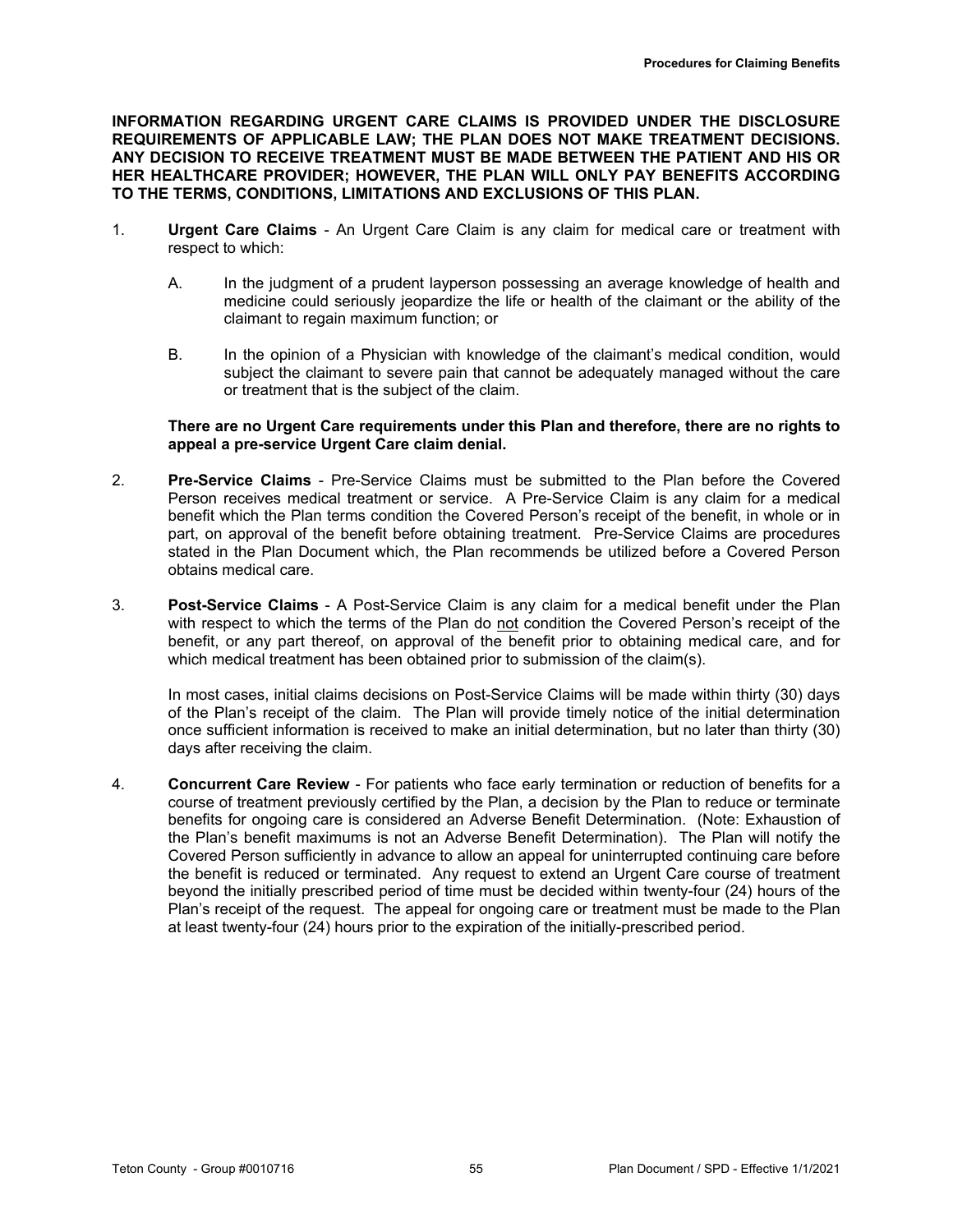# APPEALING AN UN-REIMBURSED PRE-SERVICE CLAIM

If a claim is denied in whole or in part, the Covered Person will receive written notification of the Adverse Benefit Determination. A claim denial will be provided by the Plan showing:

- 1. The reason the claim was denied;
- 2. Reference(s) to the specific Plan provision(s) or rule(s) upon which the decision was based which resulted in the Adverse Benefit Determination;
- 3. Any additional information needed to perfect the claim and why such information is needed; and
- 4. An explanation of the Covered Person's right to appeal the Adverse Benefit Determination for a full and fair review and the right to bring a civil action following an Adverse Benefit Determination on appeal.

If a Covered Person does not understand the reason for any Adverse Benefit Determination, he or she should contact the Plan Supervisor at the address or telephone number shown on the claim denial.

# **The Covered Person must appeal the Adverse Benefit Determination before the Covered Person may exercise his or her right to bring a civil action. This Plan provides two (2) levels of benefit determination review and the Covered Person must exercise both levels of review before bringing a civil action.**

To initiate the first level of benefit review, the Covered Person must submit in writing an appeal or a request for review of the Adverse Benefit Determination to the Plan within one hundred eighty (180) days after the Adverse Benefit Determination. The Covered Person should include any additional information supporting the appeal or the information required by the Plan which was not initially provided and forward it to the Plan Supervisor within the 180-day time period. Failure to appeal the Adverse Benefit Determination within the 180-day time period will render the determination final. Any appeal received after the 180-day time period has expired will receive no further consideration.

**Appeals or requests for review of Adverse Benefit Determinations must be submitted to the Plan in writing to P.O. Box 1269, Missoula, MT 59806-1269. Supporting materials may be submitted via mail, electronic claims submission process, facsimile (fax) or electronic mail (e-mail).**

# 1. **First Level of Benefit Determination Review**

The first level of benefit determination review is done by the Plan Supervisor. The Plan Supervisor will research the information initially received and determine if the initial determination was appropriate based on the terms and conditions of the Plan and other relevant information. Notice of the decision on the first level of review will be sent to the Covered Person within fifteen (15) days following the date the Plan Supervisor receives the request for reconsideration.

If, based on the Plan Supervisor's review, the initial Adverse Benefit Determination remains the same and the Covered Person does not agree with that benefit determination, the Covered Person must initiate the second level of benefit review. The Covered Person must request the second review in writing and send it to the Plan Supervisor, not later than sixty (60) days after receipt of the Plan Supervisor's decision from the first level of review. Failure to initiate the second level of benefit review within the 60-day time period will render the determination final.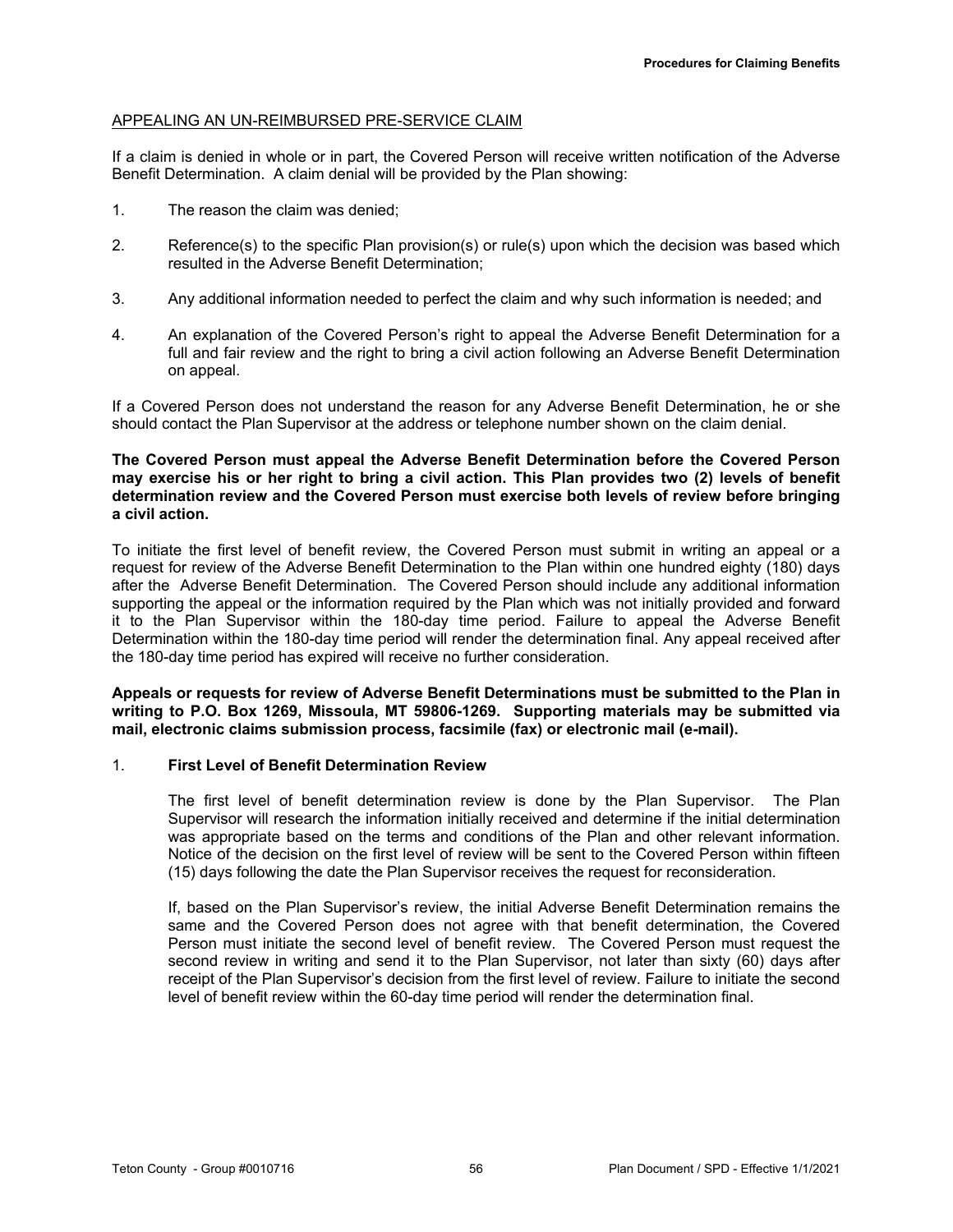# 2. **Second Level of Benefit Determination Review**

The Plan Administrator hereby designates the Human Resources Director to perform second level reviews. In the event the Human Resources Director is unable to serve on an appeal as a result of conflict of interest or other disqualification, the Plan Administrator may appoint a substitute member to serve on an appeal. The Human Resources Director, or substitute member as appointed, will review the claim in question along with the additional information submitted by the Covered Person. The Human Resources Director will conduct a full and fair review of the claim on behalf of the Plan Administrator. Neither the Plan Administrator nor the Human Resources Director shall be the original decisionmakers or subordinates of the original decision maker concerning the initial denial of the claim. The Human Resources Director may, when appropriate or if required by law, consult with relevant health care professionals in making decisions about appeals that involve specialized medical judgment. Where the appeal involves issues of Medical Necessity or experimental treatment, the Human Resources Director will consult with a health care professional with appropriate training who was neither the medical professional consulted in the initial determination or his or her subordinate.

After a full and fair review of the Covered Person's appeal, the Human Resources Director will provide a written or electronic notice of the final benefit determination, which contains the same information as notices for the initial determination, within fifteen (15) days.

If more time or information is needed to make a determination for a pre-service or post-service appeal, the Plan Supervisor will provide notice in writing to request an extension of up to fifteen (15) days and to specify any additional information needed to complete the review.

In the event any new or additional information is considered, relied upon or generated in connection with the appeal, the Plan will provide this information to the Covered Person as soon as possible, free of charge and sufficiently in advance of the decision, so that the Covered Person will have an opportunity to respond. Also, if any new or additional rationale is considered for a denial it will be provided to the Covered Person as soon as possible and sufficiently in advance of the decision to allow a reasonable opportunity to respond.

If an appeal decision is not made and issued within the time period described above, or if the Plan fails to meet any of the requirements of this appeal process, the Covered Person may deem the appeal to be exhausted and proceed to the external review or bring a civil action. The Covered Person should contact the Plan Administrator to ask for confirmation that the Covered Person's appeal has been denied, or to request an External Review.

# INDEPENDENT EXTERNAL REVIEW FOR A PRE-SERVICE CLAIM

After exhaustion of all appeal rights stated above, a Covered Person may also request a final independent external review of any Adverse Benefit Determination involving a question of Medical Necessity, or other issue requiring medical expertise for resolution.

To assert this right to independent external medical review, the Covered Person must request such review in writing within one hundred twenty (120) days after a decision is made upon the second level benefit determination above.

If an independent external review is requested, the Plan Supervisor will forward the entire record on appeal, within ten (10) days, to an independent external review organization (IRO) randomly selected by the Plan Supervisor from a list maintained by the Wyoming Department of Insurance. The IRO will notify the Covered Person of its procedures to submit further information.

The IRO will issue a final decision within forty-five (45) days after receipt of all necessary information.

The decision of the IRO will be final and binding except that the Covered Person shall have an additional right to appeal the matter to a court with jurisdiction or the Wyoming Department of Insurance.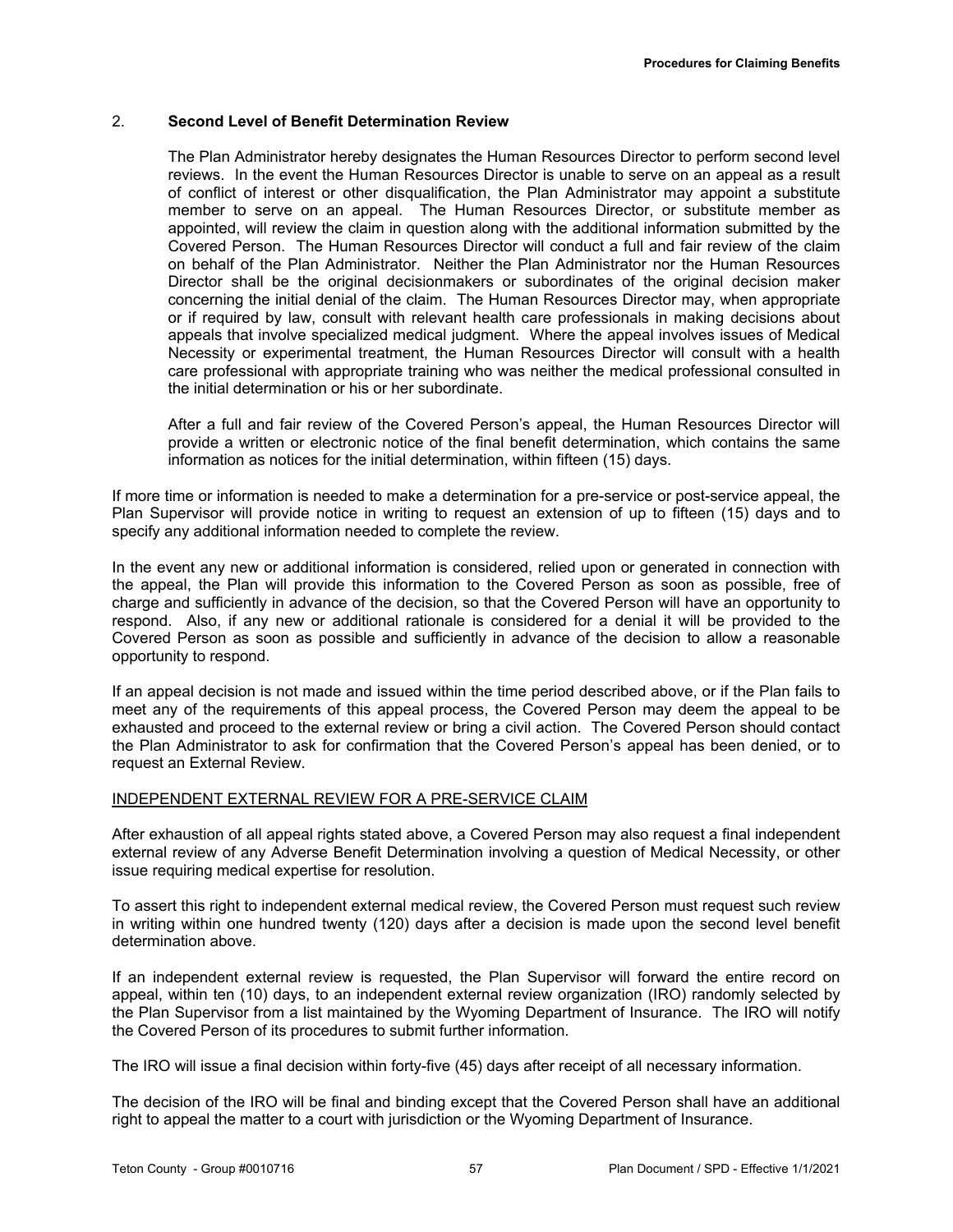# APPEALING AN UN-REIMBURSED POST-SERVICE CLAIM

If a claim is denied in whole or in part, the Covered Person will receive written notification of the Adverse Benefit Determination. A claim Explanation of Benefits (EOB) will be provided by the Plan showing:

- 1. The reason the claim was denied;
- 2. Reference(s) to the specific Plan provision(s) or rule(s) upon which the decision was based which resulted in the Adverse Benefit Determination;
- 3. Any additional information needed to perfect the claim and why such information is needed; and
- 4. An explanation of the Covered Person's right to appeal the Adverse Benefit Determination for a full and fair review and the right to bring a civil action following an Adverse Benefit Determination on appeal.

If a Covered Person does not understand the reason for any Adverse Benefit Determination, he or she should contact the Plan Supervisor at the address or telephone number shown on the EOB form.

# **The Covered Person must appeal the Adverse Benefit Determination before the Covered Person may exercise his or her right to bring a civil action. This Plan provides two (2) levels of benefit determination review and the Covered Person must exercise both levels of review before bringing a civil action.**

To initiate the first level of benefit review, the Covered Person must submit in writing an appeal or a request for review of the Adverse Benefit Determination to the Plan within one hundred eighty (180) days after the Adverse Benefit Determination. The Covered Person should include any additional information supporting the appeal or the information required by the Plan which was not initially provided and forward it to the Plan Supervisor within the 180-day time period. Failure to appeal the Adverse Benefit Determination within the 180-day time period will render the determination final. Any appeal received after the 180-day time period has expired will receive no further consideration.

**Appeals or requests for review of Adverse Benefit Determinations must be submitted to the Plan in writing to P.O. Box 1269, Missoula, MT 59806-1269. Supporting materials may be submitted via mail, electronic claims submission process, facsimile (fax) or electronic mail (e-mail).**

# 1. **First Level of Benefit Determination Review**

The first level of benefit determination review is done by the Plan Supervisor. The Plan Supervisor will research the information initially received and determine if the initial determination was appropriate based on the terms and conditions of the Plan and other relevant information. Notice of the decision on the first level of review will be sent to the Covered Person within thirty (30) days following the date the Plan Supervisor receives the request for reconsideration.

If, based on the Plan Supervisor's review, the initial Adverse Benefit Determination remains the same and the Covered Person does not agree with that benefit determination, the Covered Person must initiate the second level of benefit review. The Covered Person must request the second review in writing and send it to the Plan Supervisor, not later than sixty (60) days after receipt of the Plan Supervisor's decision from the first level of review. Failure to initiate the second level of benefit review within the 60-day time period will render the determination final.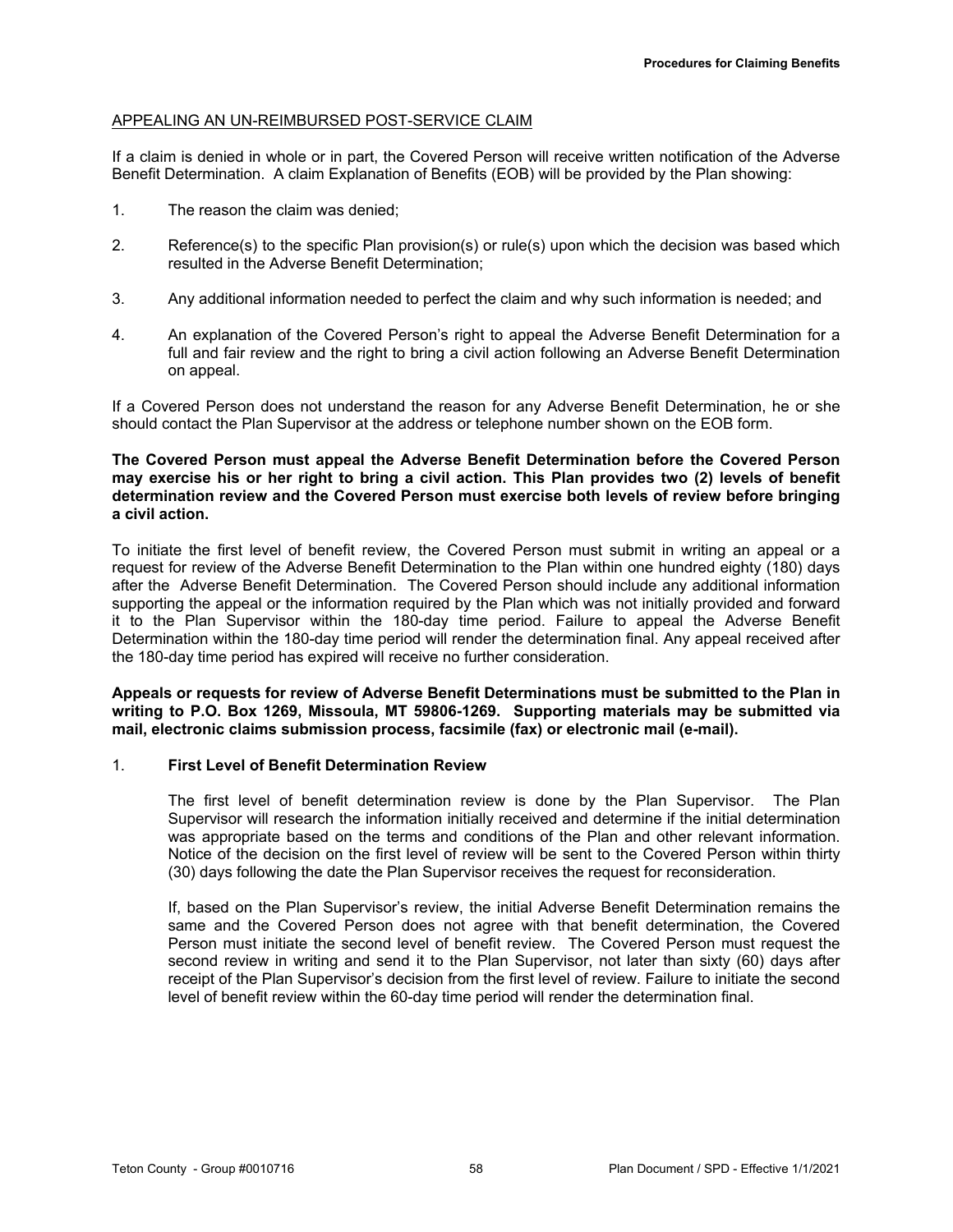# 2. **Second Level of Benefit Determination Review**

The Plan Administrator hereby designates the Human Resources Director to perform second level reviews. In the event the Human Resources Director is unable to serve on an appeal as a result of conflict of interest or other disqualification, the Plan Administrator may appoint a substitute member to serve on an appeal. The Human Resources Director, or substitute member as appointed, will review the claim in question along with the additional information submitted by the Covered Person. The Human Resources Director will conduct a full and fair review of the claim on behalf of the Plan Administrator. Neither the Plan Administrator nor the Human Resources Director shall be the original decisionmakers or subordinates of the original decision maker concerning the initial denial of the claim. The Human Resources Director may, when appropriate or if required by law, consult with relevant health care professionals in making decisions about appeals that involve specialized medical judgment. Where the appeal involves issues of Medical Necessity or experimental treatment, the Human Resources Director will consult with a health care professional with appropriate training who was neither the medical professional consulted in the initial determination or his or her subordinate.

After a full and fair review of the Covered Person's appeal, the Human Resources Director will provide a written or electronic notice of the final benefit determination within a reasonable time, but no later than thirty (30) days from the date the appeal is received by the Plan at each level of review.

All claim payments are based upon the terms contained in the Plan Document, on file with the Plan Administrator and the Plan Supervisor. The Covered Person may request, free of charge, more detailed information, names of any medical professionals consulted and copies of relevant documents, as defined in and required by law, which were used by the Plan to adjudicate the claim.

If more time or information is needed to make a determination for a pre-service or post-service appeal, the Plan Supervisor will provide notice in writing to request an extension of up to fifteen (15) days and to specify any additional information needed to complete the review.

In the event any new or additional information is considered, relied upon or generated in connection with the appeal, the Plan will provide this information to the Covered Person as soon as possible, free of charge and sufficiently in advance of the decision, so that the Covered Person will have an opportunity to respond. Also, if any new or additional rationale is considered for a denial it will be provided to the Covered Person as soon as possible and sufficiently in advance of the decision to allow a reasonable opportunity to respond.

If an appeal decision is not made and issued within the time period described above, or if the Plan fails to meet any of the requirements of this appeal process, the Covered Person may deem the appeal to be exhausted and proceed to the external review or bring a civil action. The Covered Person should contact the Plan Administrator to ask for confirmation that the Covered Person's appeal has been denied, or to request an External Review.

# INDEPENDENT EXTERNAL REVIEW FOR A POST-SERVICE CLAIM

After exhaustion of all appeal rights stated above, a Covered Person may also request a final independent external review of any Adverse Benefit Determination involving a question of Medical Necessity, or other issue requiring medical expertise for resolution.

To assert this right to independent external medical review, the Covered Person must request such review in writing within one hundred twenty (120) days after a decision is made upon the second level benefit determination above.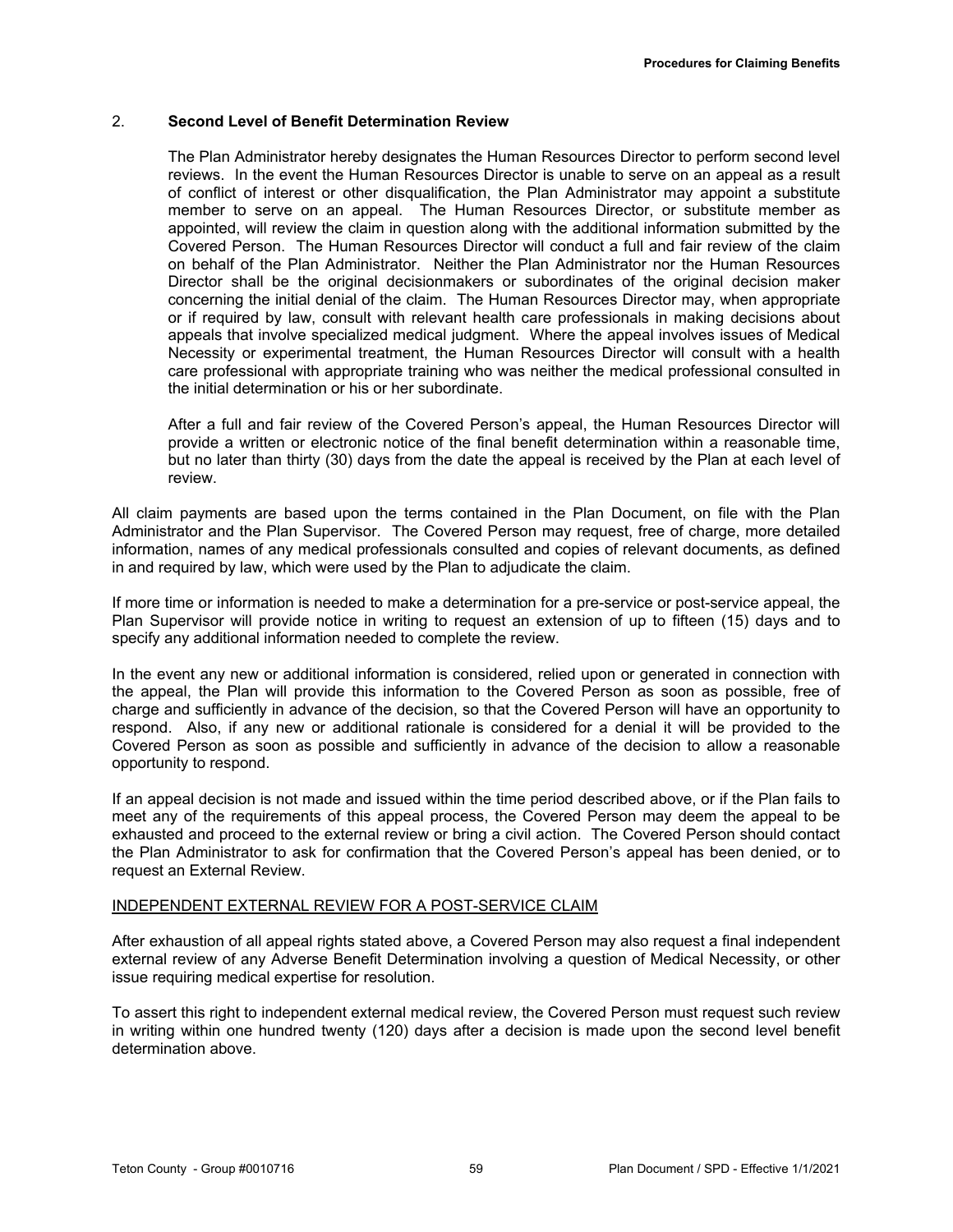If an independent external review is requested, the Plan Supervisor will forward the entire record on appeal, within ten (10) days, to an independent external review organization (IRO) randomly selected by the Plan Supervisor from a list maintained by the Wyoming Department of Insurance. The IRO will notify the Covered Person of its procedures to submit further information.

The IRO will issue a final decision within forty-five (45) days after receipt of all necessary information.

The decision of the IRO will be final and binding except that the Covered Person shall have an additional right to appeal the matter to a court with jurisdiction or the Wyoming Department of Insurance.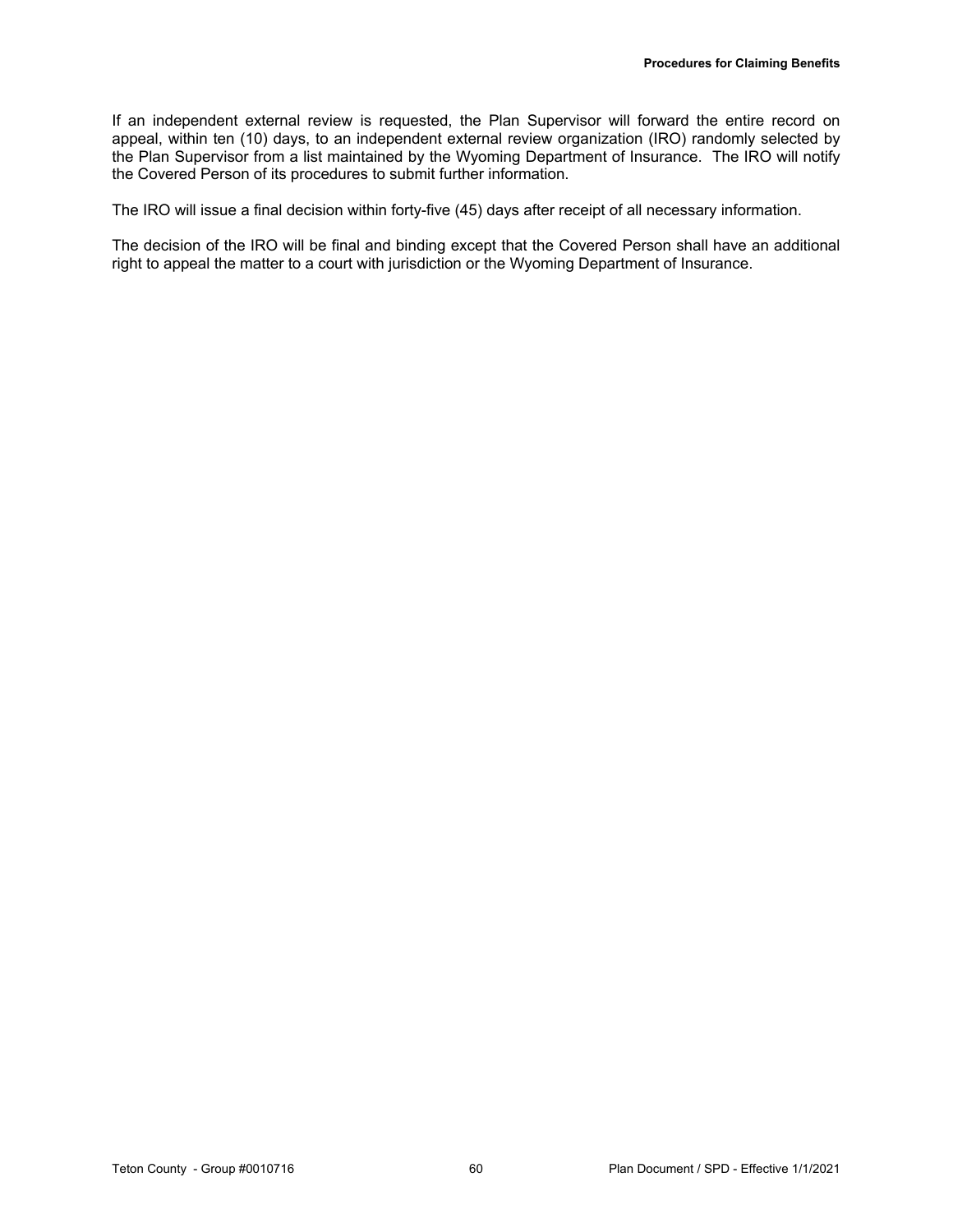# **ELIGIBILITY PROVISIONS**

If both spouses are employed by the County, and both are eligible for Dependent Coverage, either spouse, but not both, may elect Dependent Coverage for their eligible Dependents. No one can be covered under this Plan as both an Employee and a Dependent. No one can be covered under this Plan as a Dependent by more than one Participant.

## EMPLOYEE ELIGIBILITY

An Employee becomes eligible under this Plan for each classification of Employees as follows:

- 1. Class I Is classified as a full-time Employee and is employed by the County on a continuing and regular basis for an average of at least one hundred thirty (130) hours per month; or
- 2. Class II Is employed by the County as a part-time, variable hour or seasonal Employee and completes a Measurement Period of twelve (12) consecutive months, during which the part-time, variable hour or seasonal Employee averages one hundred thirty (130) hours per month of actual work and/or paid leave, FMLA leave or jury duty whether paid or not, for twelve (12) consecutive months.

"Measurement Period" is the period of time adopted by the Plan part-time, variable hour or seasonal Employees during which such Employees' work hours and applicable leave are measured to determine whether such Employees are eligible for coverage.

An Employee is not eligible while on active military duty if that duty exceeds a period of thirty-one (31) consecutive days.

Employees of Teton County Weed & Pest Control District are not eligible for coverage under this Plan.

# **Employees who are sixty-five (65) years of age or older and choose to enroll for Medicare Part A or Part B will lose the ability to contribute to the HSA or receive HSA contributions from the County.**

# ELECTED OFFICIAL ELIGIBILITY

An eligible Elected Official includes a person whose service with Teton County is as a result of election to an official governmental office as required by Wyoming law, or as a result of appointment to such an official governmental office to serve out the remainder of an unexpired term of an elected official who has resigned or been removed from an official governmental office, as allowed by Wyoming law. A person will be considered an Elected Official only during the legal term of office for any such official governmental office.

#### WAITING PERIOD

With respect to an eligible Employee, coverage under the Plan will not start until the Employee completes a Waiting Period. The Waiting Period commences with the Enrollment Date (please see definition of Enrollment Date under General Definitions) and ends for each classification of Employees as follows:

1. Class I - For eligible Employees, on the last day of the month immediately following the eligible Employee's Enrollment Date, or the Enrollment Date if the Enrollment Date is the first day of the month.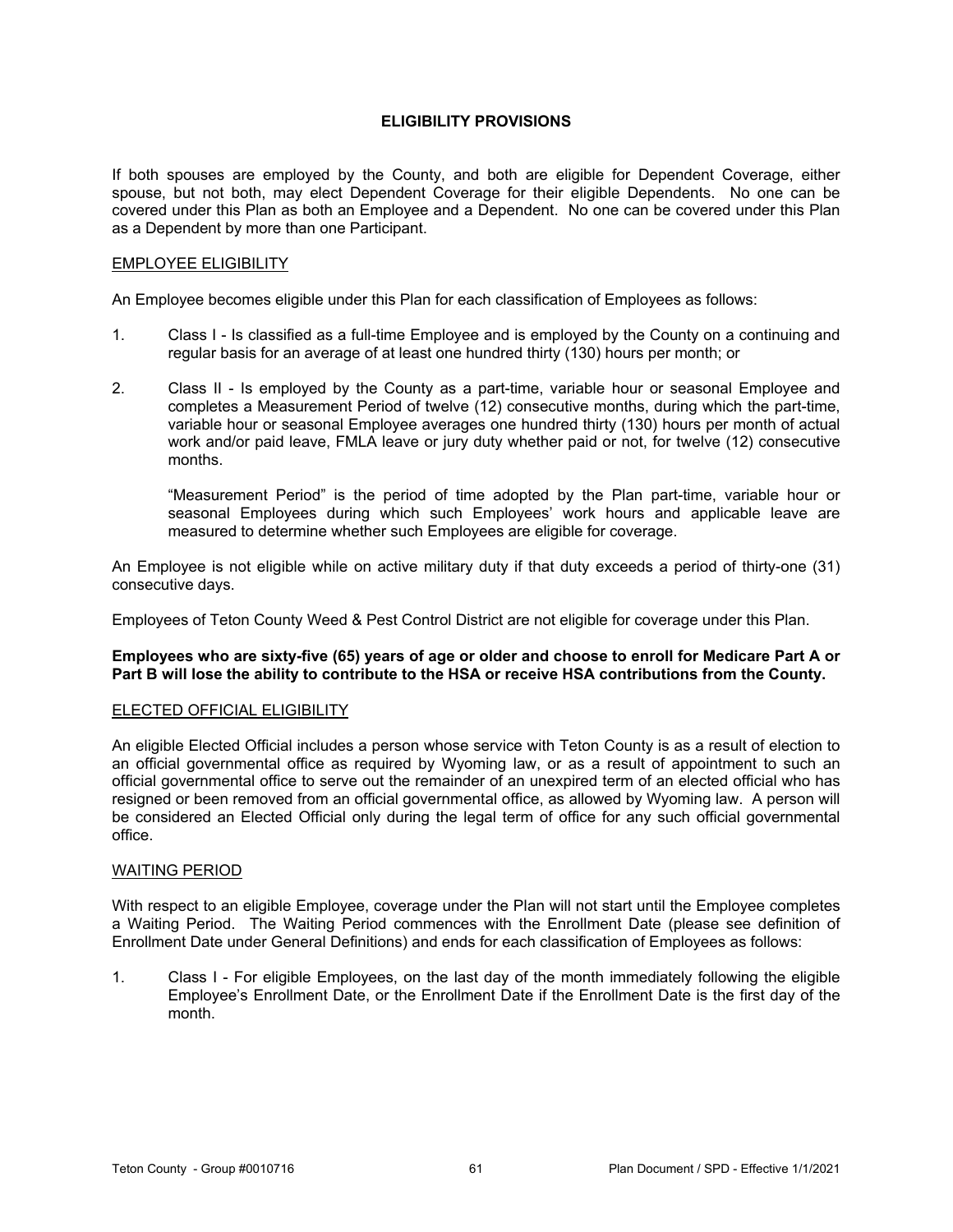- 2. Class II For part-time, variable hour or seasonal Employees, the last day of the month following thirty (30) days from the end of the Measurement Period defined in "Employee Eligibility" subsection above. If elected, coverage under this section shall continue for a period of not more than twelve (12) months provided the Participant remains employed by the Employer regardless of the number of hours worked and applicable leave during that time period. This period of time is the Coverage Period.
- 3. For an Elected Official, the first day of employment.

## RETIREE ELIGIBILITY

A former covered Employee whose employment with the Employer terminates due solely to retirement from the Employer can continue coverage under the Plan as a Retiree, provided the Employee:

- 1. Is covered under this Plan on the last day of full-time employment prior to retirement; and
- 2. Is at least fifty-five (55) years of age on the date of retirement; and
- 3. Has completed a minimum of nine (9) consecutive years of full-time service with Teton County immediately prior to retirement; and
- 4. The Employee pays a monthly contribution to the Plan as determined from time to time by the Employer.

Employees who have completed nine (9) years of full-time service are eligible for five (5) years of coverage or until age sixty-five (65), whichever occurs first. Employees who have worked for Teton County for more than nine (9) years are eligible for one (1) additional year for each two (2) years over nine (9) they have been employed in a full-time capacity or up to age sixty-five (65) years of age, whichever occurs first.

Retirees and spouse may continue coverage under this Plan until the date the Retiree or spouse becomes eligible for Medicare as a result of age. This extension also applies to the Retiree's Dependents until the date the Retiree or spouse becomes eligible for Medicare as a result of age.

#### DEPENDENT ELIGIBILITY

An eligible Dependent includes any person who is a citizen, resident alien, or is otherwise legally present in the United States or in any other jurisdiction that the related Participant has been assigned by the Employer, and who is either:

- 1. The Participant's legal spouse, according to the marriage laws of the state where the marriage was first solemnized or established.
- 2. The Retiree's legal spouse under sixty-five (65) years of age, according to the marriage laws of the state where the marriage was first solemnized or established.

An eligible Dependent does not include a spouse who is legally separated or divorced from the Participant or the Retiree and has a court order or decree stating such from a court of competent jurisdiction.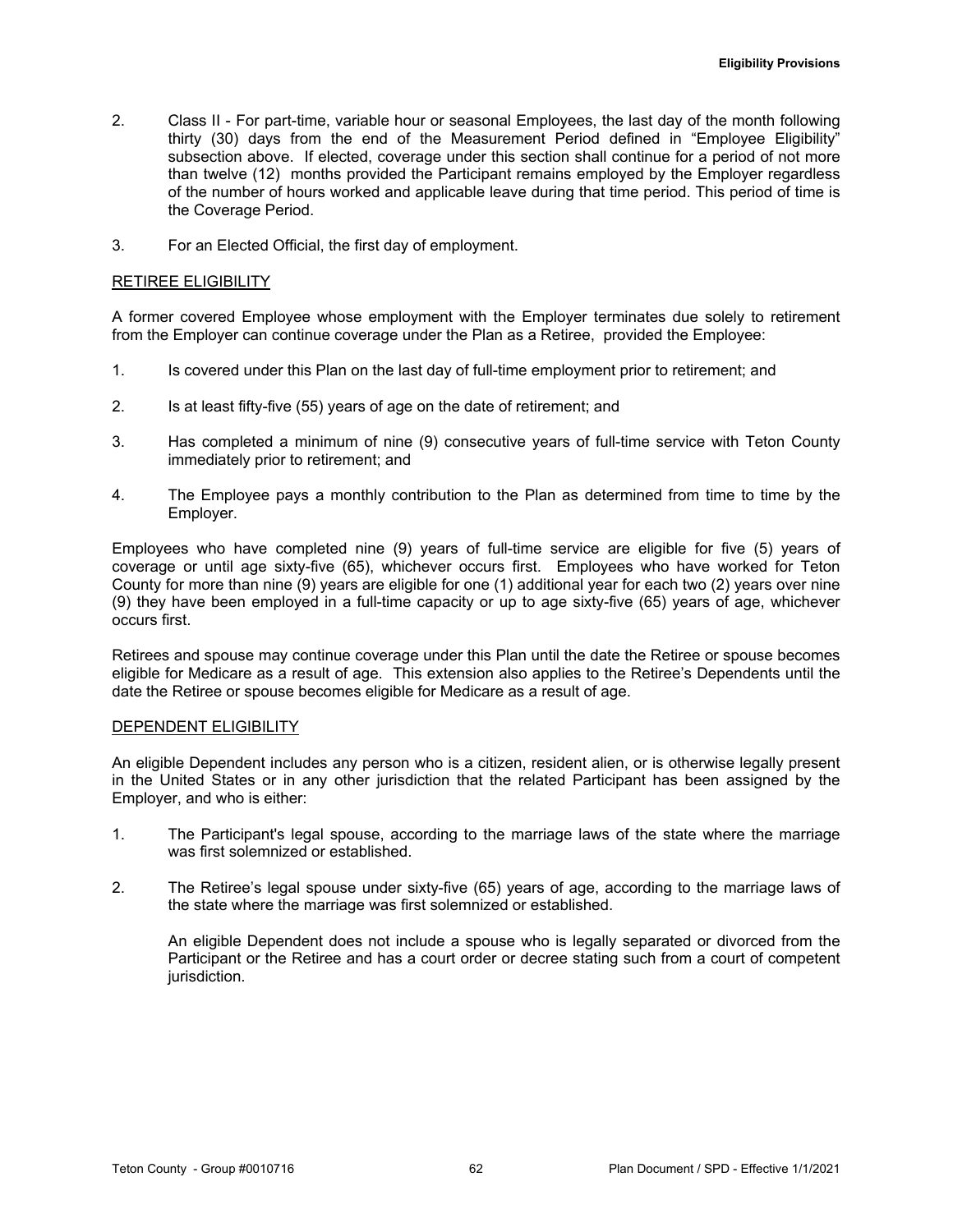- 3. The Participant's or Retiree's Dependent child who meets all of the following "Required Eligibility Conditions":
	- A. Is a natural child; step-child; legally adopted child; a child who has been Placed for Adoption with the Participant and for whom as part of such placement the Participant has a legal obligation for the partial or full support of such child, including providing coverage under the Plan pursuant to a written agreement; a person for whom the Participant has been appointed the legal guardian by a court of competent jurisdiction prior to the person attaining nineteen (19) years of age; and
	- B. Is less than twenty-six (26) years of age. This requirement is waived for a mentally handicapped/challenged or physically handicapped/challenged Dependent child who is covered under this Plan on their  $26<sup>th</sup>$  birthday, provided the child is incapable of selfsupporting employment. Proof of incapacity must be furnished to the Plan Administrator on a form provided by the Plan upon request, and additional proof may be required from time to time; and
	- C. Social Security numbers are required for each Dependent and have been provided to the Employer.

An eligible Dependent does not include a spouse of the Dependent child or a child of the Dependent child.

Eligibility for a Dependent child may not be refused for the sole reason that the child is not living in the home of the parent applying for coverage under this Plan.

# PARTICIPANT ELIGIBILITY FOR DEPENDENT COVERAGE

Each Employee will become eligible for Dependent Coverage on the latest of:

- 1. The date the Employee becomes eligible for Participant coverage; or
- 2. The date on which the Employee first acquires a Dependent.

# DECLINING COVERAGE

If an eligible person declines coverage under this Plan, he/she will state his/her reason(s) for declining, in writing. Failure to provide those reasons in writing may result in the Plan refusing enrollment at a later date.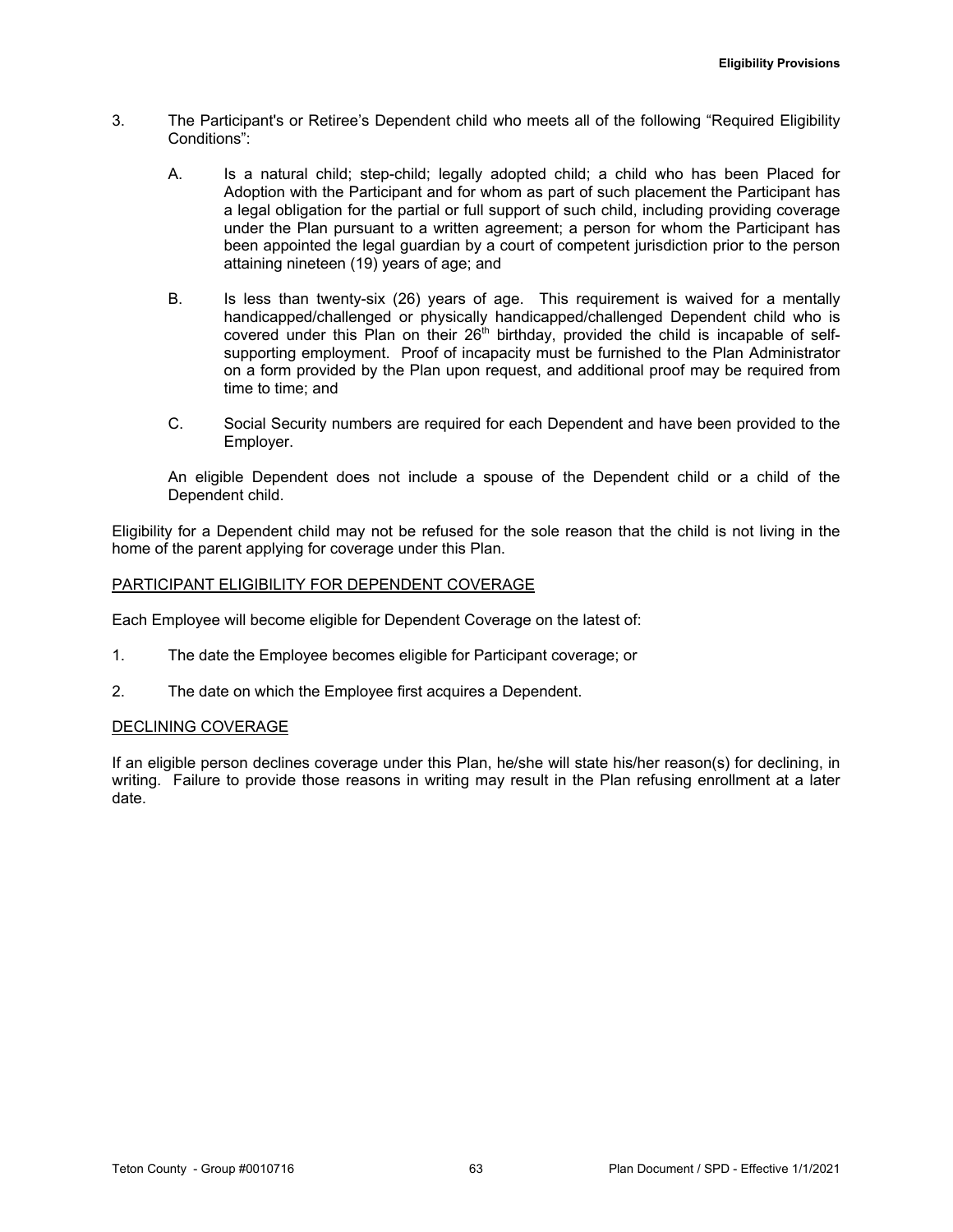# **EFFECTIVE DATE OF COVERAGE**

All coverage under the Plan will commence at 12:01 A.M. in the time zone in which the Covered Person permanently resides, on the date such coverage becomes effective.

# PARTICIPANT COVERAGE

Participant coverage under the Plan will become effective on the first day immediately after the Employee satisfies the applicable eligibility requirements and Waiting Period. If these requirements are met, the Employee must be offered coverage or an opportunity to waive coverage even if the offer is after the date coverage should become effective, regardless of the time that has elapsed, provided that the reason coverage was not offered before the end of the Waiting Period was as a result of an administrative error on the part of the Employer, Plan Administrator or Plan Supervisor.

Coverage for an Elected Official will become effective on the starting date of the elected term of office, provided that application for coverage is made on the Plan's enrollment form within thirty-one days following the starting date.

An eligible Employee who declines Participant coverage under the Plan during the Initial Enrollment Period will be able to become covered later in only two situations, Open Enrollment Period and Special Enrollment Period.

A part-time, variable hour or seasonal Employee will remain covered for a period of time not to exceed twelve (12) months from the effective date of coverage (the Coverage Period) regardless of the number of hours worked and applicable leave, as long as the individual remains employed by the County. At the end of the Coverage Period, if the individual remains employed as a part-time, variable hour or seasonal Employee and averages at least one hundred thirty (130) hours per month during the Coverage Period, the individual will remain covered for a period of time not to exceed an additional twelve (12) months.

"Coverage Period" is the maximum period of time part-time, variable hour or seasonal Employees can be covered under the Plan as active Employees after completion of a Measurement Period as defined in the "Eligibility Provisions" under the "Employee Eligibility" subsection.

If an eligible Employee chooses not to enroll or fails to enroll for coverage under the Plan during the Initial Enrollment Period, coverage for the Employee and Dependents will be deemed waived.

If a Participant chooses not to re-enroll or fails to re-enroll during any Open Enrollment Period, coverage for the Participant and any Dependents covered at the time will remain the same as that elected prior to the Open Enrollment Period.

#### DEPENDENT COVERAGE

Each Participant who requests Dependent Coverage on the Plan's enrollment form will become covered for Dependent Coverage as follows:

- 1. On the Participant's effective date of coverage, if application for Dependent Coverage is made on the same enrollment form used by the Participant to enroll for coverage. This subsection applies only to Dependents who are eligible on the Participant's effective date of coverage.
- 2. In the event a Dependent is acquired after the Participant's effective date of coverage as a result of a legal guardianship or in the event that a Participant is required to provide coverage as a result of a valid court order, or if the Dependent is acquired as a result of operation of law, Dependent Coverage will begin on the first day of the month following the Plan's receipt of an enrollment form and copy of said court order, if applicable.

Social Security numbers for each Dependent are required to be provided to the Employer upon enrollment.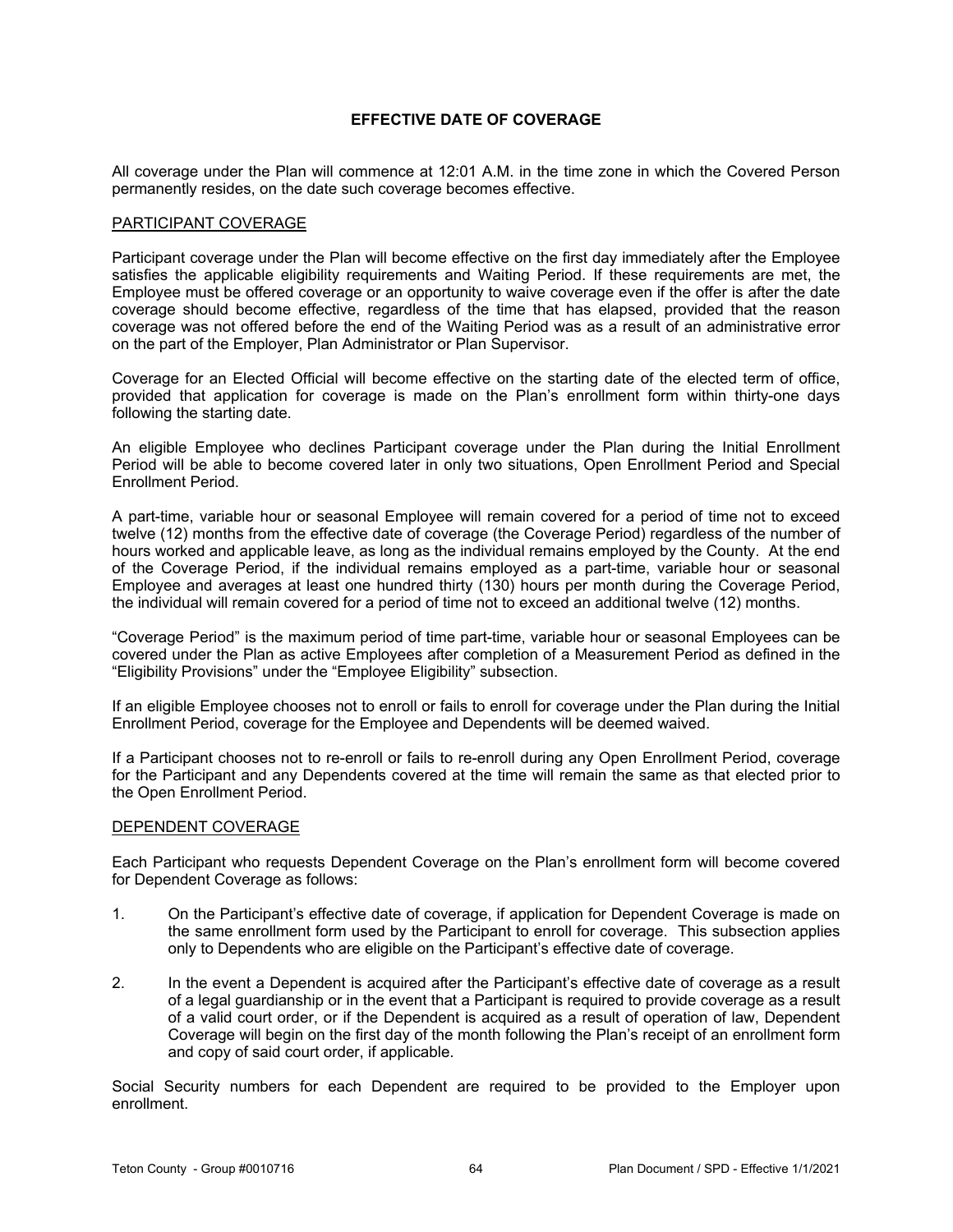# OPEN ENROLLMENT PERIOD

The Open Enrollment Period will be November 1<sup>st</sup> through December 15<sup>th</sup> of each year, during which an Employee and the Employee's eligible Dependent, who is not covered under this Plan, may request Participant or Dependent coverage. Coverage must be requested on the Plan's enrollment form. **Retirees are not eligible to enroll during any Open Enrollment Period.**

Coverage requested during any Open Enrollment Period will begin on January 1<sup>st</sup>, immediately following the Open Enrollment Period.

#### SPECIAL ENROLLMENT PERIOD

In addition to other enrollment time allowed by this Plan, certain persons may enroll during the Special Enrollment Periods described below. **Retiree's or their Dependents are not eligible for Special Enrollment.**

"Special Enrollment Period" means a period of time allowed under this Plan, other than the eligible person's Initial Enrollment Period or an Open Enrollment Period, during which an eligible person can request coverage under this Plan as a result of certain events that create special enrollment rights.

Coverage will become effective on the date of the event if the Employee makes a special enrollment request, verbally or in writing, within thirty-one (31) days of any special enrollment event and application for such coverage is made on the Plan's enrollment form within sixty (60) days of the event.

- 1. An eligible Employee who is not enrolled and eligible Dependents, including step children, who are acquired under the following specific events may enroll and become covered:
	- A. Marriage to the Employee; or
	- B. Birth of the Employee's child; or
	- C. Adoption of a child by the Employee, provided the child is under the age of 19; or
	- D. Placement for Adoption with the Employee, provided such Employee has a legal obligation for the partial or full support of such child, including providing coverage under the Plan pursuant to a written agreement and the child is under the age of 19.
- 2. A Participant may enroll eligible Dependents, including step children, who are acquired under the following specific events:
	- A. Marriage to the Participant; or
	- B. Birth of the Participant's child or placement for adoption; or
	- C. Adoption of a child by the Participant, provided the child is under the age of 19; or
	- D. Placement for Adoption with the Employee, provided such Employee has a legal obligation for the partial or full support of such child, including providing coverage under the Plan pursuant to a written agreement and the child is under the age of 19.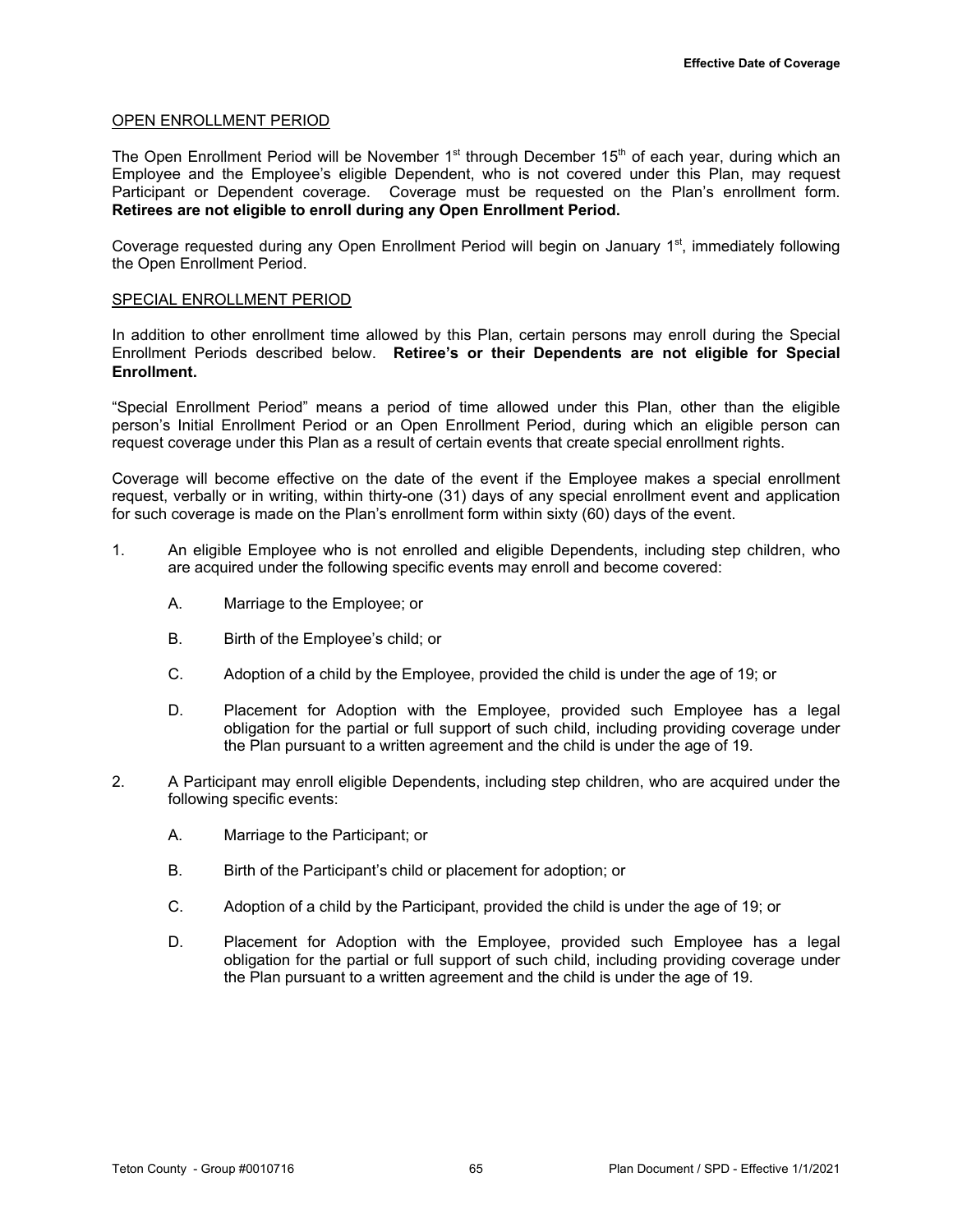- 3. The spouse of a Participant (Covered Employee), may enroll and will become covered on the date of the following specific events:
	- A. Marriage to the Participant or Retiree; or
	- B. Birth of the Participant's or Retiree's child; or
	- C. Adoption of a child by the Participant or Retiree, provided the child is under the age of 19; or
	- D. Placement for Adoption with the Employee, provided such Employee has a legal obligation for the partial or full support of such child, including providing coverage under the Plan pursuant to a written agreement and the child is under the age of 19.
- 4. The following individuals may enroll and become covered when coverage under another health care plan or health insurance is terminated due to loss of eligibility or if employer contributions to the other coverage have been terminated (Loss of Coverage), subject to the following:
	- A. If the eligible Employee loses coverage, the eligible Employee who lost coverage and any eligible Dependents of the eligible Employee may enroll and become covered.
	- B. If an eligible Dependent loses coverage, the eligible Dependent who lost coverage and the eligible Employee may enroll and become covered.

Further, Loss of Coverage means only one of the following:

- A. COBRA Continuation Coverage under another plan and the maximum period of COBRA Continuation Coverage under that other plan has been exhausted; or
- B. Group or insurance health coverage that has been terminated as a result of termination of Employer contributions\* towards that other coverage; or
- C. Group or insurance health coverage (includes other coverage that is Medicare) that has been terminated only as a result of a loss of eligibility for coverage for any of the following:
	- 1) Legal separation or divorce of the eligible Employee;<br>2) Cessation of Dependent status;
	- Cessation of Dependent status;
	- 3) Death of the eligible Employee;
	- 4) Termination of employment of the eligible Dependent;<br>5) Reduction in the number of hours of employment of the
	- Reduction in the number of hours of employment of the eligible Dependent;
	- 6) Termination of the eligible Dependent's employer's plan; or
	- 7) Any loss of eligibility after a period that is measured by reference to any of the foregoing; or
	- 8) Any loss of eligibility for individual or group coverage because the eligible Employee or Dependent no longer resides, lives or works in the service area of the Health Maintenance Organization (HMO) or other such plan; or

\*Employer contributions include contributions by any current or former employer that was contributing to the other non-COBRA coverage.

A loss of eligibility for coverage does not occur if coverage was terminated due to a failure of the Employee or Dependent to pay premiums on a timely basis or coverage was terminated for cause.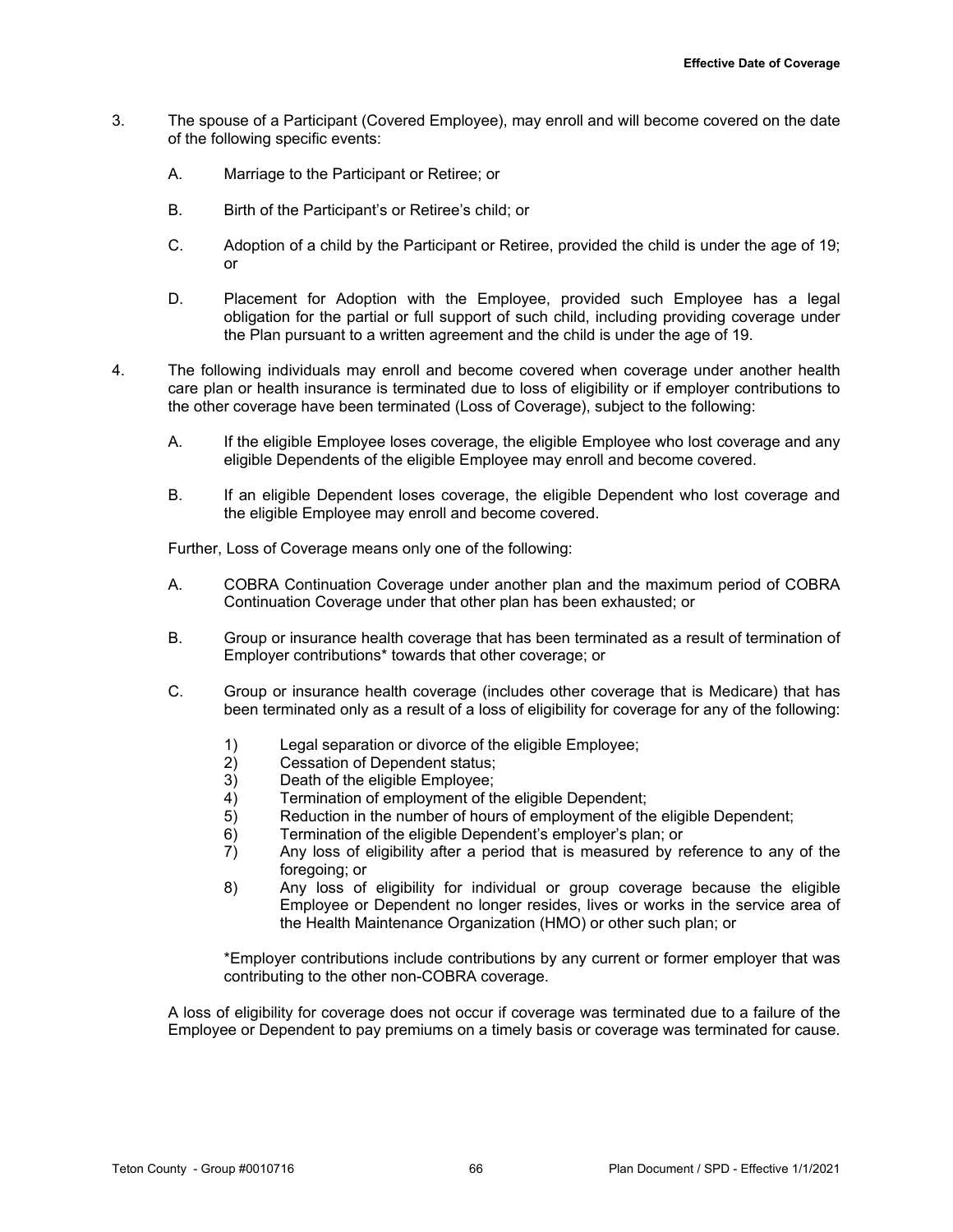- 5. Individuals may enroll and become covered when coverage under Medicaid or any state children's insurance program recognized under the Children's Health Insurance Program Reauthorization Act of 2009 is terminated due to loss of eligibility, subject to the following:
	- A. A request for enrollment must be made either verbally or in writing within sixty (60) days after this special enrollment event, and written application for such coverage must be made within ninety (90) days after such event.
	- B. If the eligible Employee loses coverage, the eligible Employee who lost coverage and any eligible Dependents of the eligible Employee may enroll and become covered.
	- C. If an eligible Dependent loses coverage, the eligible Dependent who lost coverage and the eligible Employee may enroll and become covered.
- 6. Individuals who are eligible for coverage under this Plan may enroll and become covered on the date they become entitled to a Premium Assistance Subsidy authorized under the Children's Health Insurance Program Reauthorization Act of 2009. The date of entitlement shall be the date stated in the Premium Assistance Authorization entitlement notice issued by the applicable state agency (CHIP or Medicaid). A request for enrollment, either verbal or in writing, must be made within sixty (60) days after this special enrollment event, and written application for such coverage must be made in writing within ninety (90) days after such event.

# CHANGE IN STATUS

Enrollment elections are allowed during a Plan Year in the event of a qualifying change in status. A change in enrollment election must be consistent with the change in status. In other words, the election change must be on account of and correspond with the change of status. This consistency requirement is established by federal tax law under a complex set of regulations. The Employer in its sole discretion shall determine, based on prevailing IRS guidelines, whether a requested enrollment change satisfies the consistency requirement.

A qualifying change in status is any of the following events (as well as any other events included under subsequent changes to Internal Revenue Code Section 125 or accompanying regulations that the Plan Administrator, in its sole discretion, decides to recognize on a uniform and consistent basis):

- 1. Change in the Employee's Legal Marital Status including marriage, divorce, death of spouse, legal separation, and annulment of marriage;
- 2. Change in Number of Dependents including birth, adoption or Placement of Adoption and death;
- 3. Change in Employment Status any of the following events that change the employment status of the Participant or the Participant's spouse or Dependent children: termination or commencement of employment; a reduction or increase in hours of employment, including a switch between parttime and full-time, a strike, or lockout, commencement or return from an unpaid leave of absence, or a change in work site;
- 4. Dependent Eligibility Requirements an event that causes a Dependent child to satisfy or cease to satisfy the Dependent eligibility requirements of the Plan due to attainment of age, gain or loss of student status, marriage or similar circumstances;
- 5. Change in Residence a change in residence for the Participant, Participant's spouse or Dependent child;
- 6. Change in Cost/Coverage a significant change in cost or a significant curtailment of health coverage for the Participant, Participant's spouse or Dependent child;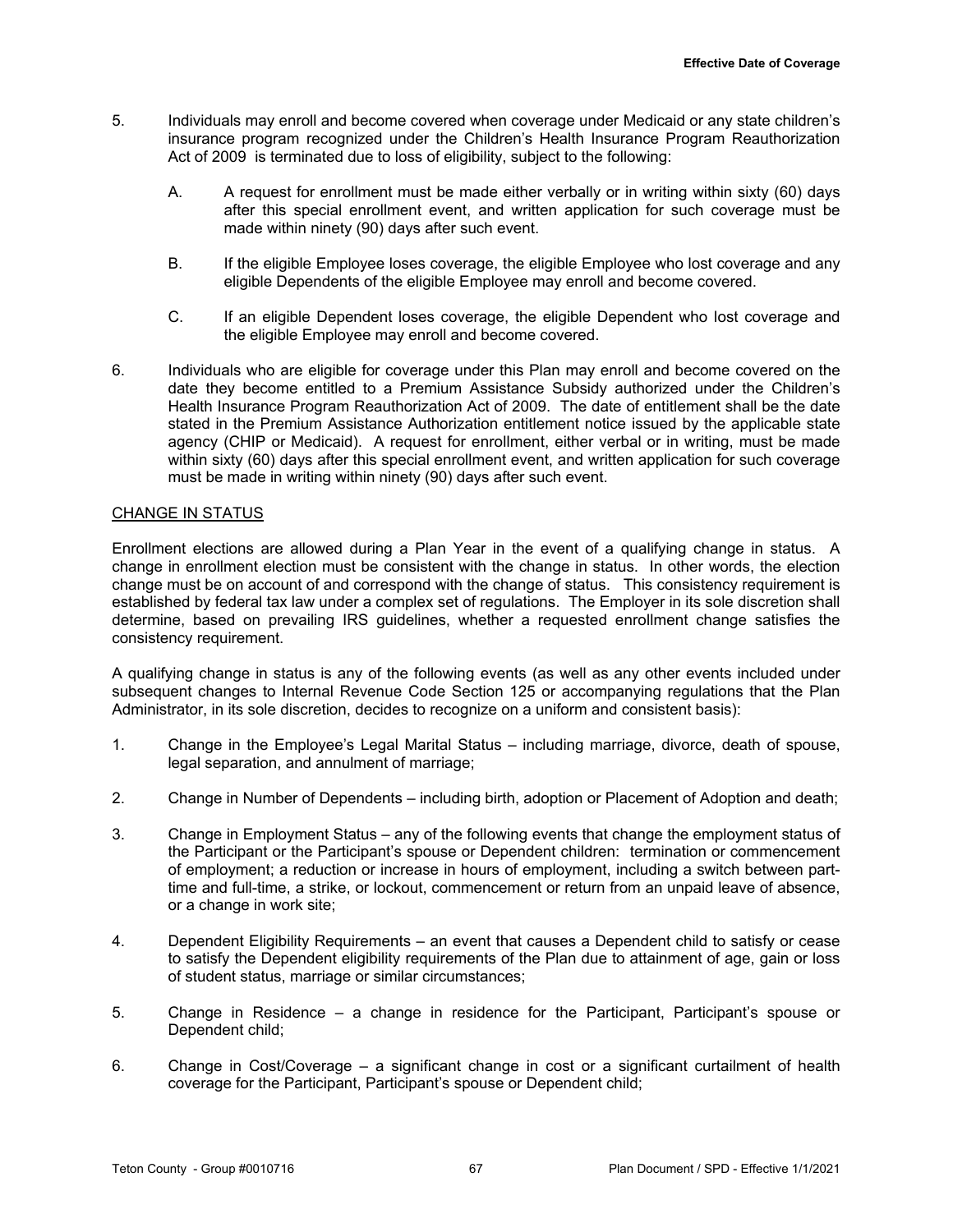- 7. Judgments, Decrees, Orders issuance of a judgment, decree or order resulting from a divorce, legal separation, annulment or change in legal custody (such as a Qualified Medical Child Support Order (QMCSO)) that requires health coverage for a Dependent child; or
- 8. Entitlement to Medicare/Medicaid A Participant or the Participant's spouse or Dependent child becomes entitled to either Medicaid or Medicare or loses entitlement to either Medicaid or Medicare.
- 9. If a Covered Dependent under this Plan becomes an eligible Employee of the County, he/she may continue his/her coverage as a Dependent or elect to be covered as a Participant.
- 10. If an eligible Employee who is covered as a Participant of this Plan ceases to be an Employee of the County, but is eligible to be covered as a Dependent under another Employee/Participant, he/she may elect to continue his/her coverage as a Dependent of such Employee/Participant.

Application for coverage due to a Change in Status must be made on the Plan's enrollment form, within thirty-one (31) days immediately following the date the Employee becomes or ceases to be an eligible Employee. A Change in Status will not be deemed to be a break or termination of coverage and will not operate to reduce or increase any coverage or accumulations toward satisfaction of the Deductible and Out-of-Pocket Maximum to which the Covered Person was entitled prior to the Change in Status.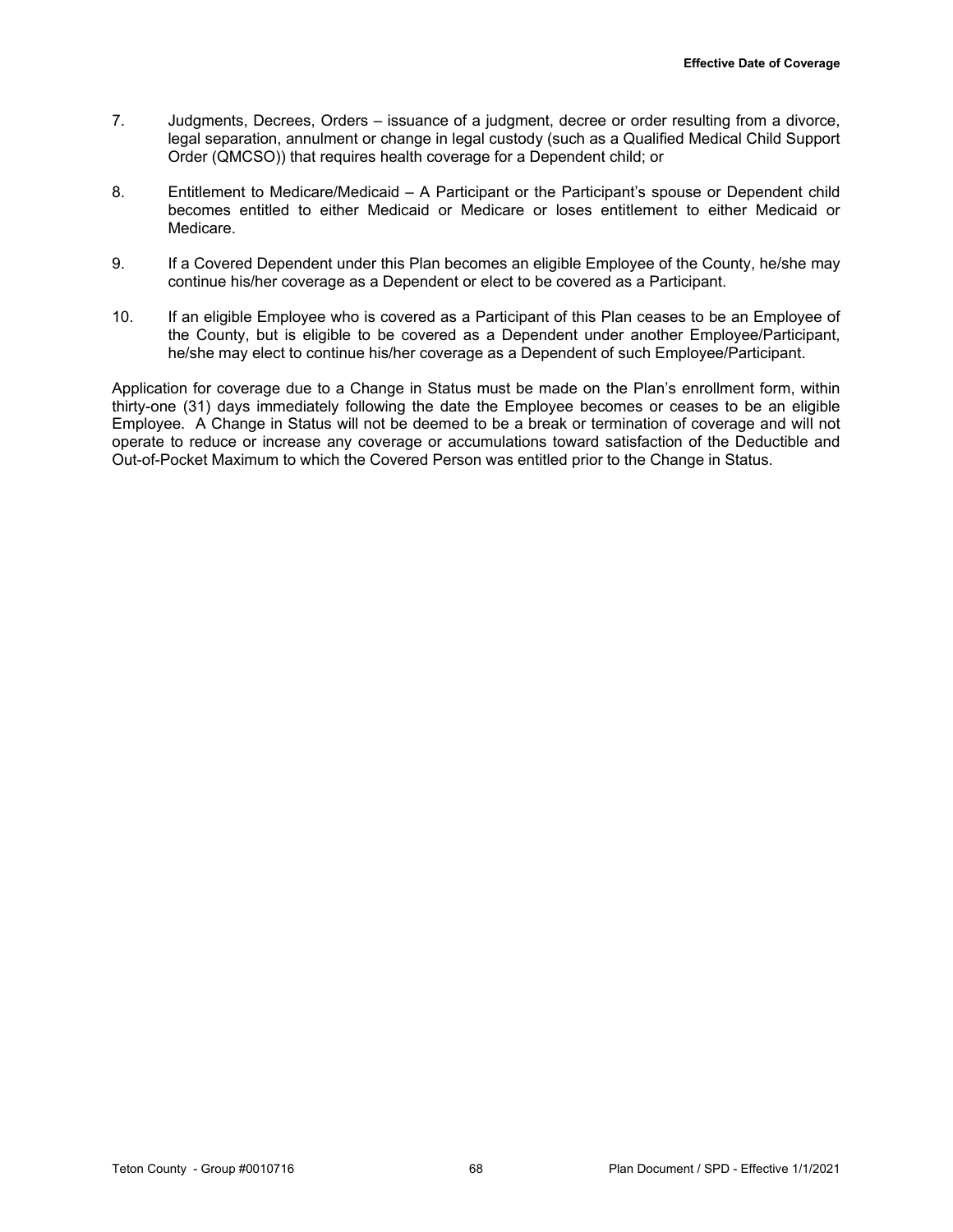# **QUALIFIED MEDICAL CHILD SUPPORT ORDER PROVISION**

## PURPOSE

Pursuant to Section 609(a) of ERISA, the Plan Administrator adopts the following procedures to determine whether Medical Child Support Orders are qualified in accordance with ERISA's requirements, to administer payments and other provisions under Qualified Medical Child Support Orders (QMCSOs), and to enforce these procedures as legally required. Employer adopts ERISA standards to comply with child support enforcement obligation of Part D of Title IV of the Social Security Act of 1975 as amended.

### **DEFINITIONS**

For QMCSO requirements, the following definitions apply:

- 1. "Alternate Recipient" means any child of a Participant who is recognized under a Medical Child Support Order as having a right to enroll in this Plan with respect to the Participant.
- 2. "Medical Child Support Order" means any state or court judgment, decree or order (including approval of settlement agreement) issued by a court of competent jurisdiction, or issued through an administrative process established under State law and which has the same force and effect of law under applicable State law and:
	- A. Provides for child support for a child of a Participant under this Plan; or
	- B. Provides for health coverage for such a child under state domestic relations laws (including community property laws) and relates to benefits under this Plan; and
	- C. Is made pursuant to a law relating to medical child support described in Section 1908 of the Social Security Act.
- 3. "Plan" means this self-funded Employee Health Benefit Plan, including all supplements and amendments in effect.
- 4. "Qualified Medical Child Support Order" means a Medical Child Support Order which creates (including assignment of rights) or recognizes an Alternate Recipient's right to receive benefits to which a Participant or Qualified Beneficiary is eligible under this Plan, and has been determined by the Plan Administrator to meet the qualification requirements as outlined under "Procedures" of this provision.

#### CRITERIA FOR A QUALIFIED MEDICAL CHILD SUPPORT ORDER

To be qualified, a Medical Child Support Order must clearly:

- 1. Specify the name and the last known mailing address (if any) of the Participant and the name and mailing address of each Alternate Recipient covered by the order, except that, to the extent provided in the order, the name and mailing address of an official of a State or a political subdivision thereof may be substituted for the mailing address of any such Alternate Recipient; and
- 2. Include a reasonable description of the type of coverage to be provided by the Plan to each Alternate Recipient, or the manner in which such type of coverage is to be determined; and
- 3. Specify each period to which such order applies.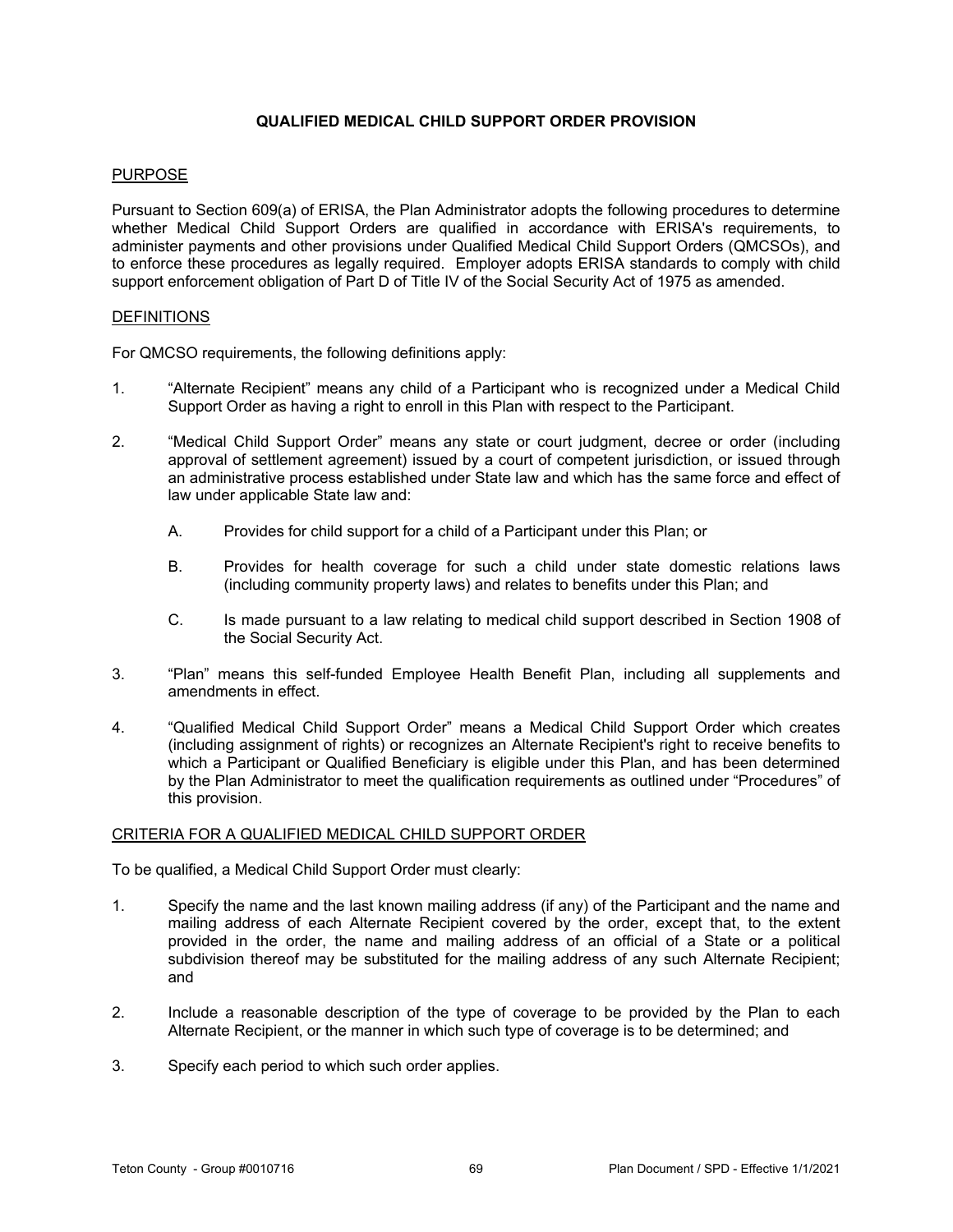In order to be qualified, a Medical Child Support Order must not require the Plan to provide any type or form of benefits, or any option, not otherwise provided under the Plan except to the extent necessary to meet the requirements of Section1908 of the Social Security Act (relating to enforcement of state laws regarding child support and reimbursement of Medicaid).

### PROCEDURES FOR NOTIFICATIONS AND DETERMINATIONS

In the case of any Medical Child Support Order received by this Plan:

- 1. The Plan Administrator will promptly notify the Participant and each Alternate Recipient of the receipt of such order and the Plan's procedures for determining whether Medical Child Support Orders are qualified orders; and
- 2. Within a reasonable period after receipt of such order, the Plan Administrator will determine whether such order is a Qualified Medical Child Support Order and notify the Participant and each Alternate Recipient of such determination.

### NATIONAL MEDICAL SUPPORT NOTICE

If the Plan Administrator of a group health plan which is maintained by the Employer of a non-custodial parent of a child, or to which such an employer contributes, receives an appropriately completed National Medical Support Notice as described in Section 401(b) of the Child Support Performance and Incentive Act of 1998 in the case of such child, and the Notice meets the criteria shown above for a qualified order, the Notice will be deemed to be a Qualified Medical Child Support Order in the case of such child.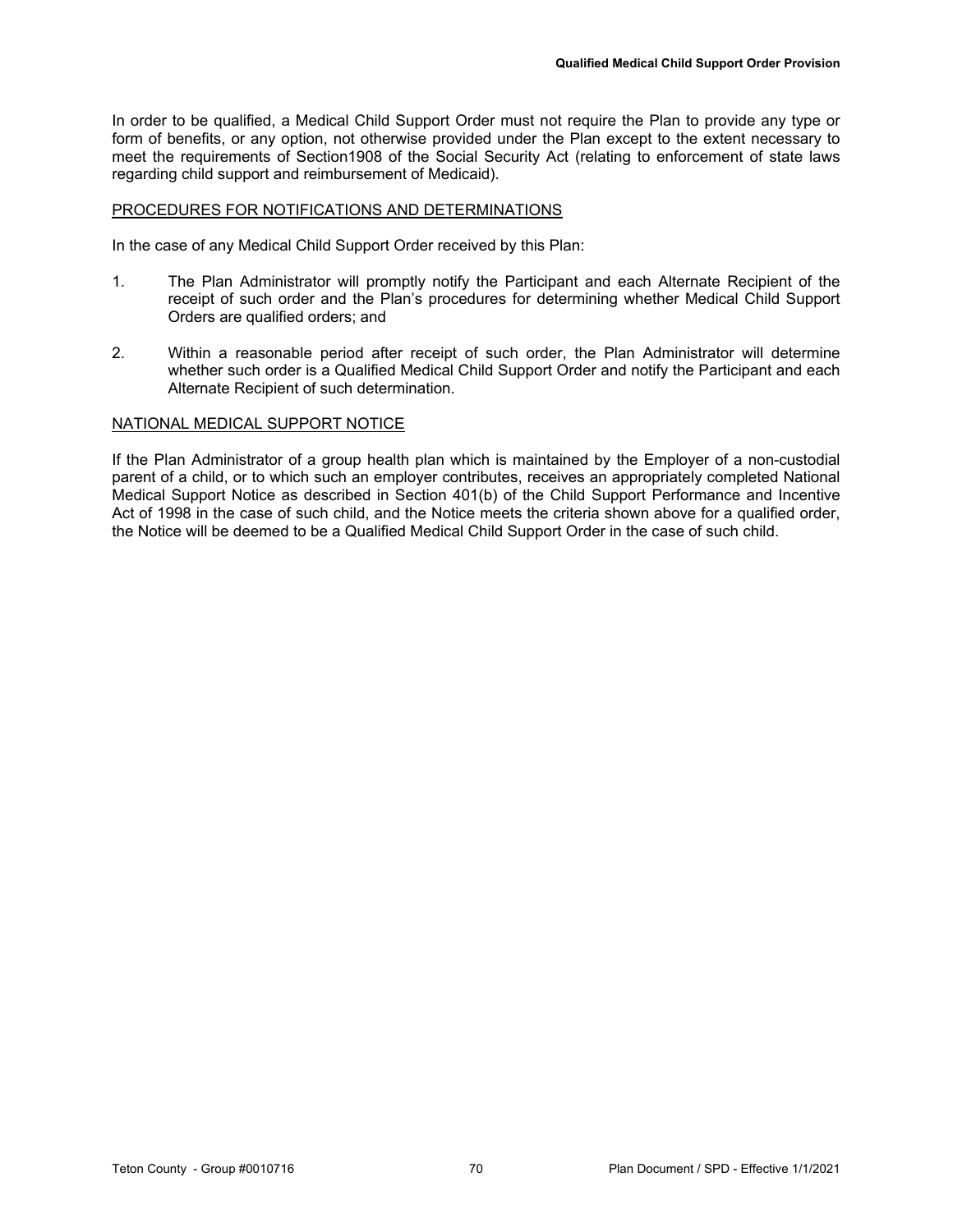## **FAMILY AND MEDICAL LEAVE ACT OF 1993**

The Family and Medical Leave Act (FMLA) requires Employers who are subject to FMLA to allow their "eligible" Employees to take unpaid, job-protected leave. The Employer may also require or allow the Employee to substitute appropriate paid leave including, but not limited to, vacation and sick leave, if the Employee has earned or accrued it. The maximum leave required by FMLA is twelve (12) workweeks in any twelve (12) month period for certain family and medical reasons and a maximum combined total of twenty-six (26) workweeks during any twelve (12) month period for certain family and medical reasons and for a serious injury or illness of a member of the Armed Forces to allow the Employee, who is the spouse, son, daughter, parent, or next of kin to the member of the Armed Forces, to care for that member of the Armed Forces. In certain cases, this leave may be taken on an intermittent basis rather than all at once, or the Employee may work a part-time schedule.

# **DEFINITIONS**

For these Family and Medical Leave Act of 1993 provisions only, the following definitions apply:

- 1. "Member of the Armed Forces" includes members of the National Guard or Reserves who are undergoing medical treatment, recuperation or therapy.
- 2. "Next of Kin" means the nearest blood relative to the service member.
- 3. "Parent" means Employee's biological parent or someone who has acted as Employee's parent in place of Employee's biological parent when Employee was a son or daughter.
- 4. "Serious health condition" means an illness, injury impairment, or physical or mental condition that involves:
	- A. Inpatient care in a hospital, hospice, or residential medical facility; or
	- B. Continuing treatment by a health care provider (a doctor of medicine or osteopathy who is authorized to practice medicine or surgery as appropriate, by the state in which the doctor practices or any other person determined by the Secretary of Labor to be capable of providing health care services).
- 5. "Serious injury or illness" means an injury or illness incurred in the line of duty that may render the member of the Armed Forces medically unfit to perform his or her military duties.
- 6. "Son or daughter" means Employee's biological child, adopted child, stepchild, legal foster child, a child placed in Employee's legal custody, or a child for which Employee is acting as the parent in place of the child's natural blood related parent. The child must be:
	- A. Under the age of eighteen (18); or
	- B. Over the age of eighteen (18), but incapable of self-care because of a mental or physical disability.
- 7. "Spouse" means a husband or wife as defined or recognized under state law for purposes of marriage in the state where the Employee resides, including common law marriage and same-sex marriage.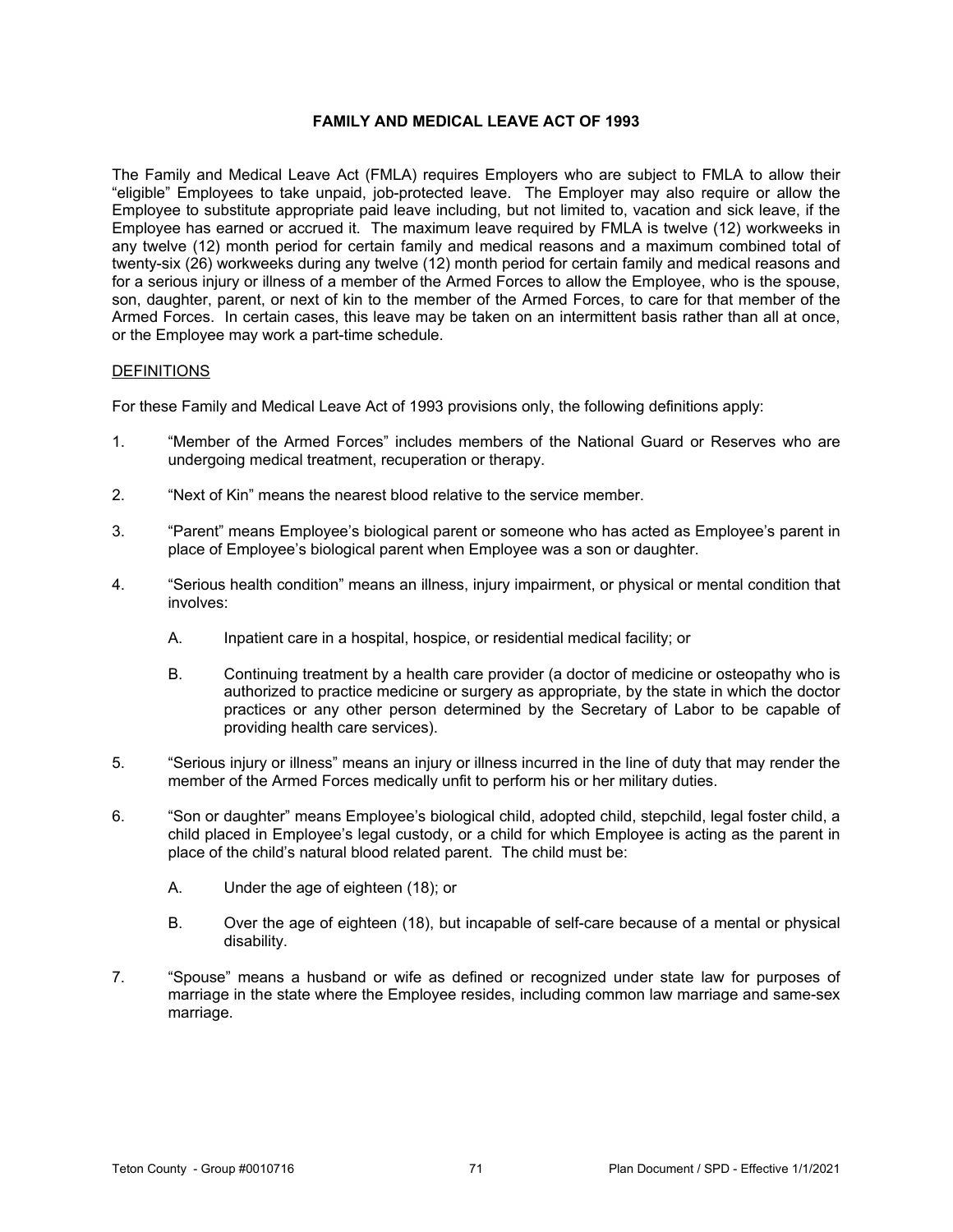# EMPLOYERS SUBJECT TO FMLA

In general, FMLA applies to any employer engaged in interstate commerce or in any industry or activity affecting interstate commerce who employs 50 or more Employees for each working day during each of 20 or more calendar work weeks in the current or preceding Calendar Year. FMLA also applies to those persons described in Section 3(d) of the Fair Labor Standards Act, 29 U.S.C. 203(d). The FMLA applies to government entities, including branches of the United States government, state governments and political subdivisions thereof.

## ELIGIBLE EMPLOYEES

Generally, an Employee is eligible for FMLA leave only if the Employee satisfies all of the following requirements as of the date on which any requested FMLA leave is to commence: (1) has been employed by the Employer for a total of at least twelve months (whether consecutive or not); (2) the Employee has worked (as defined under the Fair Labor Standards Act) at least 1,250 hours during the twelve-(12) month period immediately preceding the date the requested leave is to commence; (3) the Employee is employed in any state of the United States, the District of Columbia or any Territories or possession of the United States; and (4) at the time the leave is requested, the Employee is employed at a work site where 50 or more Employees are employed by the Employer within 75 surface miles of the work site.

### REASONS FOR TAKING LEAVE

FMLA leave must be granted (1) to care for the Employee's newborn child; (2) to care for a child Placed for Adoption or foster care with the Employee; (3) to care for the Employee's spouse, son, daughter, or parent, who has a serious health condition; (4) because the Employee's own serious health condition prevents the Employee from performing his or her job; or (5) because of a qualifying exigency, as determined by the Secretary of Labor, arising out of the fact that a spouse, son, daughter or parent of the Employee is on active duty or has been called to active duty in the Armed Forces in support of a contingency operation (i.e., a war or national emergency declared by the President or Congress).

## ADVANCE NOTICE AND MEDICAL CERTIFICATION

Ordinarily, an Employee must provide thirty (30) days advance notice when the requested leave is "foreseeable". If the leave is not foreseeable, the Employee must notify the Employer as soon as is practicable, generally within one to two working days. An employer may require medical certification to substantiate a request for leave requested due to a serious health condition. If the leave is due to the Employee's serious health condition, the Employer may require second or third opinions, at the Employer's expense, and a certification of fitness to return to work prior to allowing the Employee to return to work.

## PROTECTION OF JOB BENEFITS

For the duration of FMLA leave, the Employer must maintain the Employee's health coverage under any "group health plan" on the same conditions as coverage would have been provided if the Employee had been in Active Service during FMLA leave period. Taking FMLA leave cannot result in the loss of any employment benefit that accrued prior to the start of an Employee's leave, unless the loss would have occurred even if the Employee had been in Active Service.

#### UNLAWFUL ACTS BY EMPLOYERS

Employers cannot interfere with, restrain or deny the exercise of any right provided under the FMLA or to manipulate circumstances to avoid responsibilities under the FMLA. Employers may not discharge, or discriminate against any person who opposes any practice made unlawful by the FMLA or who may be involved in a proceeding under or relating to the FMLA.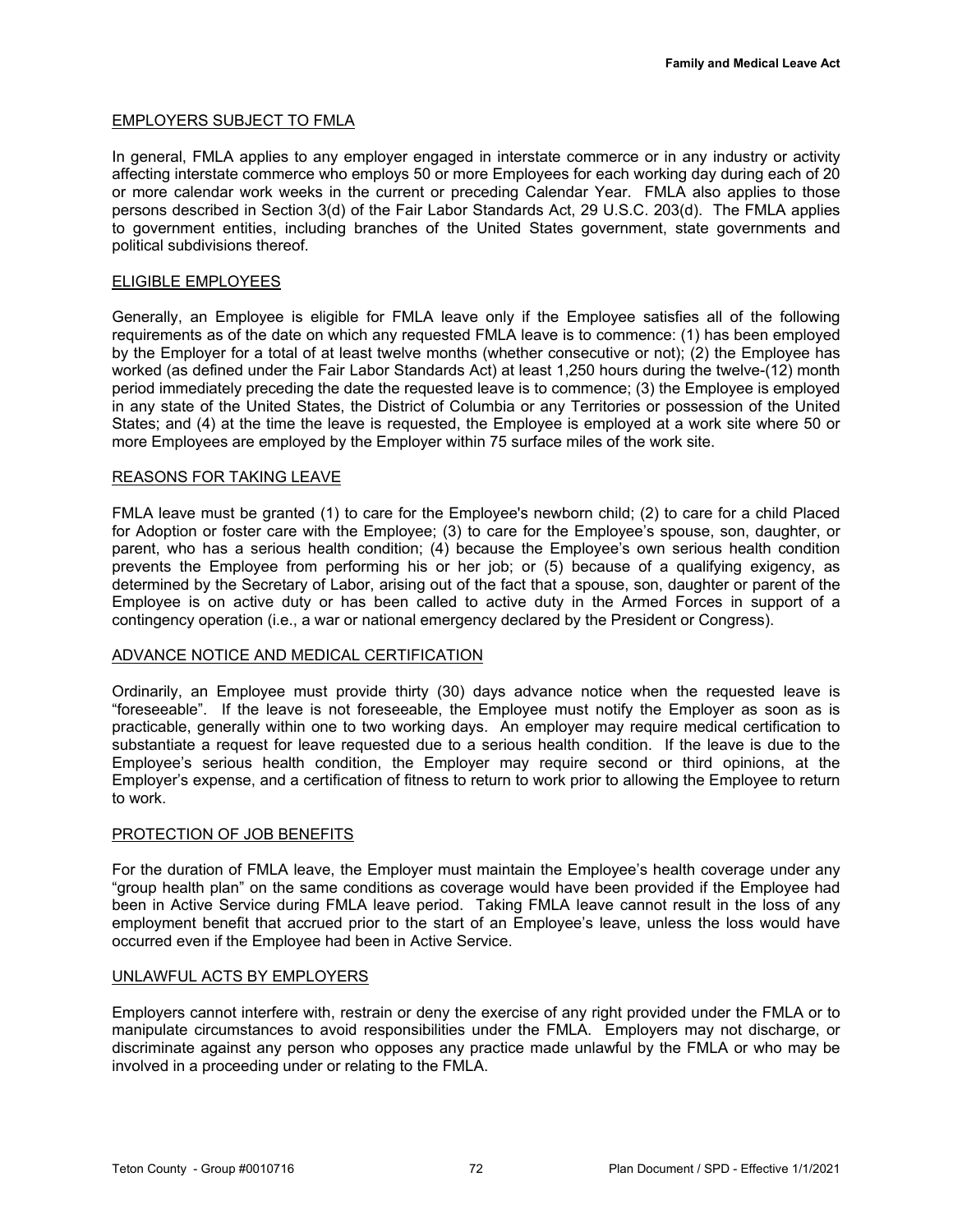## **ENFORCEMENT**

The U.S. Department of Labor is authorized to investigate and resolve complaints of FMLA violations. An eligible Employee may also bring a civil action against an employer for FMLA violations. The FMLA does not supersede any federal or state law prohibiting discrimination, and does not supersede any state or local law or collective bargaining agreement which provides greater family or medical leave rights. For additional information, contact the nearest office of Wage and Hour Division, listed in most telephone directories under U.S. Government, Department of Labor.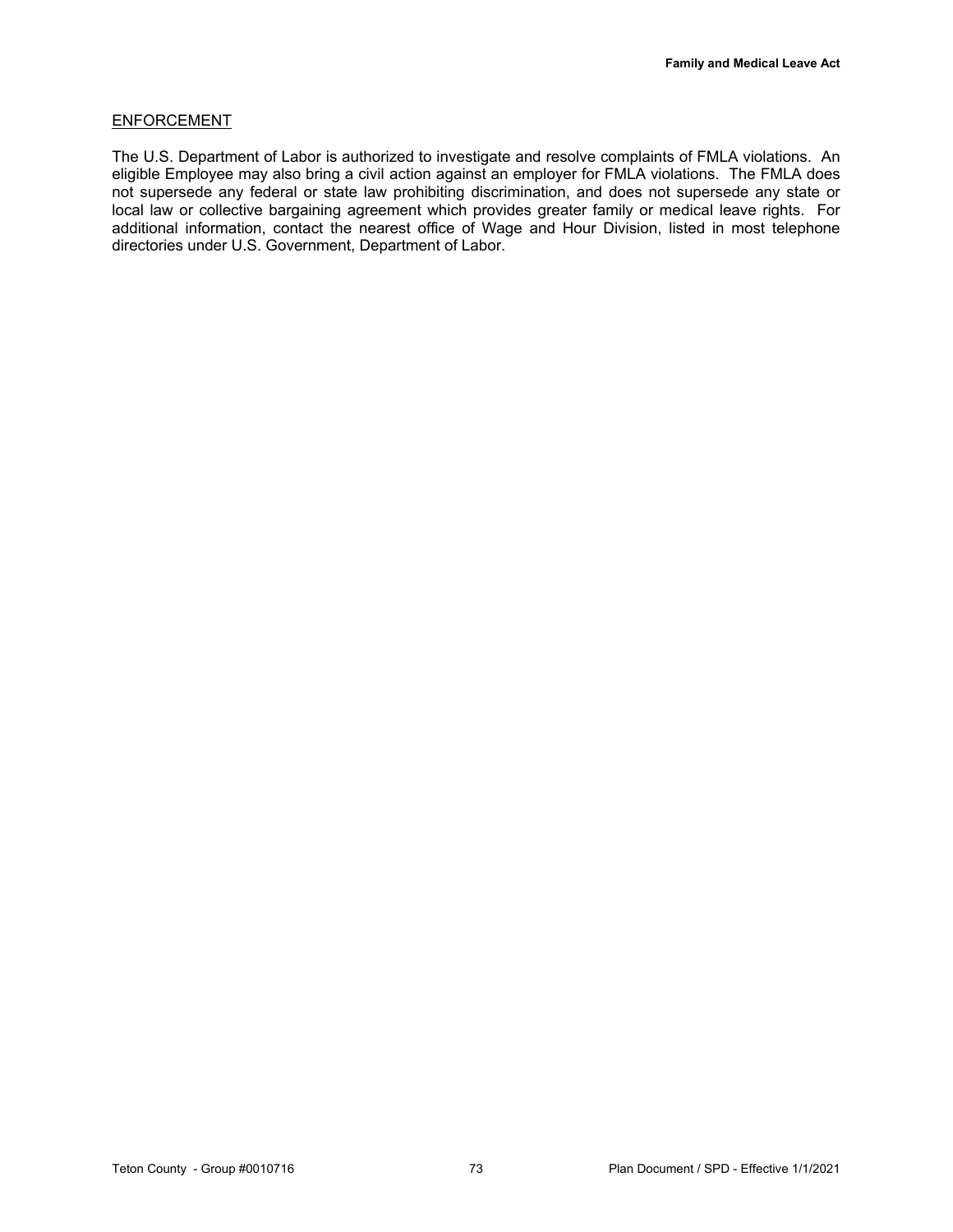# **TERMINATION OF COVERAGE**

# PARTICIPANT TERMINATION

Participant coverage will automatically terminate immediately upon the earliest of the following dates, except as provided in any Continuation of Coverage Provision:

- 1. On the last day of the month in which the Participant's employment terminates; or
- 2. On the last day of the month in which the Participant ceases to be eligible for coverage; or
- 3. The date the Plan is terminated; or
- 4. The date the County terminates the Participant's coverage; or
- 5. The date the Participant dies; or
- 6. The date the Participant enters the armed forces of any country as a full-time member, if active duty is to exceed thirty-one (31) days; or
- 7. On the last day of the month in which the Plan receives the Plan's Health Coverage Waiver Form for the Participant.
- 8. For part-time, variable hour or seasonal Employees on the last day of the Coverage Period, unless at the expiration of the Coverage Period, the Participant is otherwise eligible as the result of a subsequent Measurement Period or as a result of being re classified as a Full Time Employee.

A Participant whose Active Service ceases because of Illness or Injury or as a result of any other approved leave of absence may remain covered as an Employee in Active Service for a period of six (6) months or pursuant to the Family and Medical Leave Act. Coverage under this provision will be subject to all the provisions of FMLA if the leave is classified as FMLA leave.

A Participant whose Active Service ceases due to temporary layoff will be considered employed by the County for the purposes of his/her coverage under this Plan, and such coverage may continue until the end of the month in which the layoff began.

If a Participant's coverage is to be continued during disability, approved leave of absence or temporary layoff, the amount of his or her coverage will be the same as the Plan benefits in force for an active Employee, subject to the Plan's right to amend coverage and benefits.

## DEPENDENT TERMINATION

**Each Covered Person, whether Participant or Dependent, is responsible for notifying the Plan Administrator, within sixty (60) days after loss of Dependent status due to death, divorce, legal separation or ceasing to be an eligible Dependent child. Failure to provide this notice may result in loss of eligibility for COBRA Continuation Coverage After Termination.**

Coverage for a Dependent will automatically terminate immediately upon the earliest of the following dates, except as provided in any Continuation of Coverage Provision:

- 1. On the last day of the month in which the Dependent ceases to be an eligible Dependent as defined in the Plan; or
- 2. On the last day of the month in which the Participant's coverage terminates under the Plan; or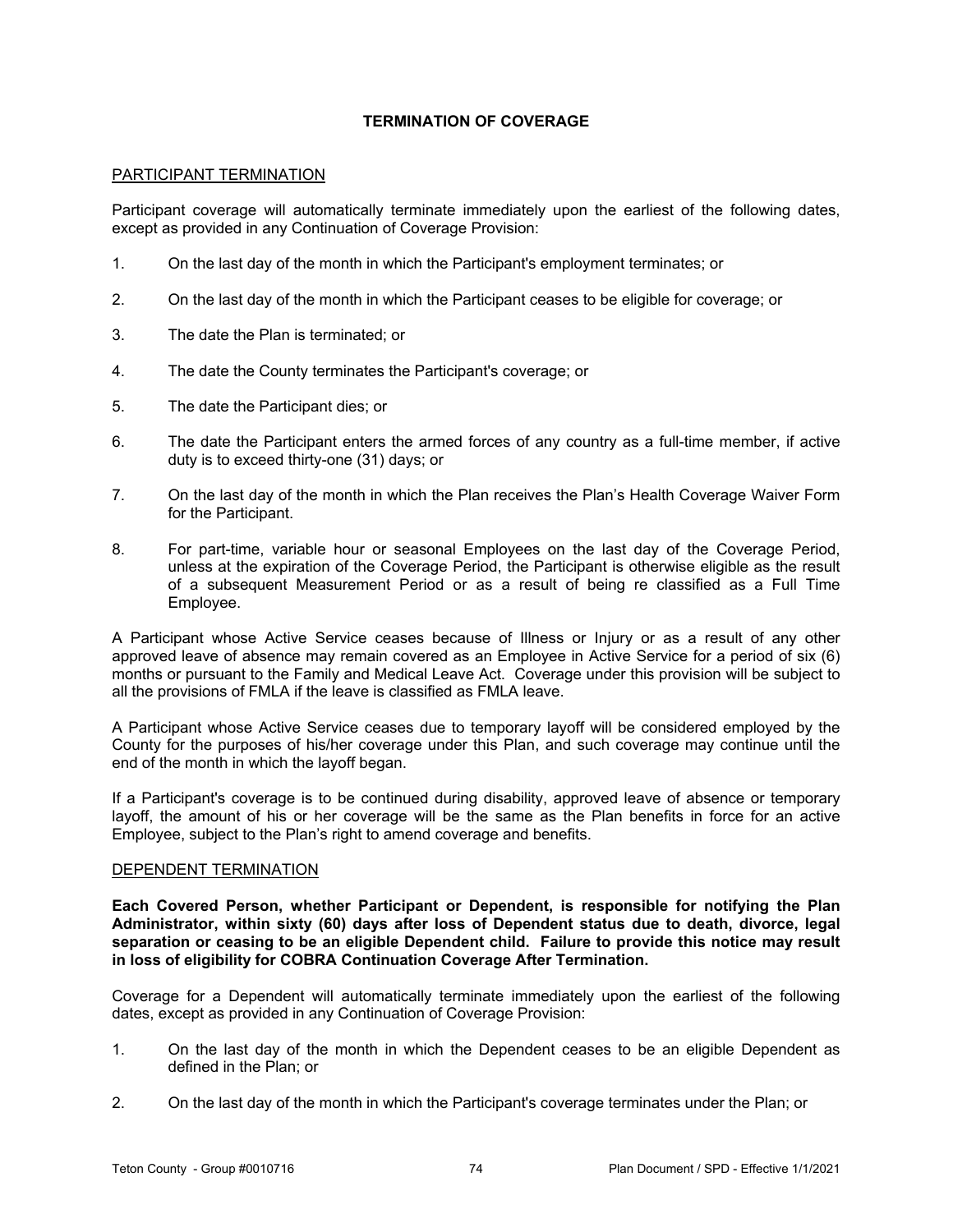- 3. On the last day of the month in which the Participant ceases to be eligible for Dependent Coverage; or
- 4. The date the Participant fails to make any required contribution for Dependent Coverage; or
- 5. The date the Plan is terminated; or
- 6. The date the County terminates the Dependent's coverage; or
- 7. On the last day of the month in which the Participant dies; or
- 8. On the last day of the month in which the Plan receives the Plan's Health Coverage Waiver Form for the Dependent whose coverage is to be terminated.

## RETIREE TERMINATION

Retiree coverage will automatically terminate immediately upon the earliest of the following dates, except as provided in any Continuation of Coverage Provision:

- 1. On the last day of the month in which the Retiree ceases to be eligible for coverage; or
- 2. The date the Retiree fails to make any required contribution for coverage; or
- 3. The date the Plan is terminated; or
- 4. The date the County terminates the Retiree's coverage; or
- 5. The date the Retiree dies; or
- 6. The date the Retiree enters the armed forces of any country as a full-time member, if active duty is to exceed thirty-one (31) days.

## REINSTATEMENT OF COVERAGE

An Employee whose coverage terminates by reason of termination of employment or reduction in hours and who again becomes eligible for coverage under the Plan within a thirteen (13) week period immediately following the date of such termination of employment or reduction in hours will become eligible for reinstatement of coverage on the date of renewed eligibility. Coverage will be reinstated for the Employee and eligible Dependents on the date of renewed eligibility, if covered on the date of termination, provided that application for such coverage is made on the Plan's enrollment form within thirty (30) days after the date of renewed eligibility.

Reinstatement of Coverage is subject to the following:

- 1. Credit will be given for prior amounts applied toward the Deductible and Out-of-Pocket Maximum for the same Benefit Period during which renewed eligibility occurs.
- 2. All prior accumulations toward annual or lifetime benefit maximums will apply.

If renewed eligibility occurs under any circumstances other than as stated in this subsection, enrollment for coverage for the Employee and his/her Dependents will be treated as if initially hired for purposes of eligibility and coverage under this Plan.

The Reinstatement of Coverage provision is not applicable to a part-time, variable hour or seasonal Employee except for any period of time that the part-time, variable hour or seasonal Employee is actually enrolled and covered during the Coverage Period.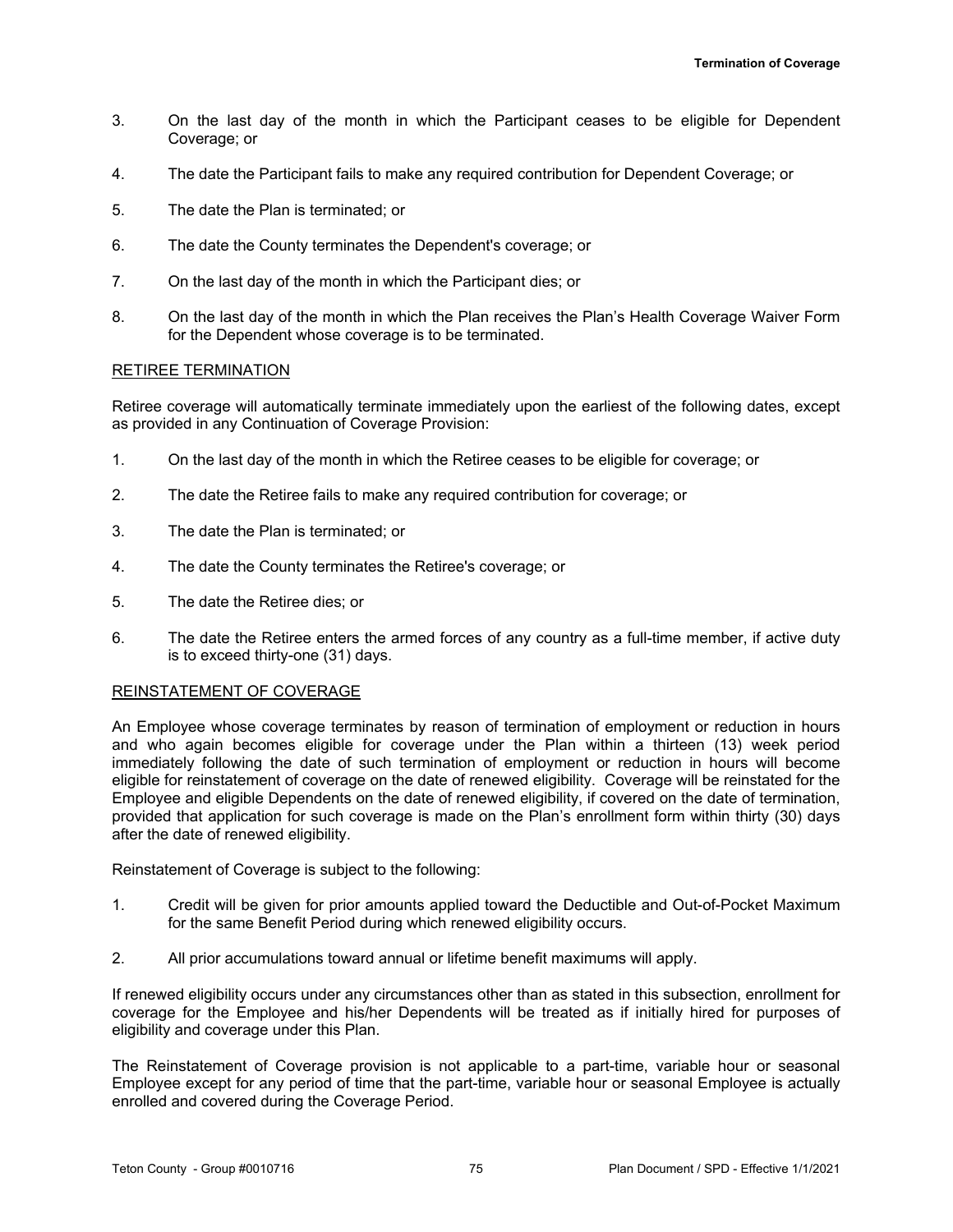## RESCISSION OF COVERAGE

Coverage for an Employee and/or Dependent may be rescinded if the Plan Administrator determines that the Employee or a Dependent engaged in fraud or intentional misrepresentation of a material fact in order to obtain coverage and/or benefits under the Plan. In such case, the Participant will receive written notice at least thirty (30) days before the coverage is rescinded.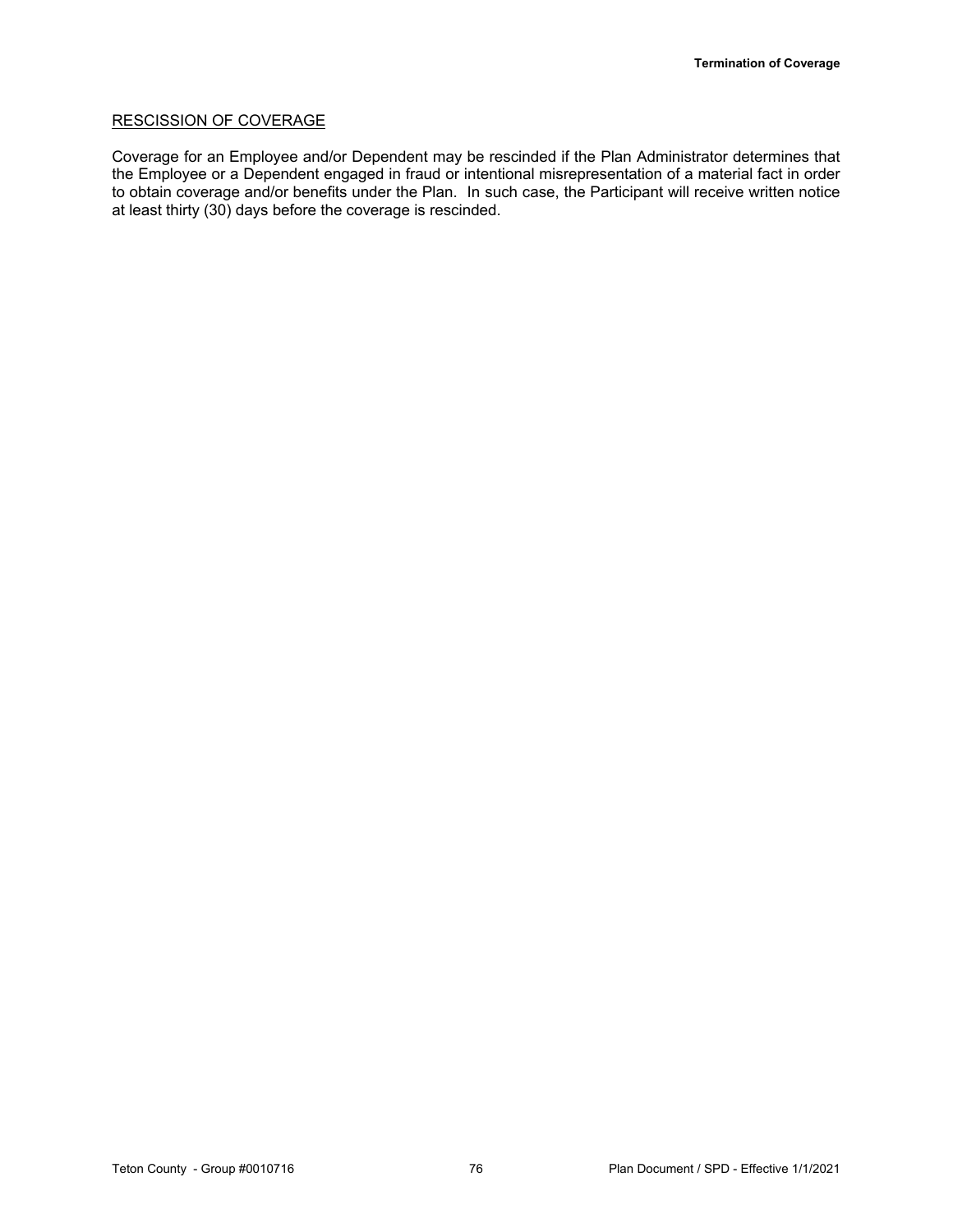# **CONTINUATION COVERAGE AFTER TERMINATION**

Under the Public Health Service Act, as amended, Employees and their enrolled Dependents may have the right to continue coverage beyond the time coverage would ordinarily have ended. The law applies to employers who normally employ twenty (20) or more Employees.

The Plan Administrator is Teton County; P.O. Box 3594, Jackson, WY 83001; (307) 733-8094. COBRA Continuation Coverage for the Plan is administered by Allegiance COBRA Services, Inc.; P.O. Box 2097; Missoula, MT 59806, (406) 721-2222; facsimile (406) 523-3131; email COBRAinquire@askallegiance.com.

COBRA Continuation Coverage is available to any Qualified Beneficiary whose coverage would otherwise terminate due to any Qualifying Event. COBRA Continuation Coverage under this provision will begin on the first day following the date coverage terminates as a result of a Qualifying Event.

- 1. Qualifying Events for Participants, for purposes of this section, are the following events, if such event results in a loss of coverage under this Plan:
	- A. The termination (other than by reason of gross misconduct) of the Participant's employment.
	- B. The reduction in hours of the Participant's employment.
- 2. Qualifying Events for covered Dependents, for purposes of this section are the following events, if such event results in a loss of coverage under this Plan:
	- A. Death of the Participant or Retiree.
	- B. Termination of the Participant's employment.
	- C. Reduction in hours of the Participant's employment.
	- D. The divorce or legal separation of the Participant or Retiree from his or her spouse.
	- E. A covered Dependent child ceases to be a Dependent as defined by the Plan.

## NOTIFICATION RESPONSIBILITIES

The Covered Person must notify the Employer of the following Qualifying Events within sixty (60) days after the date the event occurs. The Employer must notify the Plan Administrator of any of the following:

- 1. Death of the Participant or Retiree.
- 2. The divorce or legal separation of the Participant or Retiree from his or her spouse.
- 3. A covered Dependent child ceases to be a Dependent as defined by the Plan.

The Employer must notify the Plan Administrator of the following Qualifying Events within thirty (30) days after the date of the event occurs:

- 1. Termination (other than by reason of gross misconduct) of the Participant's employment.
- 2. Reduction in hours of the Participant's employment.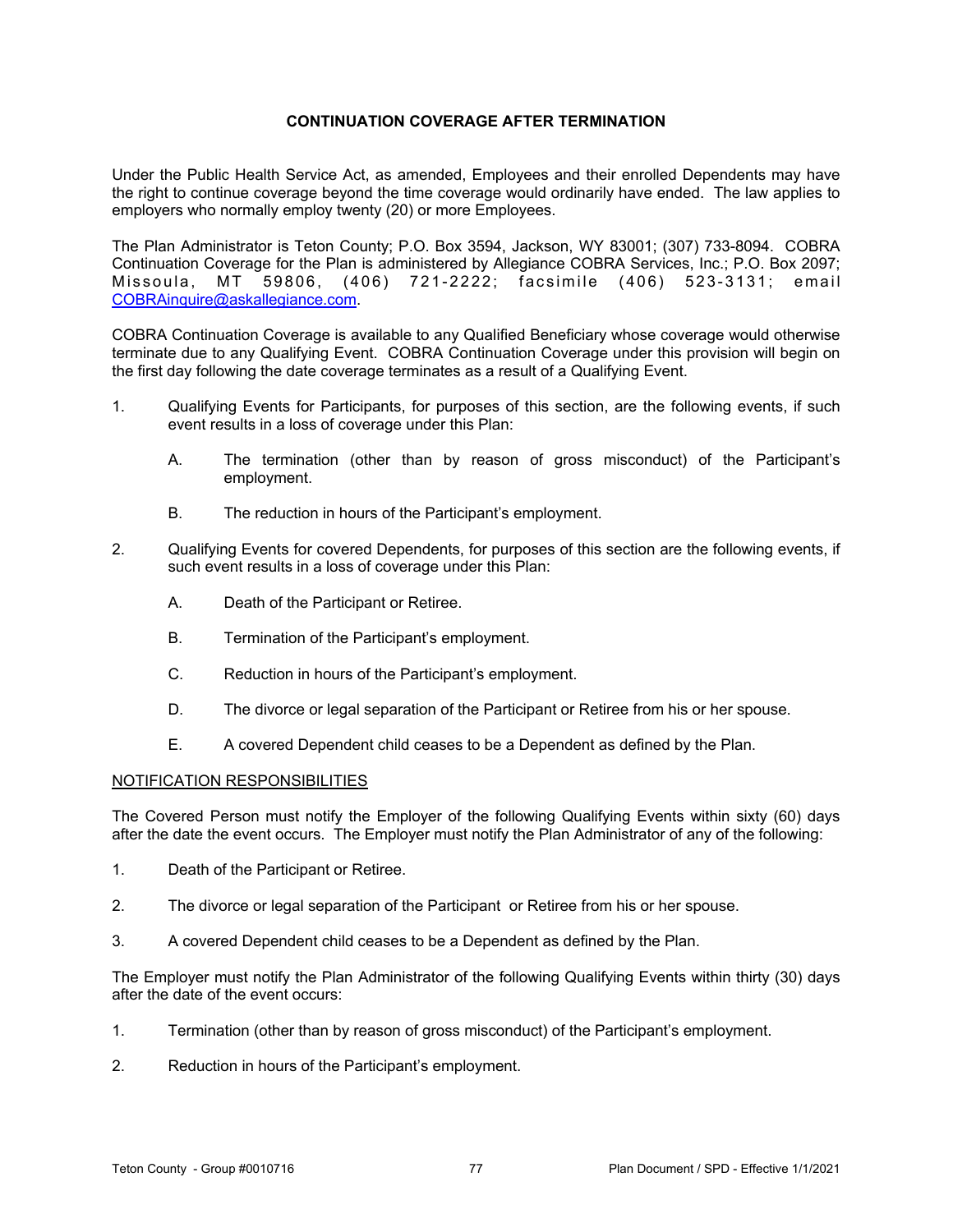# ELECTION OF COVERAGE

When the Plan Administrator is notified of a Qualifying Event, the Plan Administrator will notify the Qualified Beneficiary of the right to elect continuation of coverage. Notice of the right to COBRA Continuation Coverage will be sent by the Plan no later than fourteen (14) days after the Plan Administrator is notified of the Qualifying Event.

A Qualified Beneficiary has sixty (60) days from the date coverage would otherwise be lost or sixty (60) days from the date of notification from the Plan Administrator, whichever is later, to notify the Plan Administrator that he or she elects to continue coverage under the Plan. Failure to elect continuation within that period will cause coverage to end.

## MONTHLY PREMIUM PAYMENTS

A Qualified Beneficiary is responsible for the full cost of continuation coverage. Monthly premium for continuation of coverage must be paid in advance to the Plan Administrator. The premium required under the provisions of COBRA is as follows:

- 1. For a Qualified Beneficiary: The premium is the same as applicable to any other similarly situated non-COBRA Participant plus an additional administrative expense of up to a maximum of two percent (2%).
- 2. Social Security Disability: For a Qualified Beneficiary continuing coverage beyond eighteen (18) months due to a documented finding of disability by the Social Security Administration within 60 days after becoming covered under COBRA, the premium may be up to a maximum of 150% of the premium applicable to any other similarly situated non-COBRA Participant.
- 3. For a Qualified Beneficiary with a qualifying Social Security Disability who experiences a second Qualifying Event:
	- A. If another Qualifying Event occurs during the initial eighteen (18) months of COBRA coverage, such as a death, divorce or legal separation, the monthly fee for qualified disabled person may be up to a maximum of one hundred and two percent (102%) of the applicable premium.
	- B. If the second Qualifying Event occurs during the nineteenth (19<sup>th</sup>) through the twenty-ninth  $(29<sup>th</sup>)$  month (the Disability Extension Period), the premium for a Qualified Beneficiary may be up to a maximum of one hundred fifty percent (150%) of the applicable premium.

Payment of claims while covered under this COBRA Continuation Coverage Provision will be contingent upon the receipt by the Employer of the applicable monthly premium for such coverage. The monthly premium for continuation coverage under this provision is due the first of the month for each month of coverage. A grace period of thirty (30) days from the first of the month will be allowed for payment. Payment will be made in a manner prescribed by the Employer.

# DISABILITY EXTENSION OF 18-MONTH PERIOD OF CONTINUATION COVERAGE

If the Qualified Beneficiary who is covered under the Plan is determined by the Social Security Administration to be disabled at any time before the qualifying event or within sixty (60) days after the qualifying event, and the Plan Administrator is notified in a timely fashion, the Qualified Beneficiary covered under the Plan can receive up to an additional 11 months of COBRA Continuation Coverage, for a total maximum of 29 months. The Plan Administrator must be provided with a copy of the Social Security Administration's disability determination letter within sixty (60) days after the date of the determination and before the end of the original 18-month period of COBRA Continuation Coverage. This notice should be sent to: Allegiance COBRA Services, Inc.; P.O. Box 2097; Missoula, MT 59806; facsimile (406) 523-3131; email COBRAinquire@askallegiance.com.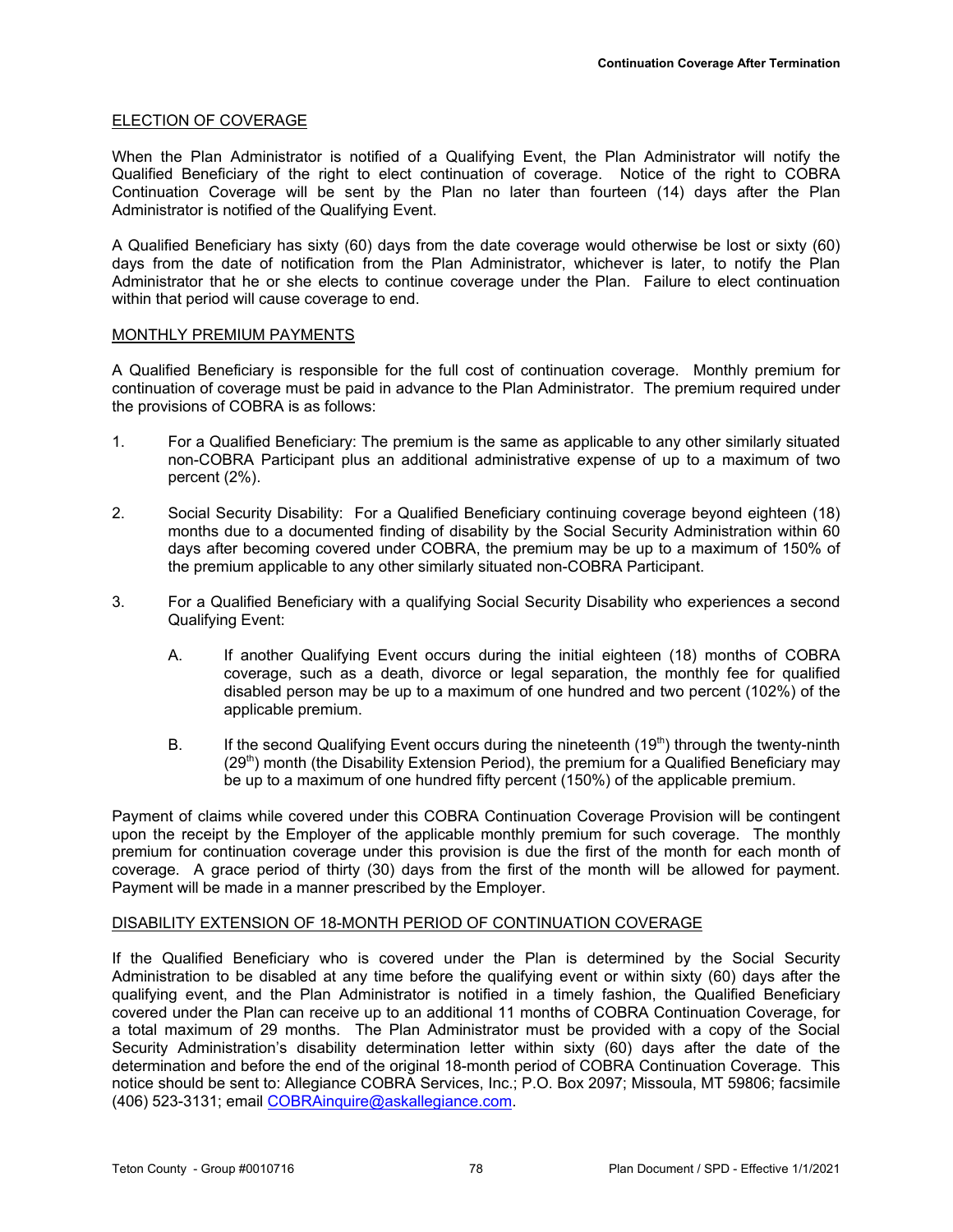# SECOND QUALIFYING EVENT EXTENSION OF 18-MONTH PERIOD OF CONTINUATION COVERAGE

If another qualifying event occurs while receiving COBRA Continuation Coverage, the spouse and Dependent children of the Employee can get additional months of COBRA Continuation Coverage, up to a maximum of thirty-six (36) months. This extension is available to the spouse and Dependent children if the former Employee dies or becomes divorced or legally separated. The extension is also available to a Dependent child when that child stops being eligible under the Plan as a Dependent child. **In all of these cases, the Plan Administrator must be notified of the second qualifying event within sixty (60) days of the second qualifying event. This notice must be sent to: Allegiance COBRA Services, Inc.; P.O. Box 2097; Missoula, MT 59806; facsimile (406) 523-3131; email COBRAinquire@askallegiance.com. Failure to provide notice within the time required will result in loss of eligibility for COBRA Continuation Coverage.**

# MEDICARE ENROLLMENT EXTENSION OF 18-MONTH PERIOD OF CONTINUATION COVERAGE

The Dependents of a former Employee are eligible to elect COBRA Continuation Coverage if they lose coverage as a result of the former Employee's enrollment in Part A, Part B or Part D of Medicare, whichever occurs earlier.

When the former Employee enrolls in Medicare before the Qualifying Event of termination, or reduction in hours, of employment occurs, the maximum period for COBRA Continuation Coverage for the spouse and Dependent children ends on the later of:

- 1. Eighteen (18) months after the Qualifying Event of termination of employment or reduction in hours of employment; or
- 2. Thirty-six (36) months after the former Employee's enrollment in Medicare.

When the former Employee enrolls in Medicare after the Qualifying Event of termination, or reduction in hours, of employment, the maximum period for COBRA Continuation Coverage for the spouse and Dependent children ends eighteen (18) months after the Qualifying Event, unless a second Qualifying Event, as described above occurs within that eighteen (18) month period.

## WHEN COBRA CONTINUATION COVERAGE ENDS

COBRA Continuation Coverage and any coverage under the Plan that has been elected with respect to any Qualified Beneficiary will cease on the earliest of the following:

- 1. On the date the Qualified Beneficiary becomes covered under another group health plan or health insurance.
- 2. On the date, after the date of election for COBRA Continuation Coverage, that the Qualified Beneficiary becomes enrolled in Medicare (either Part A, Part B or Part D).
- 3. On the first date that timely payment of any premium required under the Plan with respect to COBRA Continuation Coverage for a Qualified Beneficiary is not made to the Plan Administrator.
- 4. On the date the Employer ceases to provide any group health plan coverage to any Employee.
- 5. On the date of receipt of written notice that the Qualified Beneficiary wishes to terminate COBRA Continuation Coverage.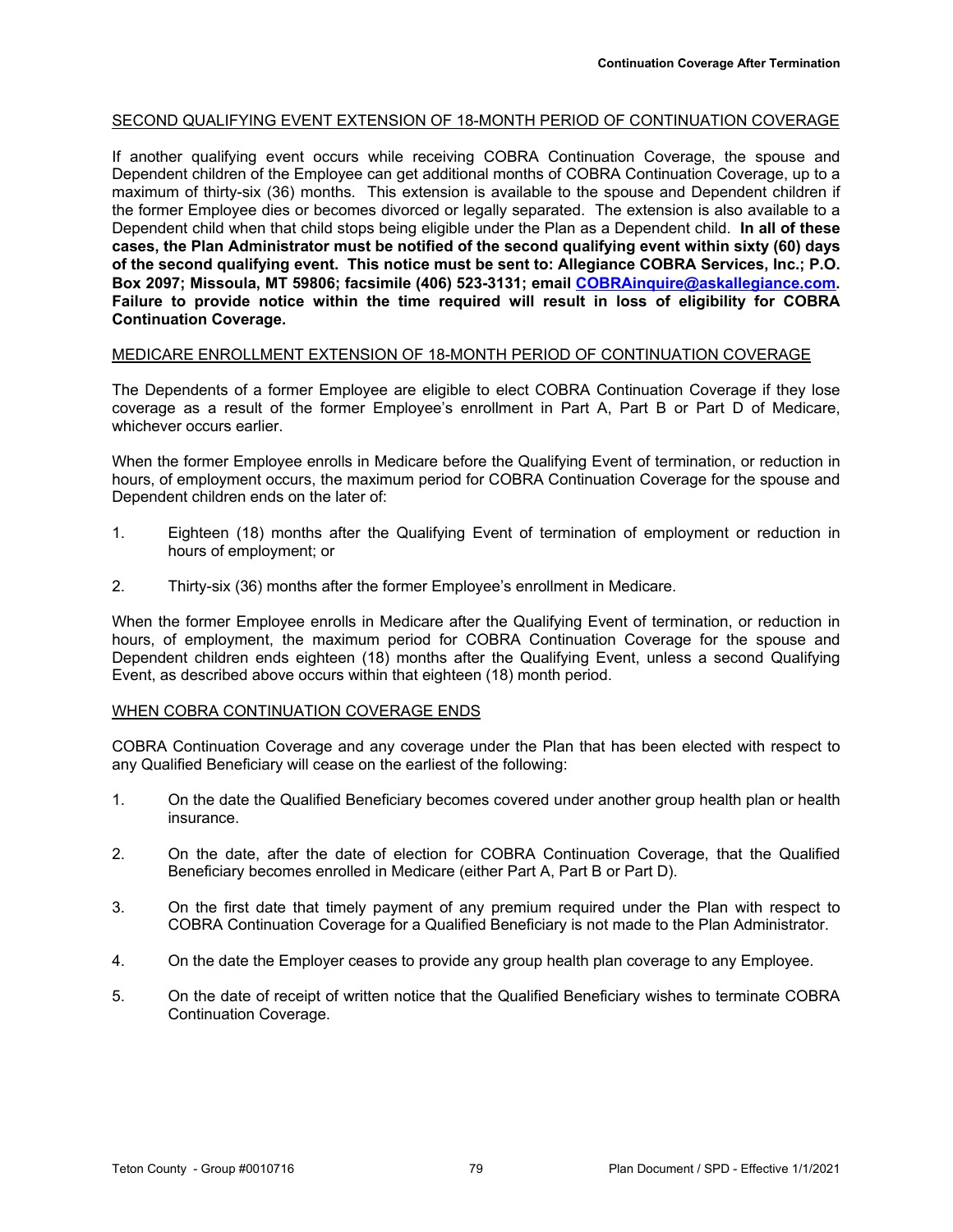- 6. On the date that the maximum coverage period for COBRA Continuation Coverage ends, as follows:
	- A. Eighteen (18) months for a former Employee who is a Qualified Beneficiary as a result of termination, or reduction in hours, of employment.
	- B. Eighteen (18) months for a Dependent who is a Qualified Beneficiary unless a second Qualifying Event occurs within that eighteen month period entitling that Dependent to an additional eighteen (18) months.
	- C. For the Dependent who is a Qualified Beneficiary as a result of termination, or reduction in hours, of employment of the former Employee if that former Employee enrolled in Medicare before termination, or reduction in hours, of employment, the later of eighteen (18) months from the Qualifying Event, or thirty-six (36) months following the date of enrollment in Medicare.
	- D. On the first day of the month beginning thirty (30) days after a Qualified Beneficiary is determined to be no longer disabled by the Social Security Administration if the Qualified Beneficiary was found to be disabled on or within the first sixty (60) days of the date of the Qualifying Event and has received at least eighteen (18) months of COBRA Continuation Coverage. COBRA Continuation Coverage will also terminate on such date for all Dependents who are Qualified Beneficiaries as a result of the Qualifying Event unless that Dependent is entitled to a longer period of COBRA Continuation Coverage without regard to disability.
	- E. Twenty-nine (29) months for any Qualified Beneficiary if a Disability Extension Period of COBRA Continuation Coverage has been granted for such Qualified Beneficiary.
	- F. Thirty-six (36) months for all other Qualified Beneficiaries.
- 7. On the same basis that the Plan can terminate for cause the coverage of a similarly situated non-COBRA Participant.

# OPTIONS OTHER THAN COBRA CONTINUATION COVERAGE

Instead of enrolling in COBRA Continuation Coverage, there may be other coverage options for Employees and their enrolled Dependents through the Health Insurance Marketplace, Medicaid or other group health plan coverage options (such as a spouse's plan) through what is called a "special enrollment period". Some of these options may cost less than COBRA Continuation Coverage. For more information visit www.HealthCare.gov.

In general for a person who is still employed, if enrollment in Medicare Part A or Part B is not made when first eligible, after the Medicare initial enrollment period, there is an 8-month special enrollment period to sign up for Medicare Part A or Part B, beginning on the earlier of:

- 1. The month after employment ends; or
- 2. The month after group health plan coverage based on current employment ends.

A Covered Person who elects COBRA Continuation Coverage instead of enrolling in Medicare may result in a significant surcharge by Medicare for late enrollment in Part B and there may be a gap in coverage if enrolling for Part B at a later time. If a Covered Person elects COBRA Continuation Coverage and later enrolls for Medicare Part A or Part B before the COBRA Continuation Coverage ends, the Plan may terminate COBRA Continuation Coverage for this individual. However, if Medicare Part A and Part B is effective on or before the date of the COBRA election, COBRA Continuation coverage may not be discontinued on account of Medicare entitlement, even if enrollment is made in the other part of Medicare after the date of the election of COBRA Continuation Coverage.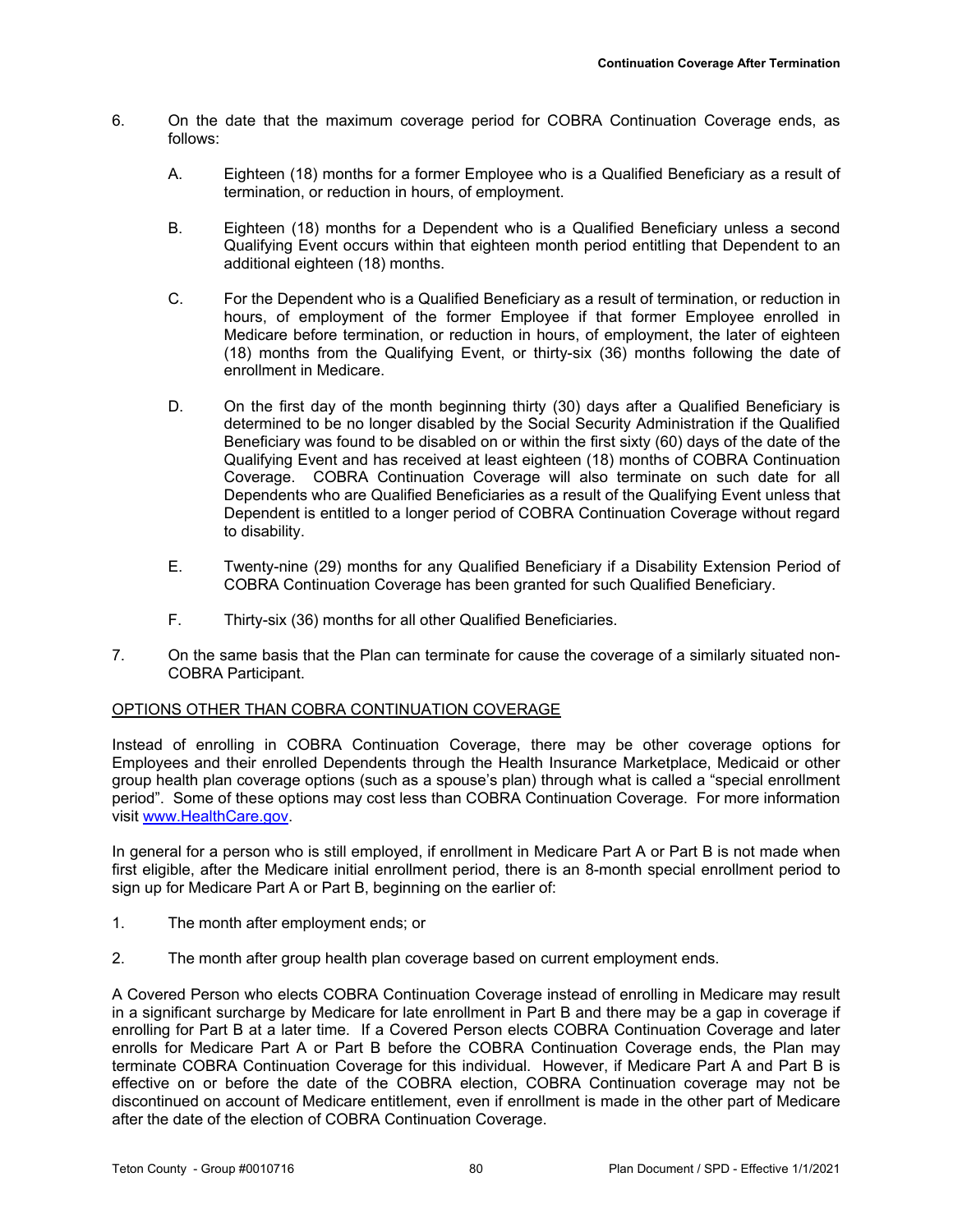If enrolling in both COBRA Continuation Coverage and Medicare, Medicare will generally pay first (primary payer) and COBRA Continuation Coverage will pay second (secondary payer). Certain plans may pay as if secondary to Medicare, even if not enrolled in Medicare.

For more information visit https://www.medicare.gov/medicare-and-you.

## QUESTIONS

Any questions about COBRA Continuation Coverage should be directed to Allegiance COBRA Services, Inc. or contact the nearest Regional or District Office of the U.S. Department of Labor's Employee Benefits Security Administration (EBSA). Addresses and phone numbers of Regional and District EBSA Offices are available through EBSA's website at www.dol.gov/ebsa. For more information about the Marketplace visit www.HealthCare.gov.

### INFORM THE PLAN OF ADDRESS CHANGES

**In order to protect the Employee's family's rights, the Employee should keep the Plan Administrator informed of any changes in the addresses of family members.** The Employee should also keep a copy, for his/her records, of any notices sent to the Plan Administrator.

## HSA DEDUCTIBLE ALLOCATION FOR HIGH DEDUCTIBLE HEALTH PLAN

In the event of any COBRA Qualifying event which causes a change in coverage from Family Deductible to individual Deductible, all amounts that have accrued to the Family Deductible up to the time of the COBRA Qualifying Event will be apportioned to the Covered Person who incurred the Eligible Expense and applied to the applicable new Deductible, either Family or individual Deductible, that results from the COBRA Qualifying Event. Some examples where this change may occur include, but are not limited to, death of the Employee, divorce from the Employee, or a Dependent child becoming ineligible. No COBRA person shall receive any credit for Deductible that exceeds the actual Eligible Expenses Incurred by that person.

**Participants who are sixty-five (65) years of age or older and choose to enroll for Medicare Part A or Part B will lose the ability to contribute to the HSA or receive HSA contributions from the County.**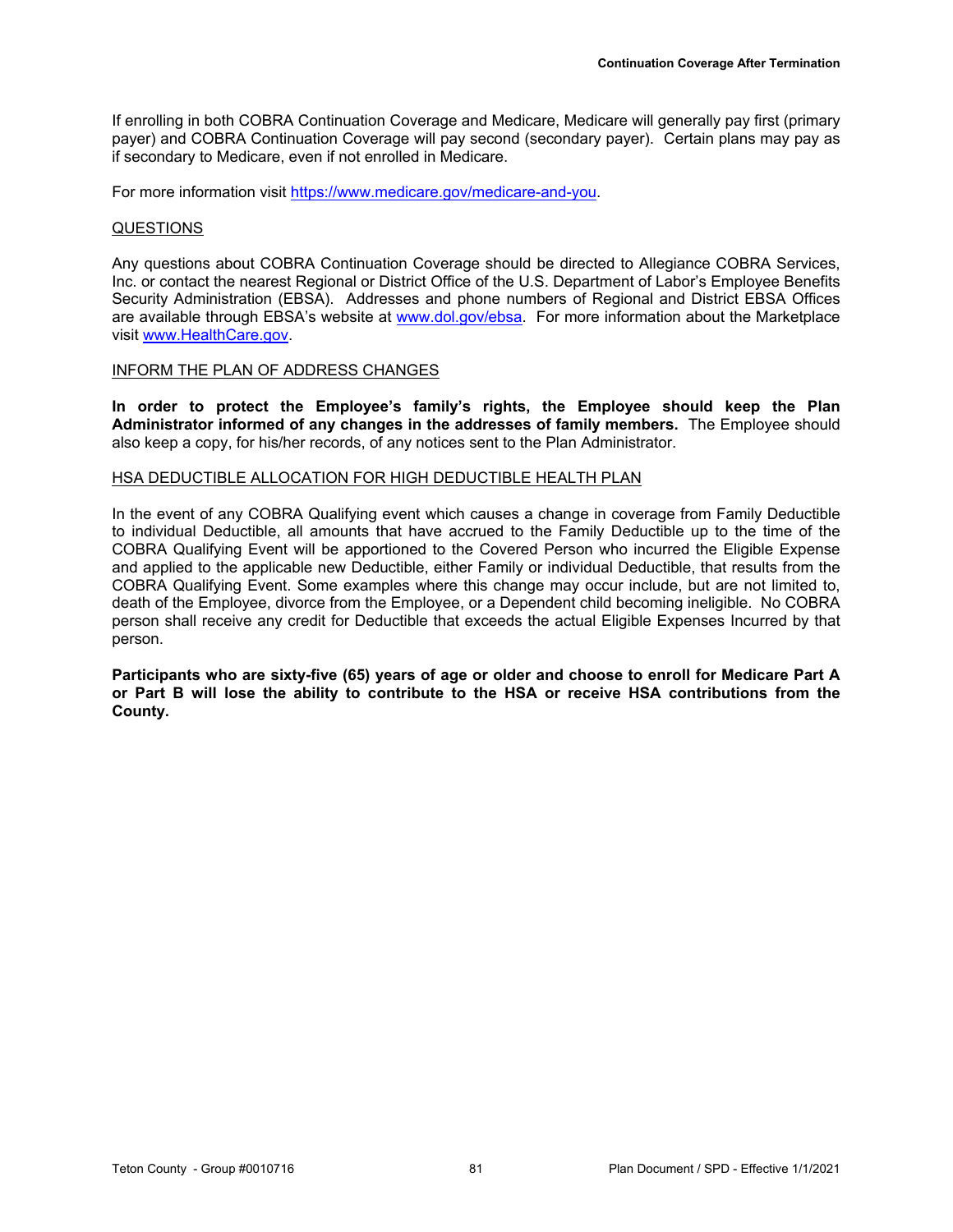# **COVERAGE FOR A MILITARY RESERVIST**

To the extent required by the Uniform Services Employment and Reemployment Rights Act (USERRA), the following provisions will apply:

- 1. If a Participant is absent from employment with Employer by reason of service in the uniformed services, the Participant may elect to continue coverage under this Plan for himself or herself and his or her eligible Dependents as provided in this subsection. The maximum period of coverage under such an election will be the lesser of:
	- A. The twenty-four (24) month period beginning on the date on which the Participant's absence begins; or
	- B. The period beginning on the date on which the Participant's absence begins and ending on the day after the date on which the Participant fails to apply for or return to a position of employment, as required by USERRA.
- 2. A Participant who elects to continue Plan coverage under this Section may be required to pay not more than one hundred two percent (102%) of the full premium under the Plan (determined in the same manner as the applicable premium under Section 4980B(f)(4) of the Internal Revenue Code of 1986) associated with such coverage for the Employer's other Employees, except that in the case of a person who performs service in the uniformed services for less than thirty-one (31) days, such person may not be required to pay more than the regular Employee share, if any, for such coverage.
- 3. In the case of a Participant whose coverage under the Plan is terminated by reason of service in the uniformed services, an exclusion or Waiting Period may not be imposed in connection with the reinstatement of such coverage upon reemployment if an exclusion or Waiting Period would not have been imposed under the Plan had coverage of such person by the Plan not been terminated as a result of such service. This paragraph applies to the Employee who notifies the Employer of his or her intent to return to employment in a timely manner as defined by USERRA, and is reemployed and to any Dependent who is covered by the Plan by reason of the reinstatement of the coverage of such Employee. **This provision will not apply to the coverage of any Illness or Injury determined by the Secretary of Veterans Affairs to have been caused by or aggravated during, performance of service in the uniformed services.**
- 4. The requirements of this section shall not supersede any anti discrimination in coverage requirement promulgated by TriCare or Champus/VA related to eligibility for those coverages.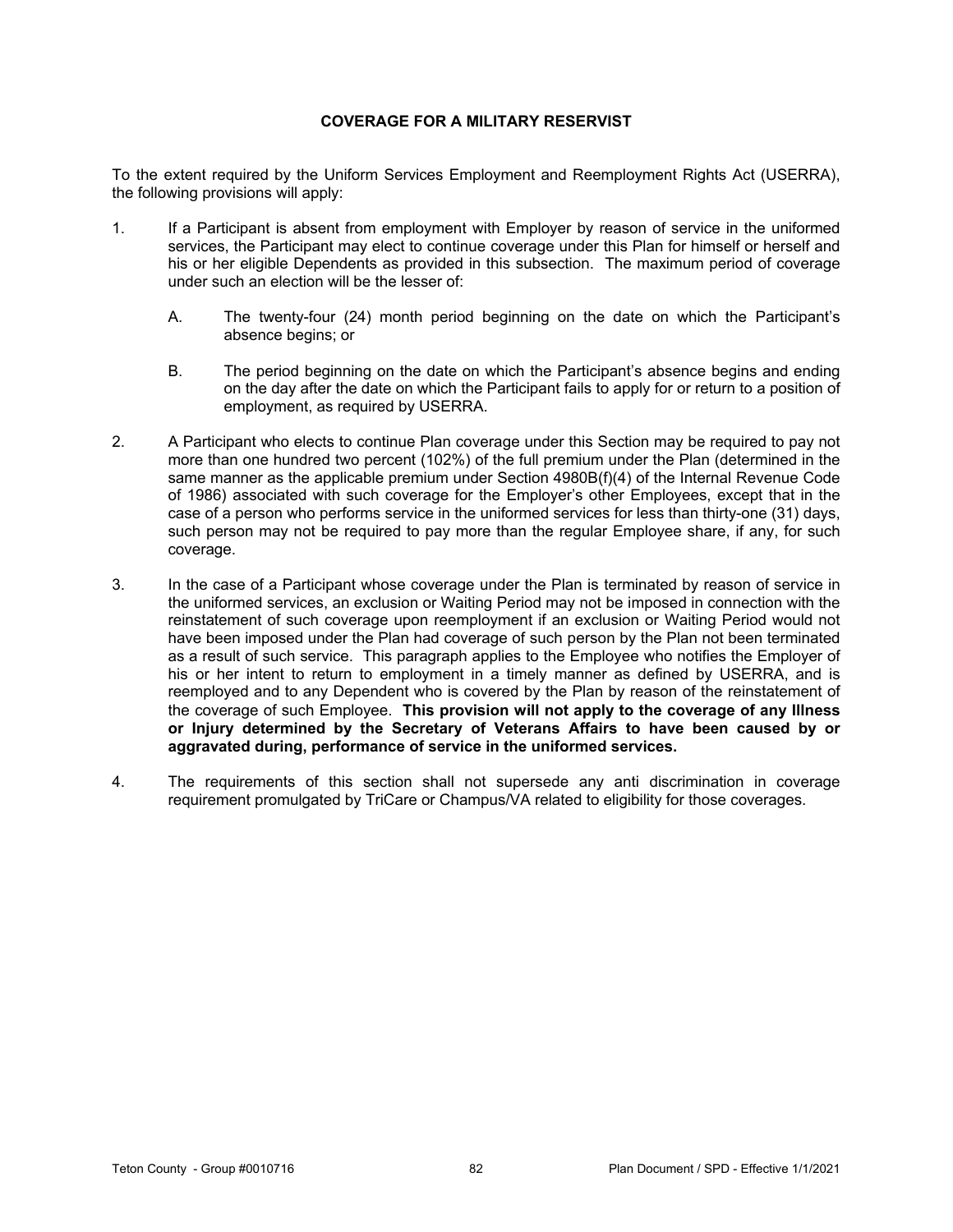# **FRAUD AND ABUSE**

THIS PLAN IS SUBJECT TO FEDERAL LAW WHICH PERMITS CRIMINAL PENALTIES FOR FRAUDULENT ACTS COMMITTED AGAINST THE PLAN. STATE LAW MAY ALSO APPLY.

Anyone who knowingly defrauds or tries to defraud the Plan, or obtains Plan funds through false statements or fraudulent schemes, may be subject to criminal prosecution and penalties. The following may be considered fraudulent:

- 1. Falsifying eligibility criteria for a Dependent;
- 2. Falsifying or withholding medical history or information required to calculate benefits;
- 3. Falsifying or altering documents to get coverage or benefits;
- 4. Permitting a person not otherwise eligible for coverage to use a Plan ID card to get Plan benefits; or
- 5. Submitting a fraudulent claim or making untruthful statements to the Plan to get reimbursement from the Plan for services that may or may not have been provided to a Covered Person.

The Plan Administrator, in its sole discretion, may take additional action against the Participant or Covered Person including, but not limited to, terminating the Participant or Covered Person's coverage under the Plan.

### MISSTATEMENT OF AGE

If the Covered Person's age was misstated on an enrollment form or claim, the Covered Person's eligibility or amount of benefits, or both, will be adjusted to reflect the Covered Person's true age. If the Covered Person was not eligible for coverage under the Plan or for the amount of benefits received, the Plan has a right to recover any benefits paid by the Plan. A misstatement of age will not continue coverage that was otherwise properly terminated or terminate coverage that is otherwise validly in force.

#### MISREPRESENTATION OF ELIGIBILITY

If a Participant misrepresents a Dependent's marital status, age, Dependent child relationship or other eligibility criteria to get coverage for that Dependent, when he or she would not otherwise be eligible, coverage for that Dependent will terminate as though never effective.

#### MISUSE OF IDENTIFICATION CARD

If a Covered Person permits any person who is not otherwise eligible as a Covered Person to use an ID card, the Plan Sponsor may, at the Plan Sponsor's sole discretion, terminate the Covered Person's coverage.

### REIMBURSEMENT TO PLAN

Payment of benefits by the Plan for any person who was not otherwise eligible for coverage under this Plan but for whom benefits were paid based upon fraud as defined in this section must be reimbursed to the Plan by the Participant. Failure to reimburse the Plan upon request may result in an interruption or a loss of benefits by the Participant and Dependents.

### RESCISSION OF COVERAGE

Coverage for an Employee and/or Dependent may be rescinded if the Plan Administrator determines that the Employee or a Dependent engaged in fraud or intentional misrepresentation of a material fact in order to obtain coverage and/or benefits under the Plan. In such case, the Participant will receive written notice at least thirty (30) days before the coverage is rescinded.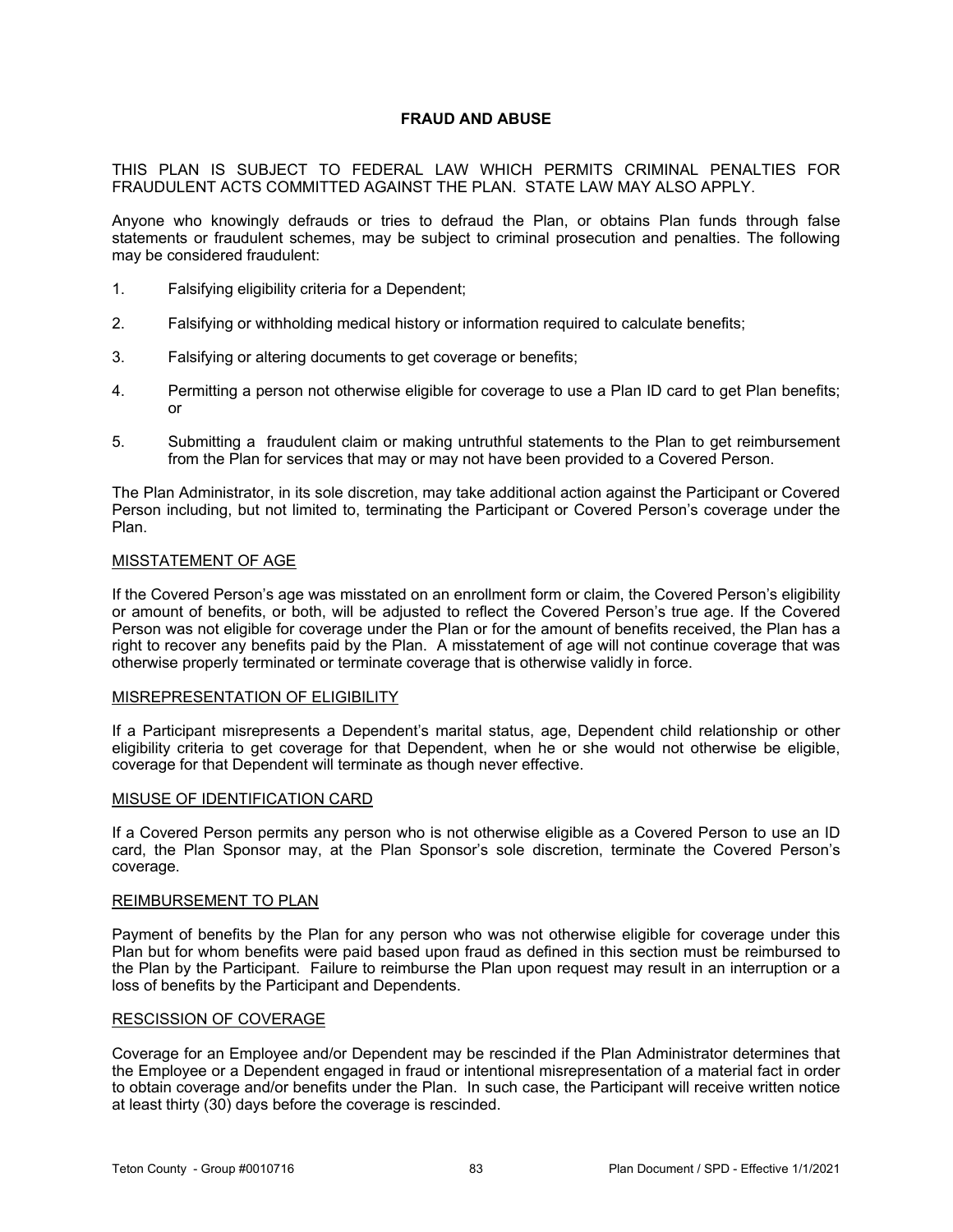## **RECOVERY/REIMBURSEMENT/SUBROGATION**

By enrollment in this Plan, Covered Persons agree to the provisions of this section as a condition precedent to receiving benefits under this Plan. Failure of a Covered Person to comply with the requirements of this section may result in the Plan pending the payment of benefits.

### RIGHT TO RECOVER BENEFITS PAID IN ERROR

If the Plan makes a payment in error to or on behalf of a Covered Person or an assignee of a Covered Person to which that Covered Person is not entitled, or if the Plan pays a claim that is not covered, the Plan has the right to recover the payment from the person paid or anyone else who benefitted from the payment. The Plan can deduct the amount paid from the Covered Person's future benefits, or from the benefits for any covered Family member even if the erroneous payment was not made on that Family member's behalf.

Payment of benefits by the Plan for Participants' spouses, ex-spouses, or children, who are not eligible for coverage under this Plan, but for whom benefits were paid based upon inaccurate, false information provided by, or information omitted by, the Employee will be reimbursed to the Plan by the Employee. The Employee's failure to reimburse the Plan after demand is made, may result in an interruption in or loss of benefits to the Employee, and could be reported to the appropriate governmental authorities for investigation of criminal fraud.

The Plan may recover such amount by any appropriate method that the Plan Administrator, in its sole discretion, will determine.

The provisions of this section apply to any Physician or Licensed Health Care Provider who receives an assignment of benefits or payment of benefits under this Plan. If a Physician or Licensed Health Care Provider fails to refund a payment of benefits, the Plan may refuse to recognize future assignments of benefits to that provider.

#### REIMBURSEMENT

The Plan's right to Reimbursement is separate from and in addition to the Plan's right of Subrogation. If the Plan pays benefits for medical expenses on a Covered Person's behalf, and another party was responsible or liable for payment of those medical expenses, the Plan has a right to be reimbursed by the Covered Person for the amounts the Plan paid.

Accordingly, if a Covered Person, or anyone on his or her behalf, settles, is reimbursed or recovers money from any person, corporation, entity, liability coverage, no-fault coverage, uninsured coverage, underinsured coverage, or other insurance policies or funds for any accident, Injury, condition or Illness for which benefits were provided by the Plan, the Covered Person agrees to hold the money received in trust for the benefit of the Plan. The Covered Person agrees to reimburse the Plan, in first priority, from any money recovered from a liable third party, for the amount of all money paid by the Plan to the Covered Person or on his or her behalf or that will be paid as a result of said accident, Injury, condition or Illness. Reimbursement to the Plan will be paid first, in its entirety, even if the Covered Person is not paid for all of his or her claim for damages and regardless of whether the settlement, judgment or payment he or she receives is for or specifically designates the recovery, or a portion thereof, as including health care, medical, disability or other expenses or damages.

#### **SUBROGATION**

The Plan's right to Subrogation is separate from and in addition to the Plan's right to Reimbursement. Subrogation is the right of the Plan to exercise the Covered Person's rights and remedies in order to recover from any third party who is liable to the Covered Person for a loss or benefits paid by the Plan. The Plan may proceed through litigation or settlement in the name of the Covered Person, with or without his or her consent, to recover benefits paid under the Plan.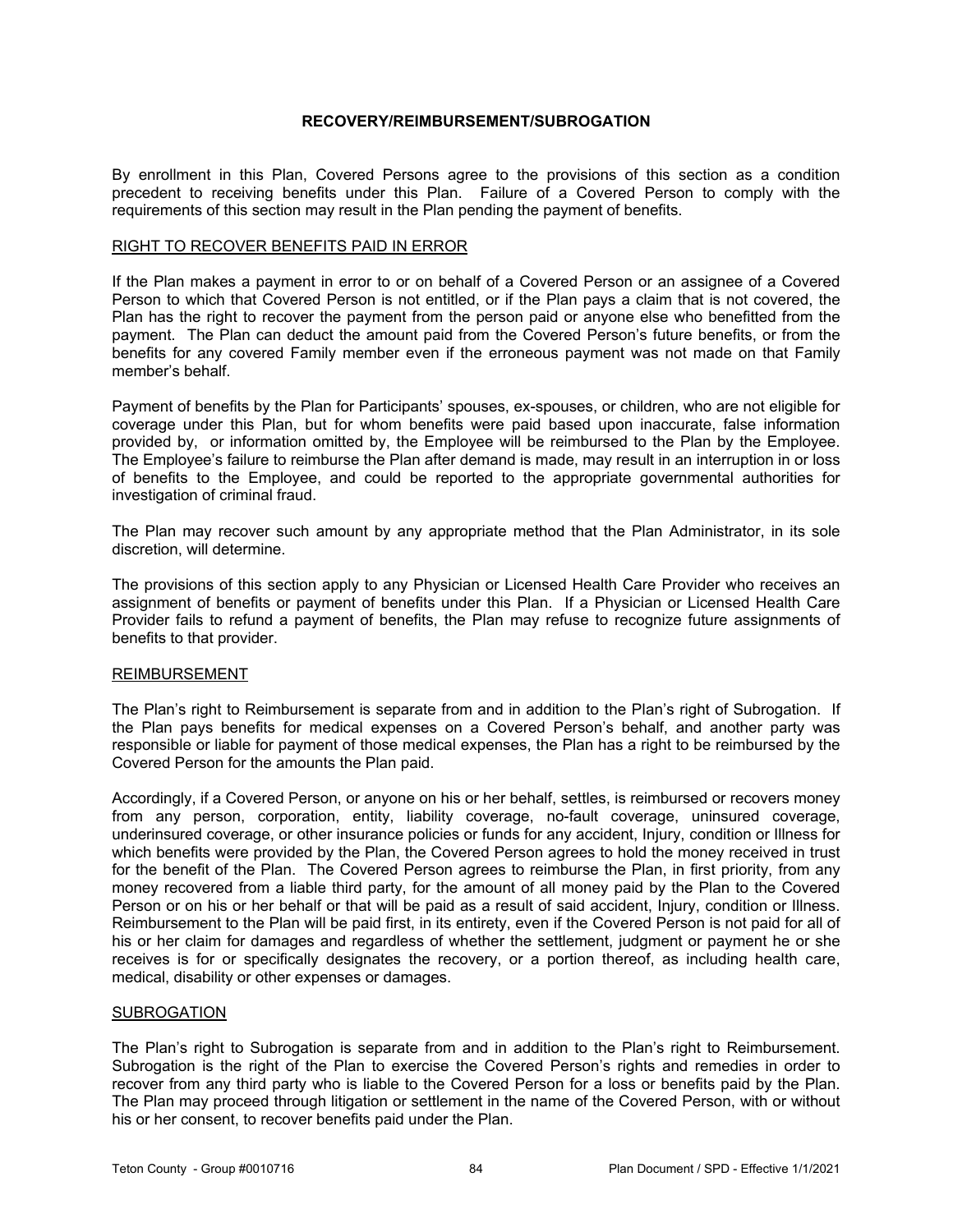The Covered Person agrees to subrogate to the Plan any and all claims, causes of action or rights that he or she has or that may arise against any entity who has or may have caused, contributed to or aggravated the accident, Injury, condition or Illness for which the Plan has paid benefits, and to subrogate any claims, causes of action or rights the Covered Person may have against any other coverage including, but not limited to, liability coverage, no-fault coverage, uninsured motorist coverage, underinsured motorist coverage, or other insurance policies, coverage or funds.

In the event that a Covered Person decides not to pursue a claim against any third party or insurer, the Covered Person will notify the Plan, and specifically authorize the Plan, in its sole discretion, to sue for, compromise or settle any such claims in the Covered Person's name, to cooperate fully with the Plan in the prosecution of the claims, and to execute any and all documents necessary to pursue those claims.

# **The Following Paragraphs Apply to Both Reimbursement and Subrogation:**

- 1. Under the terms of this Plan, the Plan Supervisor is not required to pay any claim where there is evidence of liability of a third party unless the Covered Person signs the Plan's Third-Party Reimbursement Agreement and follows the requirements of this section. However, the Plan, in its discretion, may instruct the Plan Supervisor not to withhold payment of benefits while the liability of a party other than the Covered Person is being legally determined. If a repayment agreement is requested to be signed, the Plan's right of recovery through Reimbursement and/or Subrogation remains in effect regardless of whether the repayment agreement is actually signed.
- 2. If the Plan makes a payment which the Covered Person, or any other party on the Covered Person's behalf, is or may be entitled to recover against any liable third party, this Plan has a right of recovery, through reimbursement or subrogation or both, to the extent of its payment.
- 3. The Covered Person will cooperate fully with the Plan Administrator, its agents, attorneys and assigns, regarding the recovery of any benefits paid by the Plan from any liable third party. This cooperation includes, but is not limited to, make full and complete disclosure in a timely manner of all material facts regarding the accident, Injury, condition or Illness to the Plan Administrator; report all efforts by any person to recover any such monies; provide the Plan Administrator with any and all requested documents, reports and other information in a timely manner, regarding any demand, litigation or settlement involving the recovery of benefits paid by the Plan; and notify the Plan Administrator of the amount and source of funds received from third parties as compensation or damages for any event from which the Plan may have a reimbursement or subrogation claim.
- 4. Covered Persons will respond within ten (10) days to all inquiries of the Plan regarding the status of any claim they may have against any third parties or insurers including, but not limited to, liability, no-fault, uninsured and underinsured insurance coverage. The Covered Person will notify the Plan immediately of the name and address of any attorney whom the Covered Person engages to pursue any personal Injury claim on his or her behalf.
- 5. The Covered Person will not act, fail to act, or engage in any conduct directly, indirectly, personally or through third parties, either before or after payment by the Plan, the result of which may prejudice or interfere with the Plan's rights to recovery hereunder. The Covered Person will not conceal or attempt to conceal the fact that recovery has occurred or will occur.
- 6. The Plan will not pay or be responsible, without its written consent, for any fees or costs associated with a Covered Person pursuing a claim against any third party or coverage including, but not limited to, attorney fees or costs of litigation. Monies paid by the Plan will be repaid in full, in first priority, notwithstanding any anti-subrogation, "made whole", "common fund" or similar statute, regulation, prior court decision or common law theory unless a reduction or compromise settlement is agreed to in writing or required pursuant to a court order.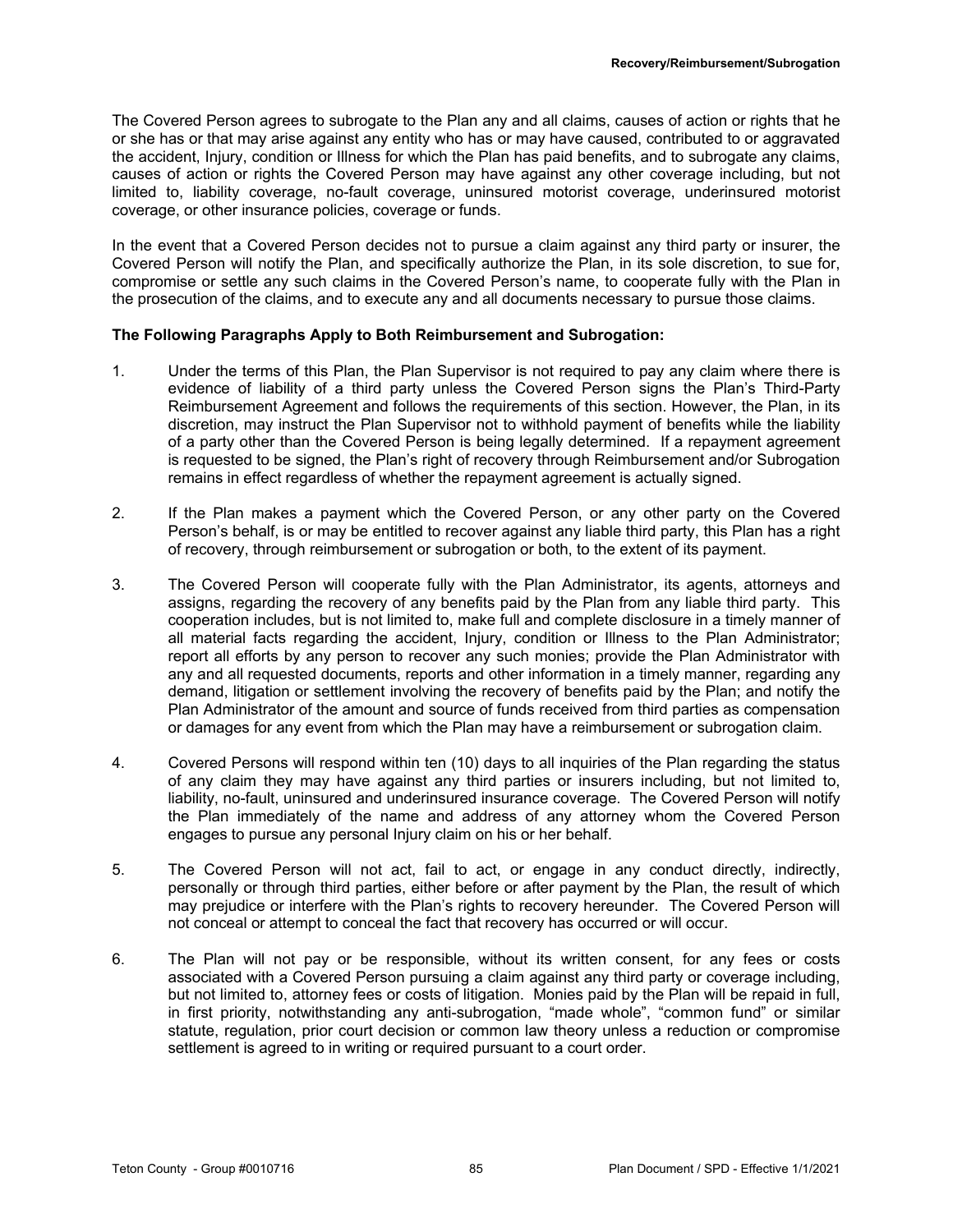## RIGHT OF OFF-SET

The Plan has a right of off-set to satisfy reimbursement claims against Covered Persons for money received by the Covered Person from a third party, including any insurer. If the Covered Person fails or refuses to reimburse the Plan for funds paid for claims, the Plan may deny payment of future claims of the Covered Person, up to the full amount paid by the Plan and subject to reimbursement for such claims. This right of off-set applies to all reimbursement claims owing to the Plan whether or not formal demand is made by the Plan, and notwithstanding any anti-subrogation, "common fund", "made whole" or similar statutes, regulations, prior court decisions or common law theories.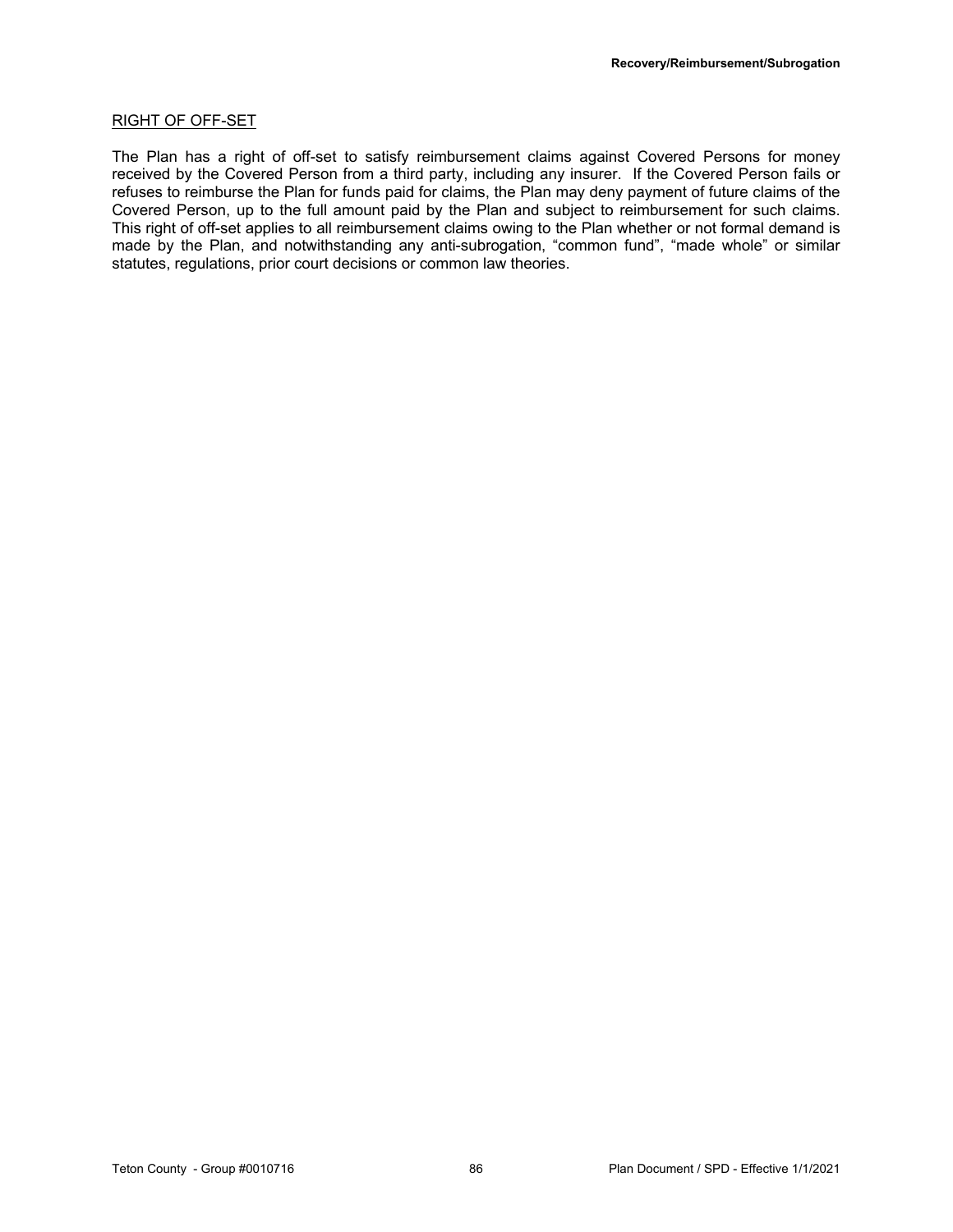# **PLAN ADMINISTRATION**

## PURPOSE

The purpose of the Plan Document is to set forth the provisions of the Plan which provide for the payment or reimbursement of all or a portion of the claim. The terms of this Plan are legally enforceable and the Plan is maintained for the exclusive benefit of eligible Employees and their covered Dependents.

## EFFECTIVE DATE

The effective date of the Plan is January 1, 2011, and restated January 1, 2021.

## PLAN YEAR

The Plan Year will commence January  $1<sup>st</sup>$  and end on December  $31<sup>st</sup>$  of each year.

### PLAN SPONSOR

The Plan Sponsor is Teton County.

### PLAN SUPERVISOR

The Supervisor of the Plan is Allegiance Benefit Plan Management, Inc.

### NAMED FIDUCIARY AND PLAN ADMINISTRATOR

The Named Fiduciary and Plan Administrator is Teton County, a political subdivision of the State of Wyoming who has the authority to control and manage the operation and administration of the Plan. The Plan Administrator may delegate responsibilities for the operation and administration of the Plan. The Plan Administrator will have the authority to amend the Plan, to determine its policies, to appoint and remove other service providers of the Plan, to fix their compensation (if any), and exercise general administrative authority over them and the Plan. The Administrator has the sole authority and responsibility to review and make final decisions on all claims to benefits hereunder.

### PLAN INTERPRETATION

The Named Fiduciary and the Plan Administrator have full discretionary authority to interpret and apply all Plan provisions including, but not limited to, resolving all issues concerning eligibility and determination of benefits. The Plan Administrator may contract with an independent administrative firm to process claims, maintain Plan data, and perform other Plan-connected services. Final authority to interpret and apply the provisions of the Plan rests exclusively with the Plan Administrator. Decisions of the Plan Administrator made in good faith will be final and binding.

### CONTRIBUTIONS TO THE PLAN

The County will from time to time evaluate the costs of the Plan and determine the amount to be contributed by the County, if any, and the amount to be contributed, if any, by each Participant.

If the County terminates the Plan, the County and Participants will have no obligation to contribute to the Plan after the date of termination.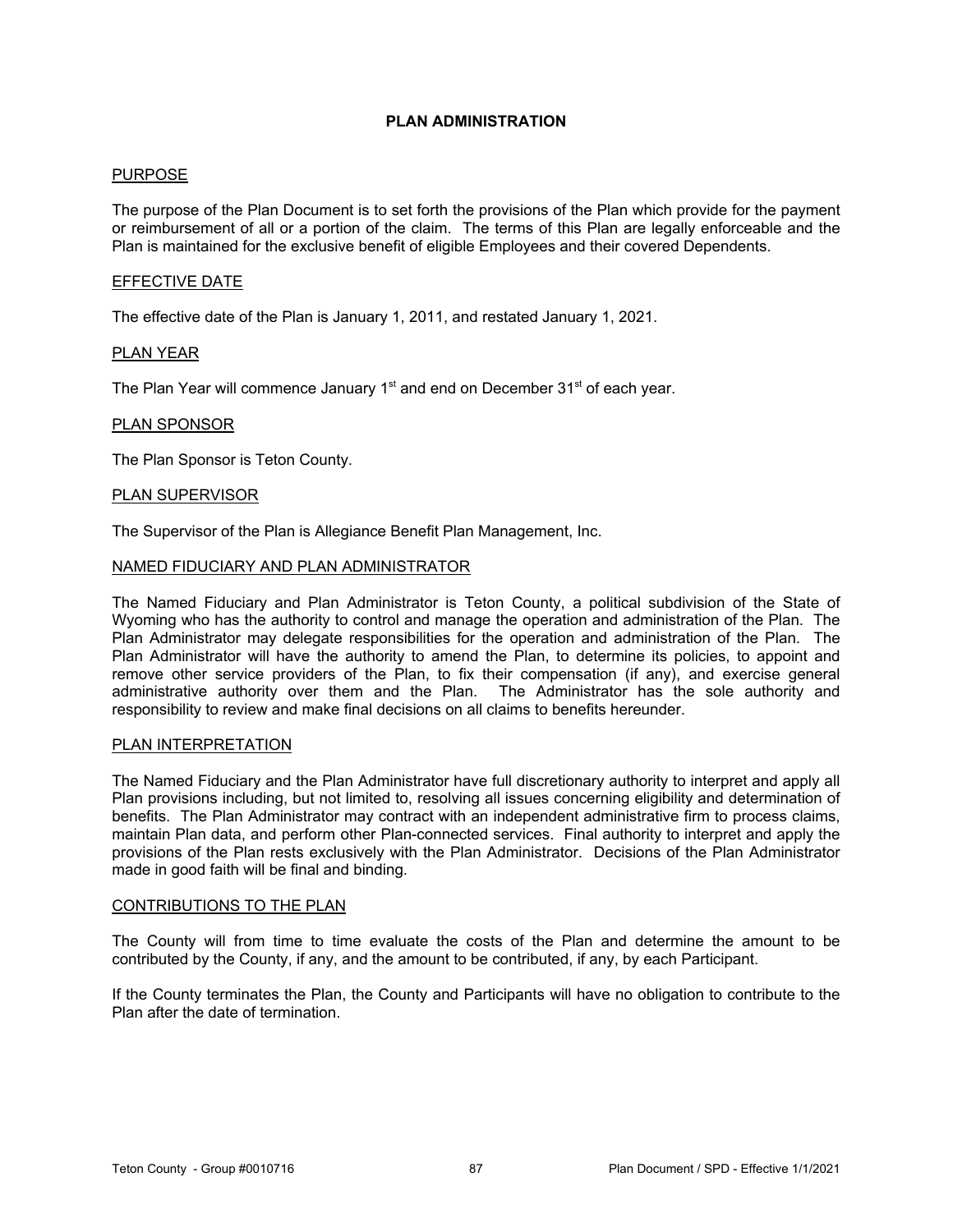## PLAN AMENDMENTS/MODIFICATION/TERMINATION

The Plan Document contains all the terms of the Plan and may be amended at any time by the Plan Administrator. Any changes will be binding on each Participant and on any other Covered Persons referred to in this Plan Document. The authority to amend the Plan is delegated by the Plan Administrator to the Human Resources Director. Any such amendment, modification, revocation or termination of the Plan will be authorized and signed by the Human Resource Director. Written notification of any amendments, modifications, revocations or terminations will be given to Participants at least sixty (60) days prior to the effective date, except for amendments effective on the first day of a new Plan Year, for which thirty (30) days advance notice is required.

### TERMINATION OF PLAN

The County reserves the right at any time to terminate the Plan by a written notice. All previous contributions by the County will continue to be issued for the purpose of paying benefits and fixed costs under provisions of this Plan with respect to claims arising before such termination, or will be used for the purpose of providing similar health benefits to Participants, until all contributions are exhausted.

#### SUMMARY PLAN DESCRIPTIONS

A Summary Plan Description (SPD) will be available by request describing the benefits to which the Covered Persons are entitled, the required Plan procedures for eligibility and claiming benefits and the limitations and exclusions of the Plan.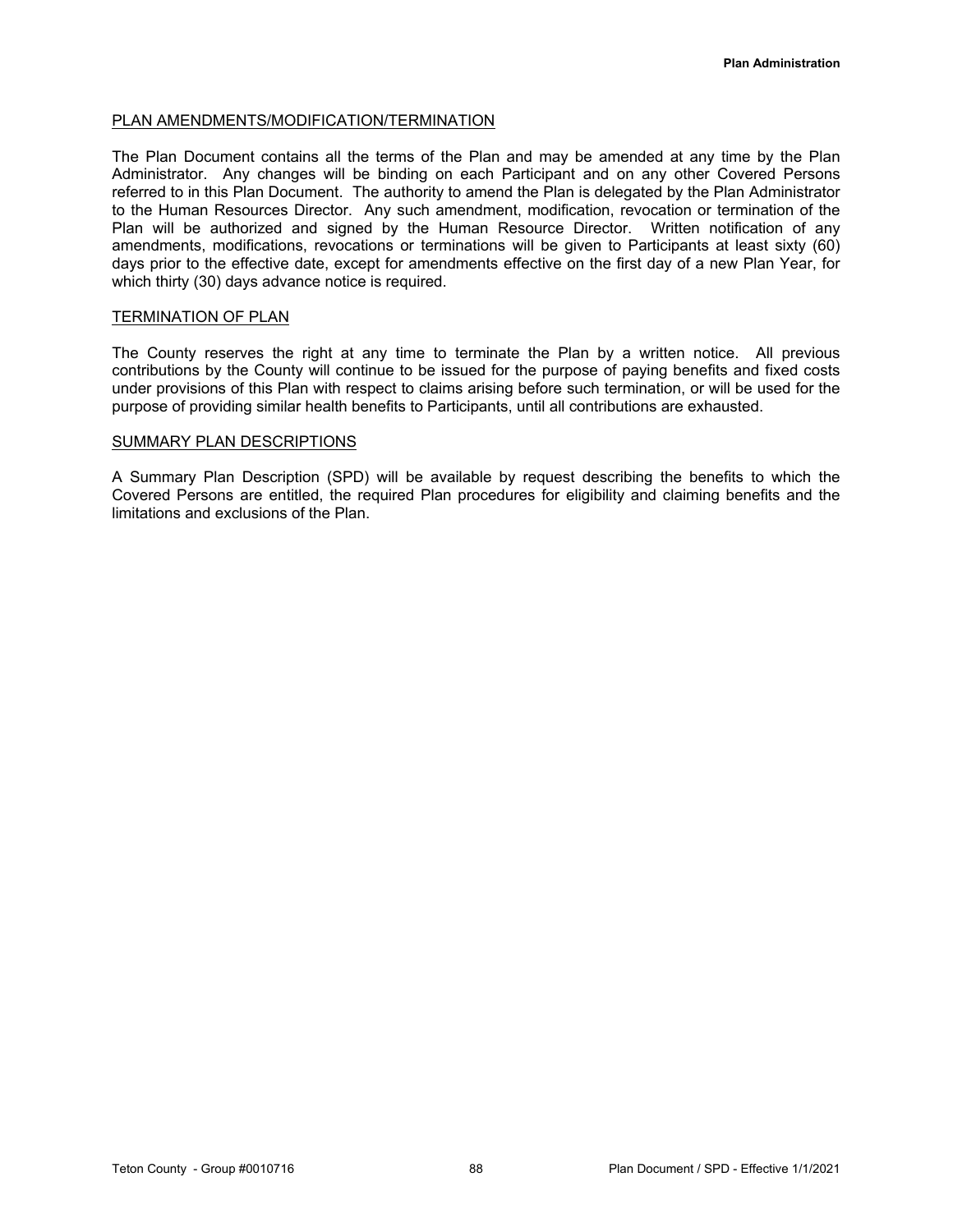# **GENERAL PROVISIONS**

## EXAMINATION

The Plan will have the right and opportunity to have the Covered Person examined whenever Injury or Illness is the basis of a claim when and so often as it may reasonably require to adjudicate the claim. The Plan will also have the right to have an autopsy performed in case of death to the extent permitted by law.

### PAYMENT OF CLAIMS

All Plan benefits are payable to a Participant, Qualified Beneficiary or Alternate Recipient, whichever is applicable. All or a portion of any benefits payable by the Plan may, at the Covered Person's option and unless the Covered Person requests otherwise in writing not later than the time of filing the claim, be paid directly to the health care provider rendering the service, if proper written assignment is provided to the Plan. No payments will be made to any provider of services unless the Covered Person is liable for such expenses. Plan benefits are payable not more than forty-five (45) days after receipt of claim.

If any benefits remain unpaid at the time of the Covered Person's death or if the Covered Person is a minor or is, in the opinion of the Plan, legally incapable of giving a valid receipt and discharge for any payment, the Plan may, at its option, pay such benefits to the Covered Person's legal representative or estate. The Plan, in its sole option, may require that an estate, guardianship or conservatorship be established by a court of competent jurisdiction prior to the payment of any benefit. Any payment made under this subsection will constitute a complete discharge of the Plan's obligation to the extent of such payment and the Plan will not be required to oversee the application of the money so paid.

### LEGAL PROCEEDINGS

No action at law or equity will be brought to recover on the Plan prior to the expiration of sixty (60) days after proof of loss has been filed in accordance with the requirements of the Plan, nor will such action be brought at all unless brought within three (3) years from the expiration of the time within which proof of loss is required by the Plan.

## NO WAIVER OR ESTOPPEL

No term, condition or provision of this Plan will be waived, and there will be no estoppel against the enforcement of any provision of this Plan, except by written instrument of the party charged with such waiver or estoppel. No such written waiver will be deemed a continuing waiver unless specifically stated therein, and each such waiver will operate only as to the specific term or condition waived and will not constitute a waiver of such term or condition for the future or as to any act other than that specifically waived.

## VERBAL STATEMENTS

Verbal statements or representations of the Plan Administrator, its agents and Employees, or Covered Persons will not create any right by contract, estoppel, unjust enrichment, waiver or other legal theory regarding any matter related to the Plan, or its administration, except as specifically stated in this subsection. No statement or representation of the Plan Administrator, its agents and Employees, or Covered Persons will be binding upon the Plan or a Covered Person unless made in writing by a person with authority to issue such a statement. This subsection will not be construed in any manner to waive any claim, right or defense of the Plan or a Covered Person based upon fraud or intentional material misrepresentation of fact or law.

#### FREE CHOICE OF PHYSICIAN

The Covered Person will have free choice of any licensed Physician, Licensed Health Care Provider or surgeon and the patient-provider relationship will be maintained.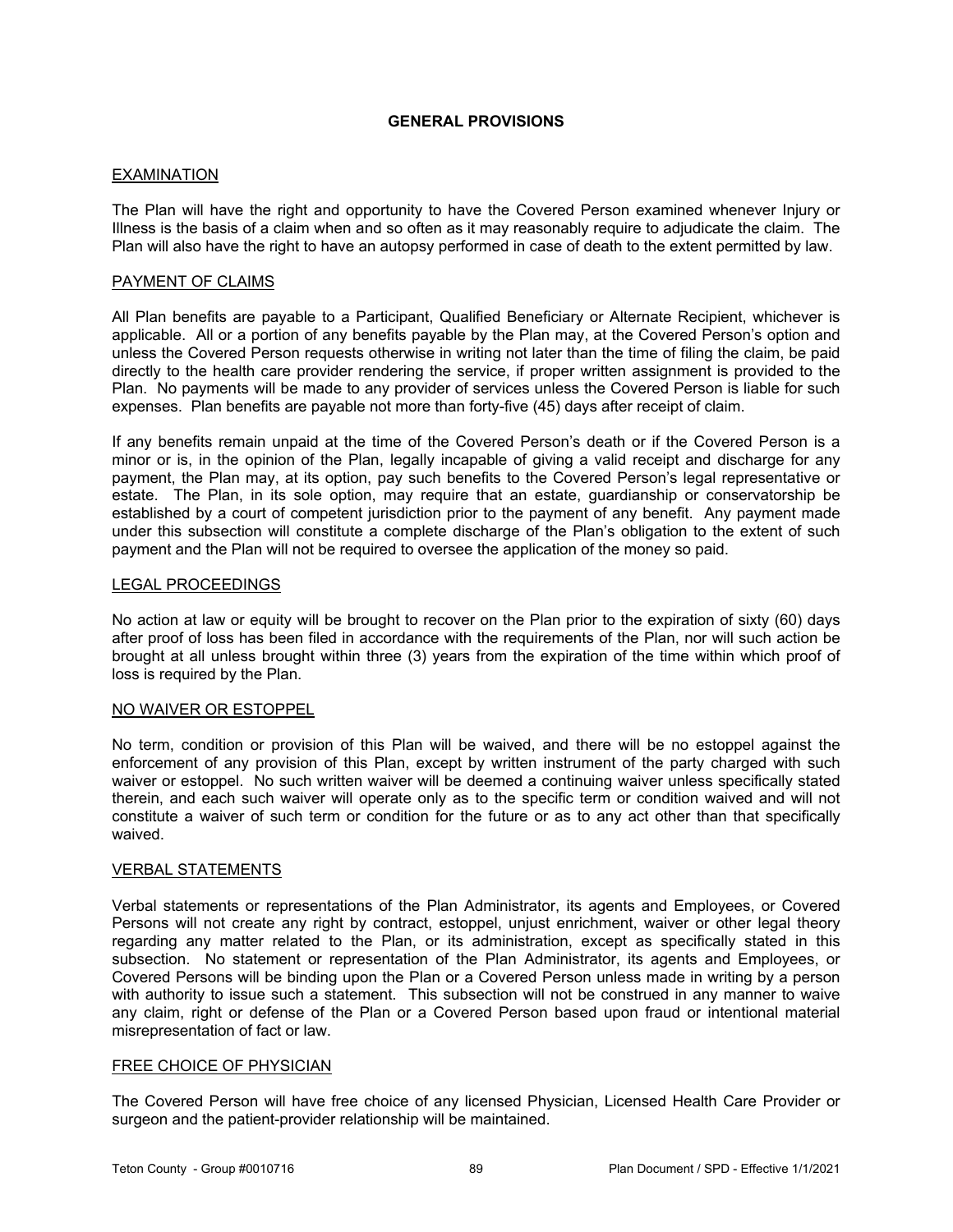## WORKERS' COMPENSATION NOT AFFECTED

This Plan is not in lieu of, supplemental to Workers' Compensation and does not affect any requirement for coverage by Workers' Compensation Insurance.

#### CONFORMITY WITH LAW

If any provision of this Plan is contrary to any law to which it is subject, such provision is hereby amended to conform to the minimum requirements of the applicable law. Only that provision which is contrary to applicable law will be amended to conform; all other parts of the Plan will remain in full force and effect.

### MISCELLANEOUS

Section titles are for convenience of reference only, and are not to be considered in interpreting this Plan.

No failure to enforce any provision of this Plan will affect the right thereafter to enforce such provision, nor will such failure affect its right to enforce any other provision of the Plan.

## FACILITY OF PAYMENT

Whenever payments which should have been made under this Plan in accordance with this provision have been made under any other plan or plans, the Plan will have the right, exercisable alone and in its sole discretion, to pay to any insurance company or other organization or person making such other payments any amounts it determines in order to satisfy the intent of this provision. Amounts so paid will be deemed to be benefits paid under this Plan and to the extent of such payments, the Plan will be fully discharged from liability under this Plan.

The benefits that are payable will be charged against any applicable maximum payment or benefit of this Plan rather than the amount payable in the absence of this provision.

## PROTECTION AGAINST CREDITORS

No benefit payment under this Plan will be subject in any way to alienation, sale, transfer, pledge, attachment, garnishment, execution or encumbrance of any kind, and any attempt to accomplish the same will be void, except an assignment of payment to a provider of Covered Services. If the Plan Administrator finds that such an attempt has been made with respect to any payment due or which will become due to any Participant, the Plan Administrator, in its sole discretion, may terminate the interest of such Participant or former Participant in such payment. In such case, the Plan Administrator will apply the amount of such payment to or for the benefit of such Participant or covered Dependents or former Participant, as the Plan Administrator may determine. Any such application will be a complete discharge of all liability of the Plan with respect to such benefit payment.

## PLAN IS NOT A CONTRACT

The Plan Document constitutes the primary authority for Plan administration. The establishment, administration and maintenance of this Plan will not be deemed to constitute a contract of employment, give any Participant of the County the right to be retained in the service of the County, or to interfere with the right of the County to discharge or otherwise terminate the employment of any Participant.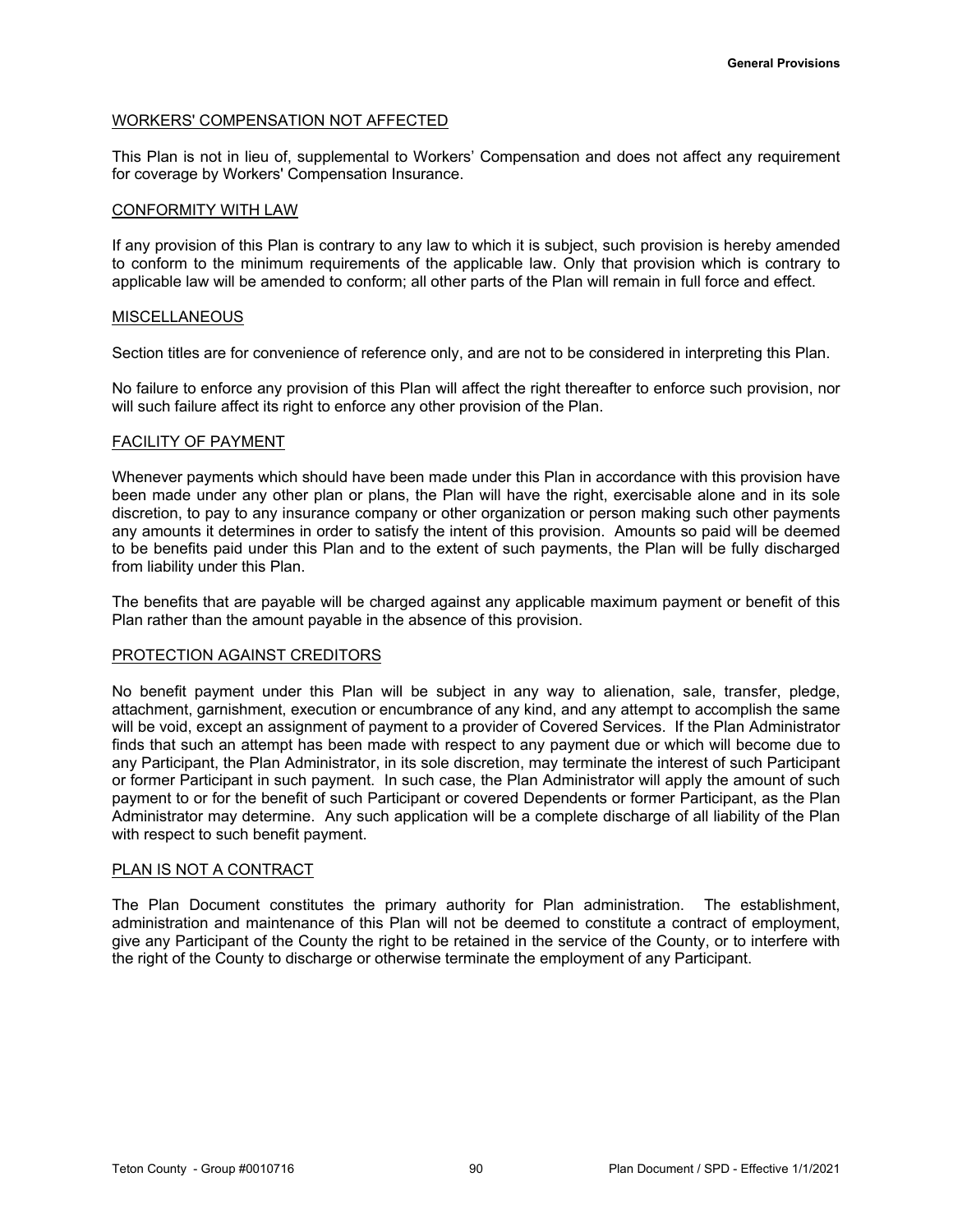## **GENERAL DEFINITIONS**

Certain words and phrases in this Plan Document are defined below and references of such words or phrases will be capitalized when used throughout the Plan Document. The failure of a word or phrase to appear capitalized does not waive the special meaning given to that word or phrase, unless the context requires otherwise. If the defined term is not used in this document, the term does not apply to this Plan.

Masculine pronouns used in this Plan Document will include either the masculine or feminine gender unless the context indicates otherwise.

Any words used herein in the singular or plural will include the alternative as applicable.

### ACCIDENTAL INJURY

"Accidental Injury" means an Injury sustained as a result of an external force or forces that is/are sudden, direct and unforeseen and is/are exact as to time and place. A hernia of any kind will only be considered as an Illness.

### ACTIVE SERVICE

"Active Service" means that an Employee is in service with the County on a day which is one of the County's regularly scheduled work days and that the Employee is performing all of the regular duties of his/her employment with the County on a regular basis, either at one of the County's business establishments or at some location to which the County's business requires him/her to travel.

### ADVERSE BENEFIT DETERMINATION

"Adverse Benefit Determination" means any of the following: a denial, reduction, or termination of, or a failure to provide or make payment, in whole or in part, for, a benefit, including any such denial, reduction, termination, or failure to provide or make payment that is based on a determination of a Participant's or beneficiary's eligibility to participate in the Plan, and including, with respect to group health plans, a denial, reduction, or termination of, or a failure to provide or make payment, in whole or in part, for, a benefit resulting from the application of any utilization review, as well as a failure to cover an item or service for which benefits are otherwise provided because it is determined to be Experimental or Investigational or not Medically Necessary or appropriate, or a rescission of coverage if the Plan Administrator determines that the Employee or a Dependent engaged in fraud or intentional misrepresentation of a material fact in order to obtain coverage and/or benefits under the Plan. In such case, the Participant will receive written notice at least thirty (30) days before the coverage is rescinded.

## ALCOHOLISM

"Alcoholism" means a morbid state caused by excessive and compulsive consumption of alcohol that interferes with the patient's health, social or economic functioning.

## ALCOHOLISM AND/OR CHEMICAL DEPENDENCY TREATMENT FACILITY

"Alcoholism and/or Chemical Dependency Treatment Facility" means a licensed institution which provides a program for diagnosis, evaluation, and effective treatment of Alcoholism and/or Chemical Dependency; provides detoxification services needed with its effective treatment program; provides infirmary-level medical services or arranges with a Hospital in the area for any other medical services that may be required; is at all times supervised by a staff of Physicians; provides at all times skilled nursing care by licensed nurses who are directed by a full-time Registered Nurse (RN); prepares and maintains a written plan of treatment for each patient based on medical, psychological and social needs which is supervised by a Physician; and meets licensing standards.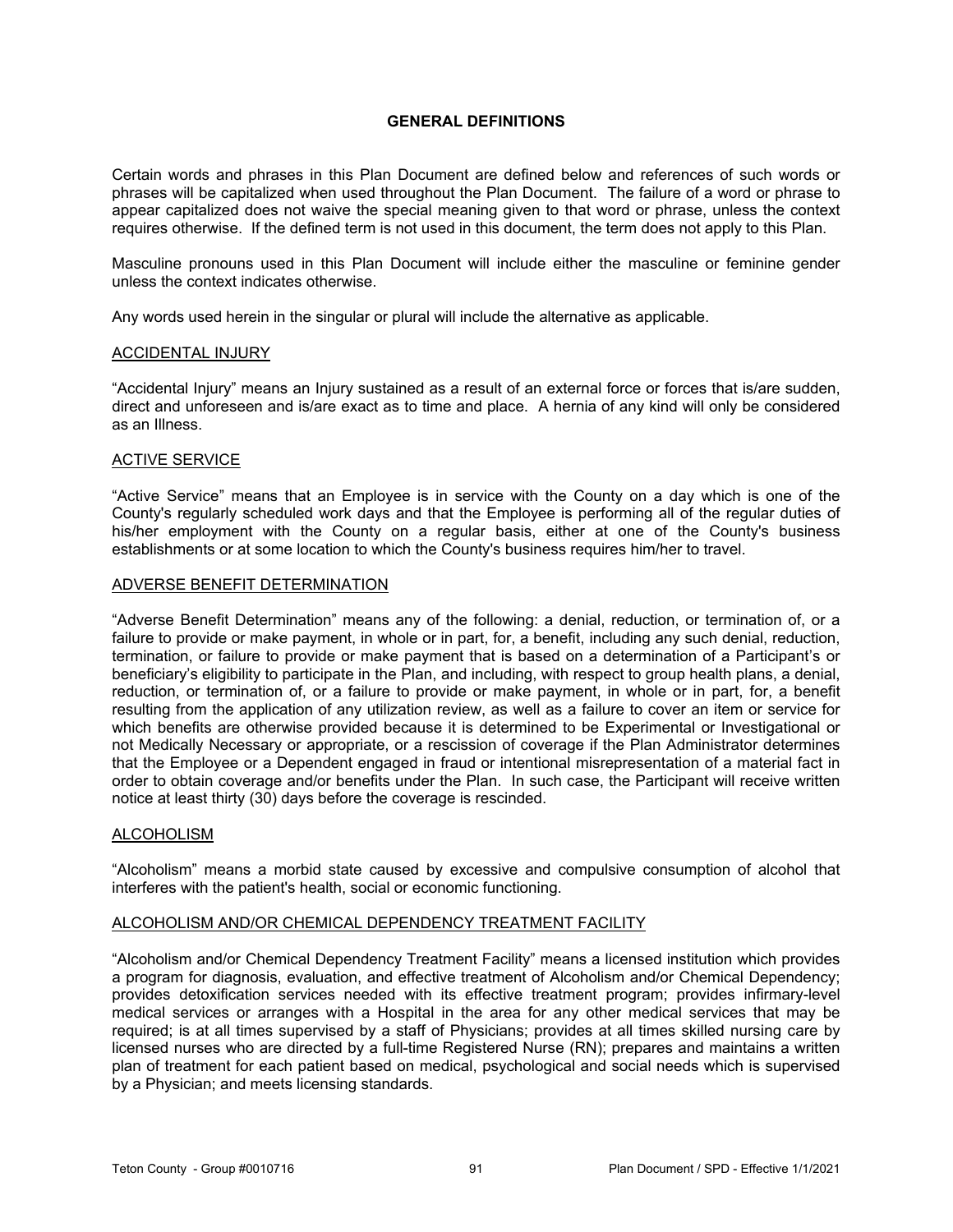### AMBULANCE SERVICE

"Ambulance Service" means an entity, its personnel and equipment including, but not limited to, automobiles, airplanes, boats or helicopters, which are licensed to provide Emergency medical and Ambulance services in the state in which the services are rendered.

### AMBULATORY SURGICAL CENTER

"Ambulatory Surgical Center" (also called same-day surgery center or Outpatient surgery center) means a licensed establishment with an organized staff of Physicians and permanent facilities, either freestanding or as a part of a Hospital, equipped and operated primarily for the purpose of performing surgical procedures and which a patient is admitted to and discharged from within a twenty-four (24) hour period. Such facilities must provide continuous Physician and registered nursing services whenever a patient is in the facility. An Ambulatory Surgical Center must meet any requirements for certification or licensing for ambulatory surgery centers in the state in which the facility is located.

"Ambulatory Surgical Center" does not include an office or clinic maintained by a Dentist or Physician for the practice of dentistry or medicine, a Hospital emergency room or trauma center.

#### APPLIED BEHAVIOR ANALYSIS

"Applied Behavior Analysis" means discrete trial training, pivotal response training, intensive intervention programs, and early intensive behavioral intervention, which can only be provided by an individual who is licensed by the Behavior Analyst Certification Board or is certified in the state in which services are performed as a family support specialist with an Autism endorsement.

#### BENEFIT PERCENTAGE

"Benefit Percentage" means that portion of Eligible Expenses payable by the Plan, which is stated as a percentage in the Schedule of Benefits.

#### BENEFIT PERIOD

"Benefit Period" refers to a time period of one year, which is either a Calendar Year or other annual period, as shown in the Schedule of Benefits. Such Benefit Period will terminate on the earliest of the following dates:

- 1. The last day of the one year period so established; or
- 2. The day the Maximum Lifetime Benefit applicable to the Covered Person becomes paid; or
- 3. The date the Plan terminates.

#### BIRTHING CENTER

A "Birthing Center" means a freestanding or hospital based facility which provides obstetrical delivery services under the supervision of a Physician, and through an arrangement or an agreement with a Hospital.

## CALENDAR YEAR

"Calendar Year" means a period of time commencing on January 1 and ending on December 31 of the same year.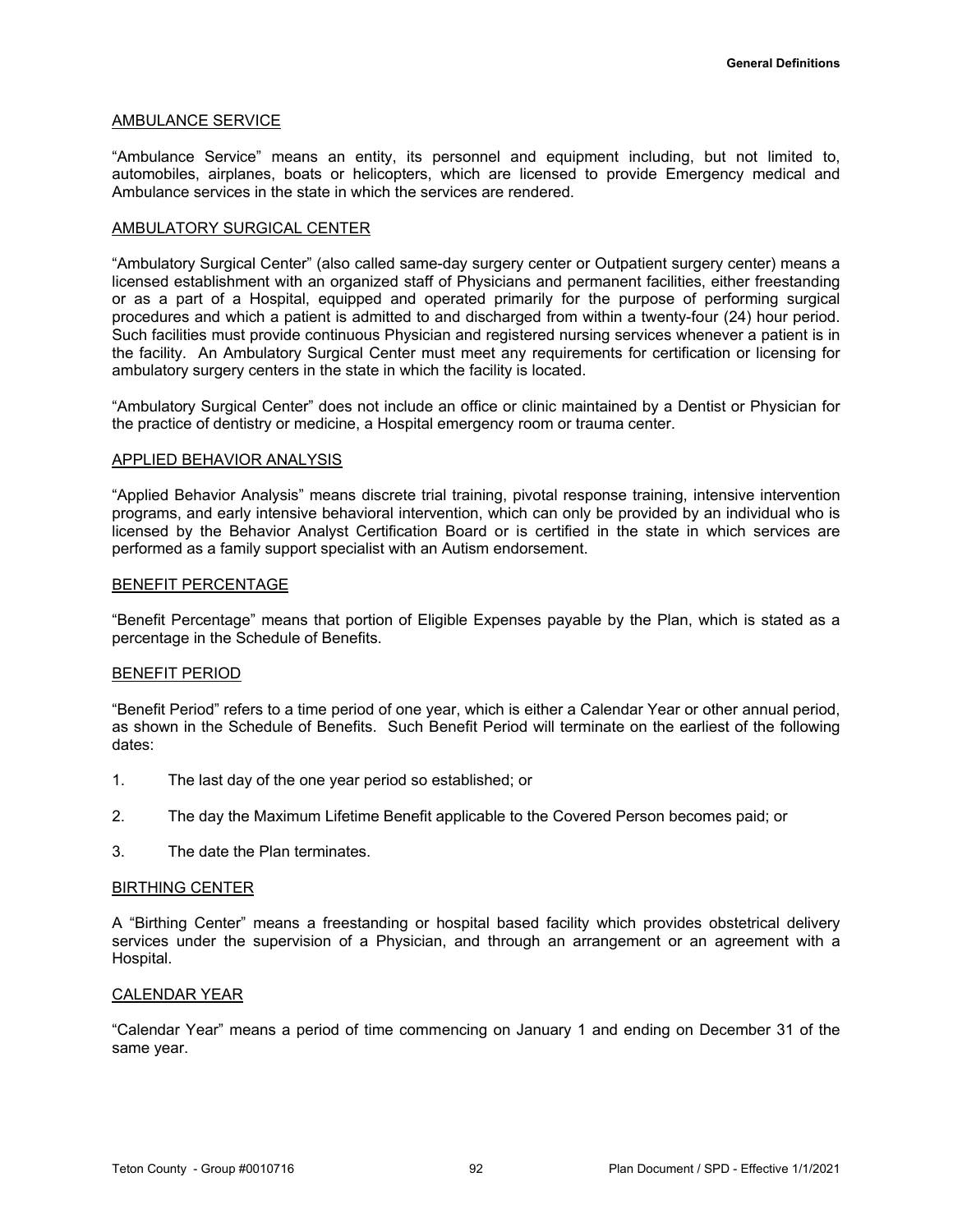### CERTIFIED NURSE MIDWIFE

"Certified Nurse Midwife" means an individual who has received advanced nursing training and is authorized to use the designation of "CNM" and who is licensed by the state or regulatory agency in the state in which the individual performs such nursing services.

#### CHEMICAL DEPENDENCY

"Chemical Dependency" means the physiological and psychological addiction to a controlled drug or substance, or to alcohol. Dependence upon tobacco, nicotine, caffeine or eating disorders are not included in this definition.

#### CLOSE RELATIVE

"Close Relative" means the spouse, parent, brother, sister, child, or in-laws of the Covered Person.

#### COBRA

"COBRA" means Sections 2201 through 2208 of the Public Health Service Act [42 U.S.C. § 300bb-1 through § 300bb-8], which contains provisions similar to Title X of the Consolidated Omnibus Budget Reconciliation Act of 1985, as amended.

#### COBRA CONTINUATION COVERAGE

"COBRA Continuation Coverage" means continuation coverage provided under the provisions of the Public Health Service Act referenced herein under the definition of "COBRA".

#### CONVALESCENT NURSING FACILITY

See "Skilled Nursing Facility".

#### COSMETIC

"Cosmetic" means services or treatment ordered or performed solely to change a Covered Person's appearance rather than for the restoration of bodily function.

#### **COUNTY**

"County" means Teton County.

#### COVERED PERSON

"Covered Person" means any Participant or Dependent of a Participant meeting the eligibility requirements for coverage and properly enrolled for coverage as specified in the Plan.

#### CUSTODIAL CARE

"Custodial Care" means the type of care or service, wherever furnished and by whatever name called, which is designed primarily to assist a Covered Person in the activities of daily living. Such activities include, but are not limited to: bathing, dressing, feeding, preparation of special diets, assistance in walking or in getting in and out of bed, and supervision over medication which can normally be selfadministered.

#### DEDUCTIBLE

"Deductible" means a specified dollar amount that must be incurred before the Plan will pay any amount for any benefit during each Benefit Period.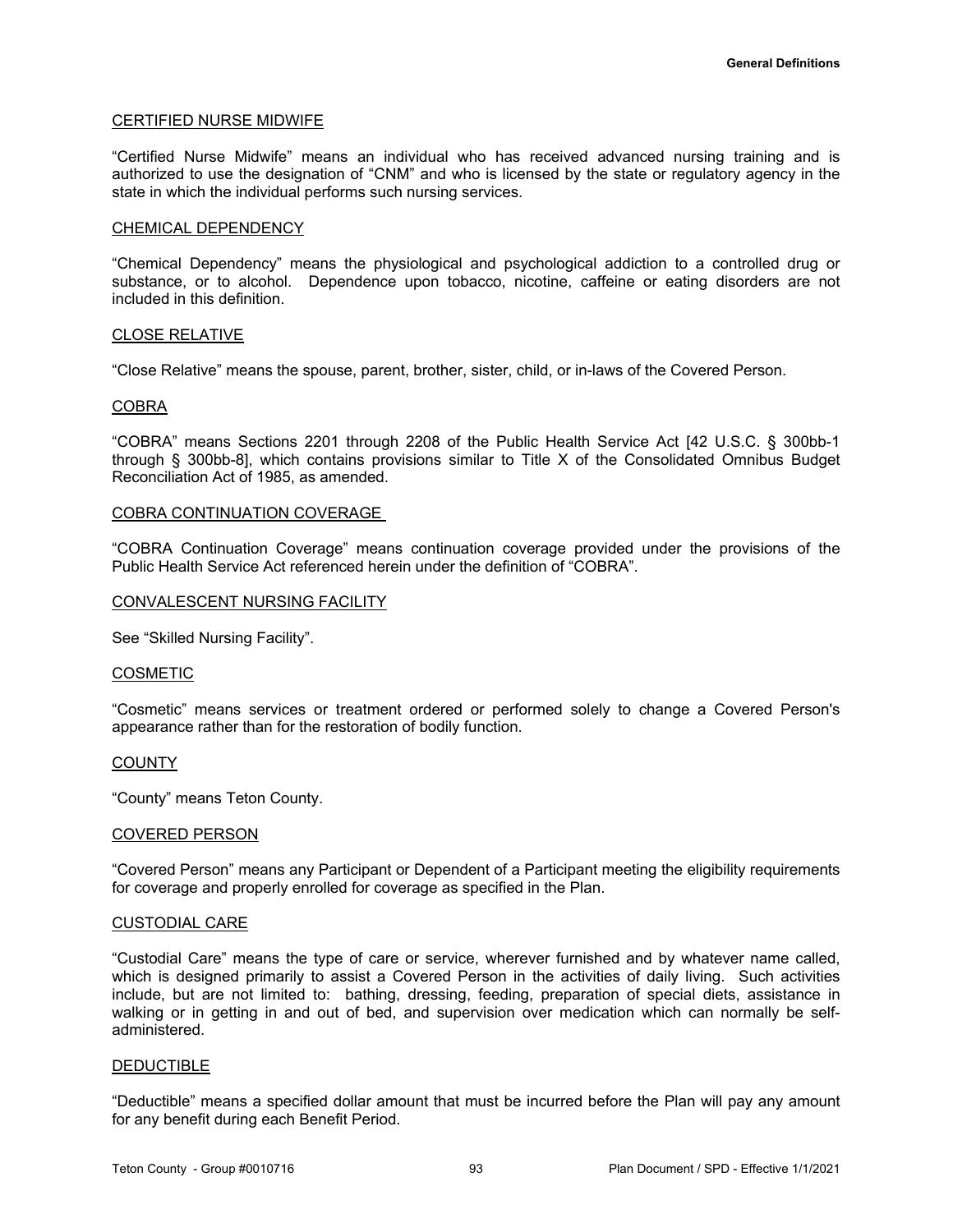## DEPENDENT

"Dependent" means a person who is eligible for coverage under the Dependent Eligibility subsection of this Plan.

## DEPENDENT COVERAGE

"Dependent Coverage" means eligibility for coverage under the terms of the Plan for benefits payable as a consequence of Eligible Incurred Expenses for an Illness or Injury of a Dependent.

### DURABLE MEDICAL EQUIPMENT

"Durable Medical Equipment" means equipment which is:

- 1. Able to withstand repeated use, i.e., could normally be rented, and used by successive patients; and
- 2. Primarily and customarily used to serve a medical purpose; and
- 3. Not generally useful to a person in the absence of Illness or Injury.

### ELECTED OFFICIAL

"Elected Official" means a person whose service with Teton County is as a result of election to an official governmental office of Teton County as required by Wyoming law, or as a result of appointment to such an official governmental office to serve out the remainder of an unexpired term of an elected official who has resigned or been removed from an official governmental office, as allowed by Wyoming law. A person will be considered an Elected Official only during the legal term of office for any such official governmental office.

#### ELIGIBLE EXPENSES

"Eligible Expenses" means the maximum amount of any charge for a covered service, treatment or supply that may be considered for payment by the Plan, including any portion of that charge that may be applied to the Deductible or used to satisfy the Out-of-Pocket Maximum. Eligible Expenses are equal to the actual billed charge or Usual, Customary and Reasonable (UCR), whichever is less or a contracted or negotiated rate, if applicable, or Maximum Eligible Expense (MEE) for Air Ambulance as defined by this Plan.

#### **EMERGENCY**

"Emergency" means acute symptoms that a prudent layperson, possessing average knowledge of health and medicine, would expect that the absence of medical attention would place the individual's health in serious jeopardy, or seriously impair body functions, organs or parts.

#### EMPLOYEE

"Employee" means a person employed by the Employer on a continuing and regular basis who is a common-law Employee and who is on the Employer's W-2 payroll.

For purposes of this Plan, "Employee" also means Elected Officials.

**Employee does not include any employee leased from another employer including, but not limited to, those individuals defined in Internal Revenue Code Section 414(n), or an individual classified by the Employer as a contract worker or independent contractor if such persons are not on the Employer's W-2 payroll, or any individual who performs services for the Employer but who is paid by a temporary or other employment agency such as "Kelly", "Manpower", etc.**

**"Employee" does not include Employees of Teton County Weed & Pest Control District.**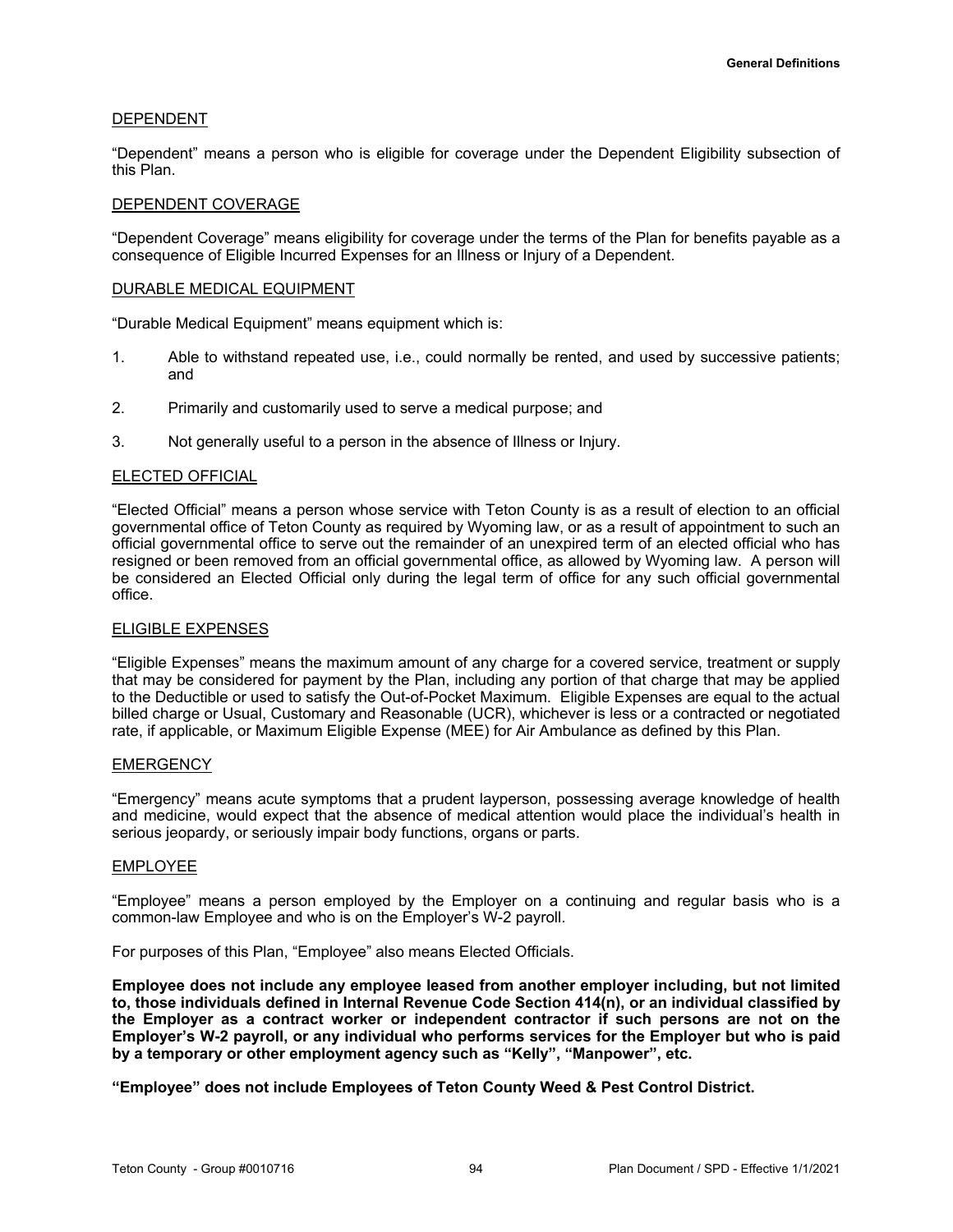## EMPLOYER

"Employer" means the County or any affiliated agencies or boards that have adopted this Plan for its Employees.

## ENROLLMENT DATE

"Enrollment Date" means the date a person becomes eligible for coverage under this Plan or the eligible person's effective date of coverage under this Plan, whichever occurs first. For enrollment during the Open Enrollment Period, Enrollment Date will always be the effective date of coverage under this Plan.

#### ERISA

"ERISA" refers to the Employee Retirement Income Security Act of 1974, as amended.

#### EXPERIMENTAL/INVESTIGATIONAL

"Experimental/Investigational" means:

- 1. Any drug or device that cannot be lawfully marketed without approval of the U.S. Food and Drug Administration and approval for marketing has not been given at the time the drug or device is furnished; or
- 2. Any drug, device, medical treatment or procedure for which the patient informed consent document utilized with the drug, device, treatment or procedure, was reviewed and approved by the treating facility's Institutional Review Board or other body serving a similar function, or if federal law requires such review or approval; or
- 3. That the drug, device or medical treatment or procedure is under study, prior to or in the absence of any clinical trial, to determine its maximum tolerated dose, its toxicity, or its safety; or
- 4. That based upon Reliable Evidence, the drug, device, medical treatment or procedure is the subject of an on-going Phase I or Phase II clinical trial. (A Phase III clinical trial recognized by the National Institute of Health is not considered Experimental or Investigational.) For chemotherapy regimens, a Phase II clinical trial is not considered Experimental or Investigational when both of these criteria are met:
	- A. The regimen or protocol has been the subject of a completed and published Phase II clinical trial which demonstrates benefits equal to or greater than existing accepted treatment protocols; and
	- B. The regimen or protocol listed by the National Comprehensive Cancer Network is supported by level of evidence Category 2B or higher; or
- 5. Based upon Reliable Evidence, any drug, device, medical treatment or procedure that the prevailing opinion among experts is that further studies or clinical trial are necessary to determine the maximum tolerated dose, its toxicity, its safety, its efficacy or its efficacy as compared with generally medically accepted means of treatment or diagnosis; or
- 6. Any drug, device, medical treatment or procedure used in a manner outside the scope of use for which it was approved by the FDA or other applicable regulatory authority (U.S. Department of Health, Centers for Medicare and Medicaid Services (CMS), American Dental Association, American Medical Association).

"Reliable Evidence" means only reports and articles published in authoritative medical and scientific literature; the written protocol or protocols used by a treating facility or the protocol(s) of another facility studying substantially the same drug, device, medical treatment or procedure; or the informed consent document used by the treating facility or by another facility studying substantially the same drug, device, medical treatment or procedure.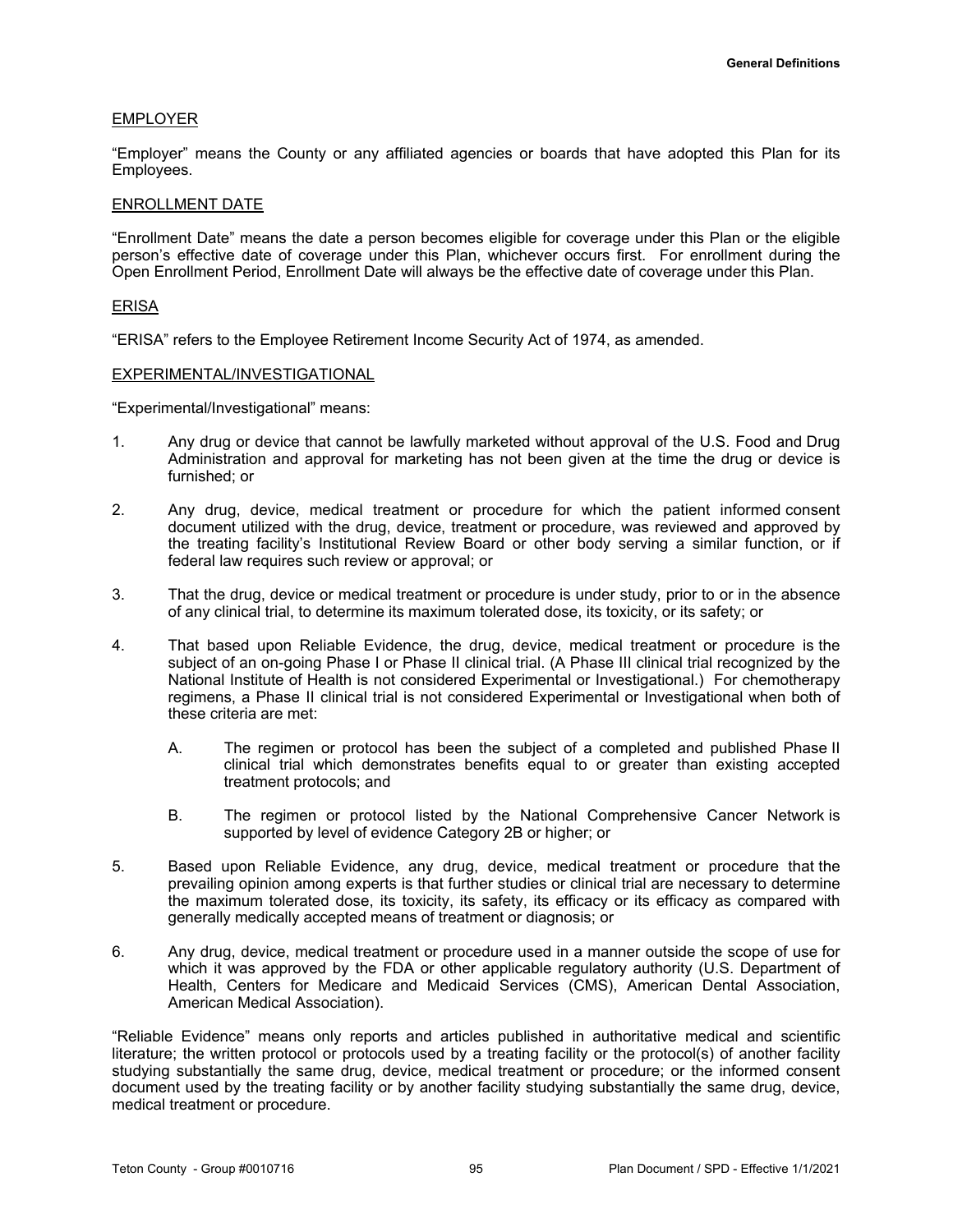## FAMILY

"Family" means a Participant and his or her eligible Dependents as defined herein.

# FMLA

"FMLA" means Family and Medical Leave Act.

# GENDER IDENTITY DISORDER/ GENDER DYSPHORIA

### **DSM-V diagnosis in children**:

- 1. A definite difference between experienced/expressed gender and the one assigned at birth of at least six (6) months duration. At least six (6) of the following must be present:
	- A. Persistent and strong desire to be of the other sex or insistence that they belong to the other sex.
	- B. In male children, a strong preference for cross-dressing and in female children, a strong preference for wearing typical masculine clothing and dislike or refusal to wear typical feminine clothing.
	- C. Fantasizing about playing opposite gender roles in make-belief play or activities.
	- D. Preference for toys, games or activities typical of the opposite sex.
	- E. Rejection of toys, games and activities conforming to one's own sex. In male children, avoidance of rough-and-tumble play, and in female children, rejection of typically feminine toys, games and activities.
	- F. Preference for playmates of the other sex.
	- G. Dislike for sexual anatomy. Male children may hate their penis and testes, and female children may dislike urinating sitting.
	- H. Desire to acquire the primary and/or secondary sex characteristics of the opposite sex.
- 2. The gender dysphoria leads to clinically significant distress and/or social, occupational and other functioning impairment. There may be an increased risk of suffering distress or disability.

The subtypes may be ones with or without defects or defects in sexual development.

#### **DSM-V diagnosis in adolescents and adults:**

- 1. A definite mismatch between the assigned gender and experienced/expressed gender for at least six (6) months duration as characterized by at least two (2) or more of the following features:
	- A. Mismatch between experienced or expressed gender and gender manifested by primary and/or secondary sex characteristics at puberty.
	- B. Persistent desire to rid oneself of the primary or secondary sexual characteristics of the biological sex at puberty.
	- C. Strong desire to possess the primary and/or secondary sex characteristics of the other gender.
	- D. Desire to belong to the other gender.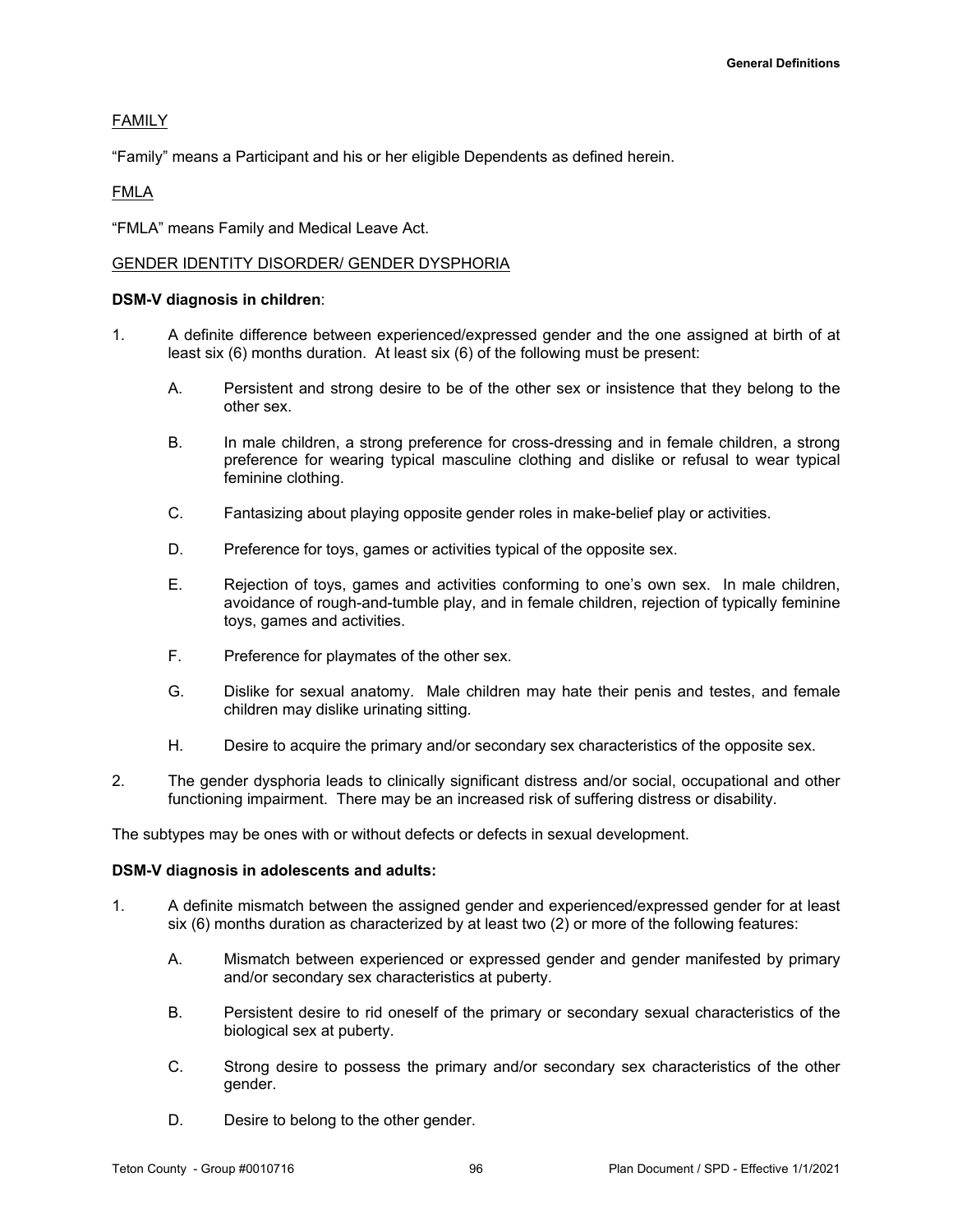- E. Desire to be treated as the other gender.
- F. Strong feeling or conviction that he or she is reacting or feeling in accordance with the identified gender.
- 2. The gender dysphoria leads to clinically significant distress and/or social, occupational and other functioning impairment. There may be an increased risk of suffering distress or disability.

The subtypes may be ones with or without defects or defects in sexual development.

## HIPAA

"HIPAA" means the Health Insurance Portability and Accountability Act of 1996, as amended.

### HOME HEALTH CARE AGENCY

"Home Health Care Agency" means an organization that provides skilled nursing services and therapeutic services (home health aide services, physical therapy, occupational therapy, speech therapy, medical social services) on a visiting basis, in a place of residence used as the Covered Person's home. The organization must be Medicare certified and licensed within the state in which home health care services are provided.

## HOME HEALTH CARE PLAN

"Home Health Care Plan" means a program for continued care and treatment administered by a Medicare certified and licensed Home Health Care Agency, for the Covered Person who may otherwise have been confined as an Inpatient in a Hospital or Skilled Nursing Facility or following termination of a Hospital confinement as an Inpatient and is the result of the same related condition for which the Covered Person was hospitalized and is approved in writing by the Covered Person's attending Physician.

#### **HOSPICE**

"Hospice" means a health care program providing a coordinated set of services rendered at home, in Outpatient settings or in institutional settings for Covered Persons suffering from a condition that has a terminal prognosis. A Hospice must have an interdisciplinary group of personnel which includes at least one Physician and one Registered Nurse (RN), and it must maintain central clinical records on all patients. A Hospice must meet the standards of the National Hospice Organization (NHO) and applicable state licensing requirements.

#### HOSPICE BENEFIT PERIOD

"Hospice Benefit Period" means a specified amount of time during which the Covered Person undergoes treatment by a Hospice. Such time period begins on the date the attending Physician of a Covered Person certifies a diagnosis of terminal Illness, and the Covered Person is accepted into a Hospice program. The period will end the earliest of six months from this date or at the death of the Covered Person. A new Hospice Benefit Period may begin if the attending Physician certifies that the patient is still terminally ill; however, additional proof will be required by the Plan Administrator before a new Hospice Benefit Period can begin.

#### **HOSPITAL**

"Hospital" means an institution which meets all of the following conditions:

1. It is engaged primarily in providing medical care and treatment to ill and injured persons on an emergent or inpatient basis at the patient's expense; and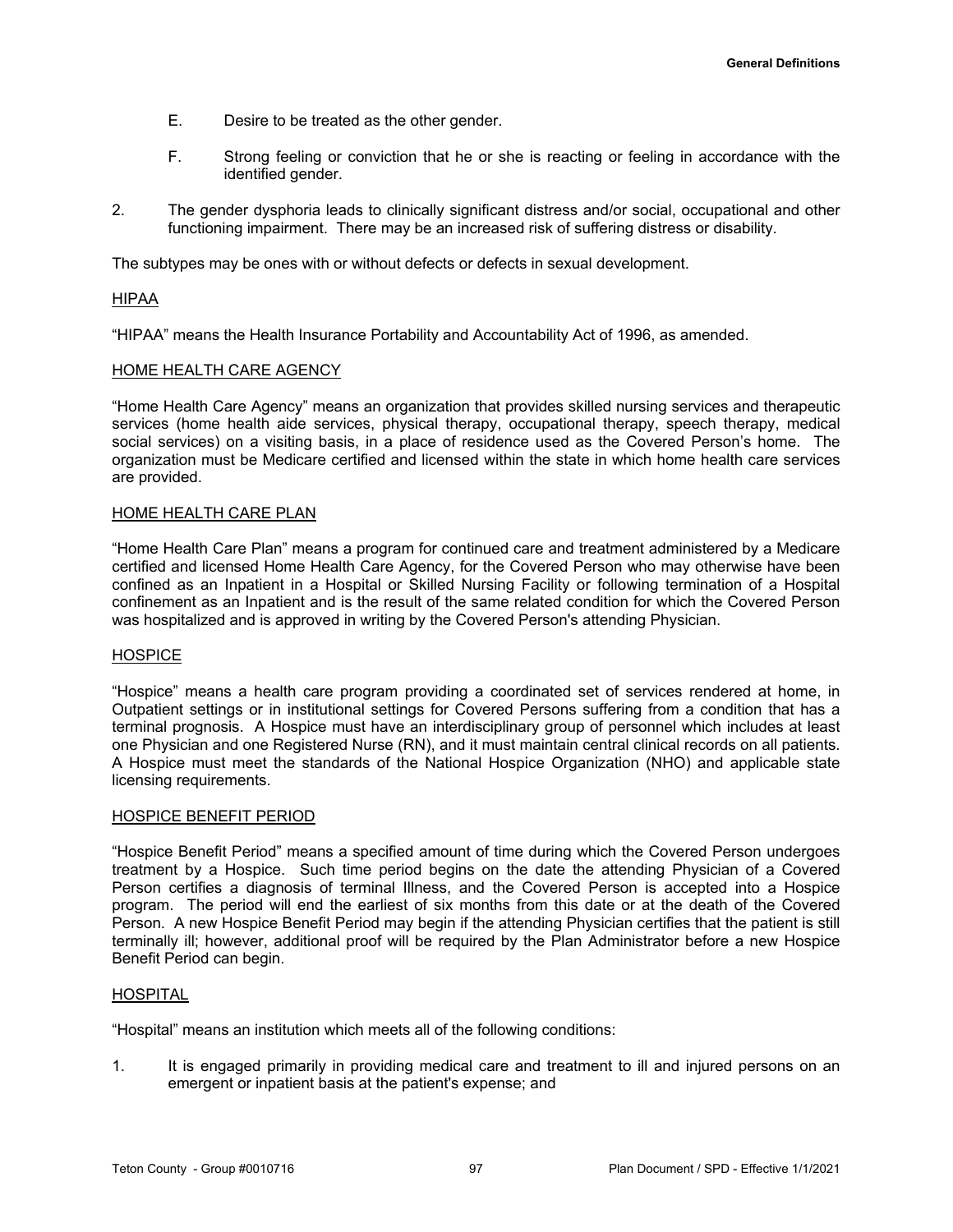- 2. It is licensed as a hospital or a critical access hospital under the laws of the jurisdiction in which the facility is located; and
- 3. It maintains on its premises the facilities necessary to provide for the diagnosis and treatment of an Illness or an Injury or provides for the facilities through arrangement or agreement with another hospital; and
- 4. It provides treatment by or under the supervision of a Physician or osteopathic Physician with nursing services by registered nurses as required under the laws of the jurisdiction in which the facility is licensed; and
- 5. It is a provider of services under Medicare. This condition is waived for otherwise Eligible Incurred Expenses outside of the United States; and
- 6. It is not, other than incidentally, a place for rest, a place for the aged, a place for drug addicts, a place for alcoholics, or a nursing home.

### HOSPITAL MISCELLANEOUS EXPENSES

"Hospital Miscellaneous Expenses" mean the actual charges made by a Hospital on its own behalf for services and supplies rendered to the Covered Person which are Medically Necessary for the treatment of such Covered Person. Hospital Miscellaneous Expenses do not include charges for Room and Board or for professional services, regardless of whether the services are rendered under the direction of the Hospital or otherwise.

### ILLNESS

"Illness" means a bodily disorder, Pregnancy, disease, physical sickness, Mental Illness, or functional nervous disorder of a Covered Person.

#### INCURRED EXPENSES OR EXPENSES INCURRED

"Incurred Expenses" or "Expenses Incurred" means those services and supplies rendered to a Covered Person. Such expenses will be considered to have occurred at the time or date the treatment, service or supply is actually provided.

#### INITIAL ENROLLMENT PERIOD

"Initial Enrollment Period" means the time allowed by this Plan for enrollment when a person first becomes eligible for coverage.

#### INJURY

"Injury" means physical damage to the Covered Person's body which is not caused by disease or bodily infirmity.

#### INPATIENT

"Inpatient" means the classification of a Covered Person when that person is admitted to a Hospital, Hospice, or Skilled Nursing Facility for treatment, and charges are made for Room and Board to the Covered Person as a result of such treatment.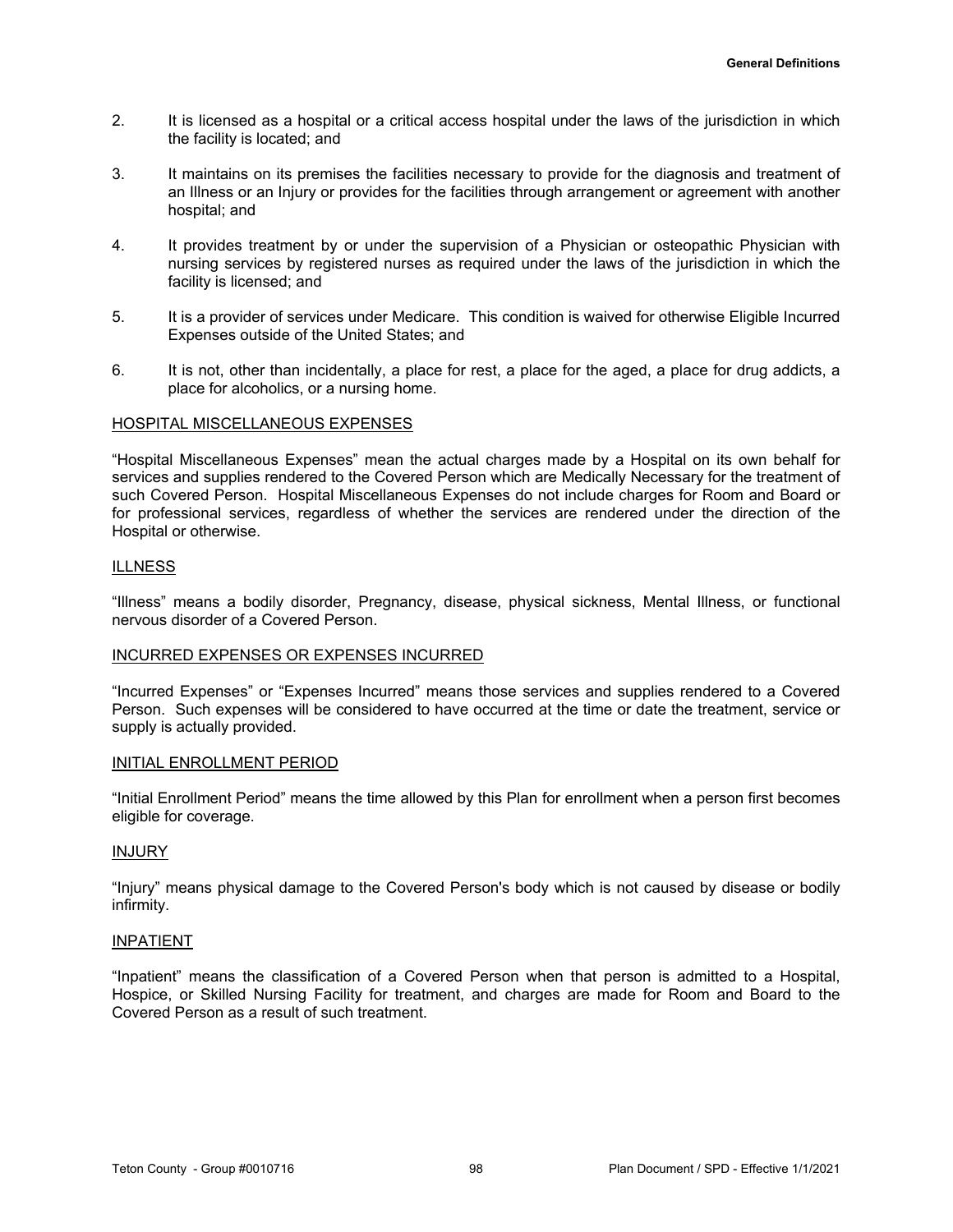## INTENSIVE CARE UNIT

"Intensive Care Unit" means a section, ward, or wing within the Hospital which is separated from other facilities and:

- 1. Is operated exclusively for the purpose of providing professional medical treatment for critically ill patients;
- 2. It has special supplies and equipment necessary for such medical treatment available on a standby basis for immediate use; and
- 3. It provides constant observation and treatment by Registered Nurses (RNs) or other highly-trained Hospital personnel.

### LICENSED HEALTH CARE PROVIDER

"Licensed Health Care Provider" means any provider of health care services who is licensed or certified by any applicable governmental regulatory authority to the extent that services are within the scope of the license or certification and are not specifically excluded by this Plan.

#### LICENSED PRACTICAL NURSE

"Licensed Practical Nurse" means an individual who has received specialized nursing training and practical nursing experience, and is licensed to perform such nursing services by the state or regulatory agency responsible for such licensing in the state in which that individual performs such services.

#### LICENSED SOCIAL WORKER

"Licensed Social Worker" means a person holding a Master's Degree (MSW) in social work and who is currently licensed as a social worker in the state in which services are rendered, and who provides counseling and treatment in a clinical setting for Mental Illnesses.

#### MAXIMUM ELIGIBLE EXPENSE or MEE

"Maximum Eligible Expense" or "MEE" means the maximum amount considered for payment by this Plan for any covered treatment, service, or supply, subject however, to all Plan annual and lifetime maximum benefit limitations. The following criteria will apply to determination of the Maximum Eligible Expense:

- 1. For Air Ambulance:
	- A. The contracted amount as established by a preferred provider or the discounting contract;
	- B. 250% of the allowable charge established by application of the Medicare Ambulance Fee Schedule, or
	- C. The billed charge if less than A or B above.

#### MAXIMUM LIFETIME BENEFIT

"Maximum Lifetime Benefit" means the maximum benefit payable while a person is covered under this Plan. The Maximum Lifetime Benefit will not be construed as providing lifetime coverage, or benefits for a person's Illness or Injury after coverage terminates under this Plan.

#### MEDICAID

"Medicaid" means that program of medical care and coverage established and provided by Title XIX of the Social Security Act, as amended.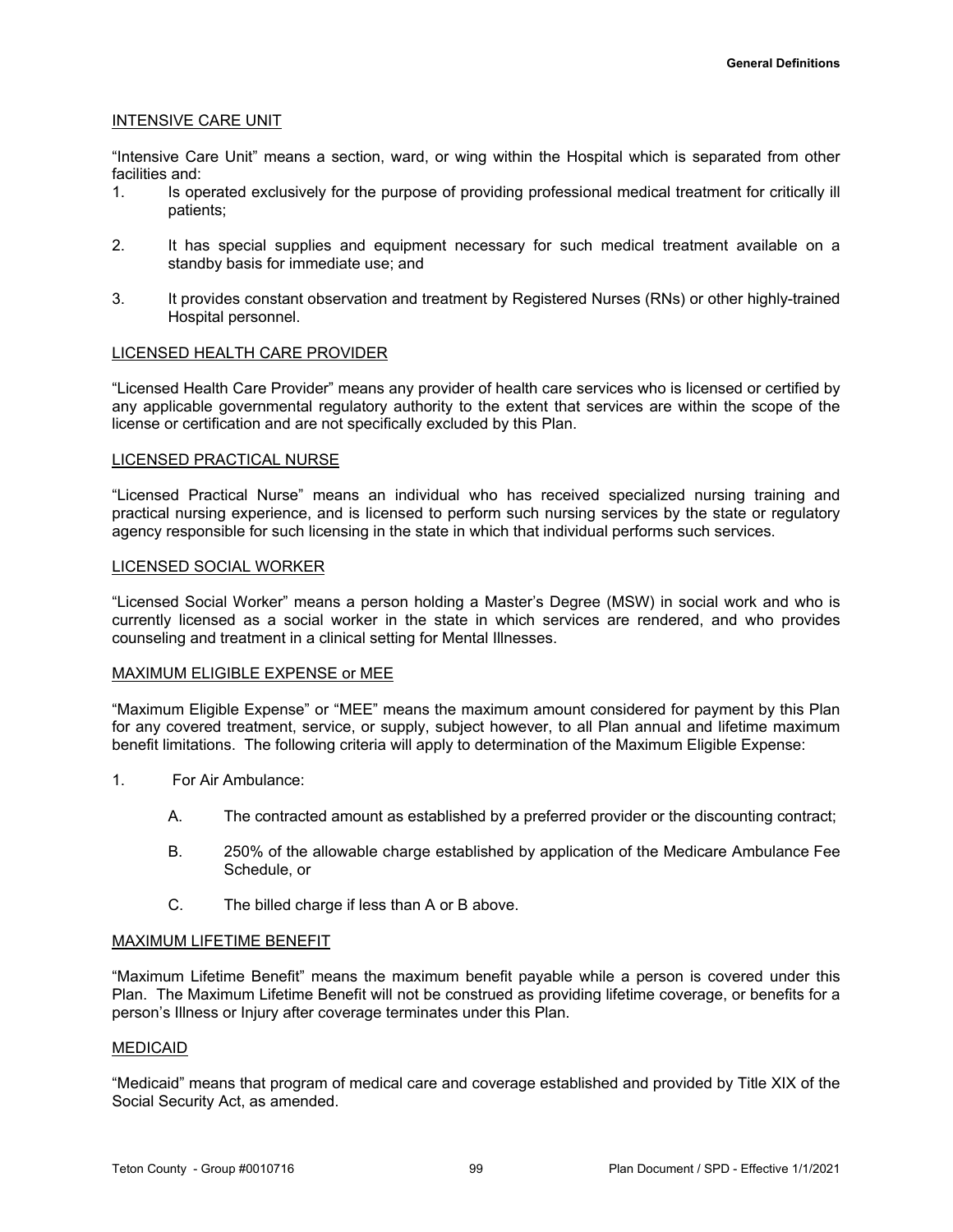# MEDICALLY NECESSARY OR MEDICAL NECESSITY

"Medically Necessary" or "Medical Necessity" means treatment, tests, services or supplies provided by a Hospital, Physician, or other Licensed Health Care Provider which are not excluded under this Plan and which meet all of the following criteria:

- 1. Are to treat or diagnose an Illness or Injury; and
- 2. Are ordered by a Physician or Licensed Health Care Provider and are consistent with the symptoms or diagnosis and treatment of the Illness or Injury; and
- 3. Are not primarily for the convenience of the Covered Person, Physician or other Licensed Health Care Provider; and
- 4. Are the standard or level of services most appropriate for good medical practice that can be safely provided to the Covered Person and are in accordance with the Plan's Medical Policy; and
- 5. Are not of an Experimental/Investigational or solely educational nature; and
- 6. Are not provided primarily for medical or other research; and
- 7. Do not involve excessive, unnecessary or repeated tests; and
- 8. Are commonly and customarily recognized by the medical profession as appropriate in the treatment or diagnosis of the diagnosed condition; and
- 9. Are approved procedures or meet required guidelines or protocols of the Food and Drug Administration (FDA) or Centers For Medicare/Medicaid Services (CMS), pursuant to that entity's program oversight authority based upon the medical treatment circumstances.

#### MEDICAL POLICY

"Medical Policy" means a policy adopted by the Plan which is created and updated by Physicians and other medical providers and is used to determine whether health care services including medical and surgical procedures, medication, medical equipment and supplies, processes and technology meet the following nationally accepted criteria:

- 1. Final approval from the appropriate governmental regulatory agencies;
- 2. Scientific studies showing conclusive evidence of improved net health outcome; and
- 3. In accordance with any established standards of good medical practice.

#### MEDICARE

"Medicare" means the programs established under the "Health Insurance for the Aged Act", Public Law 89-97 under Title XVIII of the Federal Social Security Act, as amended, to pay for various medical expenses for qualified individuals, specifically those who are eligible for Medicare Part A, Part B or Part D as a result of age, those with end-stage renal disease, or with disabilities.

#### MENTAL ILLNESS

"Mental Illness" means a medically recognized psychological, physiological, nervous or behavioral condition, affecting the brain, which can be diagnosed and treated by medically recognized and accepted methods, **but will not include Alcoholism, Chemical Dependency or other addictive behavior**. Conditions recognized by the Diagnostic Statistical Manual (the most current edition) will be included in this definition.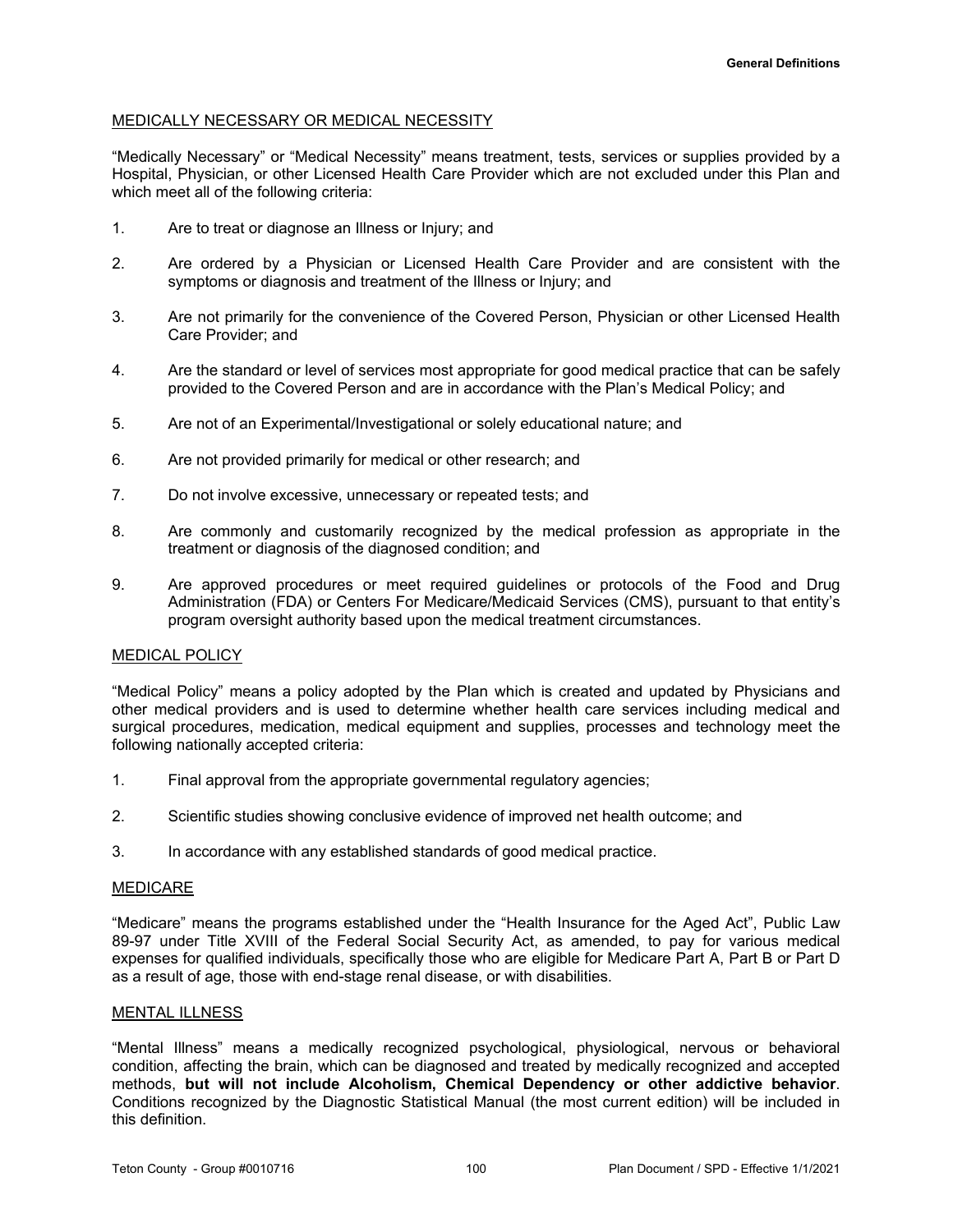## NAMED FIDUCIARY

"Named Fiduciary" means the Plan Administrator which has the authority to control and manage the operation and administration of the Plan.

#### NEWBORN

"Newborn" refers to an infant from the date of his/her birth until the initial Hospital discharge or forty-eight (48) hours for vaginal delivery or ninety-six (96) hours for cesarean section, whichever occurs first.

#### OCCUPATIONAL THERAPY

"Occupational Therapy" means a program of care ordered by a Physician which is for the purpose of improving the physical, cognitive and perceptual disabilities that influence the Covered Person's ability to perform functional tasks related to normal life functions or occupations, and which is for the purpose of assisting the Covered Person in performing such functional tasks without assistance.

#### ORTHOPEDIC APPLIANCE

"Orthopedic Appliance" means a rigid or semi-rigid support used to restrict or eliminate motion in a diseased, injured, weak or deformed body member.

#### OUT-OF-POCKET MAXIMUM

"Out-of-Pocket Maximum" means the maximum dollar amount, as stated in the Schedule of Medical Benefits or the Pharmacy Benefit, that any Covered Person or Family will pay in any Benefit Period for covered services, treatments or supplies.

#### **OUTPATIENT**

"Outpatient" means a Covered Person who is receiving medical care, treatment, services or supplies at a clinic, a Physician's office, a Licensed Health Care Provider's office or at a Hospital if not a registered bedpatient at that Hospital, Psychiatric Facility or Alcoholism and/or Chemical Dependency Treatment Facility.

### PARTIAL HOSPITALIZATION

"Partial Hospitalization" means care in a day care or night care facility for a minimum of twenty (20) hours per week, during which therapeutic clinical treatment is provided.

#### PARTICIPANT

"Participant" means an Employee of the County who is eligible and enrolled for coverage under this Plan.

#### PHYSICAL THERAPY

"Physical Therapy" means a plan of care ordered by a Physician and provided by a licensed physical therapist, to return the Covered Person to the highest level of motor functioning possible.

#### PHYSICIAN

"Physician" means a person holding the degree of Doctor of Medicine, Dentistry or Osteopathy, or Optometry who is legally licensed as such.

"Physician" does not include the Covered Person or any Close Relative of the Covered Person who does not regularly charge the Covered Person for services.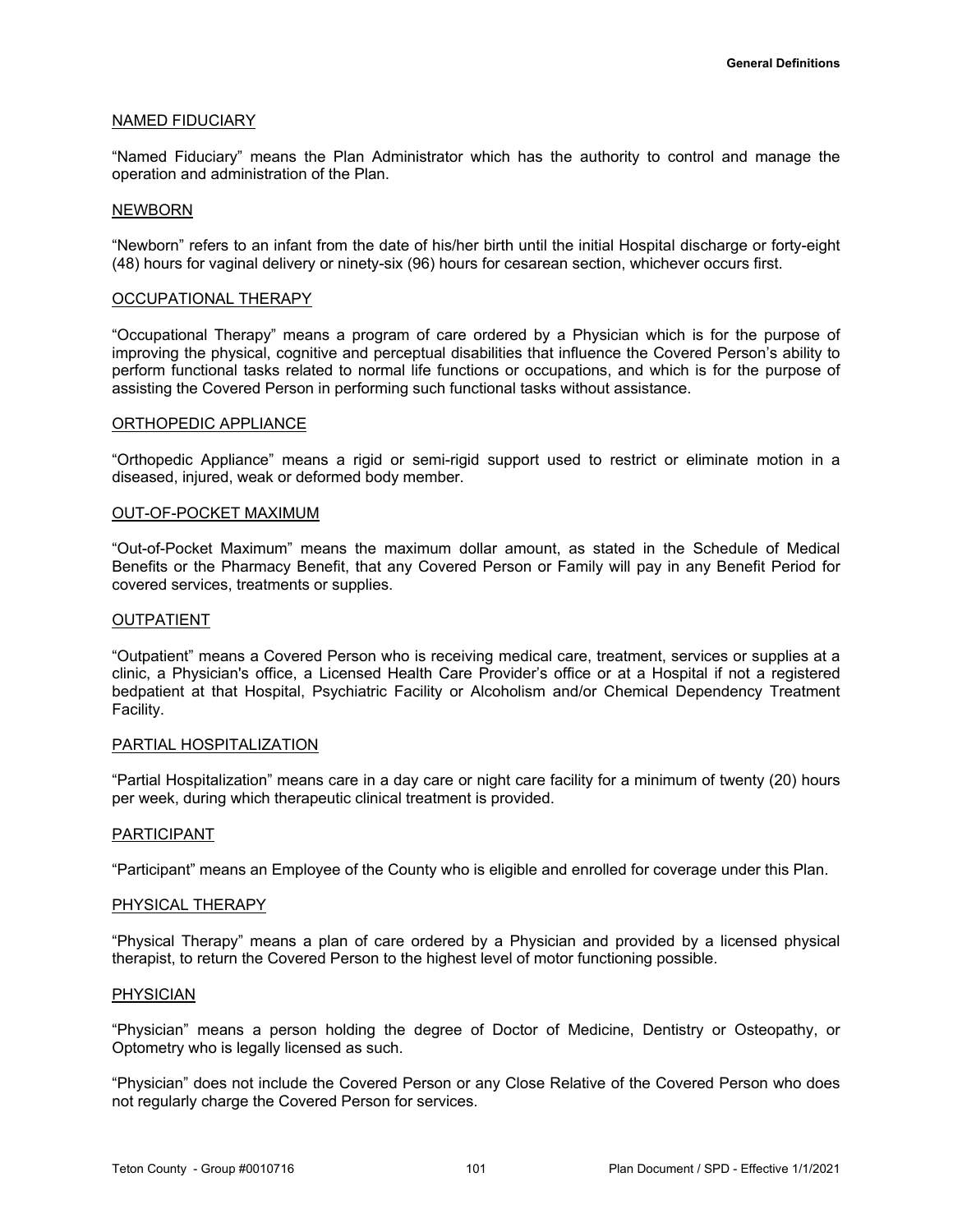# PLACEMENT OR PLACED FOR ADOPTION

"Placement" or "Placed for Adoption" means the earlier of the date the petition for adoption is filed or entry of the child in the adoptive home, except when the child is in the custody of the state, coverage will begin at the date of entry of a final decree of adoption.

# PLAN

"Plan" means the Health Benefit Plan for Employees of the County, the Plan Document and any other relevant documents pertinent to its operation and maintenance.

## PLAN ADMINISTRATOR

"Plan Administrator" means the County and/or its designee which is responsible for the day-to-day functions and management of the Plan. The Plan Administrator may employ persons or firms to process claims and perform other Plan-connected services. For the purposes of applicable state legislation of a similar nature, the County will be deemed to be the Plan Administrator of the Plan unless the County designates an individual or committee to act as Plan Administrator of the Plan.

### PLAN SUPERVISOR

"Plan Supervisor" means the person or firm employed by the Plan to provide consulting services to the Plan in connection with the operation of the Plan and any other functions, including the processing and payment of claims. The Plan Supervisor is Allegiance Benefit Plan Management, Inc. The Plan Supervisor provides ministerial duties only, exercises no discretion over Plan assets and will not be considered a fiduciary as defined by ERISA (Employee Retirement Income Security Act) or any other State or Federal law or regulation.

#### **PREGNANCY**

"Pregnancy" means a physical condition commencing with conception, and ending with miscarriage or birth.

# PREVENTIVE CARE

"Preventive Care" means routine examinations or services provided when there is no objective indication or outward manifestation of impairment of normal health or normal bodily function, and which is not provided for treatment or diagnosis of any Injury or Illness.

#### PROSTHETIC APPLIANCE

"Prosthetic Appliance" means a device or appliance that is designed to replace a natural body part lost or damaged due to Illness or Injury, the purpose of which is to restore full or partial bodily function or appearance, or in the case of Covered Dental Benefit, means any device which replaces all or part of a missing tooth or teeth.

#### PSYCHIATRIC CARE

"Psychiatric Care", also known as psychoanalytic care, means treatment for a Mental Illness or disorder, a functional nervous disorder, Alcoholism or drug addiction by a licensed Psychiatrist, Psychologist, Licensed Social Worker or licensed professional counselor acting within the scope and limitations of his/her respective license, provided that such treatment is Medically Necessary as defined by the Plan, and within recognized and accepted professional psychiatric and psychological standards and practices.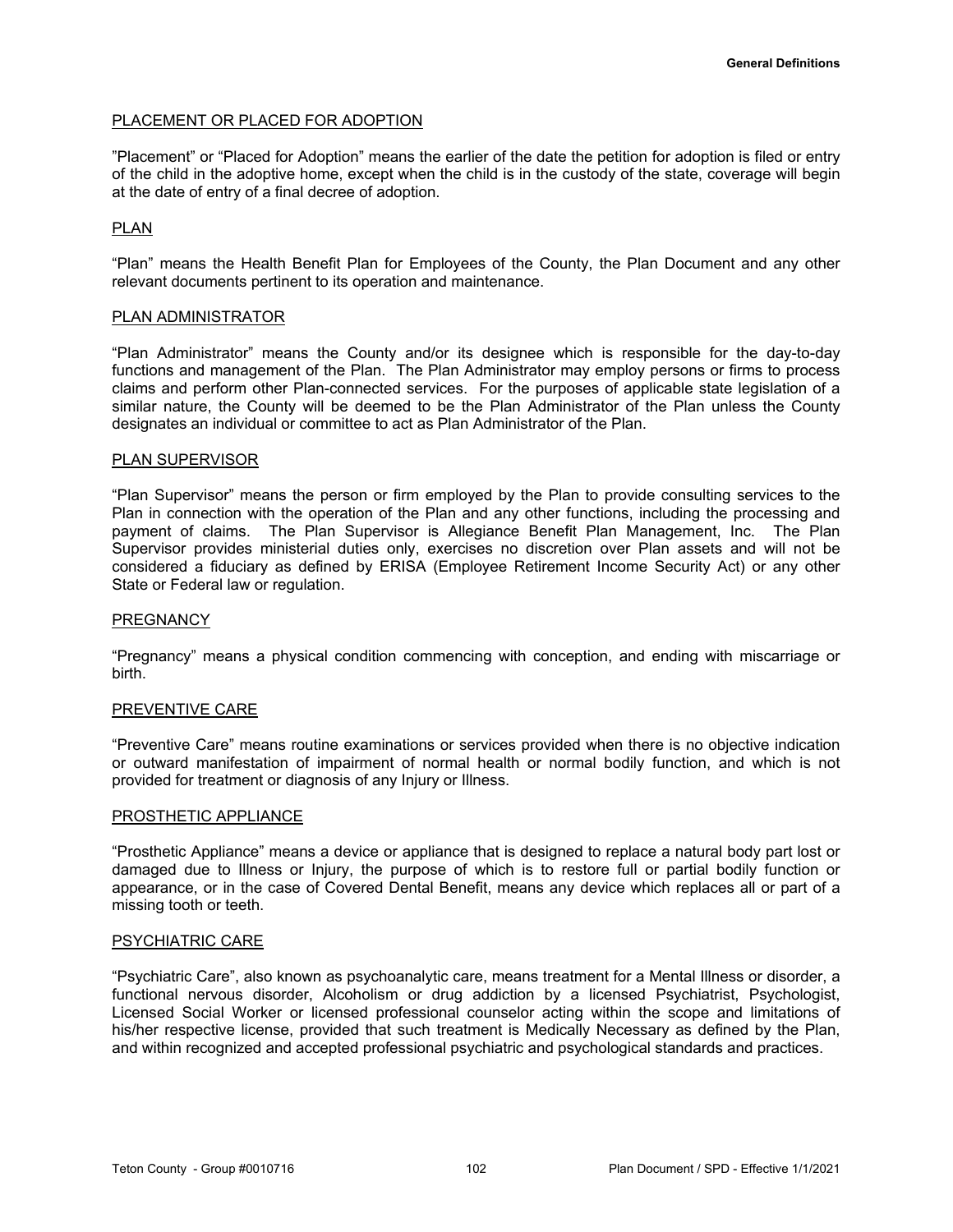## PSYCHIATRIC FACILITY

"Psychiatric Facility" means a licensed institution that provides Mental Illness treatment and which provides for a psychiatrist who has regularly scheduled hours in the facility, and who assumes the overall responsibility for coordinating the care of all patients.

### PSYCHOLOGIST

"Psychologist" means a person currently licensed in the state in which services are rendered as a Psychologist and acting within the scope of his/her license.

### QMCSO

"QMCSO" means Qualified Medical Child Support Order as defined by Section 609(a) of ERISA, as amended.

#### QUALIFIED BENEFICIARY

"Qualified Beneficiary" means an Employee, former Employee or Dependent of an Employee or former Employee who is eligible to continue coverage under the Plan in accordance with applicable provisions of Title X of COBRA or Section 609(a) of ERISA in relation to QMCSO's.

"Qualified Beneficiary" will also include a child born to, adopted by or Placed for Adoption with an Employee or former Employee at any time during COBRA Continuation Coverage.

#### REGISTERED NURSE

"Registered Nurse" means an individual who has received specialized nursing training and is authorized to use the designation of "RN" and who is licensed by the state or regulatory agency in the state in which the individual performs such nursing services.

#### RESIDENTIAL TREATMENT FACILITY

"Residential Treatment Facility" means an institution which:

- 1. Is licensed as a 24-hour residential facility for Mental Illness and Chemical Dependency and/or Alcoholism treatment, although not licensed as a hospital;
- 2. Provides a multidisciplinary treatment plan in a controlled environment, with periodic supervision of a Physician or a Ph.D. Psychologist; and
- 3. Provides programs such as social, psychological and rehabilitative training, age appropriate for the special needs of the age group of patients, with focus on reintegration back into the community.

### RETIREE

"Retiree" means a former covered Employee of the Employer who meets the Plan's Retiree eligibility requirements and is enrolled for coverage under this Plan.

#### ROOM AND BOARD

"Room and Board" refers to all charges which are made by a Hospital, Hospice, or Skilled Nursing Facility as a condition of occupancy. Such charges do not include the professional services of Physicians or intensive nursing care by whatever name called.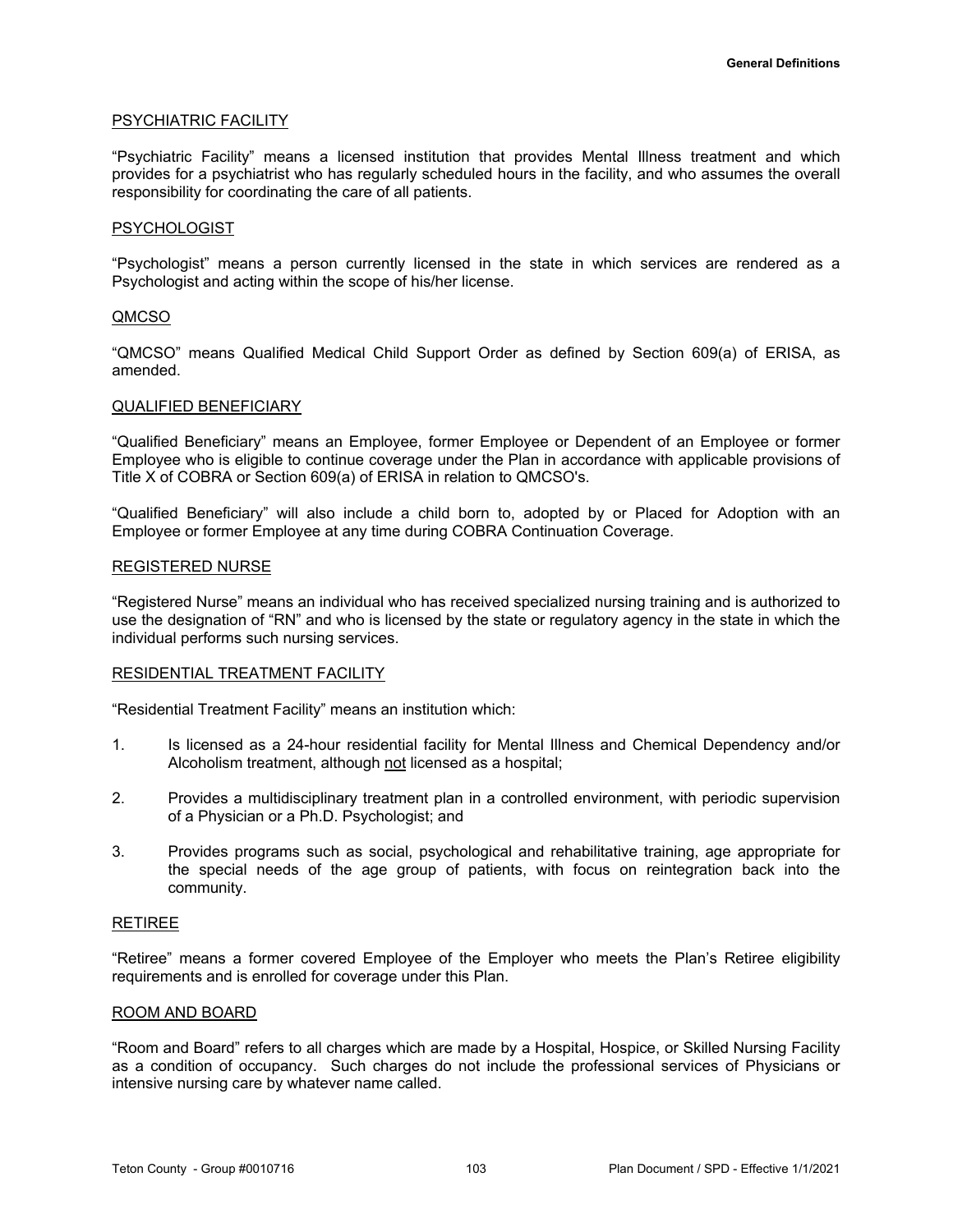# SKILLED NURSING FACILITY

"Skilled Nursing Facility" means an institution, or distinct part thereof, which meets all of the following conditions:

- 1. It is currently licensed as a long-term care facility or skilled nursing facility in the state in which the facility is located;
- 2. It is not, other than incidentally, a place for rest, the aged, drug addicts, alcoholics, mentally disabled persons, custodial or educational care, or care of mental disorders; and
- 3. It is certified by Medicare.

This term also applies to Incurred Expenses in an institution known as a Convalescent Nursing Facility, Extended Care Facility, Convalescent Nursing Home, or any such other similar nomenclature.

## SPEECH THERAPY

"Speech Therapy" means a course of treatment, ordered by a Physician, to treat speech deficiencies or impediments.

## URGENT CARE FACILITY

"Urgent Care Facility" means a free-standing facility which is engaged primarily in diagnosing and treating Illness or Injury for unscheduled, ambulatory Covered Persons seeking immediate medical attention. A clinic or office located in or in conjunction with or in any way made a part of a Hospital will be excluded from the terms of this definition.

## USERRA

"USERRA" means the Uniformed Services Employment and Reemployment Rights Act, as amended.

## USUAL, CUSTOMARY AND REASONABLE (UCR)

"Usual, Customary and Reasonable" or "UCR" means the maximum amount considered for payment by this Plan for any covered treatment, service, or supply, subject however, to all benefit limitations. The following will apply in the order below to determine the Usual, Customary, and Reasonable amount:

- 1. A contracted amount as established by a preferred provider or other discounting contract; or
- 2. An amount established through a nationally recognized, published Usual, Customary and Reasonable (UCR) data base utilized by the Plan Supervisor and adopted by the Plan Administrator using the  $90<sup>th</sup>$  percentile of said database; or
- 3. The billed charge if less than 2 above.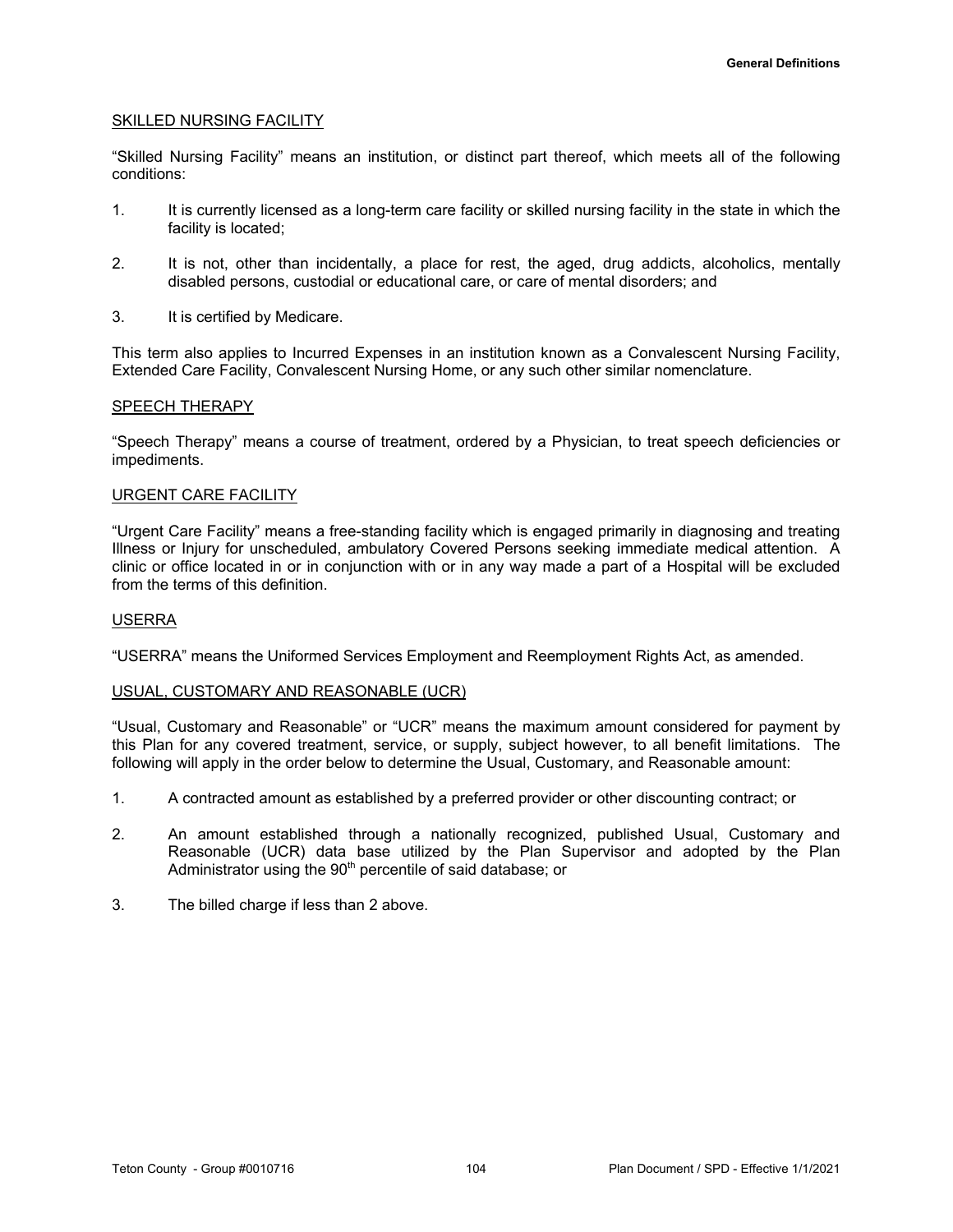## **NOTICES**

**NEWBORNS' AND MOTHERS' HEALTH PROTECTION ACT:** Group health insurance issuers offering group health insurance coverage generally may not, under Federal law, restrict benefits for any hospital length of stay in connection with childbirth for the mother or newborn child to less than 48 hours following a normal vaginal delivery, or less than 96 hours following a cesarean section. However, Federal law generally does not prohibit the mother's or newborn's attending provider, after consulting with the mother, from discharging the mother or her newborn earlier than 48 hours or 96 hours as applicable. In any case, plans and issuers may not, under Federal law, require that a provider obtain authorization from the Plan or the issuer for prescribing a length of stay not in excess of 48 hours or 96 hours as applicable.

**WOMEN'S HEALTH AND CANCER RIGHTS ACT:** This Plan, as required by the Women's Health and Cancer Rights Act of 1998, provides benefits for mastectomy-related services including all states of reconstruction and surgery to achieve symmetry between the breasts, prostheses, and complications resulting from a mastectomy, including lymphedema. Call the Plan Administrator for more information.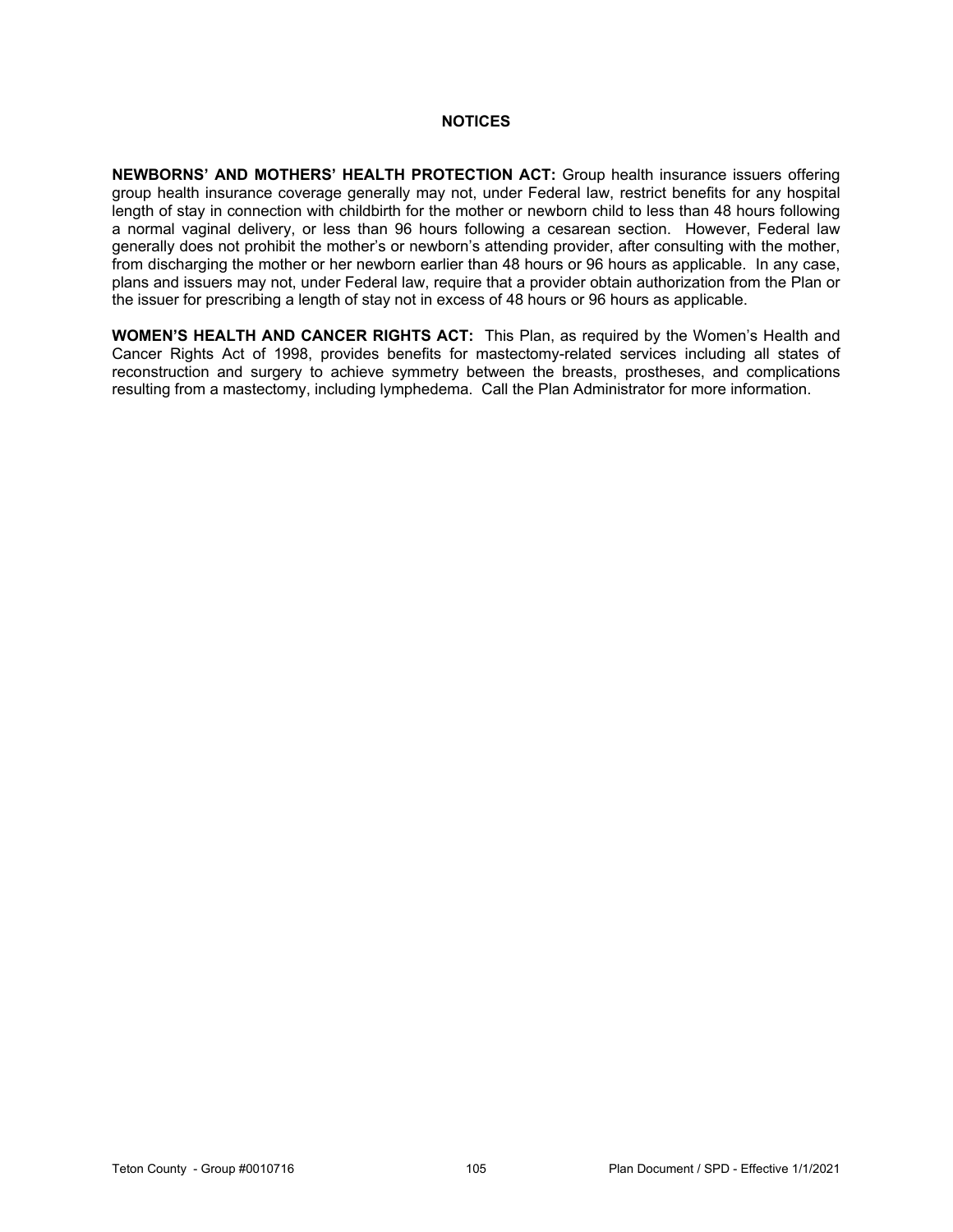# **HIPAA PRIVACY AND SECURITY STANDARDS**

These standards are intended to comply with all requirements of the Privacy and Security Rules of the Administrative Simplification Rules of HIPAA as stated in 45 CFR Parts 160, 162 and 164, as amended from time to time.

# DEFINITIONS

"Protected Health Information" (PHI) means information, including demographic information, that identifies an individual and is created or received by a health care provider, health plan, Employer, or health care clearinghouse, and relates to the physical or mental health of an individual, health care that individual has received, or the payment for health care provided to that individual. PHI does not include employment records held by the Plan Sponsor in its role as an Employer.

"Summary Health Information" means information summarizing claims history, expenses, or types of claims by individuals enrolled in a group health plan and has had the following identifiers removed: names; addresses, except for the first three digits of the ZIP Code; dates related to the individual (ex: birth date); phone numbers; email addresses and related identifiers; social security numbers; medical record numbers; account or Participant numbers; vehicle identifiers; and any photo or biometric identifier.

#### PRIVACY CERTIFICATION

The Plan Sponsor hereby certifies that the Plan Documents have been amended to comply with the privacy regulations by incorporation of the following provisions. The Plan Sponsor agrees to:

- 1. Not use or further disclose the information other than as permitted or required by the Plan Documents or as required by law. Such uses or disclosures may be for the purposes of Plan administration including, but not limited to, the following:
	- A. Operational activities such as quality assurance and utilization management, credentialing, and certification or licensing activities; underwriting, premium rating or other activities related to creating, renewing or replacing health benefit contracts (including reinsurance or stop loss); compliance programs; business planning; responding to appeals, external reviews, arranging for medical reviews and auditing, and customer service activities. Plan administration can include management of carve-out plans, such as dental or vision coverage.
	- B. Payment activities such as determining eligibility or coverage, coordination of benefits, determination of cost-sharing amounts, adjudicating or subrogating claims, claims management and collection activities, obtaining payment under a contract for reinsurance or stop-loss coverage, and related data-processing activities; reviewing health care services for Medical Necessity, coverage or appropriateness of care, or justification of charges; or utilization review activities.
	- C. For purposes of this certification, Plan administration does not include disclosing Summary Health Information to help the Plan Sponsor obtain premium bids; or to modify, amend or terminate group health plan coverage. Plan administration does not include disclosure of information to the Plan Sponsor as to whether the individual is a participant in; is an enrollee of or has disenrolled from the group health plan.
- 2. Ensure that any agents, including a subcontractor, to whom it provides PHI received from the Plan agree to the same restrictions and conditions that apply to the Plan Sponsor with respect to such information;
- 3. Not use or disclose the PHI for employment-related actions and decisions or in connection with any other benefit or employee benefit plan of the Plan Sponsor;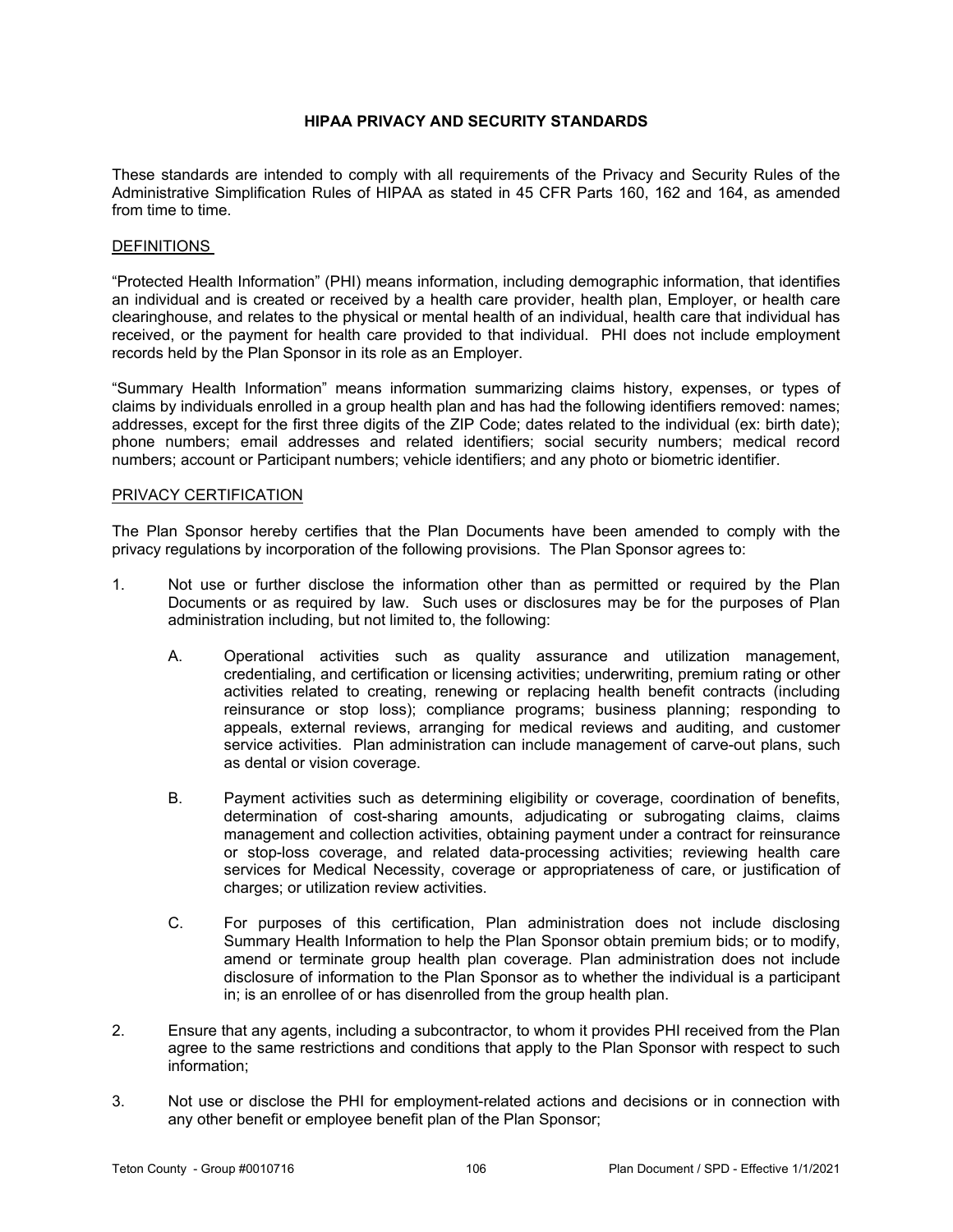- 4. Report to the Plan any use or disclosure of the information that is inconsistent with the uses or disclosures provided for of which it becomes aware;
- 5. Make available PHI as required to allow the Covered Person a right of access to his or her PHI as required and permitted by the regulations;
- 6. Make available PHI for amendment and incorporate any amendments into PHI as required and permitted by the regulations;
- 7. Make available the PHI required to provide an accounting of disclosures as required by the regulations;
- 8. Make its internal practices, books, and records relating to the use and disclosure of PHI received from the Plan available to any applicable regulatory authority for purposes of determining the Plan's compliance with the law's requirements;
- 9. If feasible, return or destroy all PHI received from the Plan that the Plan Sponsor still maintains in any form and retain no copies of such information when no longer needed for the purpose for which disclosure was made, except that, if such return or destruction is not feasible, limit further uses and disclosures to those purposes that make the return or destruction of the information infeasible; and
- 10. Ensure that the adequate separation required between the Plan and the Plan Sponsor is established. To fulfill this requirement, the Plan Sponsor will restrict access to nonpublic personal information to the Plan Administrator(s) designated in this Plan Document or Employees designated by the Plan Administrator(s) who need to know that information to perform Plan administration and healthcare operations functions or assist eligible persons enrolling and disenrolling from the Plan. The Plan Sponsor will maintain physical, electronic, and procedural safeguards that comply with applicable federal and state regulations to guard such information and to provide the minimum PHI necessary for performance of healthcare operations duties. The Plan Administrator(s) and any Employee so designated will be required to maintain the confidentiality of nonpublic personal information and to follow policies the Plan Sponsor establishes to secure such information.

When information is disclosed to entities that perform services or functions on the Plan's behalf, such entities are required to adhere to procedures and practices that maintain the confidentiality of the Covered Person's nonpublic personal information, to use the information only for the limited purpose for which it was shared, and to abide by all applicable privacy laws.

## SECURITY CERTIFICATION

The Plan Sponsor hereby certifies that its Plan Documents have been amended to comply with the security regulations by incorporation of the following provisions. The Plan Sponsor agrees to:

- 1. Implement and follow all administrative, physical, and technical safeguards of the HIPAA Security Rules, as required by 45 CFR §§164.308, 310 and 312.
- 2. Implement and install adequate electronic firewalls and other electronic and physical safeguards and security measures to ensure that electronic PHI is used and disclosed only as stated in the Privacy Certification section above.
- 3. Ensure that when any electronic PHI is disclosed to any entity that performs services or functions on the Plan's behalf, that any such entity shall be required to adhere to and follow all of the requirements for security of electronic PHI found in 45 CFR §§164.308, 310, 312, 314 and 316.
- 4. Report to the Plan Administrator or the Named Fiduciary of the Plan any attempted breach, or breach of security measures described in this certification, and any disclosure or attempted disclosure of electronic PHI of which the Plan Sponsor becomes aware.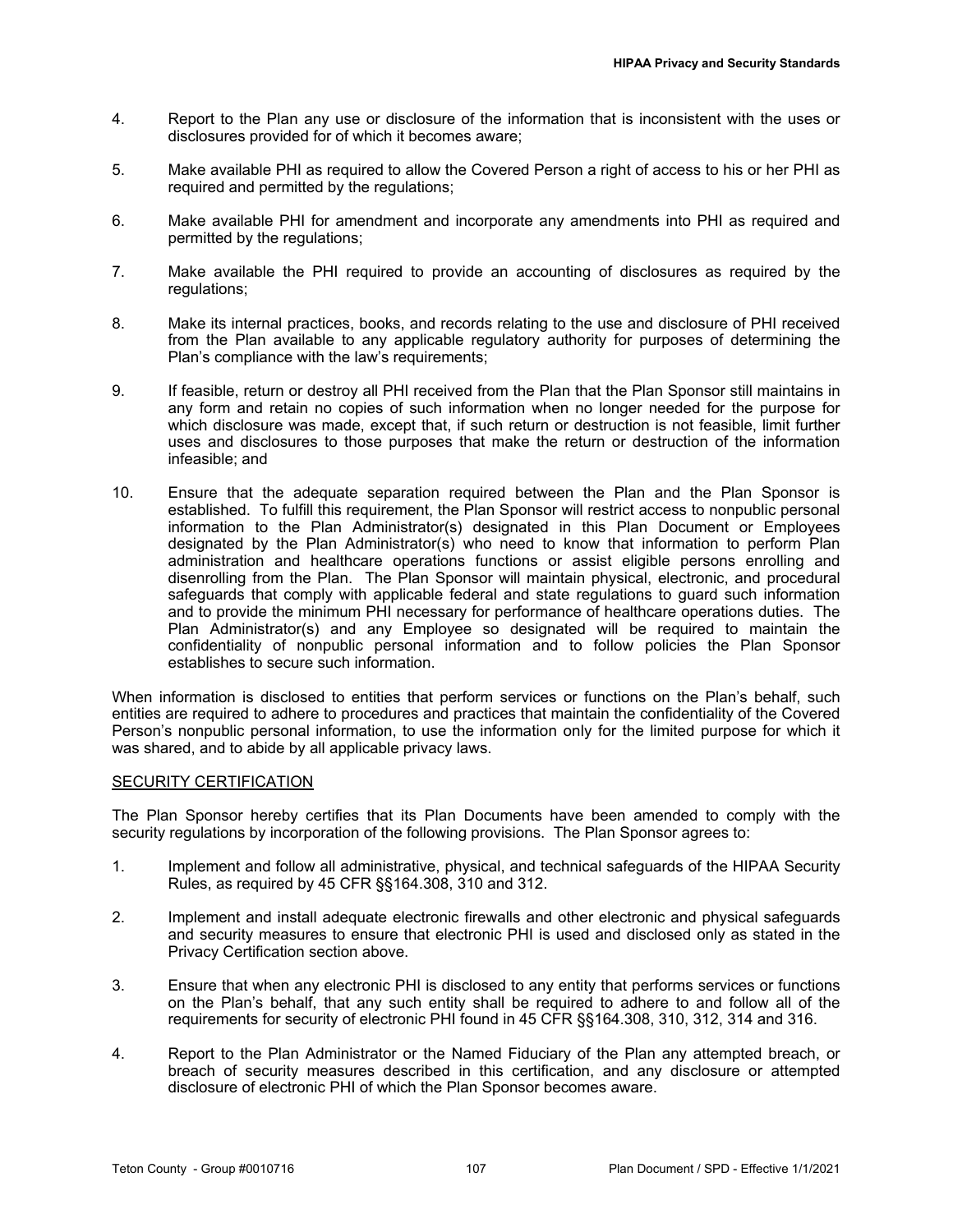## **HEALTH BENEFIT PLAN FOR EMPLOYEES OF TETON COUNTY PLAN SUMMARY**

The following information, together with the information contained in this booklet, form the Summary Plan Description.

#### 1. PLAN

The name of the Plan is the HEALTH BENEFIT PLAN FOR EMPLOYEES OF TETON COUNTY, which Plan describes the benefits, terms, limitations and provisions for payment of benefits to or on behalf of eligible Participants.

#### 2. PLAN BENEFITS

This Plan provides benefits for covered Expenses Incurred by eligible participants for:

Hospital, Surgical, Medical, Maternity, other eligible medically related, necessary expenses.

#### 3. PLAN EFFECTIVE DATE

This Plan was established effective January 1, 2011, and restated January 1, 2021.

#### 4. PLAN SPONSOR

| Name:    | <b>Teton County</b> |
|----------|---------------------|
| Phone    | (307) 733-8094      |
| Address: | P.O. Box 3594       |
|          | Jackson, WY 83001   |

#### 5. PLAN ADMINISTRATOR

The Plan Administrator is the Plan Sponsor.

# 6. NAMED FIDUCIARY

| Name:    | <b>Teton County</b> |
|----------|---------------------|
| Phone    | (307) 733-8094      |
| Address: | P.O. Box 3594       |
|          | Jackson, WY 83001   |

### 7. PLAN FISCAL YEAR

The Plan fiscal year ends December 31<sup>st</sup>.

#### 8. PLAN TERMINATION

The right is reserved by the Plan Sponsor to terminate, suspend, withdraw, amend or modify the Plan in whole or in part at any time.

## 9. IDENTIFICATION NUMBER

Group Number: 0010716